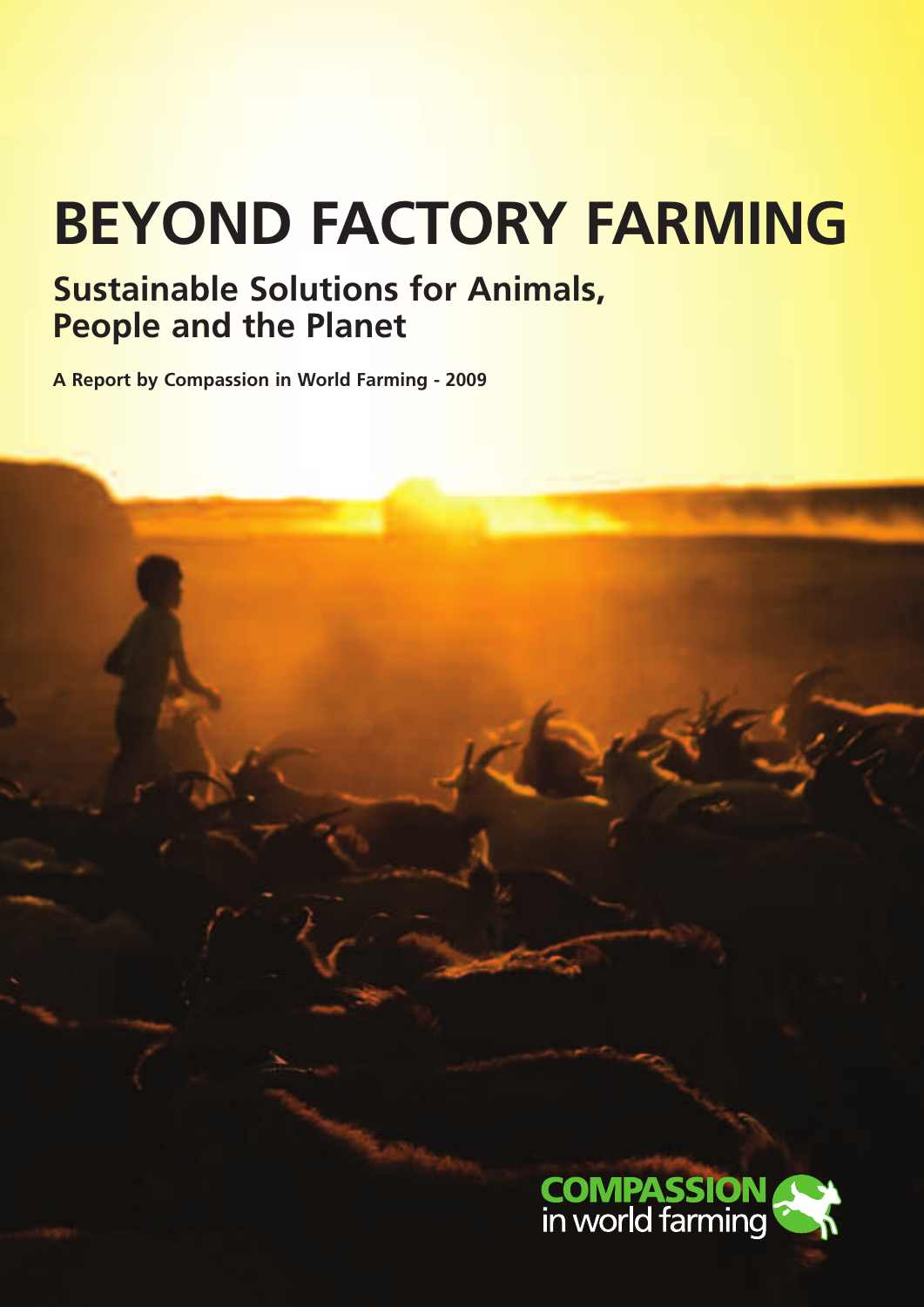# **CONTENTS**

| 05                                     | <b>EXECUTIVE SUMMARY</b>                                                                                                                                                                                                                                                                                                                                                             |
|----------------------------------------|--------------------------------------------------------------------------------------------------------------------------------------------------------------------------------------------------------------------------------------------------------------------------------------------------------------------------------------------------------------------------------------|
| 19<br>19<br>19<br>20<br>20             | <b>INTRODUCTION</b><br>Feeding the world in 2050<br>Animal production and global resources<br>Animal production and climate change<br>Why factory farming must end by 2050                                                                                                                                                                                                           |
| 21                                     | PART 1. FACTORY FARMING, RESOURCE USE AND CLIMATE CHANGE                                                                                                                                                                                                                                                                                                                             |
| 21<br>21<br>21<br>22                   | 1. Global economics and resources<br>1.1 New resource pressures<br>1.2 Peak Oil and the coming energy crunch<br>1.3 A combination of risks                                                                                                                                                                                                                                           |
| 23<br>23<br>24<br>24<br>25<br>25<br>26 | 2. The 20th-century revolution in livestock production<br>2.1 Changing diets and the globalisation of industrial livestock production<br>2.2 Another livestock revolution?<br>2.3 The animal welfare impact of factory farming<br>2.3.1 Loss of farm animal genetic diversity<br>2.3.2 Selective breeding and animal health<br>2.3.3 Cloning and genetic engineering of farm animals |
| 26                                     | 3. Climate change: Livestock's impact on greenhouse gas<br>(GHG) emissions                                                                                                                                                                                                                                                                                                           |
| 27<br>27<br>28<br>28                   | 3.1 GHG emissions from animal production<br>3.2 Deforestation for soybean plantations<br>3.3 Climate impact of doubling meat production<br>3.4 The reductions needed in livestock-related GHG emissions                                                                                                                                                                              |
| 29                                     | 4. Diet and greenhouse gas emissions                                                                                                                                                                                                                                                                                                                                                 |
| 30<br>30<br>30                         | 5. Climate mitigation strategies and animal welfare<br>5.1 Manipulating the animals' digestion<br>5.2 Intensification                                                                                                                                                                                                                                                                |
| 31                                     | 6. Climate change and global resources: The inefficiency of<br>factory farming                                                                                                                                                                                                                                                                                                       |
| 32                                     | 6.1 Feed crop efficiency                                                                                                                                                                                                                                                                                                                                                             |
| 33<br>33                               | 6.2 Land efficiency<br>6.3 Water efficiency                                                                                                                                                                                                                                                                                                                                          |
|                                        |                                                                                                                                                                                                                                                                                                                                                                                      |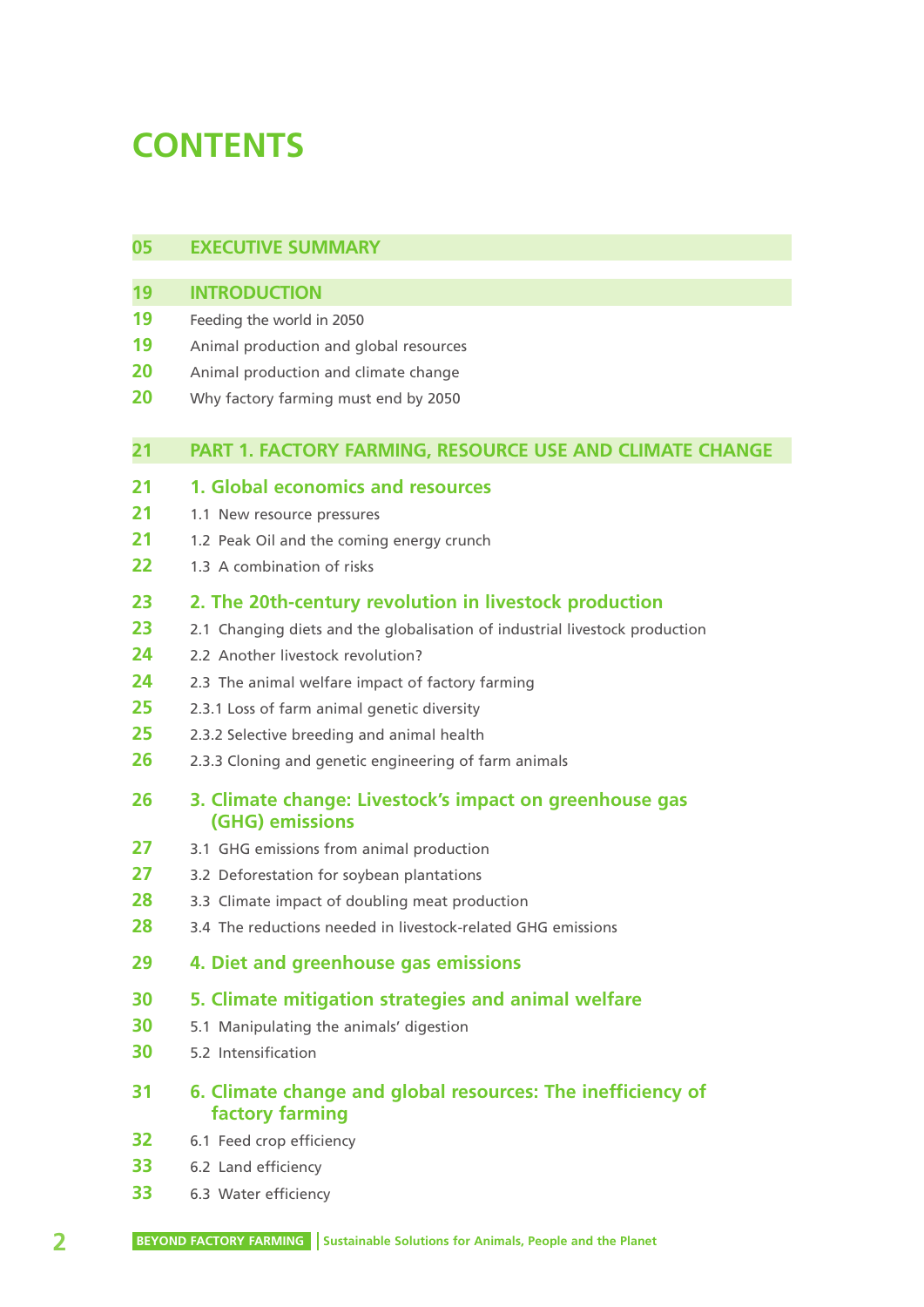- 6.4 Fuel energy efficiency
- 6.5 Food energy efficiency

#### **37 7. Food production at a time of climate change**

- 7.1 Land demand and availability
- 7.2 Climate-induced sea level rise
- 7.3 Crop yields during climate change
- 7.4 Water scarcity
- 7.5 Energy use to produce animal feed
- 7.6 Biofuels in competition for land
- 7.7 Conclusions on resource use for factory farming

### **45 PART 2. THE COSTS OF FACTORY FARMING**

#### **8. Factory farming's impact on the environment**

- 8.1 Soil degradation and desertification
- 8.2 Water pollution and depletion
- 8.3 Loss of habitat, biodiversity and extinctions

### **49 9. Factory farming and health**

- 9.1 Pollution hazards to farm workers and the public
- 9.2 Increased risk of animal diseases
- 9.2.1 Impact of climate change on animal disease and food safety
- 9.2.2 Highly pathogenic avian influenza (bird flu)
- 9.2.3 Swine influenza
- 9.2.4 Foot and mouth disease (FMD) and animal production viruses
- 9.2.5 Emerging zoonotic diseases
- 9.3 Food quality and nutrition
- 9.4 Food safety and food poisoning
- 9.5 Antibiotic resistance and factory farming
- 9.6 'Downer' cows and BSE
- 9.7 Human nutrition, health and disease prevention
- 9.7.1 Obesity and diet
- 9.7.2 Diet-related disease risks

# **59 PART 3. SUSTAINABLE ALTERNATIVES TO FACTORY FARMING FOR 2050**

### **10.The global benefits of ending factory farming**

- 10.1 Savings in energy and water use
- 10.2 Protecting soil and climate
- 10.3 Reduced dependence on synthetic fertilisers
- 10.4 Better animal welfare
- 10.5 Better allocation of resources and lower external costs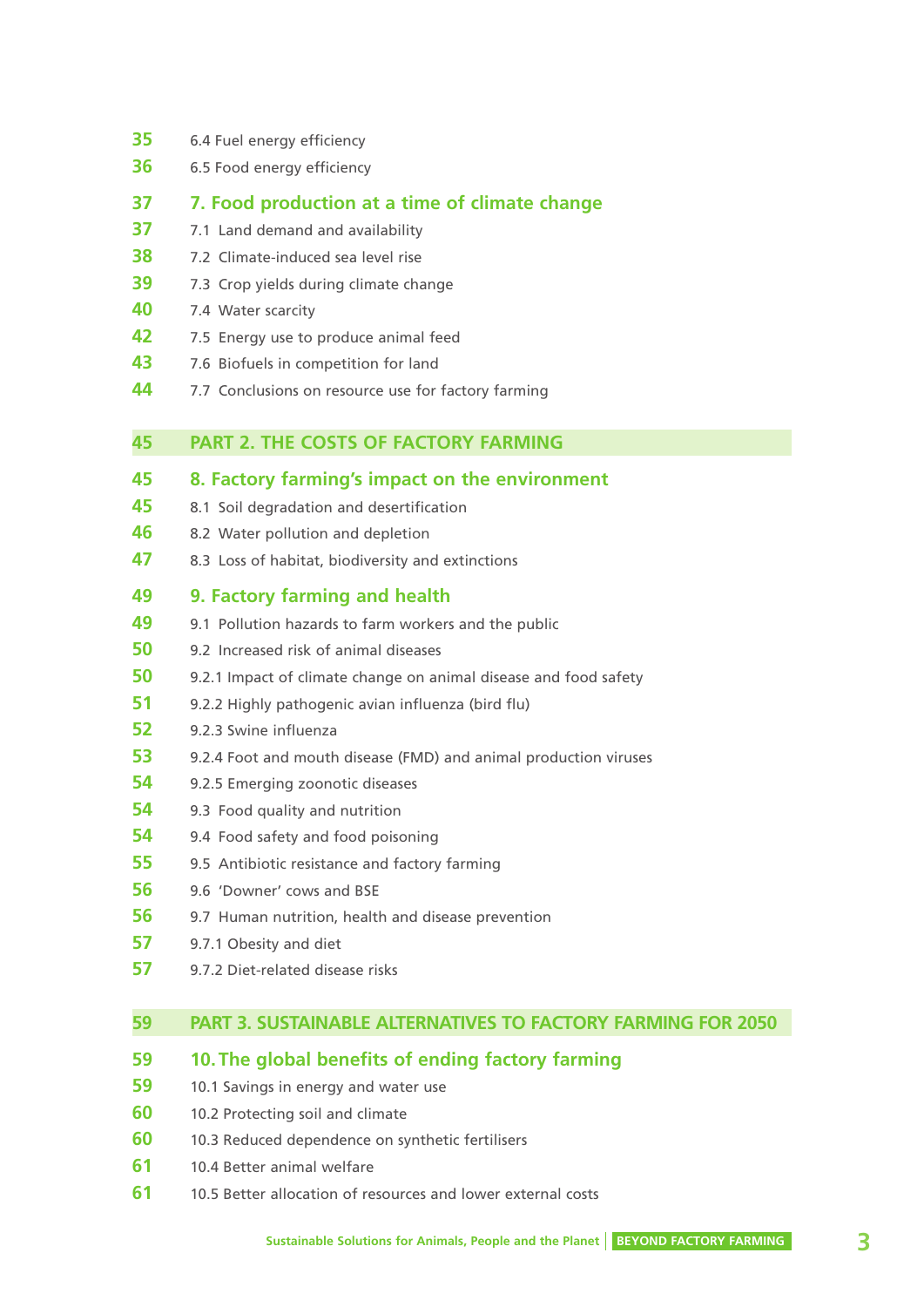**62** 10.6 Checklist for a sustainable food system

# **63 11. The choice ahead**

# **64 CONCLUSIONS AND RECOMMENDATIONS**

**64** Why change is urgent: a summary

#### **66 RECOMMENDATIONS FOR A SUSTAINABLE FUTURE**

# **67 REFERENCES**

# **List of Tables**

| 23 | Table 1:  | Increase in number of food animals (excluding fish) used annually in<br>developed and developing countries                                    |
|----|-----------|-----------------------------------------------------------------------------------------------------------------------------------------------|
| 29 | Table 2:  | Contribution of different foods to total Dutch food-related GHG emissions                                                                     |
| 32 | Table 3:  | The feed inefficiency of factory farming                                                                                                      |
| 33 | Table 4:  | Area of land required in a typical industrial country (The Netherlands)<br>to produce 1 kg of either animal products or staple plant products |
| 34 | Table 5:  | Water used to produce selected products: 'virtual' water content                                                                              |
| 35 | Table 6:  | Comparative efficiency of water to produce food energy in China for<br>selected products                                                      |
| 36 | Table 7:  | Energy inputs per unit output of animal product, from industrial production<br>methods in the United States                                   |
| 37 | Table 8:  | Losses in the world's food energy supply from feed conversion and waste at<br>different stages of production                                  |
| 42 | Table 9:  | Average energy consumed by chemical inputs for crops                                                                                          |
| 43 | Table 10: | Proportion of all mineral fertiliser used for feed crops and pasture                                                                          |
| 59 |           | Table 11: Change in energy use for selected products as a result of organic farming,<br>compared to non-organic farming in the UK             |
| 62 |           | Table 12: Reduction in external costs achievable by organic production                                                                        |

# **UNITS USED IN THE TEXT**

- 1 hectare  $= 2.47$  acres
- 1 square kilometre (km**<sup>2</sup>** ) = 100 hectares = 247 acres
- 1 tonne (metric tonne) =  $1000$  kg =  $0.98$  ton
- 1 cubic metre  $(m^3) = 1000$  litres
- 1 kilocalorie (kcal) = 1000 calories
- 1 gigajoule (GJ) = 1 billion joules = 278 kilowatt hours (KW hr) = 0.278 megawatt hours (MW hr)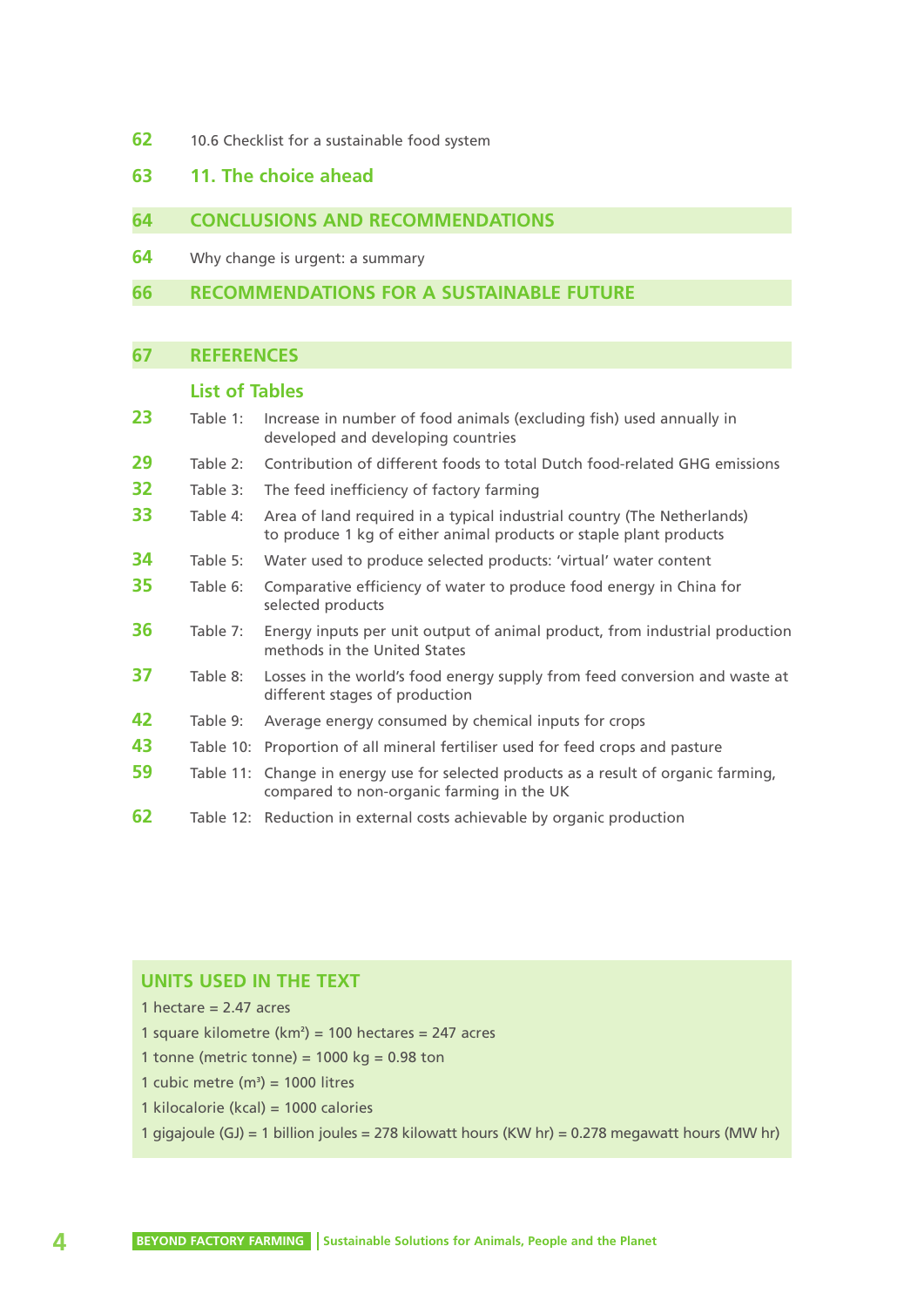# **EXECUTIVE SUMMARY**

*'Well before 2050, the world will need farming systems capable of feeding 8 –11 billion people within a resource-light, low-carbon economy. '* 

Factory farming of animals for food is resource-hungry and carbon-intensive. A creation of the second half of the 20th century in the developed world, it depends on high inputs of global natural resources – energy, water and land. Sixty billion animals (poultry and mammals) are used to produce food annually<sup>1</sup> and over 50% of pigmeat and 70% of chickenmeat is already industrially produced.<sup>2, 3</sup> Industrial systems have been increasing at six times the rate of traditional mixed farming systems.4 Policymakers now predict that meat production will double by 2050, potentially doubling the number of animals used to 120 billion a year. The planet will not be able to sustain these huge numbers of livestock nor these methods.

Industrial livestock production is a highly inefficient use of global resources of land, water and fossil fuel energy when compared to plant crops such as cereals and vegetables. Every kilogramme of factory farmed meat requires several kilogrammes of grains for animal feed. Around 40% of the world's grain harvest is already used as livestock feed, and that proportion is around 70% in most rich countries.<sup>5</sup> Much of the land, energy and water used to grow feedcrops for intensively produced animals could be more efficiently used to grow food that is directly consumed by people. The United Nations Intergovernmental Panel on Climate Change (IPCC) in 2001 noted, 'A shift from meat towards plant production for human food purposes, where feasible, could increase energy efficiency and decrease GHG [greenhouse gas] emissions.'6

A number of economic pressures are now forcing a re-evaluation of how we use global resources: forecast population growth to more than nine billion by 2050, rapid industrialisation of developing economies, Peak Oil, higher energy prices, the demand for biofuel alternatives to oil, the impact of climate change on the availability of land and water for agriculture, people and industry, and the urgent need to reduce greenhouse gas emissions, starting now.

Livestock production globally is currently responsible for 18% of human-induced greenhouse gas emissions,<sup>2</sup> a higher proportion than all global transport (14%).<sup>7</sup>

Climate change could fundamentally change the conditions under which livestock can be produced in future, by reducing the availability of feedcrops, water and land. High temperatures may drastically reduce crop yields.9 Large areas of the world's current cropland may become unusable or unproductive due to coastal flooding or drought. A rise in sea level of one metre is possible by the end of this century; this would flood one-fifth of Bangladesh and 2 million km2 of land globally. As many as 150-200 million people could be permanently displaced by 2050 due to rising sea levels, floods and droughts and forced to settle on previously farmed land.10 As we approach 2050, the huge resources of land, water and energy that our current intensive livestock production is based on may simply not be available. Factory farming would become both economically and ethically unsustainable.

With its high demand for resources and its high impacts, factory farming is the wrong model for feeding the world in 2050. In the next decades, we need to halve the environmental footprint of food production and free-up grain to feed people. A reduction in animal production, combined with lower-input, extensive farming, is the most effective response that farmers and policymakers in developed countries can make to achieve this goal. A reduction in consumption of animal products is also one of the most rapid and effective responses that an individual can make to the global problems of climate change, overexploitation of the global environment and to free up natural resources for the use of the world's poor.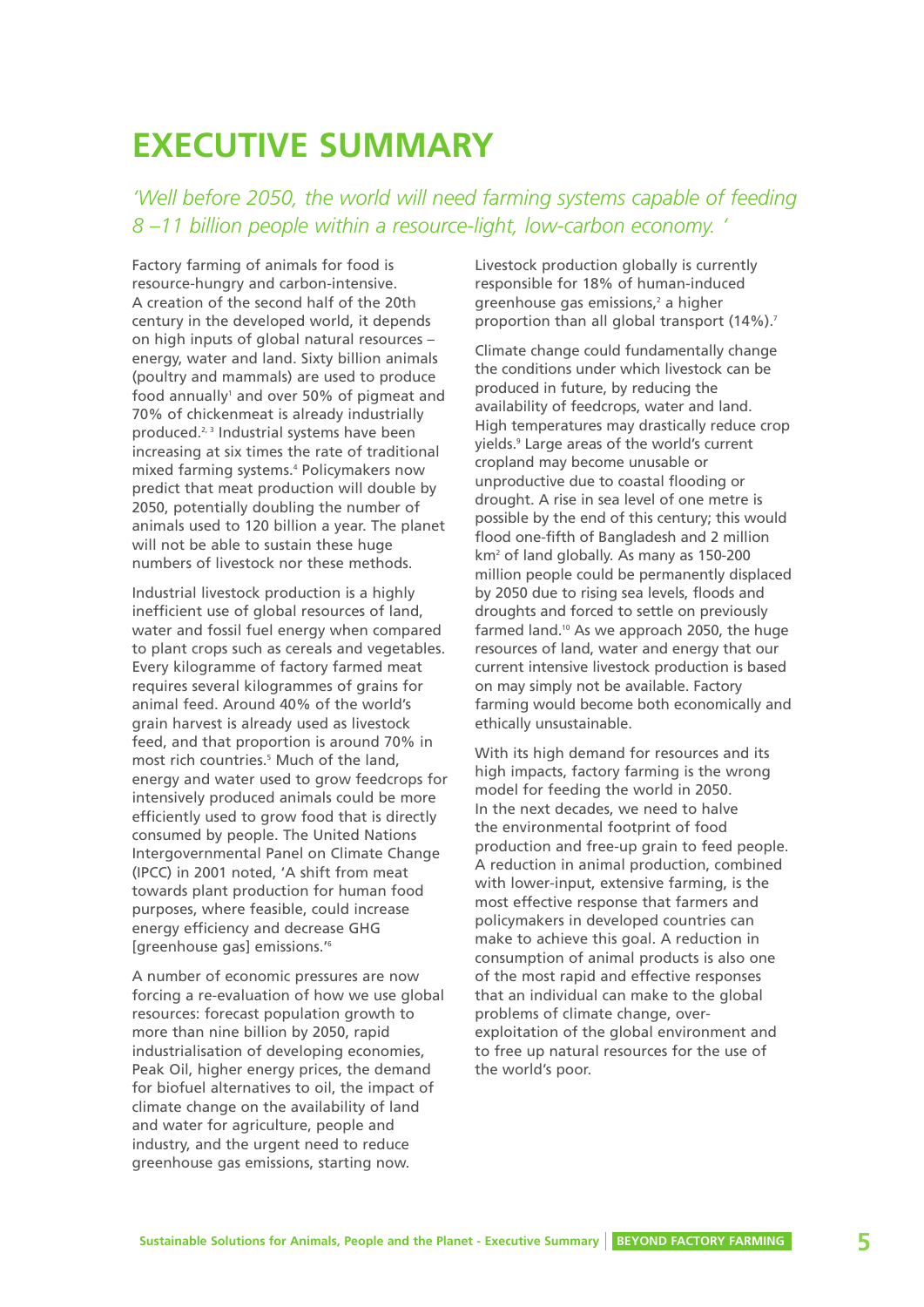# **FACTORY FARMING'S IMPACT ON RESOURCES**

**Resource inefficiency: Factory farming gives a poor return on inputs of energy, land and water.** 

Livestock feed consumes nearly 43% of the food energy (kilocalories) produced by the world's total harvest of edible crops,<sup>5, 11</sup> after post-harvest losses. To produce 1 kg of edible meat by typical industrial methods requires 20 kg of feed for beef, 7.3 kg of feed for pigmeat and 4.5 kg of feed for chickenmeat.11 On average, to produce 1 kg of high quality animal protein, livestock are fed nearly 6 kg of plant protein.<sup>12</sup> The production of just 1 kg of beef, as a global average, consumes nearly 15,500 litres of water, <sup>13</sup> the equivalent of 90 full bathtubs. This is nearly 12 times the quantity needed to produce 1 kg of wheat.<sup>13</sup>

One kcal of food energy from beef requires 40 kcal of fossil fuel energy input to produce.<sup>14</sup> Soya is 65 times as energy efficient as grainfed beef and 73 times as energy efficient as farmed salmon, per unit of food energy (calories) consumed.15 The production of 1 kg of beef requires 15 times as much land as the production of 1 kg of cereals and 70 times as much land as the production of 1 kg of vegetables. One kilogramme of pigmeat uses over six times as much land as 1 kg of cereals and 30 times as much land as 1 kg of vegetables.16 Per cubic metre of water used in production, lentils and wheat produce up to 17 and 19 times more food calories respectively and up to five times more edible protein, compared to beef.<sup>17</sup>

The world's cereal harvest cannot support the world's population of 6.5 billion on a high-meat diet, let alone the 9.2 billion people who are forecast to be alive in 2050. At the level of the United States' consumption of animal products, we could feed only 2.5 billion people; at the level of Italy's consumption, only 5 billion people; but at India's current level of grain and meat consumption we could feed up to 10 billion people.<sup>18</sup>

**Resource scarcity: Factory farming consumes large quantities of resources that will be scarce and costly by 2050.** 

#### **Harvests**

To feed people and livestock, the world will need to produce an additional 1 billion tonnes of cereals annually in the next decades, a 50% increase. A significant part of this increase will be used for animal feed.19 Increasing food output will not be easy. The rate of growth in crop yields is slowing sharply, partly due to soil degradation and the over-use of agrichemicals<sup>20</sup> and climate change will almost certainly affect global food security. Heat stress could reduce crop yields in tropical and subtropical regions by 2.5% to 16% for every 1ºC increase in temperature in the growing season, potentially destabilising world food markets.9

Biofuels are now adding to the competition between livestock producers and others for resources. These competing claims could reduce the calorie intake of the world's poorest. Biofuel expansion could decrease food calorie consumption by 5% or more in some regions such as Sub-Saharan Africa.<sup>21</sup>

### **Land**

The demand for feedcrops for livestock will put intensive animal production in direct competition for land with people, biofuel production and forests.

For food production alone, an additional 2 million km<sup>2</sup> of land will be needed by 2030.<sup>22</sup> At the same time, over-exploitation of arable land and soil damage is causing the loss of millions of hectares of onceproductive cropland.23 The demand for land for feed grain is increasing the pressure on already scarce grazing land. Grazing is moving into marginal land, where it leads to desertification, and into forests or other ecologically valuable areas.<sup>24</sup>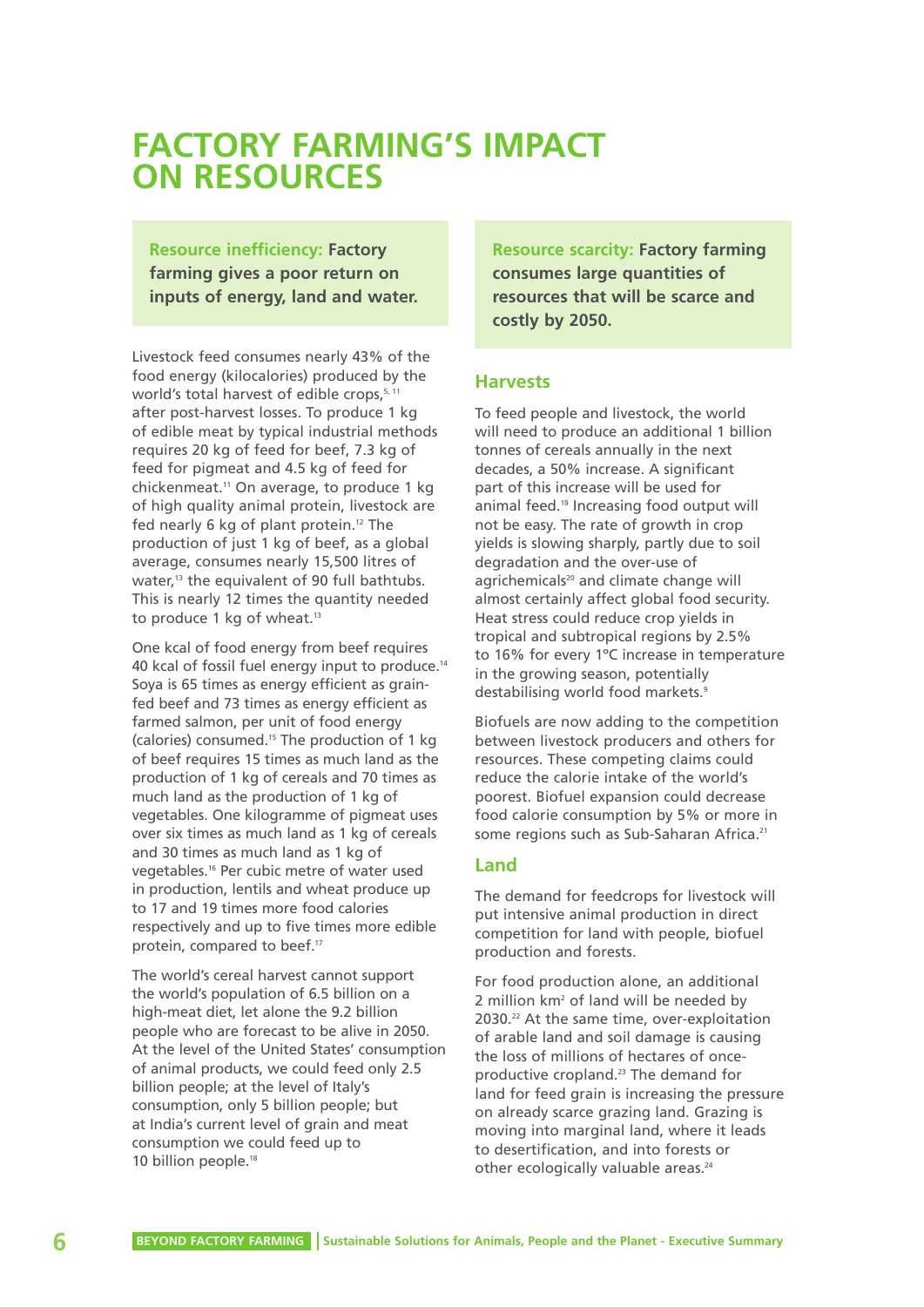#### **Sea level rise and loss of land**

Sea level rise will impact the world's harvest due to salination or total flooding of good low-lying agricultural land. Currently, 200 million people live in coastal floodplains, including 35 million people in Bangladesh and the inhabitants of 22 of the world's largest cities. Two million km**<sup>2</sup>** of land could be flooded if sea levels rise by one metre, a possibility during this century.<sup>10</sup> This is the same area as that of the extra farmland that the world needs to find by 2030. The doubling of livestock production by midcentury is therefore projected to take place at a time when crop production is actually decreasing due to climate-related losses.

#### **Water**

Up to 2 billion people currently suffer from water scarcity and this number is likely to increase to between 4 and nearly 7 billion by 2050, more than half the world's population.25 Competition for water is already intense.

Water use for livestock production is projected to increase by 50% to 2025 and already uses 15% of all irrigation water.<sup>26</sup> The UN's Food and Agriculture Organization (FAO) has concluded: 'It is clear that feed production consumes large amounts of critically important water resources and competes with other usages and users.'26 Increasing meat consumption has been identified as the main cause of the worsening water scarcity in China.<sup>27</sup> Reducing the proportion of animal-based food and increasing the proportion of plant-based food in the diet can almost halve an individual's water footprint.<sup>28</sup>

# **Peak Oil and the energy crisis**

Peak Oil, the point at which world oil production reaches a maximum and then begins to decline, is likely to arrive between 2010 and 2020, signifying the end of the era of cheap and reliable energy supplies.29a

By 2050, oil and gas production may be half what it was at its peak.<sup>29b</sup> Intensive agriculture is based on cheap fuel, with two-thirds of agriculture's energy costs used for fertilisers and agrichemicals.<sup>30</sup> In developed countries, half of the total use of nitrogen fertiliser is used for growing animal feed.26 Cutting meat and fish consumption by 50% and milk consumption by 40% in developed countries would make a major contribution to halving energy use in the food system.<sup>23</sup>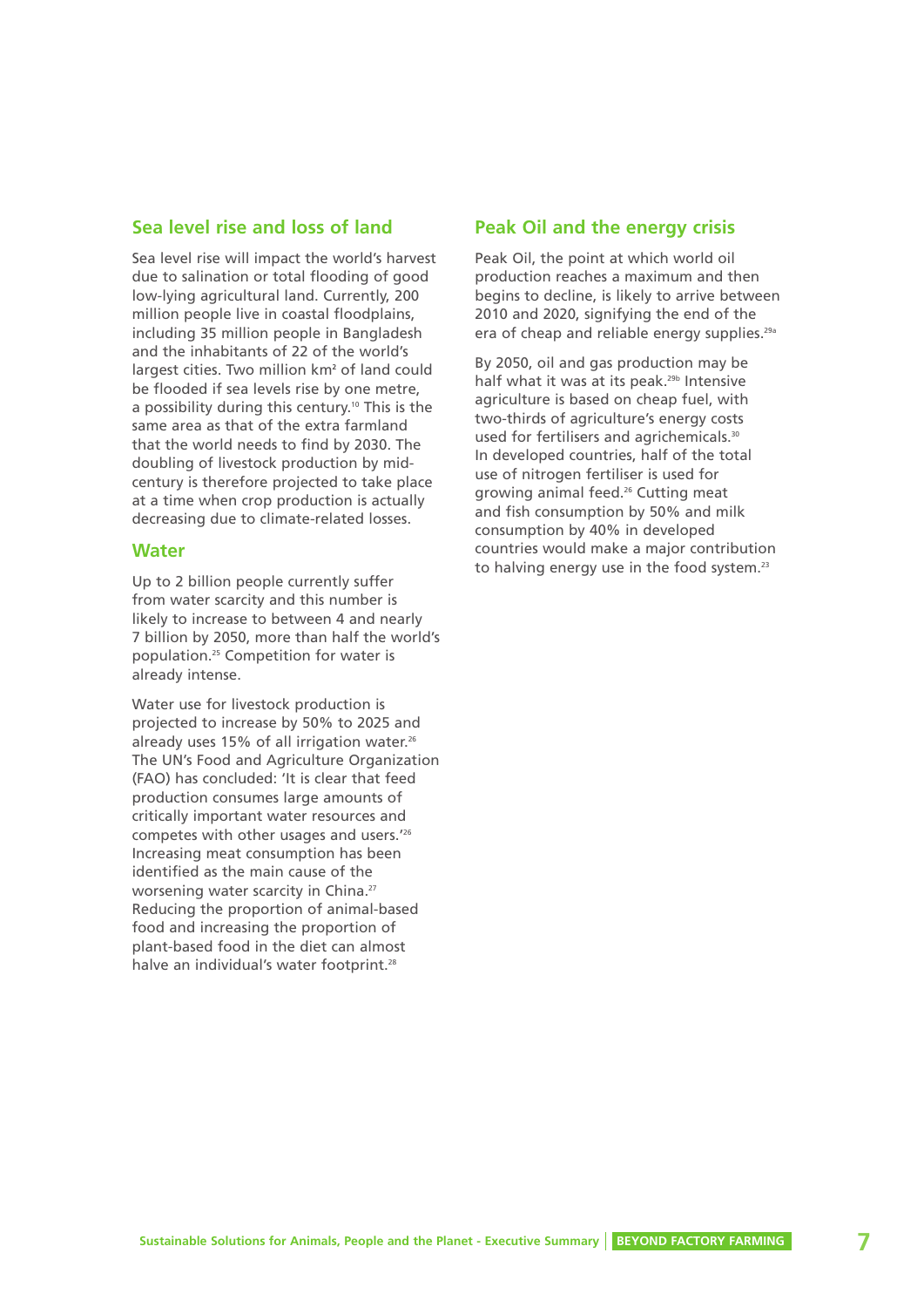# **THE COSTS OF FACTORY FARMING: CLIMATE, ENVIRONMENT AND HEALTH**

Factory farming produces 'cheap' meat, milk and eggs for retail sale but the hidden external costs of production are high. The costs include damage to the environment and climate, to animal and human health, and to animal welfare. If we want to create a livestock production system with lower external costs, it is essential that the true costs of production are reflected in prices. According to the FAO, 'A top priority is to achieve prices and fees that reflect the full environmental costs [of livestock], including all externalities.'31 Lower-input animal farming can more than halve external costs per kilogramme of product.<sup>52</sup>

# **Climate change**

Global greenhouse gas (GHG) emissions in 2050 need to be 85% below those of 2000 if we are to have a reasonable chance of limiting temperature rise to around 2ºC. To achieve this, global emissions must peak no later than 2015 and get down to the level of 2000 emissions by 2030.<sup>32</sup> The livestock sector is responsible for a large proportion (18%) of total global GHG emissions and therefore needs to make substantial reductions within a short timeframe.

Livestock production is responsible for 37% of global methane (CH $_4$ ) emissions, 65% of global nitrous oxide (N<sub>2</sub>O) emissions and 9% of global carbon dioxide  $(CO<sub>2</sub>)$ emissions. In addition, 64% of ammonia emissions originate in livestock production and contribute to air, soil and water pollution, acid rain and damage to the ozone layer.<sup>2</sup> Globally, the most important sources of livestock-related GHGs are enteric fermentation (methane produced by digestion), animal manure and fertilisers used for feed production. A major driver of deforestation in South America is soybean production for factory farms in Europe and elsewhere.

The predicted global doubling of animal production by 2050 will generate large increases in livestock-related GHG emissions in the next decades. Nitrous oxide emissions are projected to increase by up to 35-60% by 2030 due to increased manure production by animals and increases in nitrogen

fertiliser, much of which will be used to grow feed.<sup>33</sup> The expansion of large-scale commercial production of pigs and poultry is predicted to raise global emissions of methane from pig slurry and nitrous oxide from poultry manure.<sup>34</sup> Some developing regions will have very steep increases in livestock-related GHG emissions, making it even more essential that developed countries cut their own emissions rapidly.

Instead of seeking alternative solutions, many official responses to livestock-related GHG emissions have been to advocate further intensification of animal production. This would merely increase the waste of global resources devoted to animal feed production, with its associated problems of resource demand, alongside increased suffering of farmed animals. The most effective and fairest solution for reducing global livestock-related GHG emissions is to reduce the consumption of factory farmed products.

# **Biodiversity**

Animal production-induced damage to wildlife habitats is one of the major threats to biodiversity globally. According to the FAO, 'Livestock play an important role in the current biodiversity crisis, as they contribute directly or indirectly to all these drivers of biodiversity loss, at the local and global level' through habitat change, climate change, overexploitation and pollution and 'over 70% of globally threatened birds are said to be impacted by agricultural activities'.<sup>35a</sup>

The impacts of intensive farming on biodiversity contribute to an already precipitous situation. The International Union for Conservation of Nature (IUCN), which monitors endangered species, believes that we are currently living through an extinction crisis. Current extinction rates are estimated to be at least 100 – 1000 times higher than natural background extinction rates.35b Global warming of 2ºC could result in the extinction of 15% to 40% of land species and an eventual rise of 3ºC or more, which is now thought to be likely, could see the extinction of up to half of all land species.<sup>1</sup>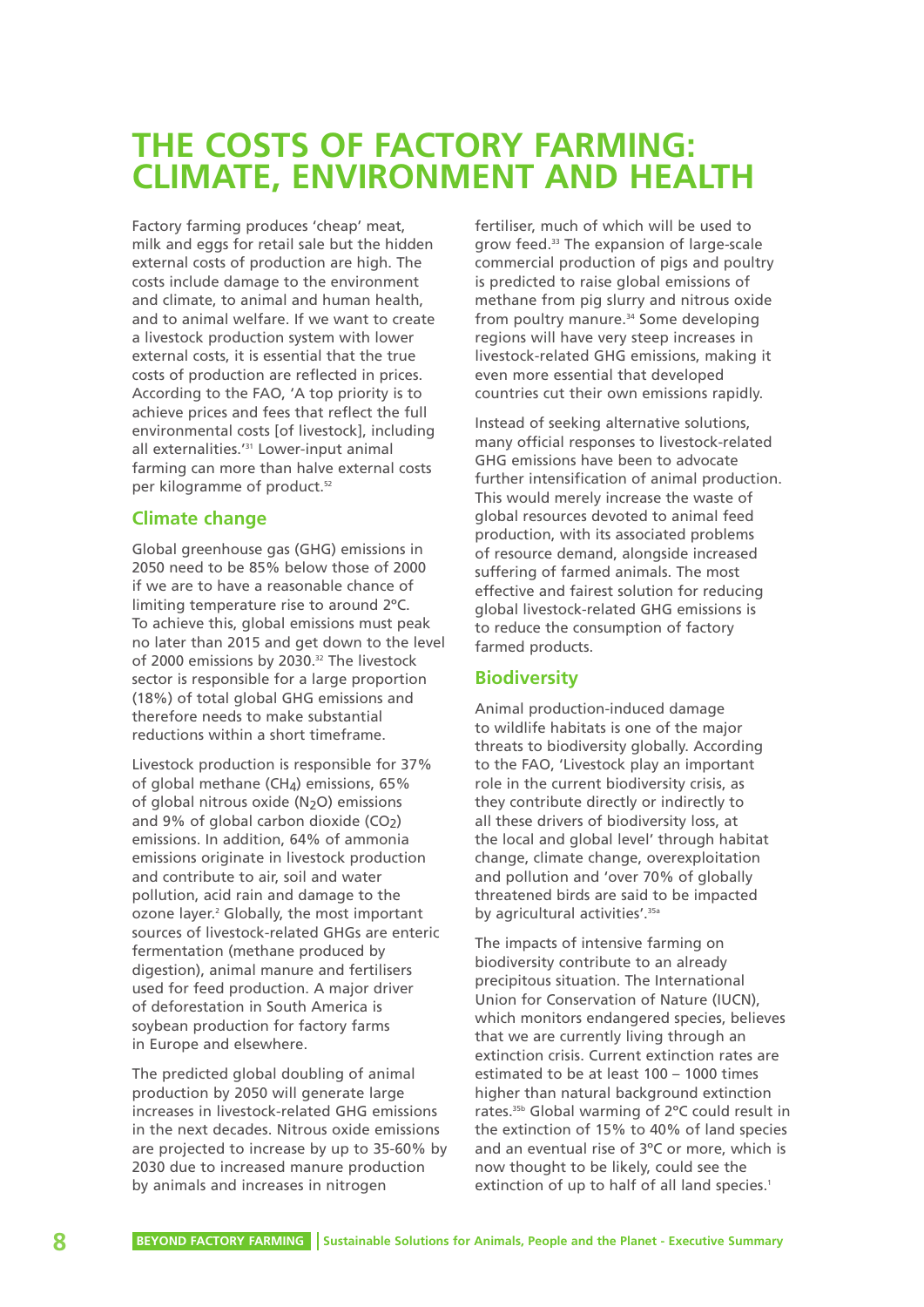#### **Water and air pollution**

Factory farming depends on crowding animals together in a relatively small space, often indoors. This breaks the link between livestock and the carrying capacity of the land and thus its ability to recycle wastes. Long before there was widespread concern over climate change, environmentalists and policymakers have been struggling to prevent pollution due to agricultural emissions of nitrogen and phosphorus globally. In water, these pollutants cause eutrophication and oxygen depletion, damaging biodiversity and killing fish. Around 30% of the nitrogen that pollutes water in the EU and the US is due to livestock (72% in China).<sup>26, 37</sup>

Nitrogen pollution is caused by both animal manure and the use of excessive quantities of fertilisers to produce animal feed. Two hundred dairy cows can produce as much manure as a town of 10,000 people.<sup>38</sup> Cattle and pig slurry and silage effluent are even more polluting to water than raw domestic sewage from human wastes.<sup>39</sup> Livestock production additionally pollutes freshwater by sediments (through soil erosion), pesticides, antibiotics, heavy metals and pathogens such as *Salmonella, Campylobacter and Escherichia coli (E. coli)* (all of which can cause foodborne disease in people).<sup>26</sup> Factory farms are sources of aerial pollutants that can damage the health of workers and those living near them. A chicken shed holding 100,000 broiler meat birds can emit up to 77 kg of polluting dust per day.<sup>40</sup>

### **Risks to human and animal health**

Intensive livestock production methods, where large numbers of animals are kept together in confined spaces, increase the potential for infections to be spread between animals and from animals to humans. The stresses of factory farming and their reduced genetic diversity damage animals' natural capacity to resist infection and maintain health.<sup>41a-c</sup>

Factory farms commonly use antibiotics to prevent the spread of diseases that would otherwise occur among animals kept in

unnaturally crowded conditions. It has been estimated that half of all antibiotics produced in the world are used for food animals, often for preventing disease rather than for curing sick animals.45a Over-use of antibiotics in intensive animal production is a major cause of the resistance of many common pathogens to the antibiotics used to treat humans.<sup>45b</sup> Factory farm use of antibiotics is also implicated in the spread of superbugs such as Methicillin-Resistant Staphylococcus Aureus (MRSA). 46a-b

Factory farming has been implicated in the development of several significant human health challenges in the last 20 years. Bovine spongiform encephalopathy (BSE) emerged out of the intensification of the dairy industry. Highly pathogenic avian influenza, or bird flu, which now poses the threat of a global pandemic among people, emerged during a boom and rapid intensification in the global chicken industry. In 2006, the costs of controlling bird flu were estimated at 1 billion US dollars.<sup>43</sup> Reducing the size of the global-intensive chickenmeat industry would be one essential step towards controlling the disease. The 2009 human swine flu pandemic has also raised questions as to the role of factory farming in its origin and spread.

Of the new or currently emerging animal diseases, it has been estimated that 73% are transmissible to humans (zoonotic).<sup>42</sup> Global warming and global trade and transport can be expected to increase the rate at which animal diseases are spread and make infections in factory farms more difficult to control.

# **Food quality, nutrition and dietary choices**

Factory farmed chicken has become a cheap meat, but at a cost in quality. Factory farmed meat chickens contain around one-third more fat than free-range organic chickens, and thus provide inferior nutrition.44 Poultry are a common cause of food poisoning by bacteria such as *Salmonella* and *Campylobacter*. A diet lower in animal products would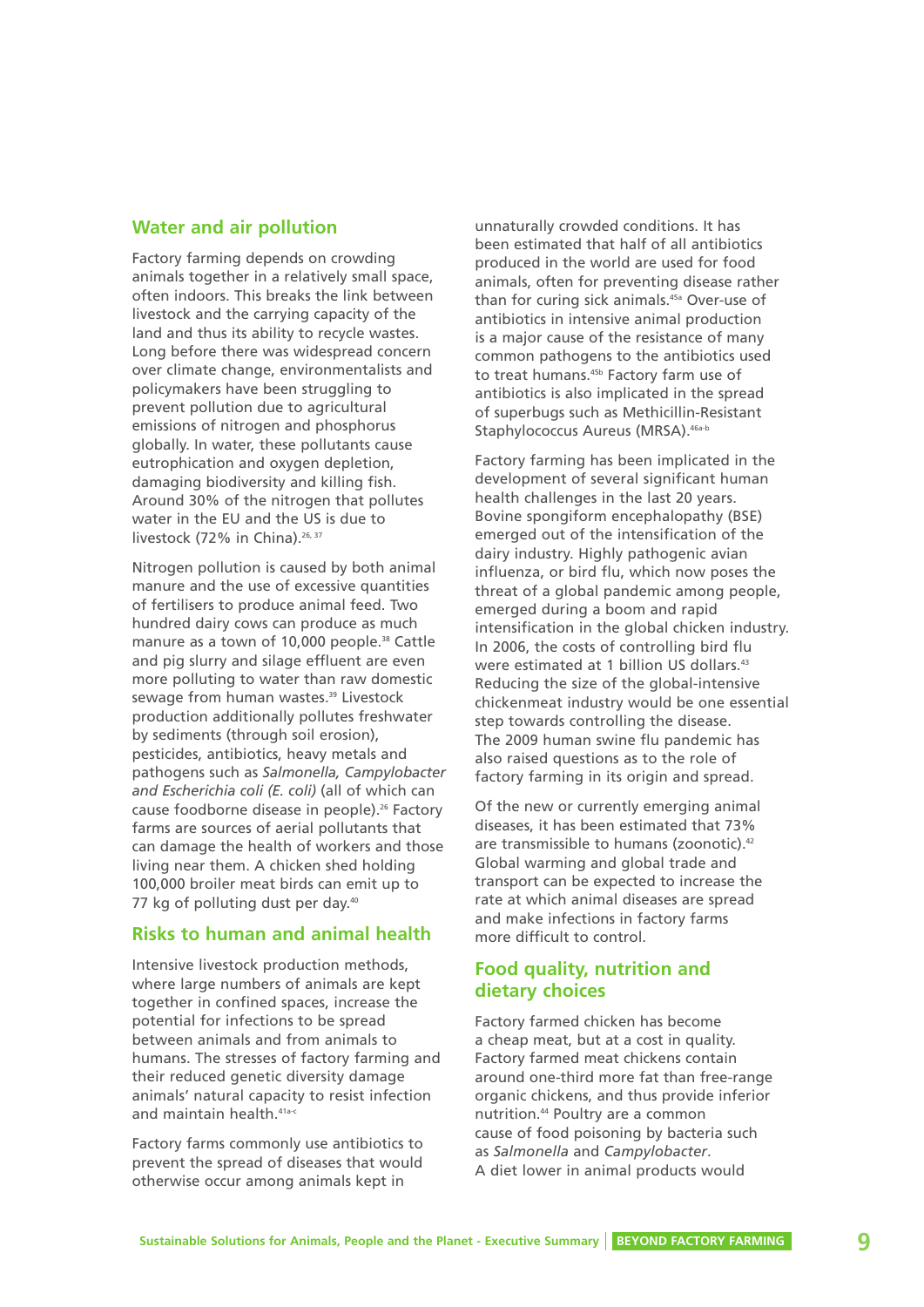benefit public health in countries where meat consumption is high. The World Health Organization European Anti-Obesity Charter of 2006 reported that 50% of Europe's adults and 20% of children are overweight.47a In the US, there are 'dramatic increases' in the number of overweight children (now at 16%), according to the United States Department of Agriculture (USDA). 65% of adults are overweight and 30% are classified as obese.<sup>47b</sup>

A 60% reduction in meat consumption, down to 90 g per person per day, would reduce the risk of colorectal cancer, breast cancer and heart disease, as well as the risk of becoming overweight or obese.<sup>48</sup> The World Cancer Research Fund's 2nd Expert Report recommends a diet composed mostly of 'foods of plant origin' and a public health goal of consumption of no more than 43 g red meat per day (300 g per week).<sup>49</sup>

In the interests of global equity, and in order not to disadvantage people in poorer countries who currently eat very little meat, Compassion in World Farming supports a strategy of 'contraction and convergence' in meat consumption.<sup>48</sup> A reduction of meat consumption in rich countries would allow poorer countries to increase their consumption according to their dietary needs.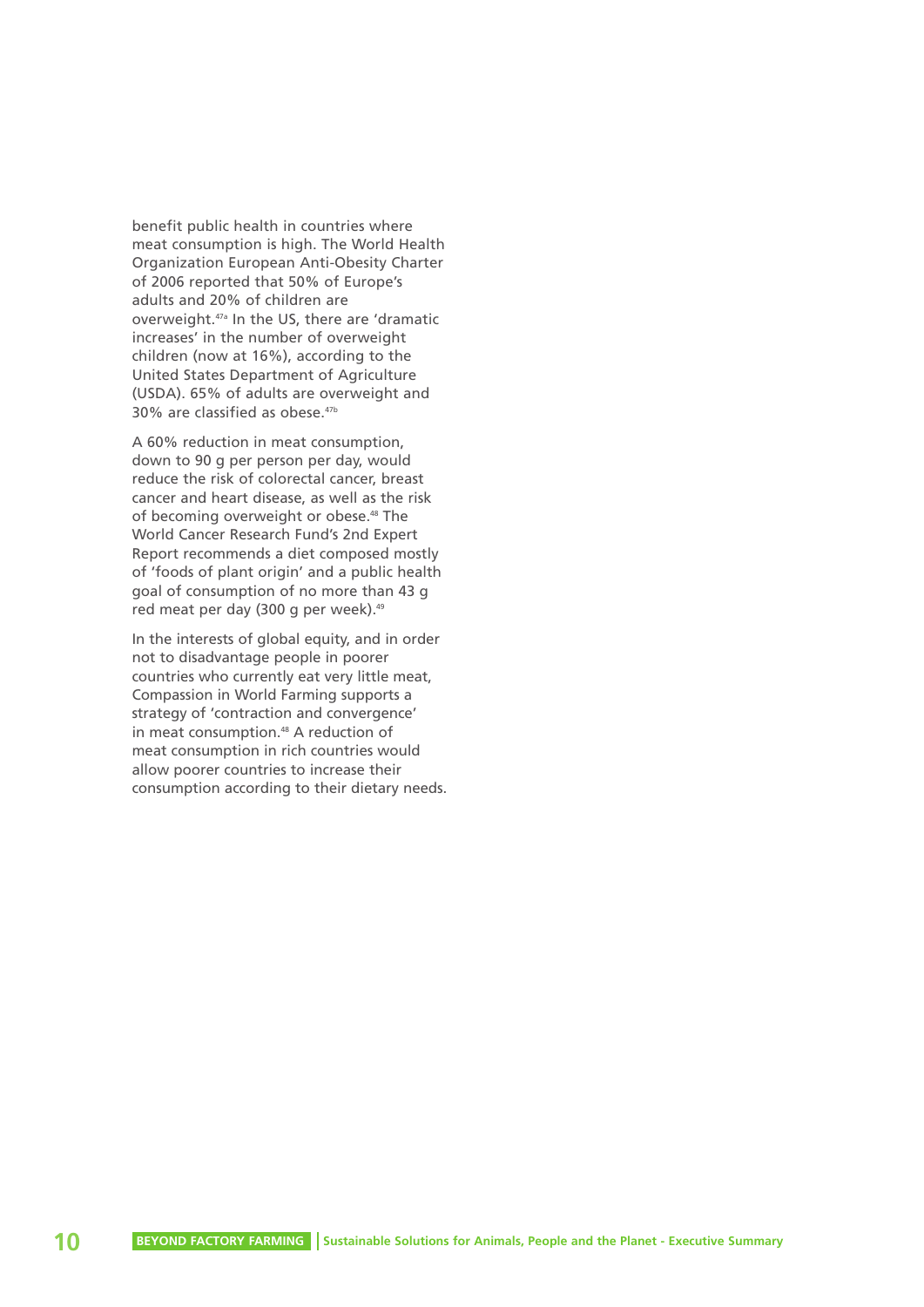# **SUSTAINABLE ALTERNATIVES TO FACTORY FARMING FOR 2050**

Dramatic global benefits would be derived from reducing meat consumption and ending factory farming. The most effective way to reduce the impact of the livestock industry on the climate, environment, natural resources and health is to reorient the world's animal production towards lowerinput, more extensive systems. At a time when land, energy and water are scarce and costly, lower-input farming would be more environmentally efficient than intensive farming and is capable of providing adequate nutrition for the nine billion people of 2050.<sup>50</sup>

Extensive animal farming can significantly reduce inputs of mineral fertilisers and other agrichemicals and save energy. Reducing meat consumption would enable many developed countries to reduce their intensive cereal production in favour of rotations that benefit the soil, and so end their dependence on energy-intensive and polluting synthetic nitrogen fertilisers.<sup>51</sup> Water resources could be used more efficiently, as animals reared on natural rain-fed pasture have a much lower impact on water resources.<sup>5</sup> Organic production can reduce the (normally hidden) external costs of pigmeat by 70% and the external costs of poultrymeat by 66% compared to the external costs of intensive production.<sup>52</sup>

A transition to a global low-meat diet would make an important contribution to reducing GHG emissions. In addition to reducing emissions of methane and nitrous oxide, it would act immediately to discourage deforestation for animal feed production. Pastureland and arable land released from intensive feedcrop production could be used to absorb large quantities of carbon dioxide. Studies have shown that a global low-meat diet implemented in the period 2010 to 2030 would reduce by 50% the expected costs of mitigating climate change up to 2050.<sup>53</sup>

A transition to a global low-meat diet has the potential to immensely improve the welfare of farmed animals. Free-range, organic and good semi-intensive indoor systems provide the animals with a number of very important welfare advantages that they are denied in intensive and industrial systems. These include: sufficient space for exercise; access to daylight and fresh air; opportunity for natural behaviour such as foraging, exploration and nesting; and reduction in the frustration, stress and injuries that result from overcrowding in sheds or feedlots or from close confinement in cages and crates. Animals that are under less pressure to grow rapidly and produce the highest yields are also likely to be more robust and to have longer productive lifetimes.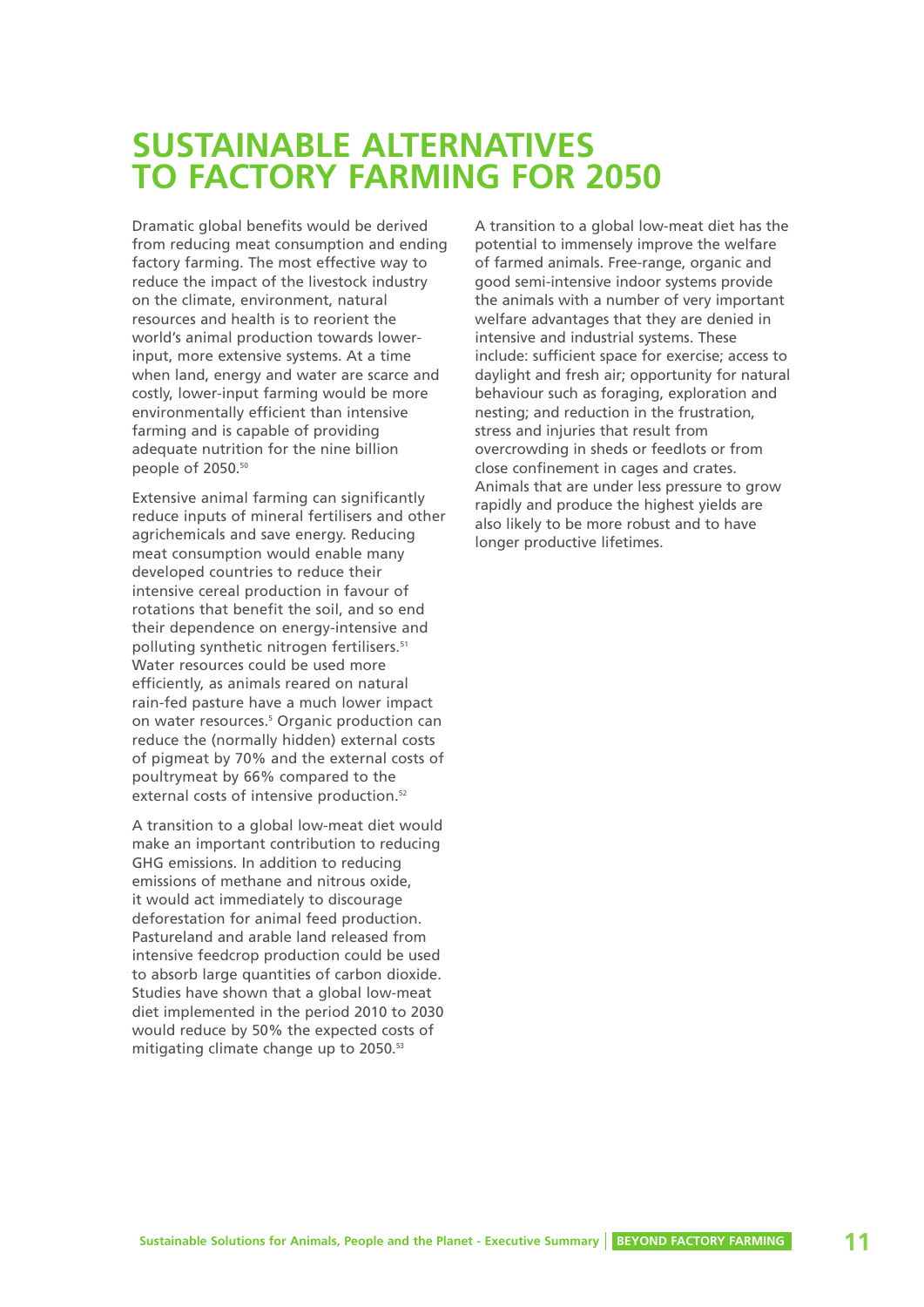# **THE FUTURE OF FOOD: FOR ANIMALS, PEOPLE AND THE PLANET**

In the near future, food will need to be produced within constraints of less water, less land, less energy, conflicts over land policy, decreasing biodiversity and a changing climate.

We still have the choice: to continue on the path of high meat consumption and evermore intensified factory farming - or we could choose now to move to a food production system that is sustainable for people and the environment and that respects animal welfare. However, the global circumstances of population growth, Peak Oil and climate change are likely to make factory farming unviable by 2050, if not earlier, and thus make the choice for us. This could leave the world food system disrupted and struggling to adjust to the new circumstances, with drastic consequences for animals, people and the planet.

#### **The situation is urgent – but the benefits of reducing meat consumption and moving beyond factory farming are profound:**

**Food supply:** A reduction in meat consumption in developed countries, starting within the next 10 years, will make an important contribution to freeing up global resources of land and water, reducing global food prices and increasing the world supply of food energy available for human use.

**Climate change:** The most effective way to start to bring global livestock-related emissions under control within the next 10 years is a managed reduction in the production and consumption of meat and dairy products in developed countries.

**Peak Oil:** A reduction in the volume of meat production and consumption in rich countries over the next 10 to 20 years would enable farmers to move to more extensive, lowinput animal farming and would make a significant contribution to reducing agrichemical and energy use in agriculture.

**Deforestation:** A reduction in the size and intensification of the livestock industry in developed countries, starting within a decade, would make an immediate impact on discouraging deforestation.

**Biodiversity:** The transition to a low meat diet in developed countries would reduce pressure on land and start to reverse damage to habitats and species globally. Well-managed extensive systems can be beneficial to maintaining biodiversity.

**Public health:** An increase in the proportion of plant-based foods and a corresponding reduction in the proportion of animal products in the diet of people in rich countries would make an immediate contribution to improving the health of current and future generations.

**Food inequality:** A more equitable global food system, including a proportionate reduction in meat consumption in developed countries, needs to be developed within the next 10 years.

**Animal welfare:** A reduction in the production and consumption of animal products in rich countries, such as those of the EU, would enable farmers to switch to a range of less intensive, more welfarefriendly production systems and develop world-leading animal welfare standards.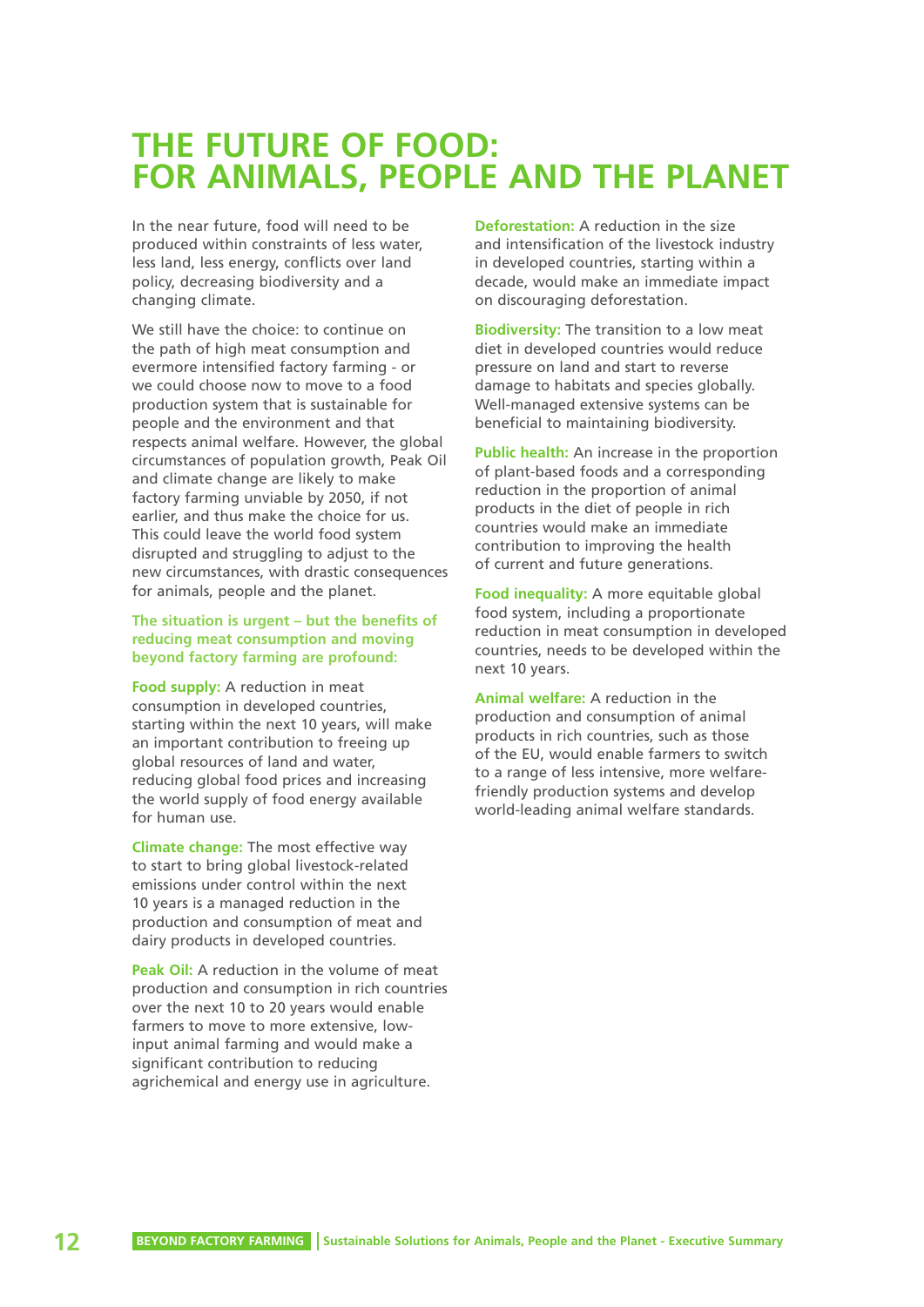# **TOWARD A HUMANE AND SUSTAINABLE FUTURE**

**Compassion in World Farming recommends that the following approaches adopted in developed countries would enable us to create a sustainable, fair and humane animal production system by 2050:**

- The production and consumption of livestock in developed countries needs to be reduced. A realistic target for reduction by 2020 would be 30% below current levels. A realistic reduction by 2050 would be 60-80% below current levels. These proposed reductions are in line with EU and UK greenhouse gas reduction targets up to 2020 and are also in line with dietary targets. These steps should be taken in addition to other essential livestockrelated climate mitigation measures, such as halting deforestation, better fertiliser and manure management and switching to renewable energy sources on farm. These will help to meet the total UK climate target applicable to livestock by 2050 (a reduction to 80% below 2005 levels).
- Governmental and intergovernmental targets and incentives for both farmers and consumers are needed to support the transition to sustainable livestock production. These would include the agreement of international standards for the welfare of farmed animals and protection for the purchasing power of low-income consumers. Imported products would need to meet the welfare standards of the importing country.
- A recognition is needed that meat and milk are currently underpriced in relation to their real environmental and carbon costs and their impact on public health. Fiscal disincentives to over-production and factory farming need to be introduced, according to the 'polluter pays' principle. These could include green taxes and the pricing of factory farmed products to take full account of all external costs such as greenhouse gas emissions, deforestation, land and water use, pollution, soil damage and public health.
- A government-supported meat reduction strategy is needed which would enable farmers to reduce animal stocking densities and move from intensive to more extensive methods. Farmers need to be supported in raising animal welfare standards to the best free-range and organic farming standards of today, while protecting rural livelihoods.
- Encouragement is needed for food manufacturers, retailers and caterers in the food industry to support extensive high-welfare animal farming, to educate consumers about saturated fat in animal products and to partially substitute for meat in processed foods and undertake other meat-reduction strategies.
- All proposed climate mitigation measures should be screened for their impact on animal health and welfare. These measures include the various interventions intended to reduce digestive methane emissions (such as feeding more concentrates, feed additives, antibiotics, vaccinations and genetic engineering) and the intensification of animal breeding and management. It is unacceptable to make animals pay with their welfare for the climate impact of factory farming and the over-production of livestock products. The acceptable and more effective alternative is to reduce the volume and intensity of animal production.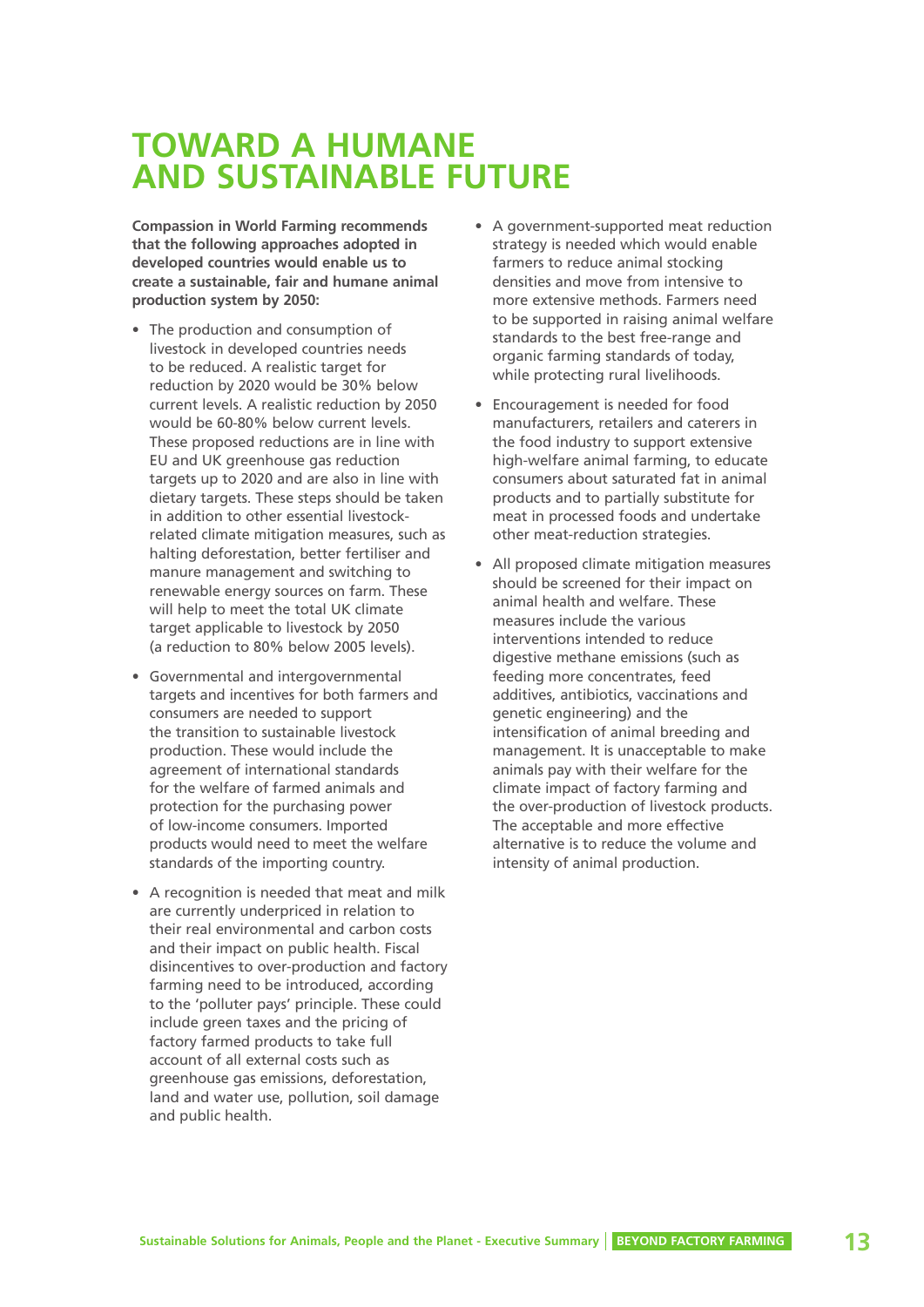# **EXECUTIVE SUMMARY REFERENCES**

<sup>1</sup> FAOSTAT. Online database. Food and Agriculture Organisation of the United Nations (FAO). http://faostat.fao.org/default.aspx

<sup>2</sup> Steinfeld, H. *et al.*, 2006. *Livestock's Long Shadow: environmental issues and options*. Food and Agriculture Organisation of the United Nations. Rome.

http://www.fao.org/docrep/010/a0701e/a0701e00.htm

<sup>3</sup> WorldWatch Institute, 2004. *State of the World 2004: The Consumer Society*. http://www.worldwatch.org/node/1785

<sup>4</sup> FAO, n.d. Protecting Animal Genetic Diversity for Food and Agriculture. Time for Action. Animal genetic resources group, Food and Agriculture Organisation (FAO), Rome.

<sup>5</sup> Lundqvist, J., de Fraiture, C., Molden, D., 2008. *Saving Water: From Field to Fork – Curbing Losses and Wastage in the Food Chain*. SIWI Policy Brief. SIWI. http://www.siwi.org/documents/Resources/ Policy\_Briefs/PB\_From\_Filed\_to\_Fork\_2008.pdf

<sup>6</sup> IPCC, 2001. *Climate Change 2001: Mitigation of climate change. Technical summary*. A report of Working Group III of the Intergovernmental Panel on Climate Change. Section 3.3.4. www.ipcc.ch/pub/un/syreng/wg3ts.pdf

<sup>7</sup> Stern Review: the economics of climate change. HM Treasury and Cabinet Office. 2006. Part III, chapter 7. http://www.hm-treasury.gov.uk/sternreview\_ index.htm

<sup>8</sup> Pachauri, R. K., 2007. *IPCC 4th Assessment: key findings*. Presentation to UN, New York City, 24 September.

http://www.ipcc.ch/pdf/ presentations/pachauriun\_nyc \_2007-09-07.pdf

<sup>9</sup> Battisti, D. S. Naylor, R. L. Historical Warnings of Future Food Insecurity with Unprecedented Seasonal Heat. *Science 323*:240 – 244. DOI: 10.1126/science.1164363.

<sup>10</sup> Stern Review: the economics of climate change. HM Treasury and Cabinet Office. 2006. Part II, chapters 3 and 4.

http://www.hm-treasury.gov.uk/sternreview\_ index.htm

<sup>11</sup> Smil, V., 2000. *Feeding the world: a challenge for the twenty-first century*. MIT Press.

<sup>12</sup> International Assessment of Agricultural Science and Technology for Development (IAASTD), 2008. Global summary for decision makers. http://www.agassessment.org/docs/Global\_SDM\_0606 08\_English.pdf

<sup>13</sup> Hoekstra, A. Y. and Chapagain, A. K., 2007. Water footprints of nations: Water use by people as a function of their consumption pattern. *Water Resources Management*, 21:35–48. DOI 10.1007/s11269-006-9039-x.

<sup>14</sup> Pimentel, D., 2006. Impacts of Organic Farming on the Efficiency of Energy Use in Agriculture: An Organic Center State of Science Review. *The Organic Center*.

http://www.organic-center.org/ reportfiles/ENERGY\_ SSR.pdf and http://www.organic-center.org/science. pest.php?action=view&report\_id=59

<sup>15</sup> Eshel, G. and Martin, P. A., 2006. Diet, energy and global warming. *Earth Interactions*, 10: 1-17. http://geosci.uchicago.edu/~gidon/papers/nutri/ nutriEI.pdf and http://geosci.uchicago.edu/~gidon/ papers/nutri/nutri.html

<sup>16</sup> Gerbens-Leenes, W. and Nonhebel S., 2005. Food and land use. The influence of consumption patterns on the use of agricultural resources. *Appetite* 45:24- 31. doi:10.1016/j.appet.2005.01.011.

<sup>17</sup> Molden, D. et al., 2007. Pathways for increasing agricultural water productivity. International. *Water for Food, Water for Life.* 

*A Comprehensive Assessment of Water Management in Agriculture*. Water Management Institute Summary, ed. Molden D. Chapter 7.

http://www.iwmi.cgiar.org/assessment/Water%20for %20Food%20Water%20for%20Life/Chapters/ Chapter%207%20Water%20Productivity.pdf and http://www.iwmi.cgiar.org/assessment/Publications/ books.htm

<sup>18</sup> Brown, L. R., 2008. Plan B 3.0: *Mobilizing to Save Civilization*. New York: W.W. Norton and Company, Earth Policy Institute. chapter 9. Feeding Eight Billion Well.

http://www.earthpolicy.org/Books/PB3/PB3ch9\_ ss5.htm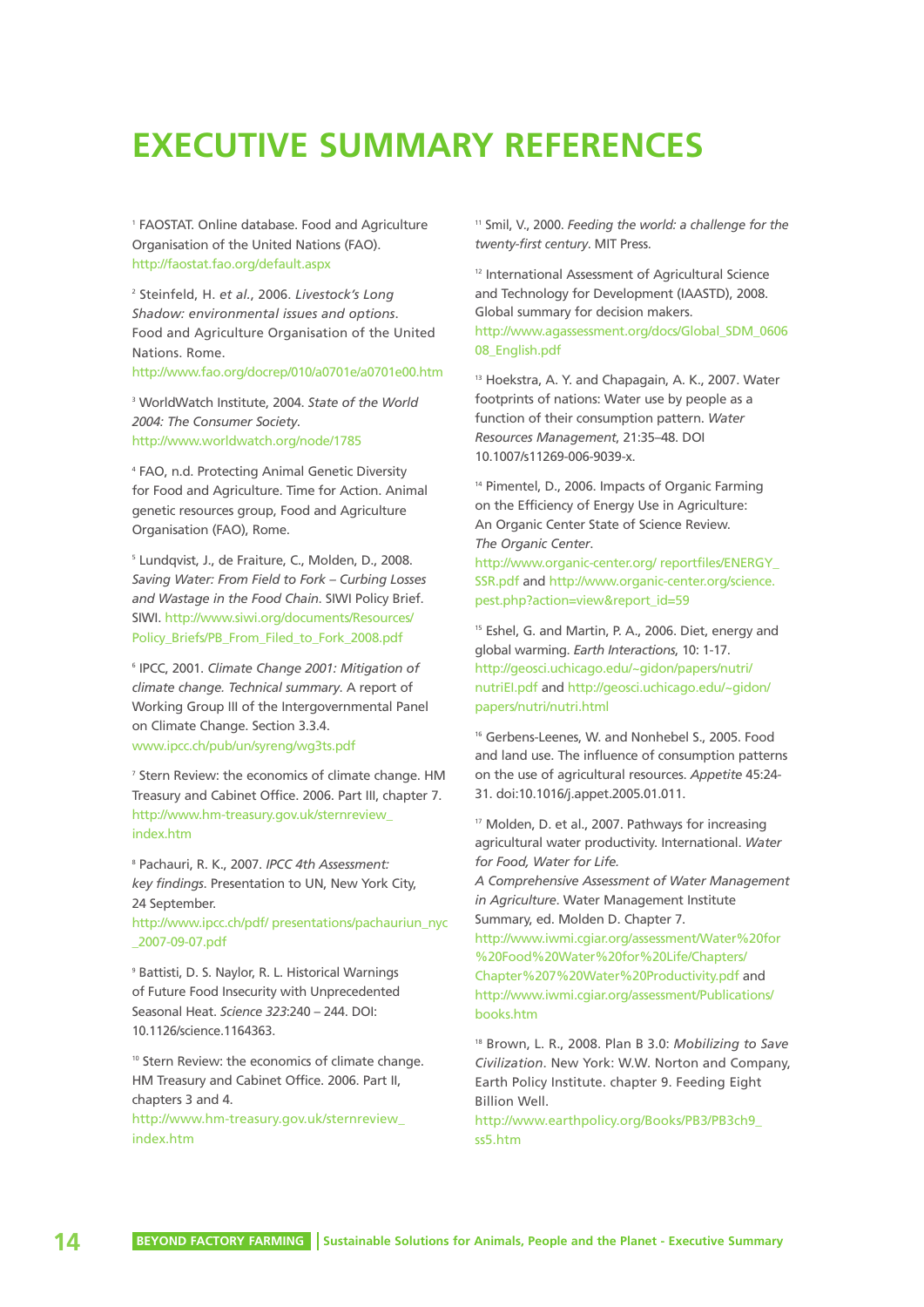<sup>19</sup> FAO, 2006. Global Perspective Studies Unit. *World agriculture: towards 2030/2050*. Interim report. http://www.fao.org/es/esd/AT2050web.pdf

<sup>20</sup> FAO, 2009. Farming must change to feed the world. Press release 4 February 2009. http://www.fao.org/news/story/en/item/9962/icode/

<sup>21</sup> von Braun, J., 2008. *Food prices, biofuels and climate change*. Presentation. IFPRI. http://www.ifpri.org/presentations/200802jvbbio fuels.pdf

<sup>22</sup> The Rights and Resources Initiative (RRI), 2008. *Seeing people through the trees*. RRI Washington DC. http://www.rightsandresources.org/documents/ files/doc\_737.pdf ; *Science Daily*, 2008. Record land grab predicted. 15 July.

http://www.sciencedaily.com/releases/2008/07/0807 14092746.htm

<sup>23</sup> Pimentel, D. *et al.*, 2008. Reducing energy inputs in the US food system. *Human Ecology* 36:459-471. DOI 10.1007/s10745-008-9184-3.

<sup>24</sup> Steinfeld, H. *et al.*, 2006. *Livestock's Long Shadow: environmental issues and options*. Food and Agriculture Organisation of the United Nations. Rome. Chapter 2.

http://www.fao.org/docrep/010/a0701e/a0701e 00.htm

<sup>25</sup> Bates, B. *et al.*, 2008. *Climate Change and Water*. IPCC Technical paper VI. IPCC, WMO and UNEP. http://www.ipcc.ch/pdf/technical-papers/climatech ange-water-en.pdf

<sup>26</sup> Steinfeld, H. *et al.*, 2006. *Livestock's Long Shadow: environmental issues and options*. Chapter 4. Food and Agriculture Organisation of the United Nations. Rome. http://www.fao.org/docrep/010/a0701e/a0701e 00.htm

<sup>27</sup> Liu, J., Yang, H., Saveniji, H. H. G., 2008. China's move to high-meat diet hits water security. *Nature* 454:397.

<sup>28</sup> Liu, J., Yang, H., Saveniji, H. H. G., 2008. Food consumption patterns and their effect on water requirement in China. *Hydrology and Earth Systems Science* 12:887-898. 2008.

www.hydrol-earth-syst-sci.net/12/887/2008

<sup>29a</sup> Association for the Study of Peak Oil (ASPO), 2008. http://www.peakoil.net/ *Newsletter 91*, July 2008. http://www.energiekrise.de/e/aspo\_news/aspo.html

29b UK Industry Taskforce on Peak Oil & Energy Security (ITPOES), 2008. *The Oil Crunch. Securing the UK's Energy Future*. http://peakoil.solarcentury.com/wpcontent/uploads/ 2008/10/oil-report-final.pdf

<sup>30</sup> World Bank, 2007. *World Development Report 2008. Agriculture for Development*. Chapter 2. http://siteresources.worldbank.org/INTWDR2008/ Resources/27950871192112387976/WDR08\_04\_ ch02.pdf

<sup>31</sup> Steinfeld, H. *et al.*, 2006. *Livestock's Long Shadow: environmental issues and options*. Executive Summary. Food and Agriculture Organisation of the United Nations. Rome. http://www.fao.org/docrep/010/a0701e/a0701 e00.htm

<sup>32</sup> Pachauri, R. K., 2007. *IPCC 4th Assessment: key findings*. Presentation to UN, New York City, 24 September. http://www.ipcc.ch/pdf/presentations/pachauriun \_nyc\_2007-09-07.pdf

<sup>33</sup> IPCC, 2007. *Climate Change 2007: Mitigation of Climate Change*. IPCC 4th Assessment report, Working Group III. Chapter 8, Agriculture. Final Draft pre-copy edit version. http://www.mnp.nl/ipcc/pages\_media/FAR4docs/ chapters/CH8\_Agriculture.pdf

34 United States Environmental Protection Agency (US-EPA), 2006. *Global Anthropogenic non- CO2 Greenhouse Gas Emissions: 1990 – 2020*. http://www.epa.gov/nonco2/econinv/ international.html

35a Steinfeld, H. *et al.*, 2006. *Livestock's Long Shadow: environmental issues and options*. Food and Agriculture Organisation of the United Nations. Rome. Chapter 5. http://www.fao.org/docrep/010/a0701e/a0701e 00.htm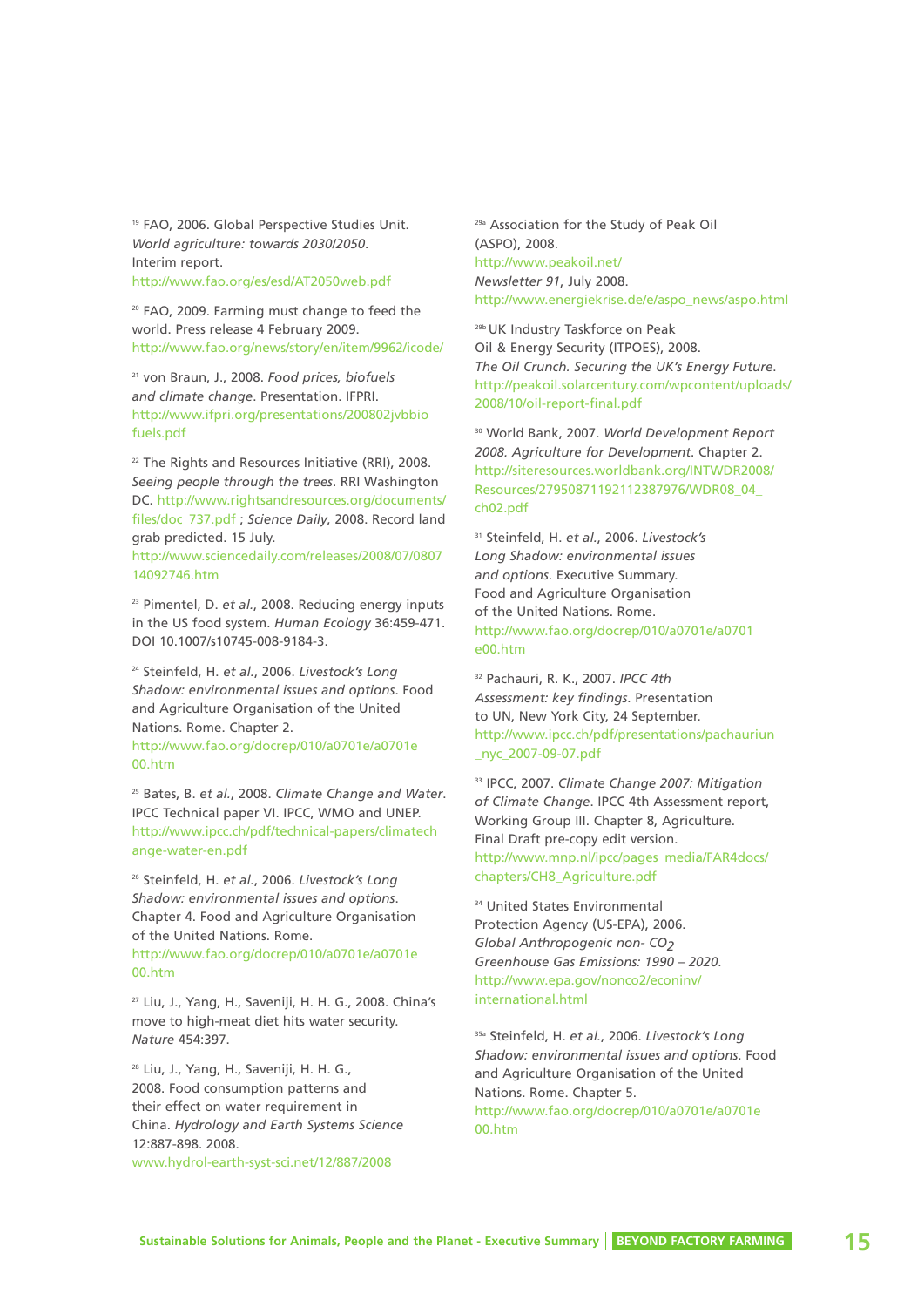35b IUCN News Release, 2007. Extinction crisis escalates: Red List shows apes, corals, vultures, dolphins all in danger. 12 Sept. http://cms.iucn.org/search.cfm?uNewsID=81

<sup>36</sup> Sahney, S., Benton, M. J., 2007. Recovery from the most profound mass extinction of all time. *Proceedings of the Royal Society B*. Biological Sciences. 275:759-765. 2008. doi:10.1098/rspb.1370.

<sup>37</sup> WHO and European Commission, 2002. *Eutrophication and Health*. http://ec.europa.eu/environment/water/ water-nitrates/pdf/eutrophication.pdf

<sup>38</sup> *Animal waste pollution in America: an emerging national problem, 1997. Environmental risks of livestock and poultry production*. A report by the Minority Staff of the US Senate Committee on Agriculture, Nutrition and Forestry for Senator Tom Harkin.

<sup>39</sup> Archer, J. R., Nicholson, R. J. 1992. Liquid wastes from animal enterprises. *Farm animals and the environment*, ed. Phillips C and Piggins D. CAB International. 1992.

<sup>40</sup> Wathes, C. M. *et al.*, 1997. Concentrations and emission rates of aerial ammonia, nitrous oxide, methane, carbon dioxide, dust and endotoxin in UK broiler and layer houses. *British Poultry Science* 38:14-28.

41a Rauw, W. M. *et al.*, 1998. Undesirable side effects of selection for high production efficiency in farm animals: a review. *Livestock Production Science* 56: 15- 33.

41b Sørensen, A. C. *et al.*, 2006. Udder Health Shows Inbreeding Depression in Danish Holsteins *Journal of Dairy Science* 89:4077–4082.

41c Yunis, R. *et al.*, 2002. Antibody responses and morbidity following infection with infectious bronchitis virus and challenge with Escherichia coli, in lines divergently selected on antibody response. *Poultry Science* 81: 149-159.

<sup>42</sup> Greger, M., 2007. The Human/Animal Interface: Emergence and Resurgence of Zoonotic Infectious Diseases. *Critical Reviews in Microbiology*, 33:243–299. DOI: 10.1080/10408410701647594.

<sup>43</sup> MacKenzie, D., 2006. Time to stamp out bird flu at source. *New Scientist*, 14 January 2006, p6-7.

<sup>44</sup> Wang, Y. Q. *et al.*, 2005. Changes in protein and fat balance of some primary foods: implications for obesity. Presented at the 6th Congress of the International Society for the Study of Fatty Acids and Lipids. 27 June – July 2004, Brighton.

45a Nathan, C., 2004. Antibiotics at the crossroads. *Nature* 431:899-902.

45b Shea, K. M., 2003. Antibiotic resistance: what is the impact of agricultural uses of antibiotics on children's health? *Pediatrics* 112(1):253-258.

46a MRSA found in US pigs, 2008. *Pig Progress*. July 14. http://www.pigprogress.net/news/ id1602- 59602/mrsa\_found\_in\_us\_pigs.html

46b Smith, T. C. *et al*., 2009. Methicillin-Resistant Staphylococcus Aureus (MRSA) Strain ST398 Is Present in Midwestern U.S. Swine and Swine Workers. PLoS ONE 4(1): e4258. 2009. doi:10.1371/journal.pone.0004258.

47a WHO Europe, 2006. *Draft European Charter on counteracting obesity*. EUR/06/5062700/8. 18 September.

http://www.nepho.org.uk/view\_file.php?c=1777

47b Dietary Guidelines for Americans 2005. US Department of Health and Human Services and US Department of Agriculture.

http://www.health.gov/dietaryguidelines/dga2005/ document/pdf/DGA2005.pdf

<sup>48</sup> McMichael, A. J., Powles, J. W., Butler, C., Uauy, R., 2007. Food, livestock production, energy, climate change, and health. *The Lancet*. Published online13 September. DOI:10.1015/S0140-6736(07)61256-2.

<sup>49</sup> World Cancer Research Fund and the American Institute for Cancer Research, 2007. *Food, Nutrition, Physical Activity, and the Prevention of Cancer: a global perspective*. Chapter 12. www.dietandcancerreport.org

<sup>50</sup> Badgley, C. *et al*., 2007. Organic agriculture and the global food supply. *Renewable agriculture and food systems* 22(2):86-108. 2007.

<sup>51</sup> Crews, T. E., Peoples, M. B., 2004. Legume versus fertilizer sources of nitrogen: ecological tradeoffs and human needs. *Agriculture, Ecosystems and Environment* 102:279-297.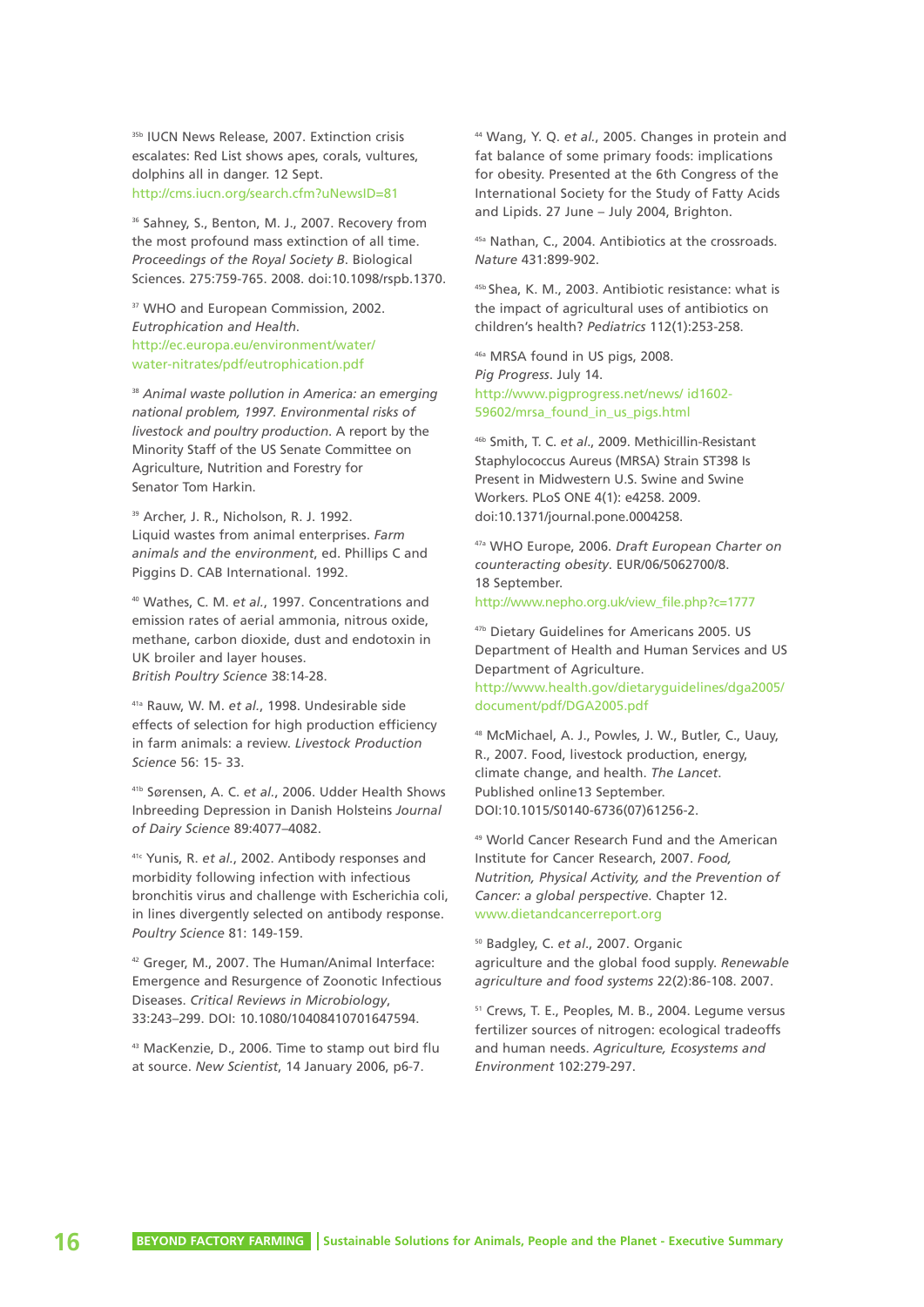<sup>52</sup> Pretty, J. N. et al., 2005. Farm costs and food miles: An assessment of the full cost of the UK weekly food basket. *Food Policy* 30(1):1-19. d oi:10.1016/j.foodpol.2005.02.001. http://www.essex.ac.uk/BS/staff/pretty/Pretty%20et %20al%20Food%20Policy%202005%20%20vol%2 030%20%20pp1-20.pdf

<sup>53</sup> Stehfest, E. *et al*., 2009. Climate benefits of changing diet. *Earth and Environmental Science*. Published online 4 February. DOI:10.1007/s10584- 008-9534-6.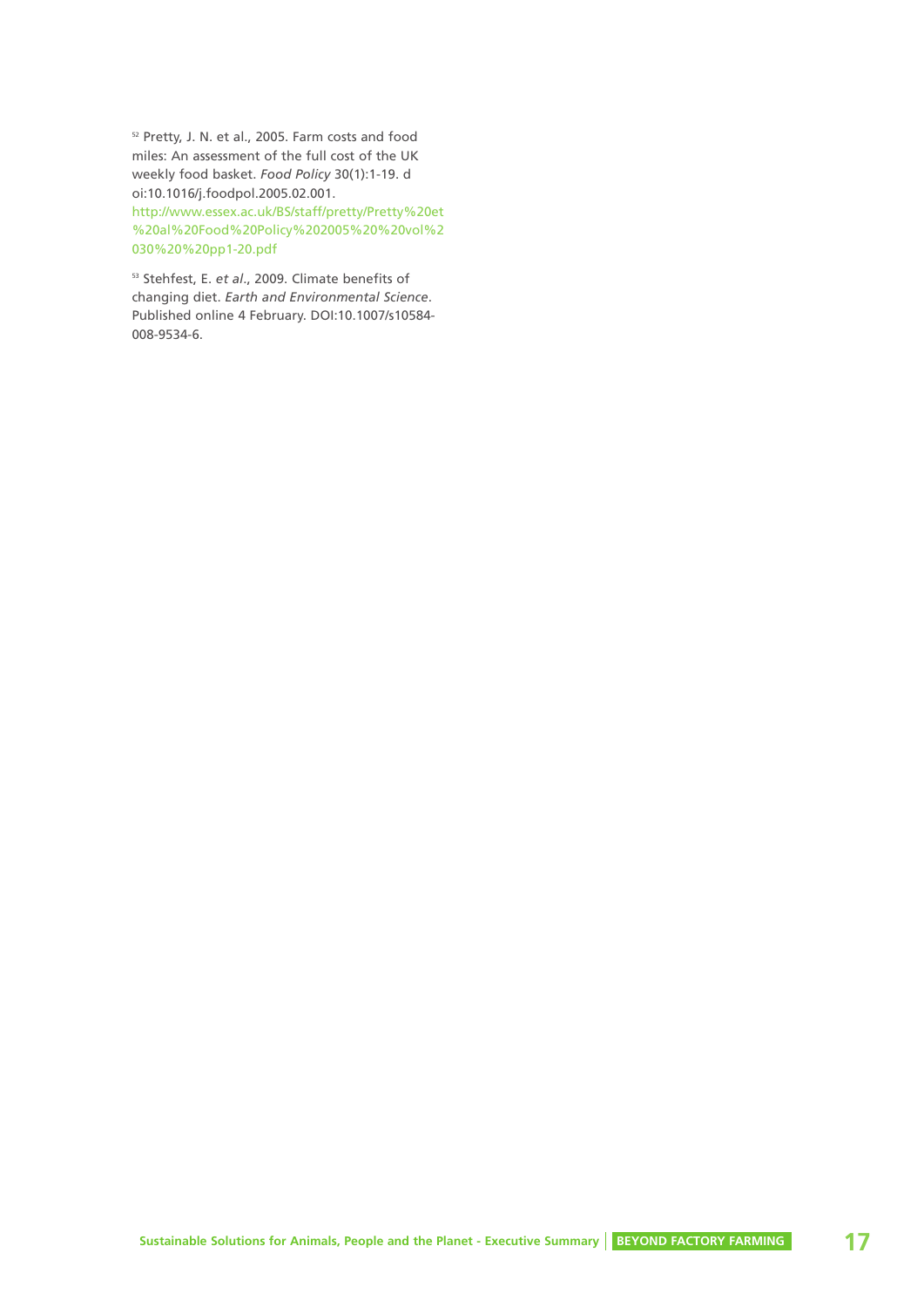# **REPORT**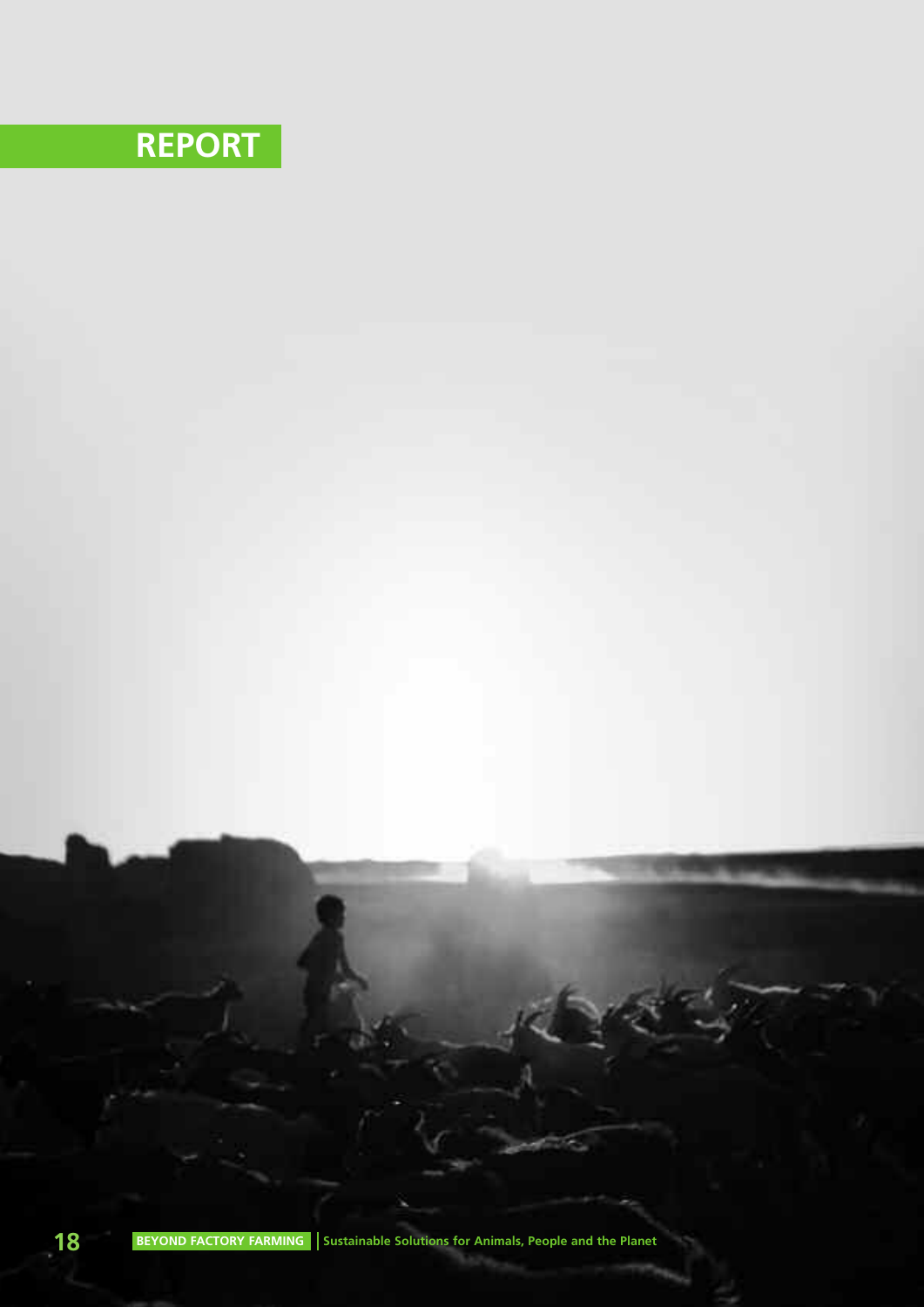# **INTRODUCTION**

### **Feeding the world in 2050**

Factory farming was a creation of the second half of the 20th century in the industrial world. During those 50 years more low-priced meat, milk and eggs were produced than ever before in the history of agriculture. A diet high in animal protein and animal fat became available to everyone in rich countries and the 'dietary transition' to energy-dense foods began to develop rapidly worldwide.

The basis for much of this transformation is the grain feeding of billions of poultry, pigs, dairy cows and, to some extent, beef cattle, selectively bred for speed of growth, uniformity, high feed conversion efficiency and high yield and kept concentrated in large numbers, often indoors. By the end of the 20th century factory farming was becoming globalised and agricultural policymakers typically viewed industrial animal production as an unquestioned necessity and as a normal part of economic development. However, at the end of the first decade of the 21st century, our changed circumstances are forcing a total re-assessment of this view.

This report aims to set out the economic and environmental factors that will impact global animal production up to 2050 and will combine to make factory farming obsolete. These factors include rising populations and food demand; the availability of land and water for growing feed crops; climate change; the environmental impact of intensive animal production; increasing oil scarcity and high prices after 'peak oil'; the impact of animal diseases on both animal and human health; and the needs of human nutrition (the abolition of hunger, undernutrition and over-nutrition).

### **Animal production and global resources**

The intensive production of meat is known to be one of the most resource-inefficient methods of producing food for people.

Farmers need to grow several kilogrammes of animal feed to produce one kilogramme of meat. One kilogramme of edible boneless beef requires around 20 kg of animal feed and 15500 litres of water to produce<sup>1, 2</sup>; 15000 litres is equivalent to filling up 100 averagesized bathtubs. One kilogramme of beef requires 12 times the quantity of water needed to produce 1 kg of wheat and five times the quantity of water needed to produce 1 kg of rice.2 Beef production consumes 17 times more water than wheat in order to supply the same amount of food energy.3 One calorie of food energy obtained from beef requires inputs of 9 calories of food energy from plants<sup>4</sup> and 40 calories of fossil fuel energy.<sup>5</sup>

One-third of the world's current cropland is used for animal feedcrops.<sup>6</sup> Around 40% of the world's cereal harvest is used as livestock feed, and that proportion is 70% in most rich countries.7 Much of the land, energy and water used to grow feed crops for intensively produced animals could have been more efficiently used to grow food that is directly consumed by people.

For many of the world's poorest, livestock may be their only capital asset and essential for providing draught power, fertiliser and fuel from dung as well as food. Rich countries are in a completely different situation however, because they both overproduce and over-consume livestock products. The excessive production and consumption of animal products in rich countries, wasting large quantities of grain in animal feed, is one of the main drivers of global food price rises that harm poor people.

Reducing our consumption of animal products, particularly meat, would significantly reduce the resources needed to feed the rapidly growing human population of the planet. In 2001 the Intergovernmental Panel on Climate Change (IPCC) noted, 'A shift from meat towards plant production for human food purposes, where feasible, could increase energy efficiency and decrease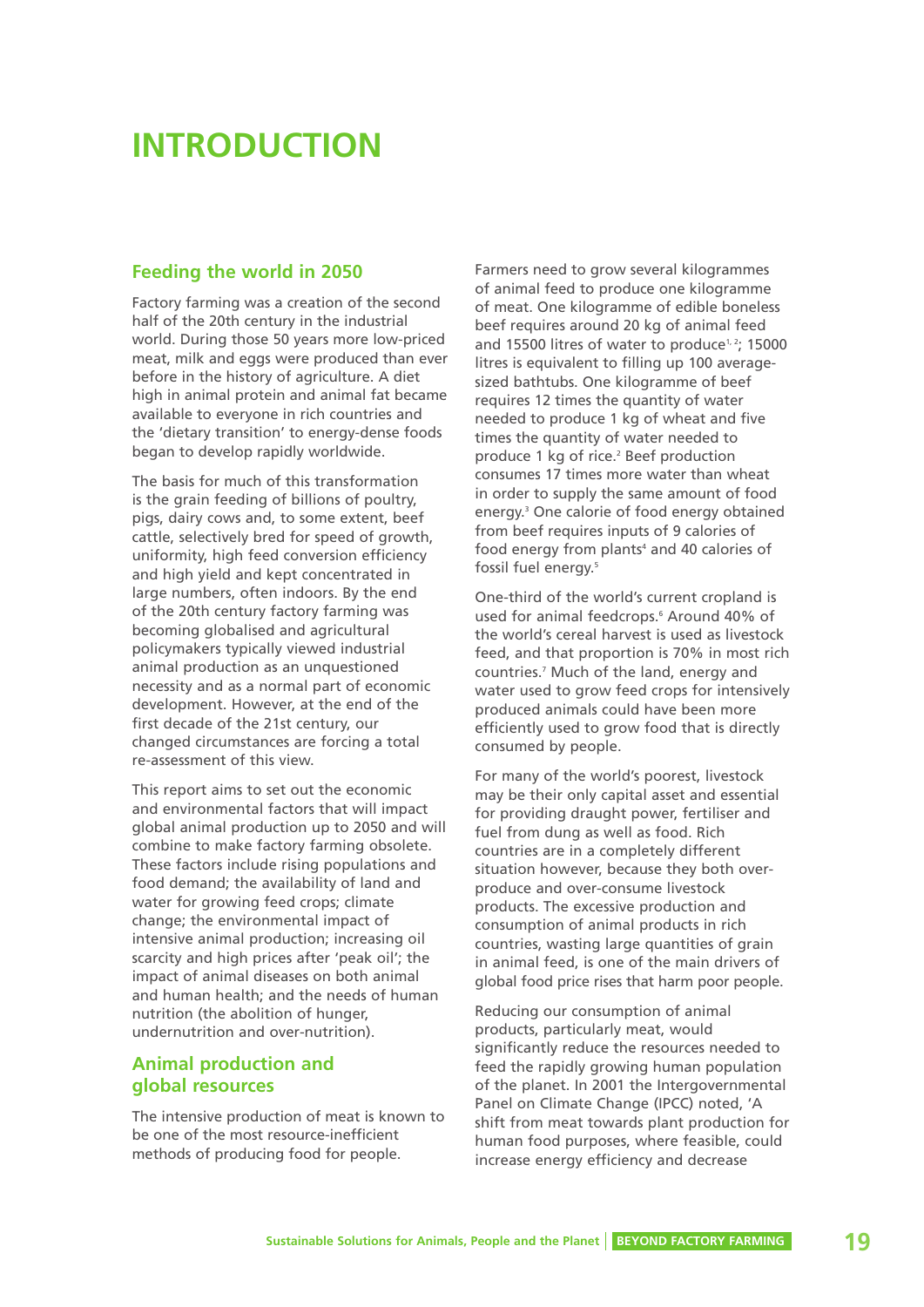greenhouse gas emissions.'8 Studies show that removing meat from an individual's diet could halve the total quantity of water used for that individual's food production.<sup>3</sup> A 50% reduction in the consumption of meat in the United States, in combination with other changes in technology and production methods, could cut by half the energy inputs to the United States food system.<sup>5</sup> A 60% reduction in meat consumption in all developed countries could prevent the predicted steep increase in livestock-related greenhouse gas emissions between now and 2050.9 Livestock production globally is responsible for 18% of human-induced greenhouse gas emissions, a higher proportion than global transport.<sup>6,7</sup>

# **Animal production and climate change**

Factory farming of animals for food is highly carbon intensive. Currently around 60 billion animals (poultry and mammals) are used to produce food annually.10 It has been widely predicted by policymakers that global meat production will double by 2050. This would potentially increase the number of livestock to 120 billion and double the quantity of the world's resources of land, energy and water needed to grow the crops to feed them.

The projected doubling in animal production comes at a time when climate change may make large areas of the world's existing cropland unusable or seriously reduce crop yields due to coastal flooding, drought and an increase in crop pests. A sea level rise of one metre or more is possible by the end of this century; this would flood one-fifth of Bangladesh and 2 million km<sup>2</sup> of land globally. As many as 150-200 million people could be permanently displaced by 2050 due to rising sea levels, floods and droughts.<sup>11</sup> These people may need to re-build their towns and cities on what was previously farmland. Already millions of hectares of cropland are being lost annually to erosion and salinisation.<sup>5</sup> Water resources could become so stretched as to cause armed conflicts in some areas.12, 13 At some time between 2010 and 2020 the world will reach 'Peak Oil' - the point at which the maximum production of oil and natural gas has been reached, resulting in the end of cheap energy.

It is clear that the huge resources of land, water and energy needed to produce animal feed for factory farms may not be there to use as we approach 2050. Factory farmed meat production will be in competition with both people and the biofuel industry for essential resources. At the very least, factory farming will become extremely costly, and it could well become impossible. It is even more likely to be seen as environmentally indefensible.

# **Why factory farming must end by 2050**

A few years ago this question would not have been even asked, since it was taken as a given that industrialisation was the future of animal production. However today it is clear that the economic and environmental conditions for animal farming in the decades leading to 2050 could be entirely different from those of the past.

The reality of climate change and the ongoing resource crisis present developed countries such as those of the European Union (EU) with the need to re-orient and re-structure their animal farming systems. We need a food production system for the future that is much less wasteful of land, energy and water and produces a much lower level of environmental pollution.

This report shows that an essential aspect of a sustainable food system is an end to the wasteful over-production of meat and other animal products by factory farming. This would mean that fewer animals would be reared but they would be reared in more extensive conditions such as in good freerange and organic farms, using slower growing and hardy animals that require lower inputs of concentrated feed and energy.

Scaling down livestock production in the rich countries of the world is the fastest and most effective response that we can make to reduce the environmental footprint of food production and to free up grain for people. A reduction in the consumption of animal products is also one of the most rapid and effective responses that an individual can make to the global problems caused by climate change and environmental damage and to free up natural resources for the use of the world's poor.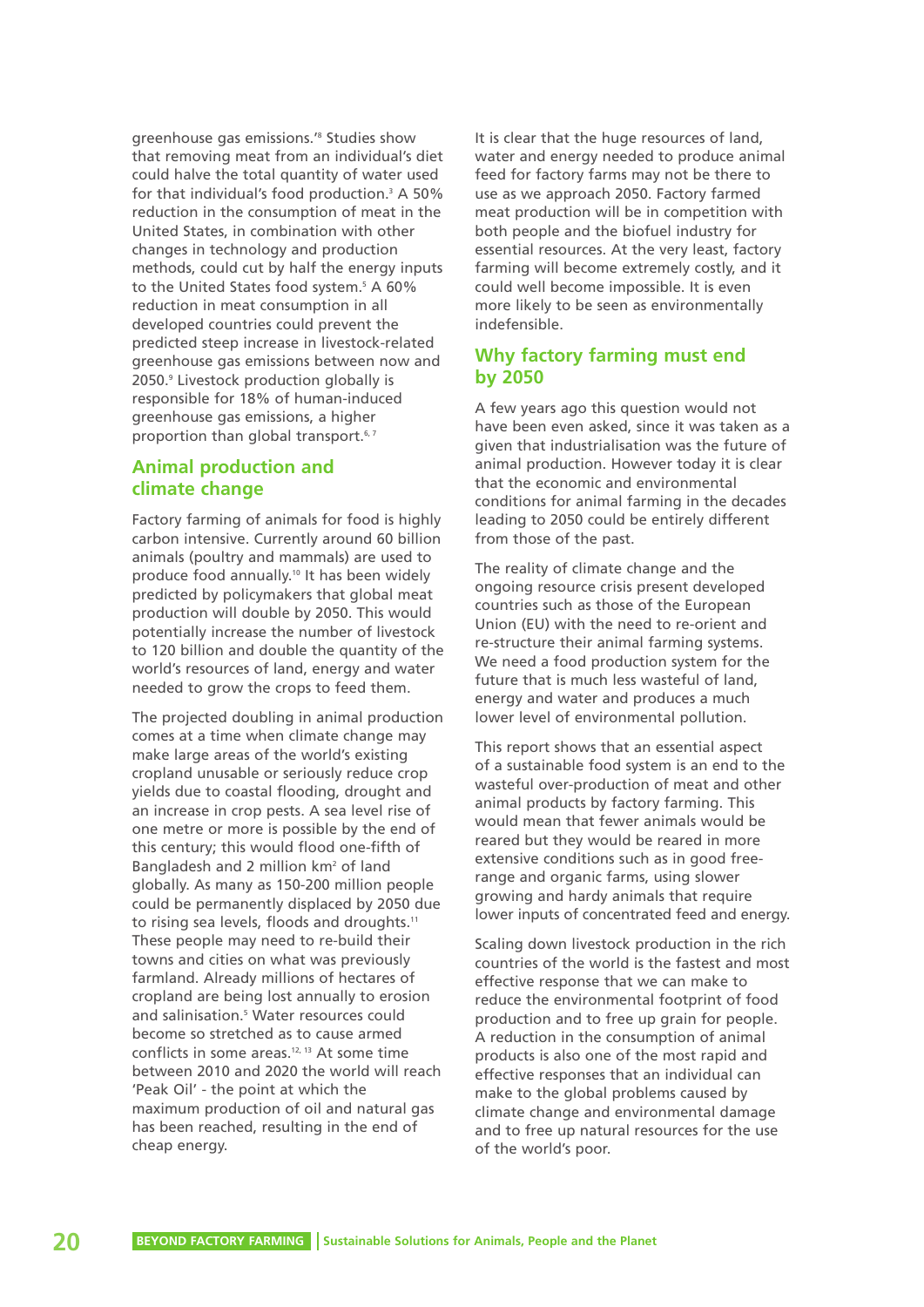# **PART 1: FACTORY FARMING, RESOURCE USE AND CLIMATE CHANGE**

# **1. Global economics and resources**

Today a number of economic and resource pressures are combining to force a re-evaluation of how we use global resources. These pressures include: population growth and rapid industrialisation of developing economies; peak oil and high energy prices; the urgent need to reduce greenhouse gas emissions; the biodiversity crisis; the demand for biofuel alternatives to oil; and the impact of climate change on the availability of land and water for agriculture, people and industry.

According to agricultural experts, these 'new driving forces', will redefine the world food situation.<sup>14,15</sup> The International Assessment of Agricultural Knowledge, Science and Technology for Development (IAASTD) concludes that these driving forces 'are affecting local and global food security and putting pressure on productive capacity and ecosystems. Hence there are unprecedented challenges ahead in providing food within a global trading system where there are other competing uses for agricultural and other natural resources.'14

#### **1.1 New resource pressures**

By 2050 there is forecast to be an additional 2.5 billion people alive, bringing the population to 9.2 billion, compared to 6.7 billion today. 86% of our population will be in less developed regions, where demand for better diets is increasing rapidly.<sup>16</sup> If we are not able to find ways to use global resources more carefully, we may find that by 2050 or even sooner the global food system is unable to meet demand; in that case the poorer regions of the world that are unable to pay higher prices will be the worst losers.

Intensive animal production is resourcehungry in every respect, at a time when we should be reducing our resource use. As the UK Government's Cabinet Office has pointed out, 'Well before 2050, the world will need

farming systems capable of feeding 8–11 billion people within a resource-light, lowcarbon economy.'17

With a 'business as usual' model of agriculture, animal production will take an increasing share of global resources. Meat production, if demand is not modified, is predicted to increase by between 70% and 160% by 2050 compared to 2007.<sup>7, 18</sup> Milk consumption in developing countries could double by 2030.18 Agriculture as a whole will need to take over another 2–5 million km2 of land in the next two to three decades.<sup>19, 20</sup> Water use in agriculture (for food and fibre) will increase by 70-90% as a result of population increase and changes in diet.14 China's oil imports increased over seven-fold between 1996 and 2006.<sup>21</sup> All these will put severe pressure on the world's resources. But one of the severest constraints on intensive agriculture will be energy – its availability and cost.

Chatham House, the London think-tank, argued that policymakers need to plan now for the 'oil supply crunch' and the 'food crunch' that seem likely when the current world economic recession ends and prices continue to rise.22, 23 The 'long-term resource scarcity trends' including climate change, energy supply and cost, falling water availability and competition for land make it likely that the global number of undernourished and hungry people will continue to rise.<sup>23</sup>

#### **1.2 Peak Oil and the coming energy crunch**

Intensive animal production (factory farming) is highly dependent on cheap fossil fuel energy, mainly because of the huge quantities of feedstuffs, particularly grains, that it consumes. This fact alone would make it the wrong system for the era of unpredictable, scarce or costly energy supplies that we are now entering.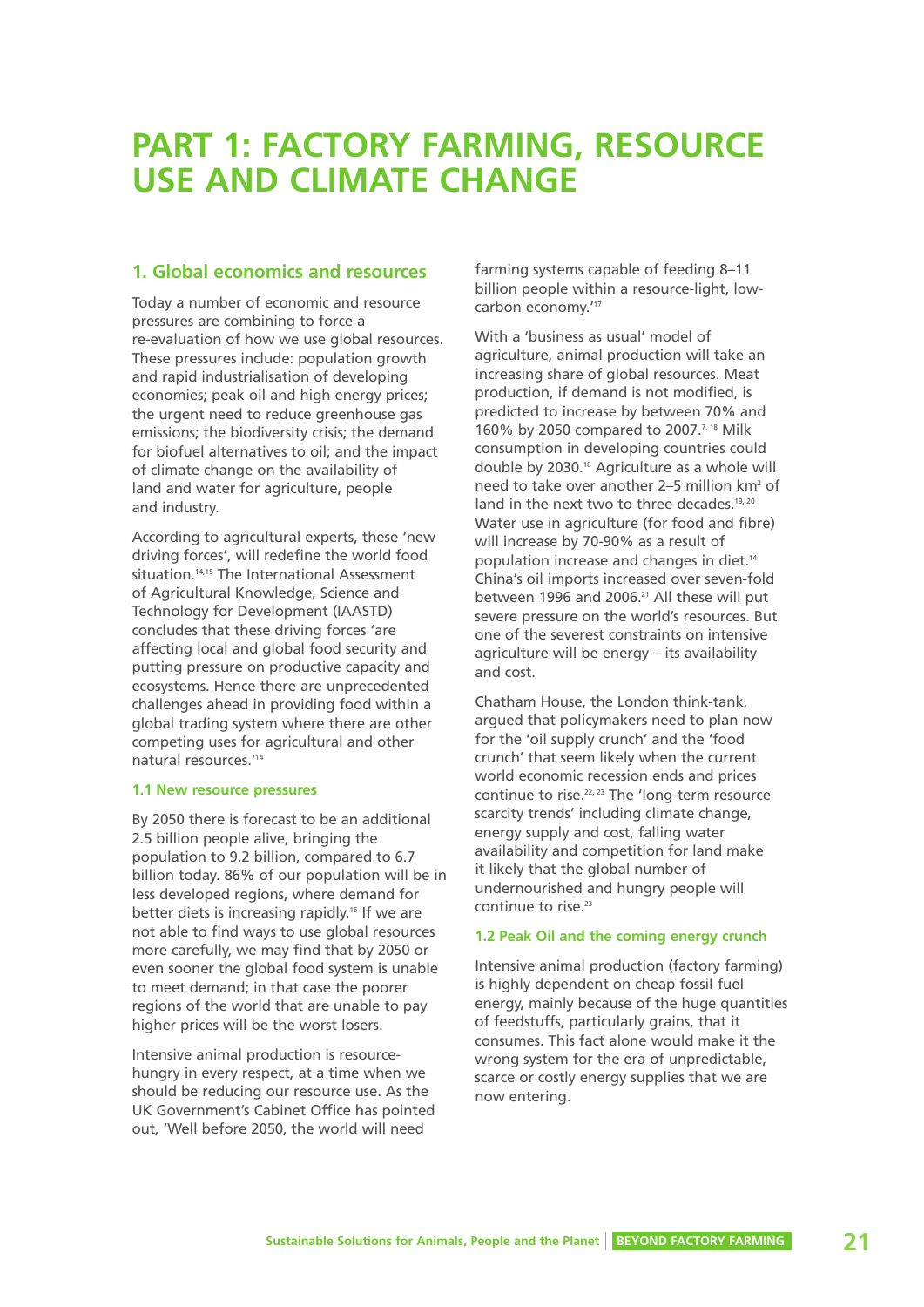Oil and natural gas are finite resources and the 20th century has used up the best of them. Between 1930 and 2009 the global production of oil and gas per year increased over 19-fold as populations and economic activity grew over the 20th century.<sup>24</sup> However, between now and 2050 oil and natural gas supplies may fall to approximately half of current levels, according to the Association for the Study of Peak Oil, a network of independent energy experts.<sup>24</sup> Expert discussions held by the National Petroleum Council in the United States heard evidence in 2007 that 28% of existing oil fields were in decline by 2005 and 40% of existing oil fields will be in decline by 2008-2009. United States, Norwegian and UK production is already in decline.<sup>25</sup>

'Peak Oil' is the term used to refer to the point at which the maximum production of oil and natural gas has been reached and the amount that can be produced starts to decrease. Most experts believe that this production peak will happen any time between 2008 and 2040, with the most common estimates being between 2010 and 2020.<sup>24-30</sup> This would mean that after 2010 or 2020 the amount of oil and natural gas available for use will inevitably and continuously decrease. Peak Oil could be followed by a relatively orderly 'descent', but possibly by a 'collapse' in the availability of oil and gas.<sup>26</sup>

Output from existing oilfields is already falling. To compensate for this, new production capacity equal to four times the current production of Saudi Arabia needs to be built by 2030, even without any increase in demand. But global primary energy demand is forecast to increase by 45% between 2006 and 2030 and demand for oil is forecast to increase by 25%.<sup>29</sup> As demand for oil and gas continues to rise over the next decades, there will be a 'supply-crunch' unless massive investment equivalent to US\$ 1 trillion a year is made in time.<sup>29</sup>

Almost all energy experts, whether independent or from the oil industry, agree that the era of cheap or 'easy' oil is over. $22$  A group of high-profile British companies, the Peak Oil Group, has concluded that we have under 20 years or fewer to respond to the decline in supply, or under 10 years if supplies collapse rapidly.<sup>26</sup> In the UK, this would require a reduction in oil consumption by 46% relative to 2007, coal consumption by 79% and natural gas consumption by 26%.<sup>26</sup>

#### **1.3 A combination of risks**

In 2007 the World Bank reported on the world food outlook, and listed three primary risks to the global food system:

- 'High energy prices combined with more biofuels production from food crops could lead to large food crop price increases through effects on both supply and demand';
- 'Global warming could occur faster than expected and add to water shortages, hitting irrigated agriculture with lower yields and increasing risk in rain fed agriculture'; and
- 'Rapid income growth in Asian countries with limited land and water resources could lead to a surge in food imports that, combined with higher energy and fertiliser prices, drive up food prices…Or, all three could happen together.<sup>'31</sup>

In 2007-2008 at least two of these predictions came true. Both peaceful and violent protests over high food and commodity prices occurred in more than 20 mostly low income countries in Asia, Africa and Latin America.<sup>21</sup> A study from the University of Washington, Seattle, and Stanford University in 2009 concluded that there is an over 90% probability that temperatures in the tropics and subtropics by 2100 will be higher than the most extreme temperatures that have occurred up to 200632a. Food crops would be severely affected and by 2100 half the world's population could be short of food.<sup>32b</sup>

The potential for human suffering and social dislocation due to climate change in this century was summarised by the Stern Review in 2006 as follows: 'Millions of people could be compelled to move between countries and regions, to seek new sources of water and food if these fall below critical thresholds. Rising sea levels may force others to move out of low-lying coastal zones… Worldwide, nearly 200 million people today live in coastal flood zones that are at risk; in South Asia alone, the number exceeds 60 million people. In addition, there are potentially between 30 to 200 million people at risk of hunger with temperature rises of 2-3°C – rising to 250 to 550 million people with a 3°C warming; and between 0.7 to 4.4 billion people who will experience growing water shortages with a temperature rise of 2°C.'33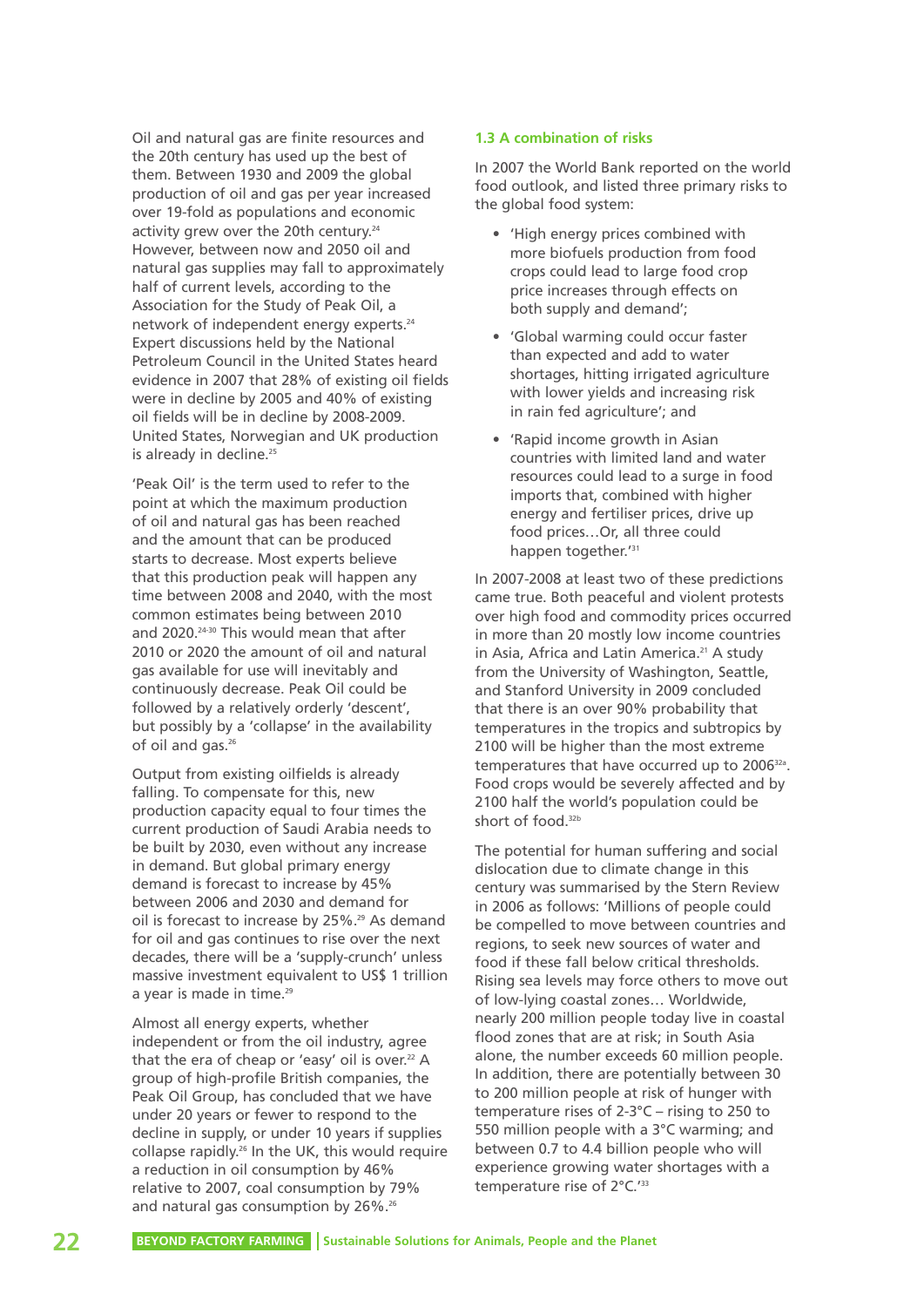# **2. The 20th-century revolution in livestock production**

#### **2.1 Changing diets and the globalisation of industrial livestock production**

Since the middle of the 20th century there has been an unprecedented global increase in the number of farmed animals used to produce meat, milk, eggs and, more lately, fish, and in the yield extracted from each animal. Currently around 4.3 billion mammals and 58.4 billion poultry (mainly meat chickens) are used globally to produce the main meats, milks and hens' eggs, according to the United Nations Food and Agriculture Organisation's (FAO) statistics.10 This represents a doubling of the number of pigs, a 3.5-fold increase in the number of poultry and an increase of 65% in the number of ruminants (cattle, sheep and goats) used for meat compared to 30 years ago. The world average supply of meat per person per year increased between 1961 and 2000 from 23 kg to about 40 kg on average and to about 80 kg a year in developed countries.34 In China, consumption of meat increased 3.7 times between 1980 and 2003 and milk consumption increased three-fold between 1990 and 2005.3,35

The majority (around 85%) of the increase in the number of animals used to produce these huge increases in output took place in developing countries, particularly in large and rapidly developing countries such as China, India and Brazil.<sup>10</sup> In the case of fish farming (aquaculture), Asia and the Pacific region (mainly China) account for nearly 92% of aquaculture tonnage, with double-digit

annual growth since the mid-20th century.<sup>36</sup> Diets are changing across the developing world wherever incomes are rising – away from a grain-based diet towards a diet rich in animal protein and animal fat (meat, fish, eggs and milk).

The expansion in terrestrial animal production has come mainly from non-grazing animals (pigs and poultry) that can be kept indoors in huge numbers. Between 1980 and 2004, pigs and poultry accounted for 77% of the increase in production in developing countries and they now account for 70% of all meat.6,34 The production of pigs and poultry over the last few decades has increased four-fold while the production of cattle, sheep and goats (ruminants) has approximately doubled.6

These statistics signal the march of globalised factory farming across the world during the last several decades. Pig and poultry farming in particular can be relatively easily scaled up or integrated into industrial production systems. These are often in the hands of a few large companies that supply inputs such as breeding animals, chicks and feed to small farmers and organise centralised slaughtering and marketing of products.

The appearance of these large companies often results in the disappearance of small farmers who use local breeds of animal. In developing countries, industrial systems are often run in association with multinational food, feed and genetics companies based in Europe and North America. Industrialised systems have taken over, or are currently taking over, from backyard or peasant

**Table 1. Increase in number of food animals (excluding fish) used annually in developed and developing countries, over 10 years comparing 1996 and 2006.** Source: FAO, 200710

| Absolute change in number of animals used in 2006<br>compared to 1996 for each product |                                       |                                  |                        |                                |                                  |                 |
|----------------------------------------------------------------------------------------|---------------------------------------|----------------------------------|------------------------|--------------------------------|----------------------------------|-----------------|
|                                                                                        | <b>Human</b><br>population<br>in 2005 | Pigmeat                          | Chickenmeat Cattlemeat |                                | Hen eggs                         | Cow milk        |
| Developed<br>countries                                                                 | 1.21 billion                          | $+10.3$ million                  | $+2.1$ billion         |                                | $-22.9$ million $+135.4$ million | -16.2 million   |
| Developing<br>countries                                                                | 5.25 billion                          | $+305.8$ million $+11.5$ billion |                        | $+52.8$ million $+1.2$ billion |                                  | $+32.9$ million |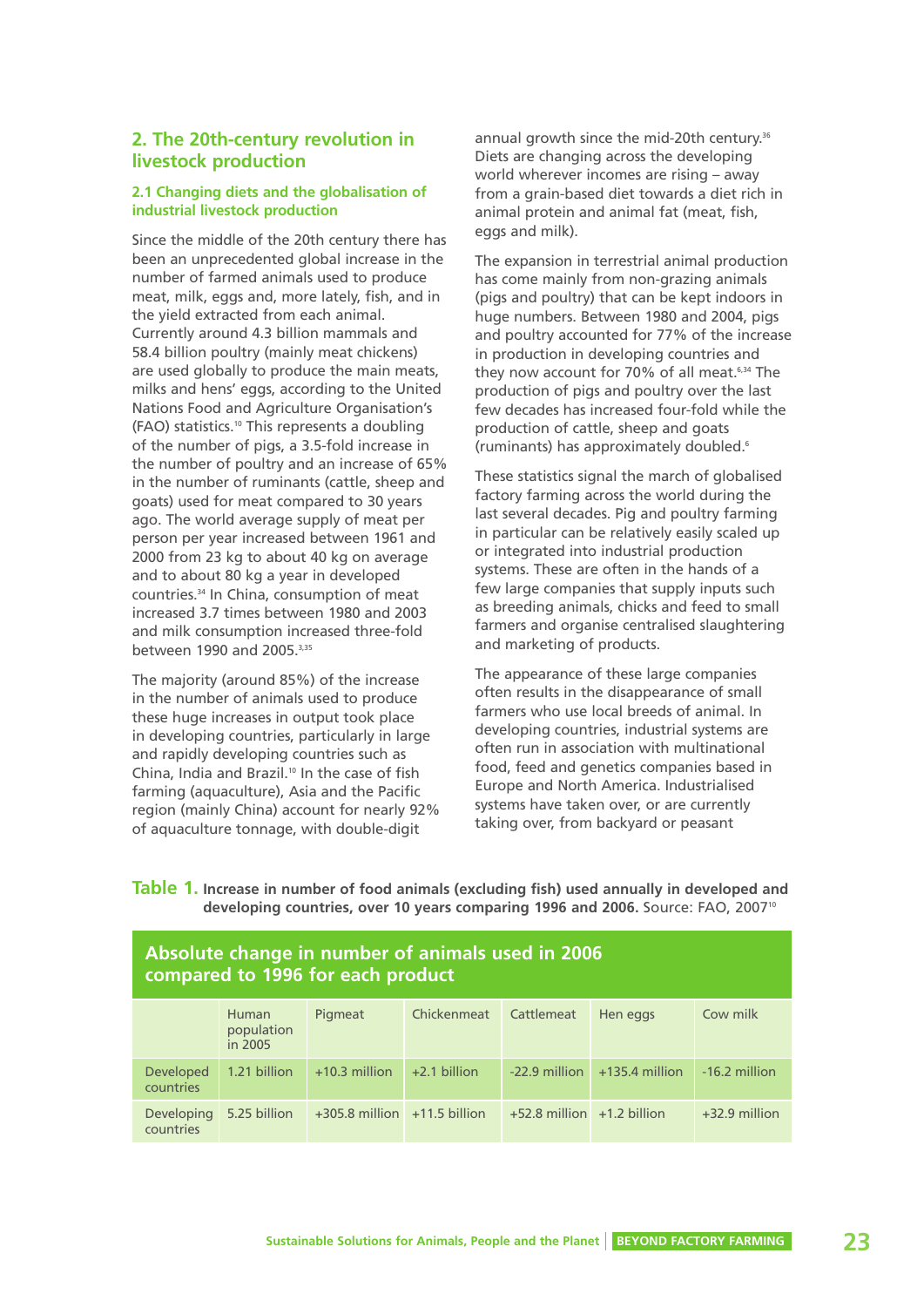animal keeping, pastoralism or small commercial farmers around the world. Industrial production now accounts for at least 74% of poultrymeat, 55% of pigmeat production, 68% of eggs and 43% of beef globally.6, 37 The result of this is that the large majority (72%) of the animal feed grown on cropland is fed to pigs and poultry, $34$  typically kept in intensive farming systems. The FAO reports that industrial animal production systems have been increasing at six times the rate of traditional mixed farming systems.<sup>38</sup>

#### **2.2 Another livestock revolution?**

A second 'livestock revolution' is now predicted in response to globally rising incomes and industrialisation. Agencies such as the World Bank, the UN's Food and Agriculture Organisation (FAO) and the International Water Management Institute expect that meat production will approximately double in the decades up to 2050,<sup>7, 18, 39</sup> reaching between 465 million tonnes and 570 million tonnes annually.<sup>7, 40</sup> World demand for milk could accelerate even faster than demand for meat<sup>40</sup>

Such a massive scale of animal production, carried out by factory farming, could mean that in 2050 the world has not today's 60 billion but 120 billion livestock to feed, mainly on cereals and soya. This could have devastating consequences for the world's resources of land, water and energy, for biodiversity and for greenhouse gas emissions, as this report will show. It would inevitably have severe consequences for the welfare of the world's farmed animals.

#### **2.3 The animal welfare impact of factory farming**

A doubling of meat production up to 2050 would mean a huge increase in factory farming, mainly of pigs and chickens, but also of dairy cows and feedlot beef cattle.

Intensive or industrial animal production is designed to be a high-input, high-output system. In this system the animals are treated as production machines rather than as individual sentient beings with individual needs for physical and psychological wellbeing. Maximising productivity involves encouraging over-fast growth and excessively high yields by selecting for these traits and by feeding the animals with nutrient-dense cereal and soya based concentrate feed.

Antibiotics or other growth promoting treatments or feed additives are often used in many countries to encourage high yield.

Good animal welfare implies that the animal is protected from suffering, hunger, thirst, weather, injury, disease, pain, distress and fear and also that the animal is free from the frustration caused by being unable to carry out the natural behaviour of its species. The objective of 'intensive' animal farming is to maximise the output and cost-effectiveness of each animal, even when this conflicts with the animal's welfare needs.

Intensive animal production conflicts with animal welfare in a number of ways. It is characterised by the use of close confinement (in cages and crates), overcrowded sheds or barren outdoor feedlots. Factory farmed poultry and pigs may never see daylight. Typically, fast-growing or high-producing breeds are used, where the animals are more at risk of often painful production-related disorders. The health problems that are related to intensive breeding and management include high levels of painful lameness and also heart failure in fastgrowing meat chickens, lameness and mastitis in high-yielding dairy cows, and lameness and heart disease in pigs bred for fast growth and large muscles. Laying hens suffer from brittle bones due to calcium deficiency because of their very high output of eggs.<sup>41, 42a-g</sup>

Factory farmed animals that are crowded indoors in barren sheds are unable to perform many of their natural behaviours, such as nestbuilding, foraging for food, exploration of the environment or taking normal amounts of exercise. Hens in battery cages cannot stretch their wings, sows in gestation crates and farrowing crates and calves in veal crates are not even able to turn round. Instead, animals develop a number of abnormal and often injurious behaviours, which are the result of boredom, frustration and social stress; these include feather-pecking and body-pecking, cannibalism, tail-biting, vulva-biting, barbiting, air-chewing, belly-nosing, fighting, mounting and harassing other animals who are unable to move away as they would do in natural conditions. In an attempt to minimise injuries, hens have part of their beaks cut off and a large proportion of all piglets have their tails cut off and their teeth clipped, all usually without pain relief.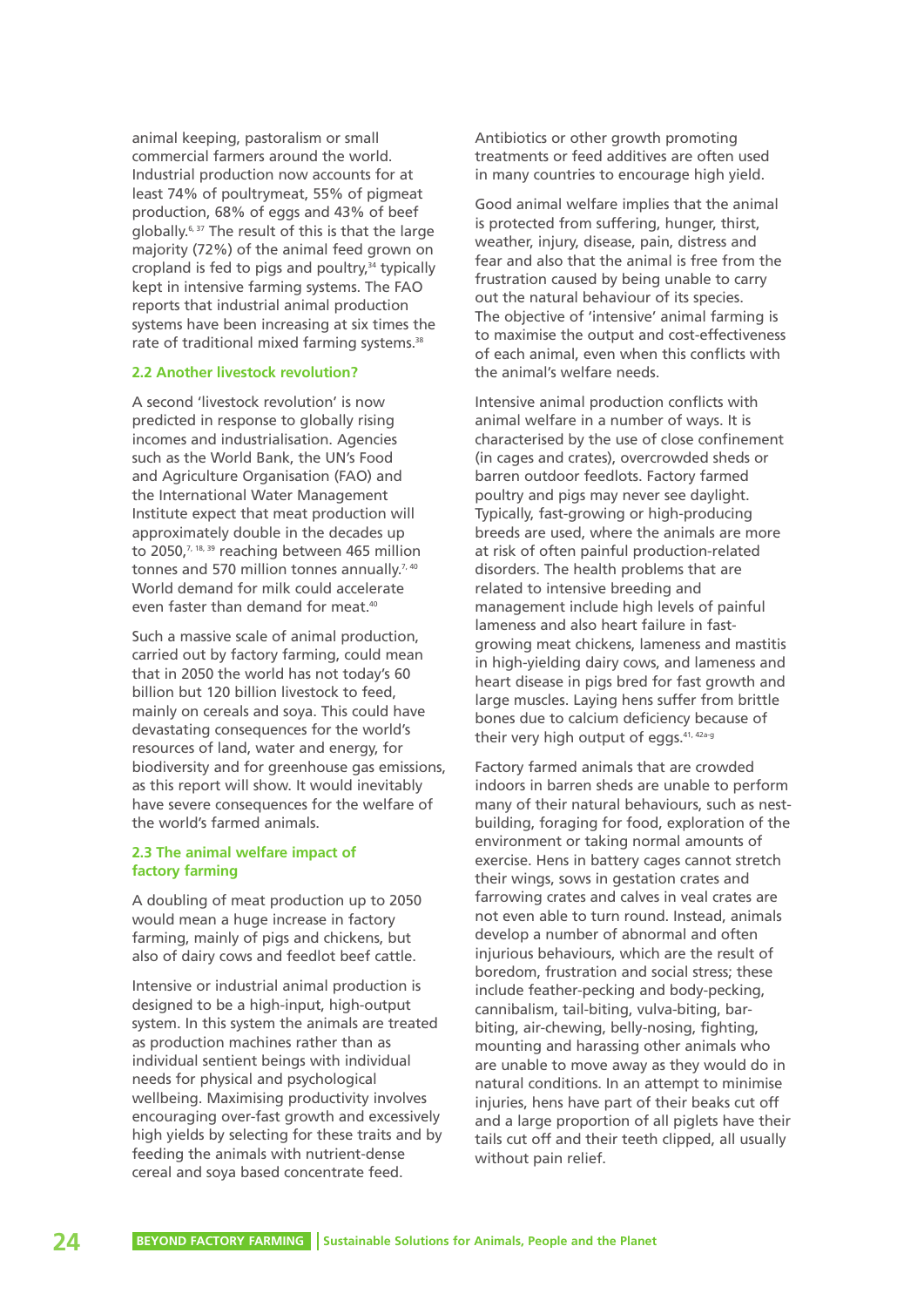Intensive animal production systems can be characterised as having a low welfare potential. This is because these systems fail to meet the behavioural and physical needs of the animal and because they have the potential to cause pain or suffering. The classic example of a farming system with low welfare potential is the barren battery cage for egg laying hens, still the commonest system for keeping commercial hens worldwide. The cramped and barren cage denies many of the hen's physical and behavioural needs, causing her to suffer as a result. The restrictive nature of the cage is an inherent part of the system. The battery cage is, therefore, a system with low welfare potential. Even if the attention given to the hens is good in terms of preventing infection, maintaining hygiene and providing food and water, their welfare is likely to remain poor.

If the world were to attempt to double meat and milk production in the next 40 years, billions more animals would be subjected to these factory farming methods.

#### **2.3.1 Loss of farm animal genetic diversity**

The huge increase in factory farming that would be necessary in order to double the current level of livestock production is a threat to the genetic diversity of farmed animals globally. As intensive production systems spread rapidly, the multiplicity of local, regional and traditional livestock breeds in developing countries are already being replaced by what the FAO terms 'a narrow range of breeds…that are most profitably utilised in industrial production systems.'43 This is bad for the welfare of both the animals and their owners.

The International Livestock Research Institute (ILRI) has warned of the dangers of replacing traditional low-input breeds of animal in developing countries by supposedly higheryielding breeds imported from industrial countries. High-yielding farm animals were usually developed for use in temperate climates and in relatively high-input systems, whereas native breeds in developing countries are adapted to cope with the local conditions of heat, drought, disease and parasites (such as ticks) and lower quality feed. These conditions can increase the risks of production failure and can cause severe suffering to animal breeds that are not well adapted to survive them. ILRI gave an example of Ugandan farmers who had switched from

indigenous Ankole cattle to higher-yielding Western cows, then lost nearly all the cows during a drought when the animals were not robust enough to walk long distances to water.43, 44 Studies in South Africa have shown that cattle from imported Western breeds lose 15% of their weight when they have no water for 24 hours, whereas the weight of local cattle is hardly affected.<sup>45</sup>

The uniform, highly-selected commercial strains of livestock have a low genetic diversity, even though there may be millions or billions of such individuals globally. Research by a team of American, Chinese, Canadian and Dutch scientists published in 2008 showed that strains of commercial chicken have lost on average half the genes that used to be present in the chicken species as a whole (some strains have lost 90% of their ancestral genes)46a. Animal scientists believe it is important to continue farming the less commercial and indigenous breeds as these may be carrying essential genes associated with resistance to disease or to changing environmental conditions.46b

#### **2.3.2 Selective breeding and animal health**

The drive to high production has meant that commercial farm animals such as very fastgrowing meat chickens and high-yielding dairy cows have been genetically selected for high yield rather than for good health. There is abundant scientific evidence that highly selected animals are more likely to suffer from ill health than more robust traditional breeds<sup>47</sup> and because genetic diversity has been reduced by extreme selection and inbreeding, there is less natural variation between the animals in their ability to resist disease.

Studies of dairy cows have shown that inbreeding is linked to increased risk of mastitis, reduced fertility, shorter productive lifetime and an increased risk of having stillborn calves.48 Experiments have found that chickens from commercial strains selected for rapid growth are less able to withstand infections than chickens from more traditional and slower-growing breeds and consequently that 'rapid growth rate substantially reduces broiler [chicken] viability'.49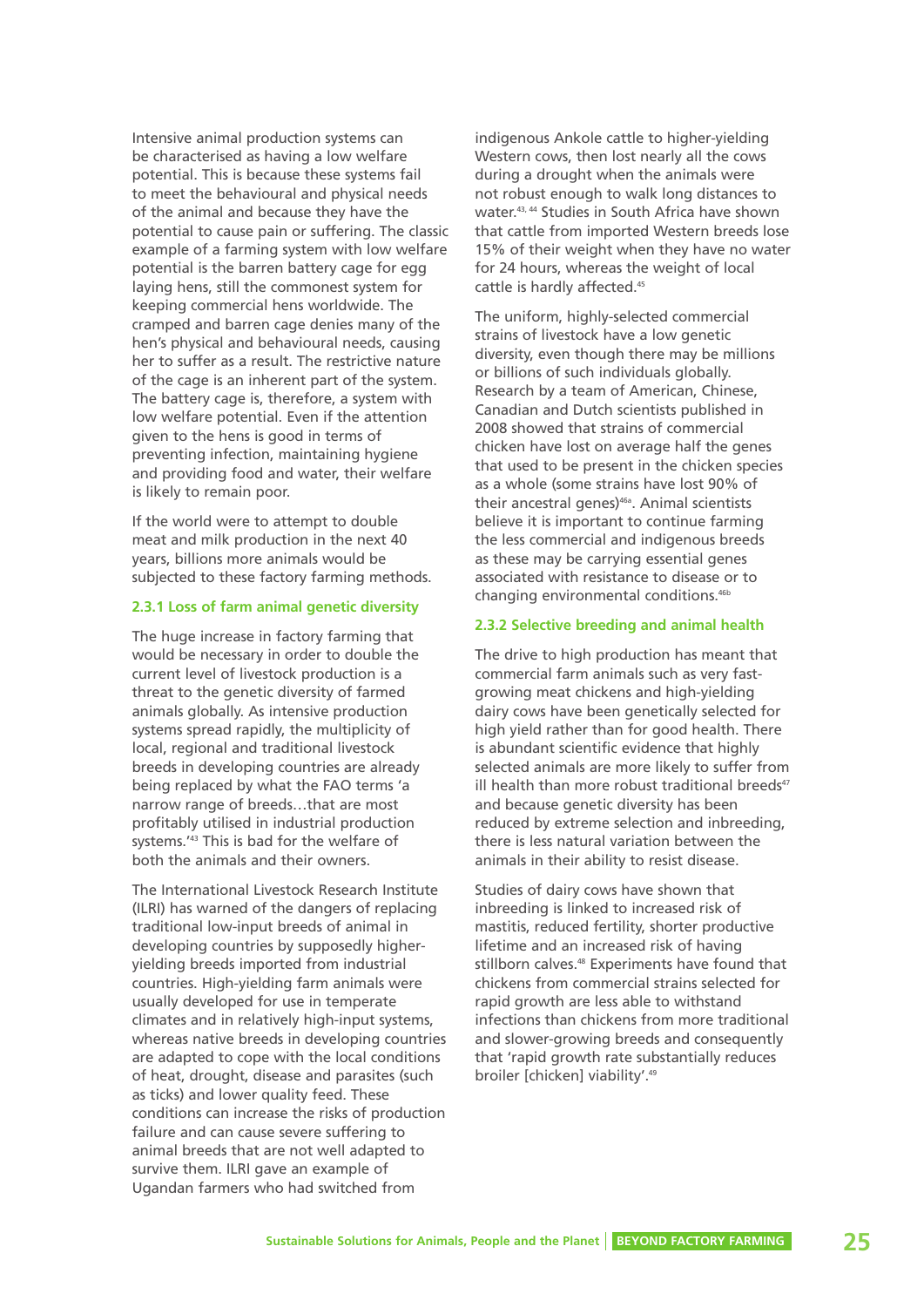#### **2.3.3 Cloning and genetic engineering of farm animals**

An attempt to double animal production up to 2050, and the intensification that would go along with it, make it increasingly likely that animal breeders will turn to genetic engineering and cloning in order to produce ever higher-yielding farm animals. Already both the United States Food and Drug Administration (FDA) and the European Food Safety Authority (EFSA) have given their opinion that food from healthy clones or their offspring is as safe to eat as noncloned products.50, 51 The United States Food and Drug Administration has gone so far as to issue regulatory guidelines for industry on the commercialisation of genetically engineered animals.<sup>52</sup>

One of the main aims of genetic engineering experiments on farm animal species over more than 20 years has been to increase the animals' rate of growth. Pigs, salmon, sheep and other animals have been genetically engineered with extra growth hormone genes in numerous experiments, the new genes sometimes taken from another species. Currently breeders are aiming to replicate particular animals that are already known to be well above average in productivity, for example high-yielding Holstein dairy cows. The offspring of such clones have been sold both in the United States and to the UK.<sup>53</sup>

Even those who believe that genetic engineering and cloning are a good approach to increasing food production from animals concede that the animal suffering caused so far has been considerable.<sup>54a</sup> While some cloned and genetically modified (GM) animals are born, grow up and breed without health problems, cloning and genetic engineering typically create considerably more health and welfare problems than does normal reproduction. Pigs, sheep and salmon engineered with growth hormone genes have been born with gross skeletal deformities and enlarged organs.<sup>54b</sup> A large proportion (often 50%) of cloned offspring die shortly before or after birth, often due to their inability to breathe due to poorly developed heart and lungs or immune system. A greater proportion require caesarean section and there is a higher than normal death rate of the surrogate mother animals compared to normal reproduction. Problems include the large number of adult animals used in order to produce relatively few live and healthy clones

(or GM animals), the physical defects and ill health of clones (and GM animals) and the welfare risks associated with the genetic changes made to GM animals (for example excessive muscle or skeletal growth).<sup>55</sup>

EFSA's official opinion in 2008 confirmed that cloning leads to additional health and welfare problems compared to normal reproduction. EFSA stated that 'Mortality and morbidity of clones are higher than in sexually produced animals' and that 'The health and welfare of a significant proportion of clones has been found to be adversely affected.'50 The United States FDA also confirmed increased health problems in cloning. The FDA concluded that the success rate 'is very low' and animals are 'at increased risk of adverse health outcomes.'56

The European Group on Ethics (EGE) reported to the European Commission in January 2008: 'Considering the current level of suffering and health problems of surrogate dams and animal clones, the Group has doubts as to whether cloning for food is justified. At present, the EGE does not see convincing arguments to justify the production of food from clones and their offspring.<sup>'57</sup>

From the point of view of both animal welfare and human welfare, the use of genetically engineered and cloned farm animals cannot be justified. It has no useful role in providing the world with a sustainable food system. It is banned in organic farming. Even the few genetic engineering experiments that aim to reduce animal disease are much less likely to be effective than the use of normal cross-breeding, the use of good husbandry methods and appropriate veterinary advice.

### **3. Climate change: livestock's impact on greenhouse gas (GHG) emissions**

From a global perspective, livestock production is now known to be a major contributor to climate change. The FAO estimates that livestock contribute 18% of the total human-induced (anthropogenic) greenhouse gas emissions. Globally, this is higher than the share of all transport (14%), including road, rail, air and shipping.<sup>6, 58</sup>

The livestock sector is responsible for significant proportions of several greenhouse gas (GHG) emissions: 37% of total methane (CH4) emissions, 65% of total nitrous oxide (N2O) emissions and 9% of total carbon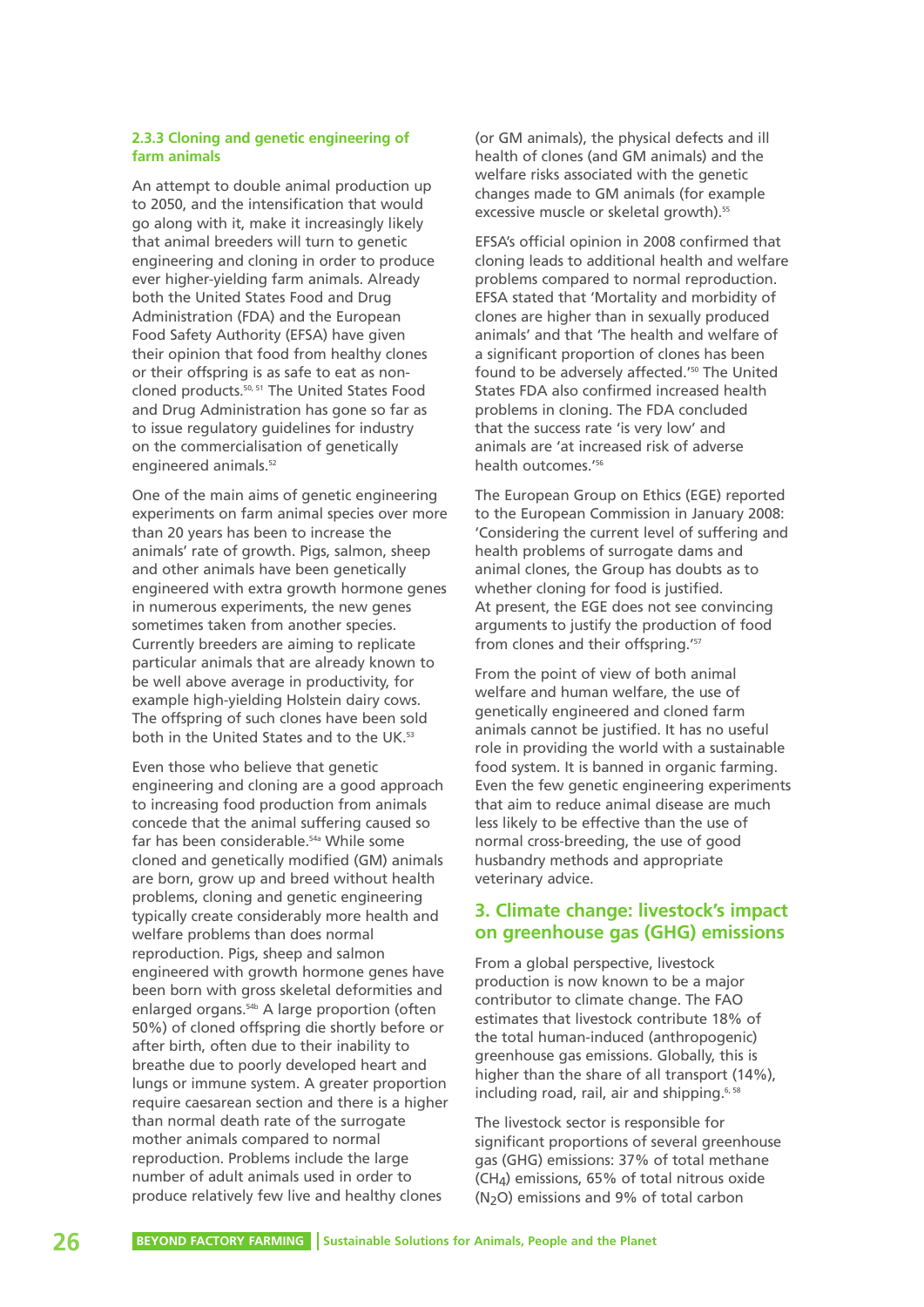dioxide (CO<sub>2</sub>) emissions. In addition,  $64\%$ of ammonia emissions originate in livestock production and contribute to air, soil and water pollution, acid rain and damage to the ozone layer.<sup>6</sup>

A large proportion of these livestockrelated GHG emissions are a result of the natural biological requirements of the animals themselves, i.e. feeding, digesting and excreting.

#### **3.1 GHG emissions from animal production**

Globally, the most important individual contributions to livestock-related GHGs are deforestation (34% of total) followed by CH4 from enteric fermentation and manure-related N<sub>2</sub>O (each around 25% of total).6 It is notable that livestock manure and enteric fermentation alone account for 10% of all anthropogenic GHG emissions.<sup>6</sup> five times the proportion of global emissions due to air transport.<sup>58</sup>

In developed countries, emissions of carbon dioxide (as opposed to methane and nitrous oxide) from livestock production are relatively higher than in developing countries, because more energy is used in industrialised farming.

A large proportion of emissions from animal production in developed countries are of methane and nitrous oxide and come from enteric fermentation, manure and fertilisers used for feed production. Therefore it is clear that the most rapid reductions in GHG emissions in the livestock sector in developed countries, such as those of the EU, would be achieved by reducing the scale of livestock production.

#### **3.2 Deforestation for soybean plantations**

There is a clear link between the production of factory farmed meat and other animal food products and the destruction of the world's rainforests. Deforestation is responsible for 75% of Brazil's total GHG emissions.<sup>59</sup> Factorv farming is one of the main drivers behind the destruction of the Amazon rainforest and the savannah lands of South America. Forests and savannahs are being cleared and ploughed up for soya plantations to provide livestock feed for the intensive farms of rich countries. In response to demand for animal feed, world soybean production has tripled since the mid-1980s.<sup>60</sup> The steep rise in world prices of soya and other grains since 2007 has led to an acceleration in the rate of deforestation in

#### **Globally, the major causes of livestockrelated GHGs are:**

- Animal manure that is deposited in fields or in animal housing by the animals, stored on farm and then disposed of by being spread on fields or pastureland. Manure releases both methane (CH<sub>4</sub>) and nitrous oxide (N<sub>2</sub>O). All manure-related emissions account for 30% of livestock-related emissions and over 5% of total anthropogenic GHGs.<sup>6</sup>
- The digestive processes of the animals, particularly ruminants such as cattle, sheep and goats. The 'enteric fermentation' process by which ruminant animals digest fibrous feed releases large amounts of methane (CH4). Enteric fermentation emissions account for about 25% of livestockrelated emissions and about 4.5% of all anthropogenic GHG emissions.<sup>6</sup>
- The production of animal feed (crops and grassland). Around one-third of the world's total cereal crop and over 90%

of the world's soya crop is used for animal feed. Feed crops require the use of land, fertilisers, machinery and transport. Carbon dioxide and nitrous oxide are emitted during the manufacture of mineral (N) fertiliser and nitrous oxide is emitted from mineral fertiliser used on land. The manufacture and use of fertiliser for producing animal feed accounts for over 6% of all livestock-related GHG emissions.<sup>6</sup> (Fertiliser and pesticide manufacture also uses large amounts of costly fossil fuels, as discussed later in this report.)

• Deforestation for cattle grazing and/or for the production of soybeans or cereals for animal feed (mainly in South America). Deforestation releases large amounts of CO<sub>2</sub> previously stored in vegetation and soil. Deforestation for animal production accounts for 34% of all livestock-related GHG emissions and over 6% of all humaninduced GHG emissions.<sup>6</sup>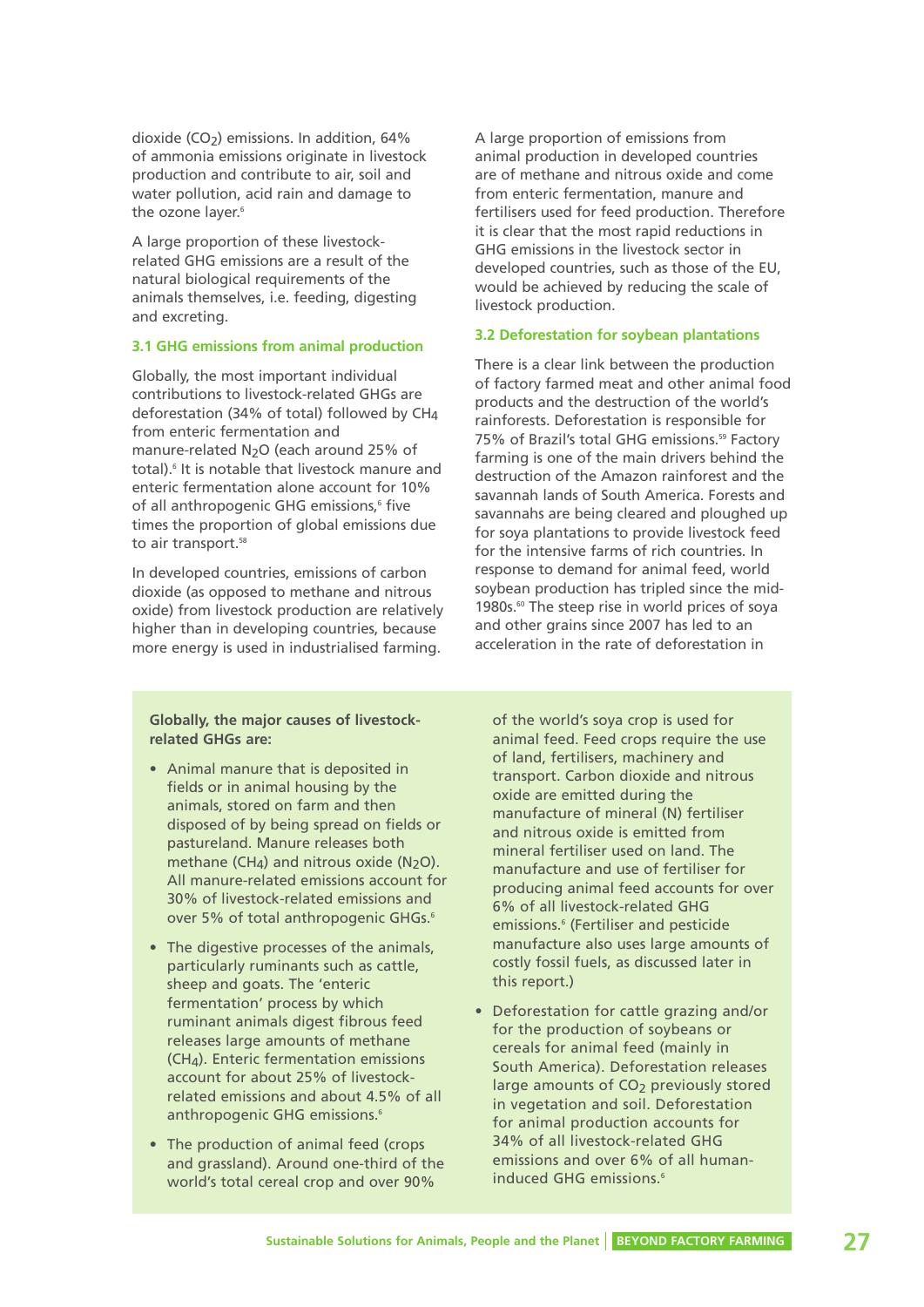the Amazon region.<sup>61</sup> Under a 'business as usual' scenario, WWF expects soya expansion to result in the loss of 16 million hectares of savannah and six million hectares of tropical forest by 2020.<sup>62</sup>

Imports of soya to the EU27 countries account for a large proportion of the total soya production in South America. According to Greenpeace in 2006, Europe buys half of the soya exported from the Brazilian Amazon state of Mato Grosso, where 90% of rainforest soya is grown.<sup>59</sup> The EU takes 32% of total soya production of Brazil, 25% of total soya production of Argentina and 17% of total soya production of Paraguay. Brazil and Argentina are the second and third largest suppliers of soya imports to the EU27, after the United States, supplying annually around 59 million tonnes and 49 million tonnes respectively.<sup>63</sup>

The CO<sub>2</sub> emissions from deforestation and lost carbon storage in ploughed up areas of forests and savannahs may be 'very significant' contributions to the total carbon footprint of animal products, according to the Food Climate Research Network.64 Compassion in World Farming believes that these indirect CO<sub>2</sub> emissions need to be quantified accurately as part of the total livestock-related GHGs emitted from the UK and Europe. If these emissions were properly included in the carbon footprint of the countries that import the soya as livestock feed, factory farming in developed countries might look even less climate-friendly.

#### **3.3 Climate impact of doubling meat production**

The predicted global doubling of animal production by 2050 would lead to a massive increase in livestock-related GHG emissions in the next decades, even allowing for increases in energy efficiency and other mitigation measures. These emissions would increase the likelihood that the world will fail to limit the global temperature rise to 2ºC, necessary to prevent dangerous climate change.

The expected increases in methane and nitrous oxide emissions have been set out by the IPCC and the United States Environmental Protection Agency. The EPA considered that: 'The key factors influencing both methane and nitrous oxide emissions in this category [from storage and disposal of manure] are expected to be the growth in livestock populations necessary to meet the expected

worldwide demand for dairy and meat products and the trend toward larger, more commercialised livestock management operations.<sup>'65</sup>

If methane emissions grow in proportion to animal numbers, livestock-related methane production from enteric fermentation and slurry is expected to increase by 60% to 2030.<sup>66</sup> Agricultural N2O emissions are projected to increase by up to 35-60% by 2030 due to increased manure production by the animals and increased nitrogen (N) fertiliser use, much of it used to grow animal feed.<sup>66</sup> Currently in most developed countries, over 50% of N fertiliser is used for feed crops (as a world average the proportion is estimated at 25- 40%).34, 67

Some developing regions will have very high increases in emissions: East Asia, including China and India, is predicted to increase methane emissions from enteric fermentation by 153% and from manure slurry by 86% by 2020 relative to 1990.<sup>66</sup> Africa, Latin America (mainly Brazil and Argentina) and the Middle East are predicted to increase nitrous oxide emissions from soil (due to animal manure and use of synthetic fertiliser) by over 100%.<sup>65</sup> Demand for high-quality grain for feed crops for 'advanced' livestock operations will be a significant reason for the predicted increase in the use of synthetic fertiliser.<sup>65</sup> Emissions from North America are also expected to increase by nearly one-fifth between 1990 and 2020, mainly due to manure from poultry, pigs and cattle  $66$ 

#### **3.4 The reductions needed in livestock-related GHG emissions**

These large increases in livestock-related emissions are expected at the very time that the world is attempting to cut GHG emissions urgently. With the aim of limiting the temperature rise to 2ºC within this century, the EU Heads of Government agreed a European target of reducing 'overall emissions' by 20-30% compared to 1990 levels by 2020.<sup>68</sup> In 2008 the UK agreed that cuts of 42% relative to 1990 should be made by 2020 (31% relative to 2005). Until a global agreement can be reached, the target cuts for 2020 are lower (34% relative to 1990 or 21% relative to 2005).69, 70 By the end of 2009 there is likely to be a global agreement on GHG reductions similar to those agreed in the EU and the UK.

Importantly, the UK targets apply to all sectors of the economy and apply to emissions of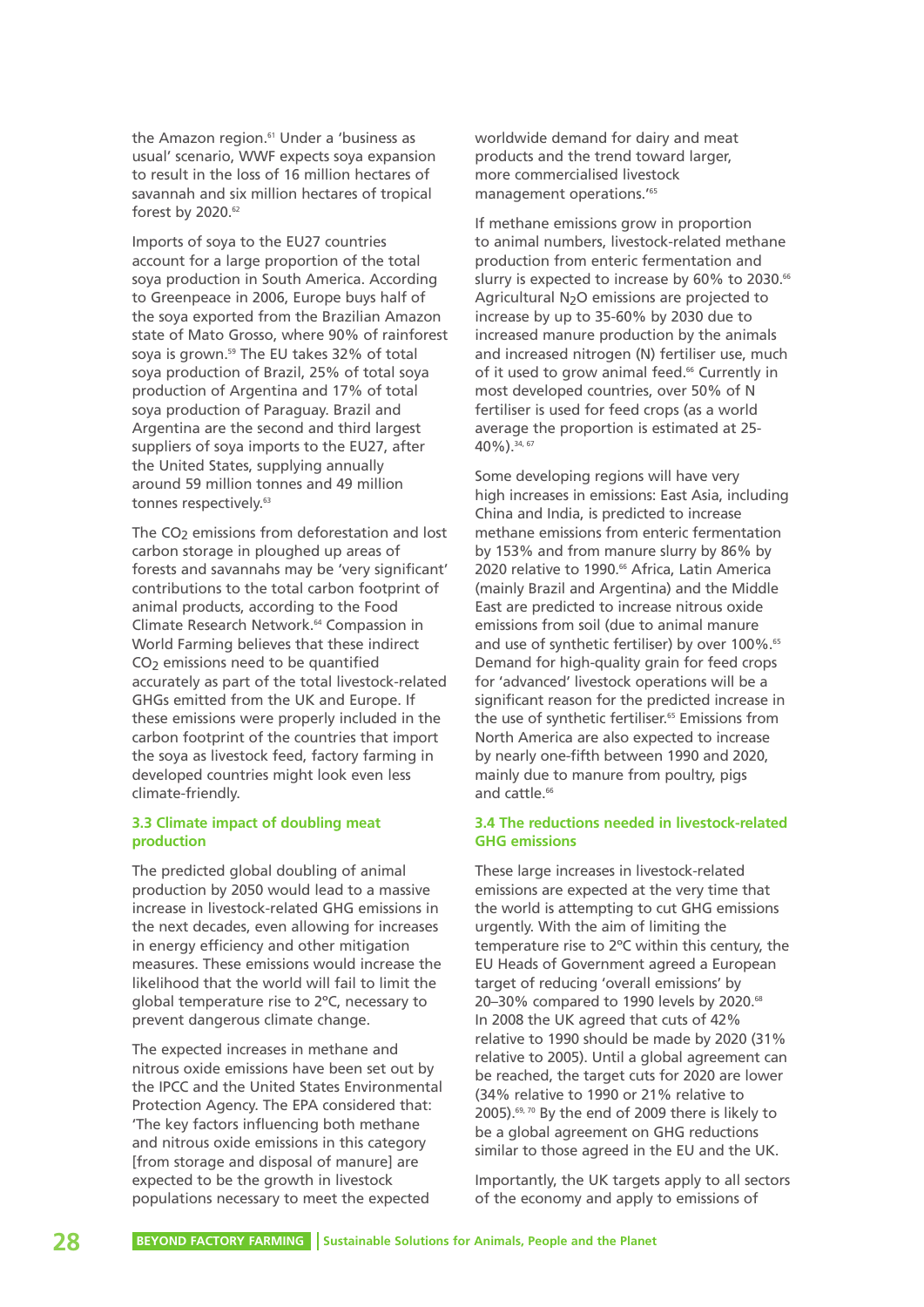methane and nitrous oxide as well as carbon dioxide.69, 70 This means that the livestock sector is included in the 2020 and 2050 reduction targets.

At a time when the world has recognised that we have a climate crisis, a continuing increase in global livestock-related emissions cannot be allowed to happen. The very large increases in GHG emissions expected in developing regions are unlikely to be easily controlled. This makes it all the more essential that developed countries take urgent steps to scale down their intensive livestock industries in order to reduce the global total of livestock-related GHG emissions.

### **4. Diet and greenhouse gas emissions**

Our choice of diet has important implications for climate change. The production of animalbased foods nearly always generates more GHG emissions than the production of plantbased foods. According to the University of Surrey's Food Climate Research Network, 'meat and dairy products are by far and away the most GHG-intensive foods'.<sup>71</sup>

The European Commission is also aware of the link between meat and GHG emissions. The Commission's Climate Change Campaign website for consumers recommended in their 2008 Climate Protection Calendar: 'Consider decreasing your meat consumption. Producing meat is both  $CO<sub>2</sub>$  and CH<sub>4</sub> intensive and requires large amounts of water.'72 Meat requires higher inputs of fossil fuel energy than plant-based foods and is much less energy efficient (see Section 6.4).

It is estimated by the Food Climate Research Network that the emissions due to meat and dairy production and consumption account for around 8% of total anthropogenic GHG emissions in the UK, although this is likely to be higher if emissions from land-use change are taken into account.<sup>64, 73</sup> The large majority of these emissions are related to production on-farm, rather than to transport, processing, storage or distribution after the animals leave the farm. Meat and dairy production and consumption account for about 13.5% of total EU25 emissions, according to the European Commission's 2006 Environmental Impacts of Products (EIPRO) assessment and around half of all food-related emissions.<sup>73, 74</sup> In the Netherlands it has been calculated similarly that meat, fish and dairy products contribute just over half of the total GHG emissions from food (Table 2).<sup>75</sup>

Studies of particular food items and diets from different countries have confirmed that a diet high in meat has a high global warming potential, compared to a diet high in plantbased products. In Sweden, a locally produced vegetarian meal produced only one-ninth the level of greenhouse gas emissions compared with a meal that contained pork and an imported food item. The 'domestic' vegetarian meal produced the lowest level of GHG emissions for the highest level of nutrients (protein, calories and beta-carotene).76a-b

The average American diet is high in meat. A study at the University of Chicago concluded that the differences in energy efficiency between the average American diet and an entirely plant-based diet, with the same

**Table 2. Contribution of different foods to total Dutch food-related GHG emissions.** Source: Kramer *et al.*, 1999<sup>75</sup> and Garnett, 2007<sup>64, 73</sup>

| <b>Food group</b>                       | <b>Proportion of total</b><br>food-related GHG emissions (%) |
|-----------------------------------------|--------------------------------------------------------------|
| Meat, meat products and fish            | 28.2                                                         |
| Dairy products                          | 22.9                                                         |
| Beverages and products containing sugar | 14.9                                                         |
| Potatoes, fruit and vegetables          | 14.6                                                         |
| Bread, pastry and flour                 | 13.3                                                         |
| Oils and fats                           | 3                                                            |
| Other foods                             | 3                                                            |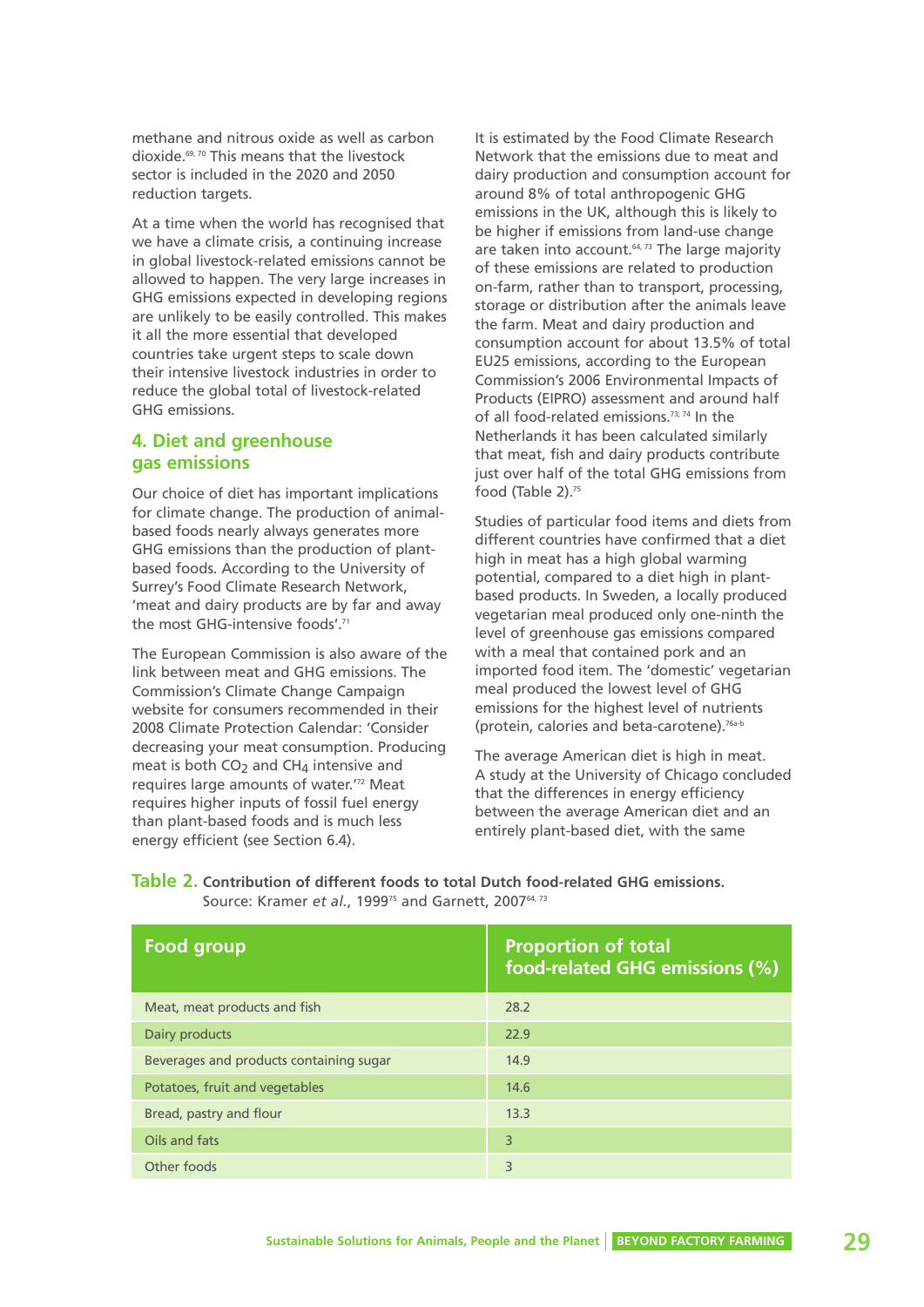protein and calorific content, are equivalent to emissions of 701 kg CO<sub>2</sub> per person per year. This means that a diet high in meat is equivalent to roughly one-third of the annual GHG costs of a person's use of a standard car for personal transportation.<sup>77</sup> Overall the researchers found that increasing the proportion of animal-products in the diet decreases the energy efficiency of the diet and increases the methane and nitrous oxide emissions from its production<sup>77</sup>

A 2008 calculation published in the *New York Times* estimated the fossil fuel inputs needed to produce 170 g (6 ounces) of beef steak to be 16 times greater than the fossil fuel inputs needed to produce a meal consisting of vegetables and rice. The GHG emissions to produce the meat were 25 times as much as to produce the vegetables and rice.<sup>78</sup>

These facts have implications for governmental GHG reduction strategies and targets and for the choices made by any individual consumer in order to reduce his or her carbon footprint. Diets high in animal products increase GHG emissions and increase an individual's carbon footprint. Diets high in plant products save fossil fuel energy and reduce an individual's carbon footprint.

# **5. Climate mitigation strategies and animal welfare**

Various methods have been suggested by policymakers for reducing the greenhouse gases emitted from livestock production. A number of these, such as reforestation, prevention of deforestation, better land-tilling practices, better storage and disposal of manure and use of renewable energy sources, are obviously essential, although it is doubtful if they alone could make sufficiently large cuts in emissions in the short time span that is needed.

Certain other methods that have been suggested could have serious animal welfare implications and are not acceptable on animal welfare grounds. Compassion in World Farming believes that no mitigation measures that involve interventions at the level of animal management or breeding should be considered before they have been thoroughly screened for their impact on animal health and welfare. Climate scientists may well be unaware that some of the measures they propose could damage welfare.

#### **5.1 Manipulating the animals' digestion**

To try to reduce the amount of methane produced by the digestive processes of cattle and sheep, some have proposed feeding cattle a high concentrate diet that is lower in fibre and higher in grains, as well as various chemical interventions such as feed additives (propionate precursors) that make the cows' guts emit hydrogen rather than methane, antibiotic growth promoters (such as ionophores, currently banned in the EU) or even vaccination to reduce methane production in the gut and the excretion of nitrogen and phosphate in manure.<sup>79</sup> Some of these interventions could alter the animals' feed or their digestive systems in ways that cause discomfort, pain or ill-health.

Chemical treatments and high-concentrate feedstuffs are unlikely to be affordable for small farmers globally and they have clear disadvantages for animal welfare. Highconcentrate feed is inappropriate for ruminant animals whose digestive systems are designed for fibrous food. Feeding cattle excessive levels of concentrates is known to cause discomfort, inflammation<sup>80</sup> or in severe cases acidosis leading to lameness and other disorders. For this reason, organic farming cattle standards require that at least 60% of the dry matter in cattle diet is in the form of fibrous foods (such as grass and silage).<sup>81</sup>

Even if these manipulations were acceptable on animal welfare grounds, they would be unlikely to make sufficiently large cuts in emissions to offset the possible doubling of animal production predicted up to 2050. According to a 2007 assessment by an international group of scientists, 'Available technologies for reduction of emissions from livestock production, applied universally at realistic costs, would reduce non-carbon dioxide emissions by less than 20%.'9

#### **5.2 Intensification**

A second approach advocated by some agricultural policymakers and farm animal geneticists has been to expand and increase the intensification of animal production. The proposed intensification would be done by selectively breeding animals for higher output (which might include genetic engineering or cloning) and by more intensive management. It would aim to increase the output per individual animal and thus reduce the GHG emissions per kilogramme of product (kg of meat, litre of milk).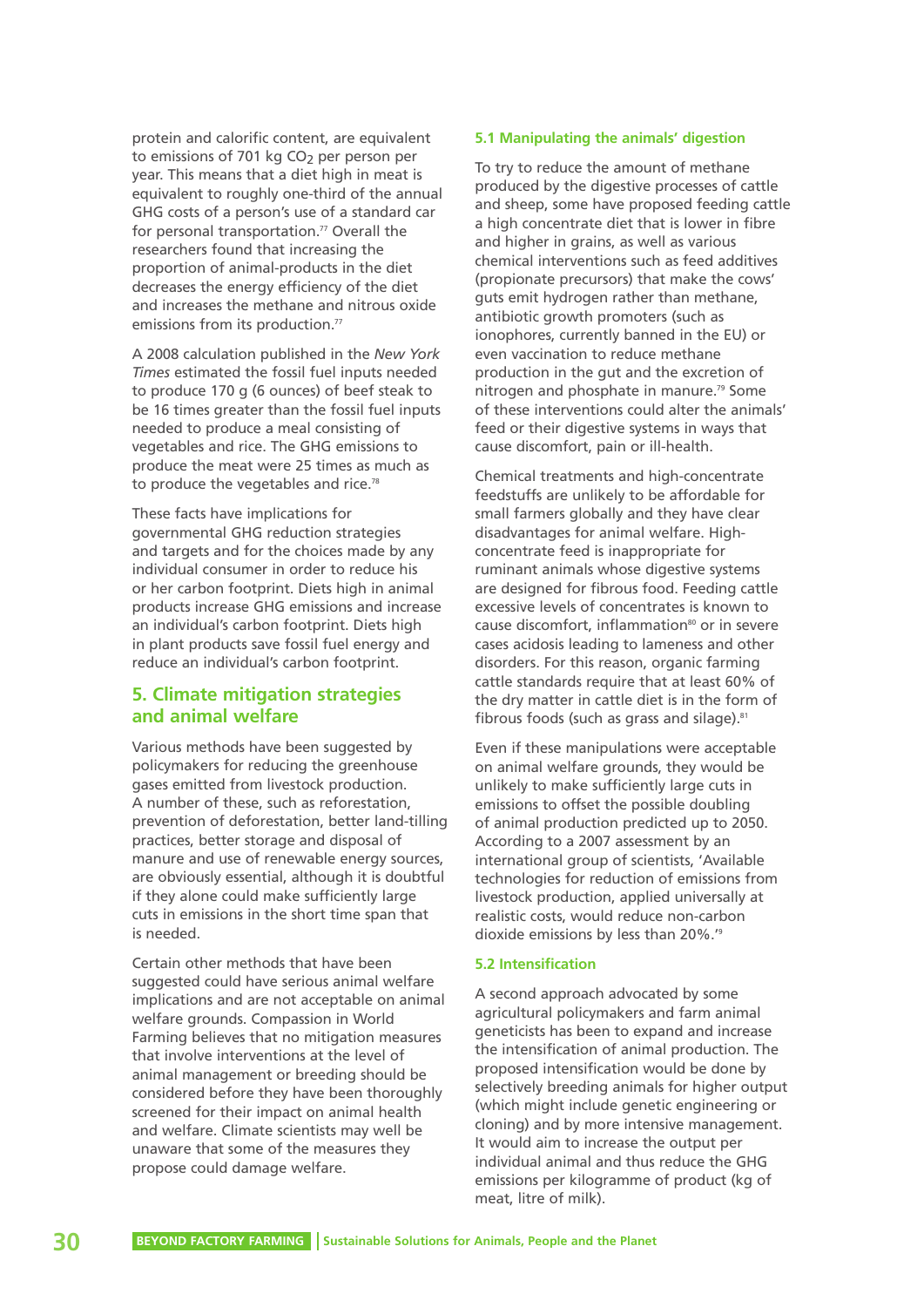For example, the Scottish Agricultural College believes that the milk yield of dairy cows in the UK could be increased by 30% by 2022, as part of a climate change mitigation strategy.<sup>79</sup> The suggestion has even been made that more dairy cows should be injected with the growth hormone BST (bovine somatotrophin) to increase milk production.<sup>79, 82</sup> BST has been banned in the EU because of its risks to animal welfare, although it is quite commonly used in United States dairy production.

Intensification would be a serious threat to animal welfare. In many cases intensively bred and managed animals are already worked at the limit of their physical capacity. The European Food Safety Authority's 2009 opinion on the overall effects of farming systems on dairy cow welfare and disease concludes that: 'Long term genetic selection for high milk yield is the major factor causing poor welfare, in particular health problems, in dairy cows'.207 Additional production pressures would be likely to result in even more breakdowns in their health and hence reduce their output or their working lifetimes. High milk-yielding Holstein dairy cows typically last for only three complete lactations,<sup>83</sup> and often fewer, before they are culled due to ill health or productive failure.

Meat chickens are often claimed to be the most 'efficient' animals used for meat production. An extensive survey by Bristol University scientists of commercial meat chickens found that nearly 30% of the chickens were suffering from painful lameness before they were six weeks old.<sup>41</sup> The primary reason for this very high level of leg disorders is that factory farmed meat chickens are bred and fed to grow excessively fast in order to get to slaughter weight in the shortest possible time. Their skeletal development cannot keep up with the excessive daily increase in their body weight. For this reason, the 'Freedom Food' welfare assurance standard for meat chickens explicitly puts a limit on daily weight gain and legal standards for free-range and organic meat chickens specify a minimum age for slaughter that is up to twice the age for factory farmed chickens, so that the chickens have to be grown more slowly.<sup>84a-c</sup>

Intensification of animal production has a negative impact on the environment (increased use of resources for cereal and soya feed production, increased use of synthetic fertiliser, pollution from manure). It also has

a negative impact on small farmers through increased costs of feed and the likelihood of being out-competed or controlled by large food and feed companies that operate on an industrial scale.

Nearly all the climate change mitigation methods put forward by the proponents of intensive livestock production have serious side effects, either for the animals, for the environment, for rural livelihoods, or for all of these. The quickest and most effective method of reducing livestock-related GHG emissions in developed countries is to reduce the consumption of factory farmed products and scale down the livestock industry.

Sections of the animal production industry agree that reducing the number of animals that are used is an effective way to cut GHG emissions, but at the same time they recommend intensification to extract a higher output from each animal so that the industry's total output remains the same, from fewer animals.79 This strategy is a recipe for animal suffering, dressed up as a 'green' solution to climate change. A much better strategy is to reduce our consumption and production of animal-based foods, allowing farmers to keep fewer animals in more extensive and welfarefriendly conditions, without pushing the animals to their physiological limits or beyond.

# **6. Climate change and global resources: The inefficiency of factory farming**

At a time of rising population and changing climate, intensive animal farming is a wasteful way of trying to feed the world. Factory farming consumes high levels of resources, but consumes them very inefficiently. The factory farm route to feeding the world would not only add an enormous burden of animal suffering but would be counterproductive to the aim of using scarce natural resources efficiently and sustainably.

Factory farming depends on converting good quality plant food into the meat, milk and eggs of animals. The plant food is produced using resources of arable land, water and energy. It would usually be much more efficient to use these resources to produce grains, pulses and vegetables for direct consumption by people. On average, to produce 1 kg of high quality animal protein for consumption, livestock are fed nearly 6 kg of plant protein.5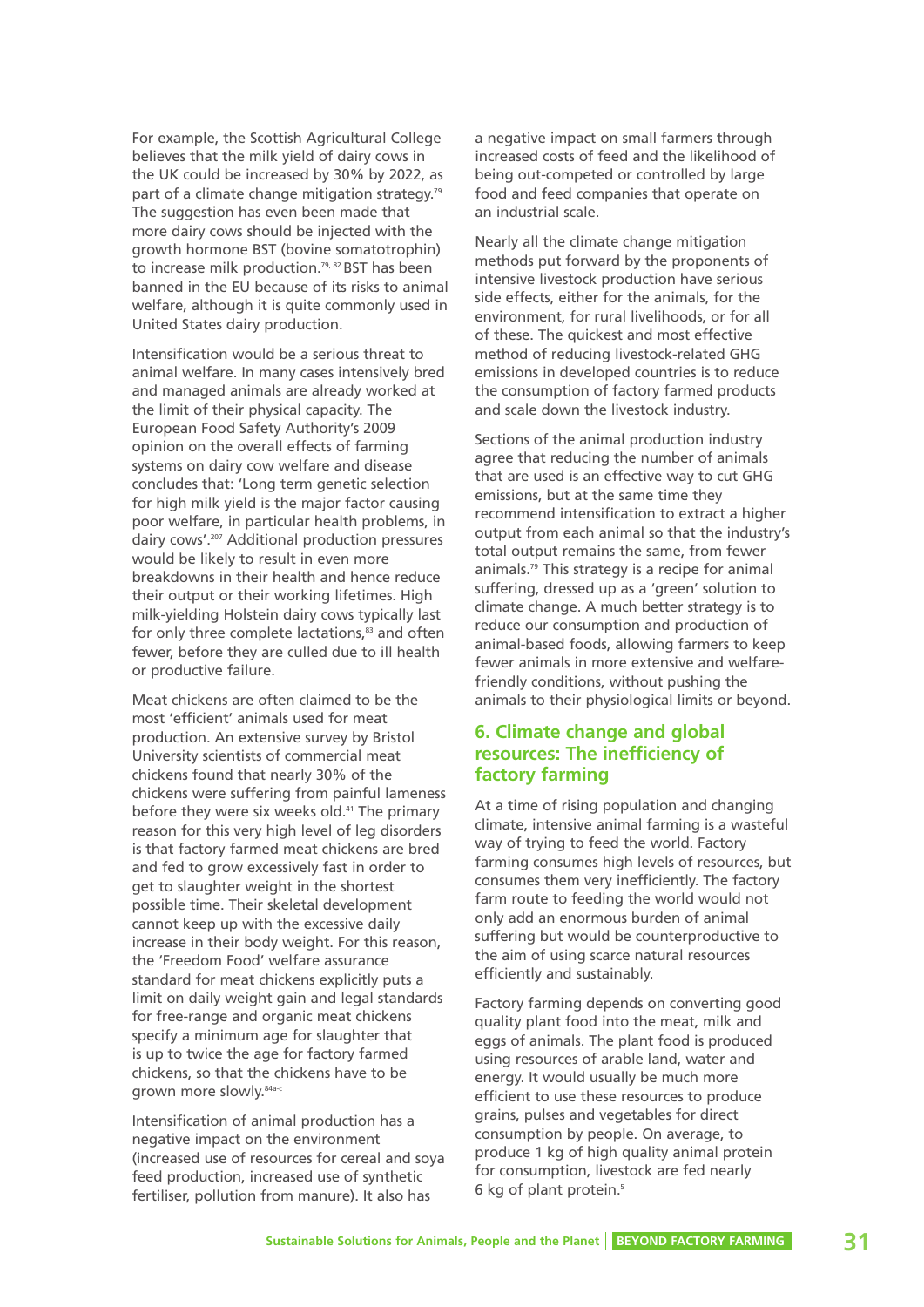The Earth Policy Institute has estimated that if the whole world population consumed meat at the current level of Italy (about 80% of the consumption in the United States), current world grain supplies would be adequate to feed five billion people (compared to the current 6.7 billion population). At the United States, level of use of grain per person per year of 800 kg, the current world harvest would feed only 2.5 billion people. In the United States, only 100 kg of the 800 kg total is eaten directly as cereal products (such as bread) and the rest is consumed indirectly as livestock products. With a diet more similar to the average person in India, where most grain is consumed directly by people, the world could feed 10 billion people,<sup>85</sup> even more than the nine billion expected to be alive in 2050.<sup>86</sup>

Intensively produced animal products do not deliver a good return on the inputs of natural resources we use to produce them. This is true whether we consider the quantity of crops fed to the animals, the quantity of land used to grow the crops, the food energy provided by the crops compared to the food energy provided by animal products, or amount of water needed to produce the food energy from animal products. The following section considers these inefficiencies in turn.

#### **6.1 Feed crop efficiency**

According to the FAO and the International Water Management Institute, an estimated 33-40% of the world's entire cereal harvest is used as livestock feed. $6, 7$  and that proportion is typically around 70% in rich developed countries.<sup>7</sup>

Every one kilogramme of meat produced requires an input of several kilogrammes of animal feed. Even when the animals are bred, fed and managed to grow the most rapidly and to be the most efficient converters of feed into flesh, animal production is inefficient.

According to the United States Department of Agriculture (USDA) it takes up to 2.6 kg of feed to produce 1 kg of chickenmeat, 6.5 kg of feed to produce 1 kg of pigmeat and 7 kg of feed to produce 1 kg of beef, using typical intensive animal rearing methods.<sup>87</sup> In reality, the conversion of feed to edible meat is even more wasteful than this.

The usual feed conversion calculations used by the livestock industry are either based on the weight of the live animal or of the animal's carcass. However, animals contain a considerable weight of material that is not normally eaten, such as bone and hide. According to calculations from the University of Manitoba in the United States, if we consider the amount of feed required to produce 1 kg of genuinely edible meat, the amount of feed required nearly triples for beef and increases by 80% for chickenmeat. It turns out that producing 1 kg of edible meat in the United States by industrial methods requires 20 kg of feed for beef, 7.3 kg of feed for pigmeat and 4.5 kg of feed for chickenmeat (Table 3).<sup>1</sup>

| <b>Product</b> | <b>Feed input required to produce</b><br>1 kg of edible product (kg) |
|----------------|----------------------------------------------------------------------|
| <b>Beef</b>    | 20                                                                   |
| Pigmeat        | 7.3                                                                  |
| Chickenmeat    | 4.5                                                                  |
| Eggs           | 2.8                                                                  |
| Milk (liquid)  | 1.1                                                                  |

**Table 3. The feed inefficiency of factory farming.** Source: Smil, 2000.<sup>1</sup>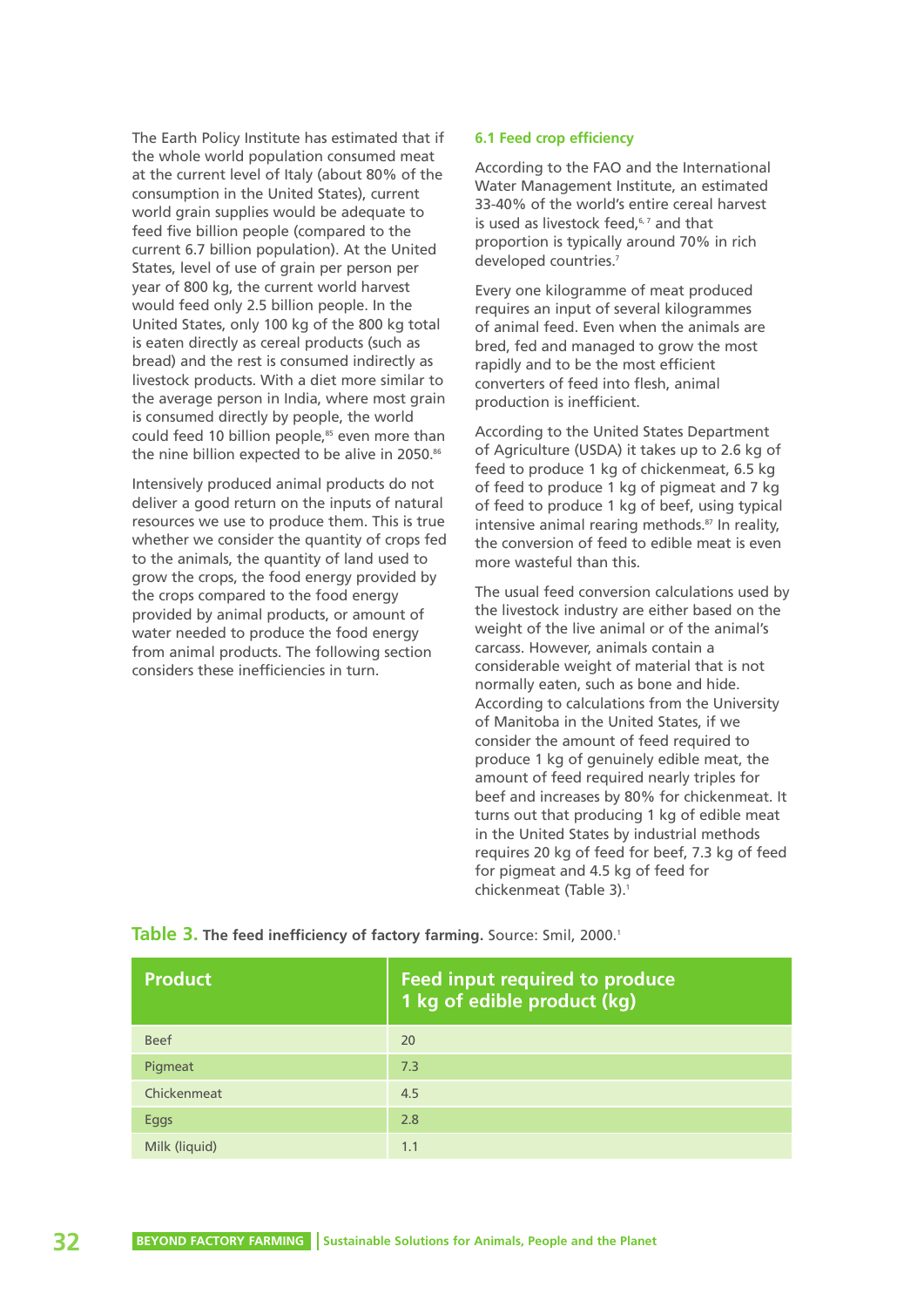Meat contains a large proportion of water. If we consider the typical water content of meat (around 65-70% water<sup>88</sup>) and of feed grains (14-19% water<sup>89</sup>), the amount of feed grain required per kilogramme of meat turns out to be even greater. Considering only the dry content, we can estimate that 1 kg of raw edible pigmeat requires at least 18 kg of grain and 1 kg of raw edible chickenmeat requires at least 11 kg of grain.

#### **6.2 Land efficiency**

One-third of the world's entire cropland is used for growing animal feed. This does not include pasture land, which takes up around 26% of the world's land area.<sup>6</sup> Because every kilogramme of factory farmed meat requires land for growing several kilogrammes of feed crops, factory farming is a wasteful use of land.

Very much more land is needed to produce 1 kg of intensively-produced animal-based food than to produce 1 kg of cereals, vegetables or fruit. Calculations made in the Netherlands, a country that uses significant intensive farming, have shown that 1 kg of beef requires 15 times as much land as the production of 1 kg of cereals and 70 times as much land as the production of 1 kg of vegetables. The production of 1 kg of pigmeat

uses over six times as much land as 1 kg of cereals and 30 times as much land as 1 kg of vegetables (Table 4).<sup>90</sup>

#### **6.3 Water efficiency**

Food crops typically require quite large quantities of water to grow. Agriculture as a whole accounts for around 86% of all human use of water, including both rainwater in soil and irrigation water.<sup>2</sup> Animal feed consumes a significant proportion of that water.

In the Netherlands, a typical industrial country, livestock account for 46% of all water use related to the consumption of agricultural products (including food, cotton, tobacco and other products).91a Globally, livestock production accounts for around 23% of all the water used in agriculture, according to calculations by WWF, including both the rainwater in soil and the freshwater used for irrigation.91b Irrigation of livestock feed consumes about 15% of all irrigation water,<sup>92</sup> often a very scarce resource. The world's use of water for livestock production is equivalent to 1150 litres of water per person per day.<sup>91b</sup> This is more than 20 times what is considered the basic minimum of water that an individual requires daily for personal use, or about eight times the daily average household use of water per person in the UK.<sup>93</sup>

**Table 4. Area of land required in a typical industrial country (The Netherlands) to produce 1 kg of either animal products or staple plant products**. Source: Gerbens-Leenes and Nonhebel, 2005.90

| <b>Product</b>         | Land area required per kg of product in<br>the Netherlands (square metres per year) |
|------------------------|-------------------------------------------------------------------------------------|
| <b>Animal products</b> |                                                                                     |
| <b>Beef</b>            | 20.9                                                                                |
| Pigmeat                | 8.9                                                                                 |
| Chickenmeat (fillet)   | 7.3                                                                                 |
| <b>Butter</b>          | 13.8                                                                                |
| Cheese                 | 10.2                                                                                |
| Eggs                   | 3.5                                                                                 |
| <b>Plant products</b>  |                                                                                     |
| Cereals                | 1.4                                                                                 |
| Potatoes               | 0.2                                                                                 |
| Vegetables (average)   | 0.3                                                                                 |
| Fruits (average)       | 0.5                                                                                 |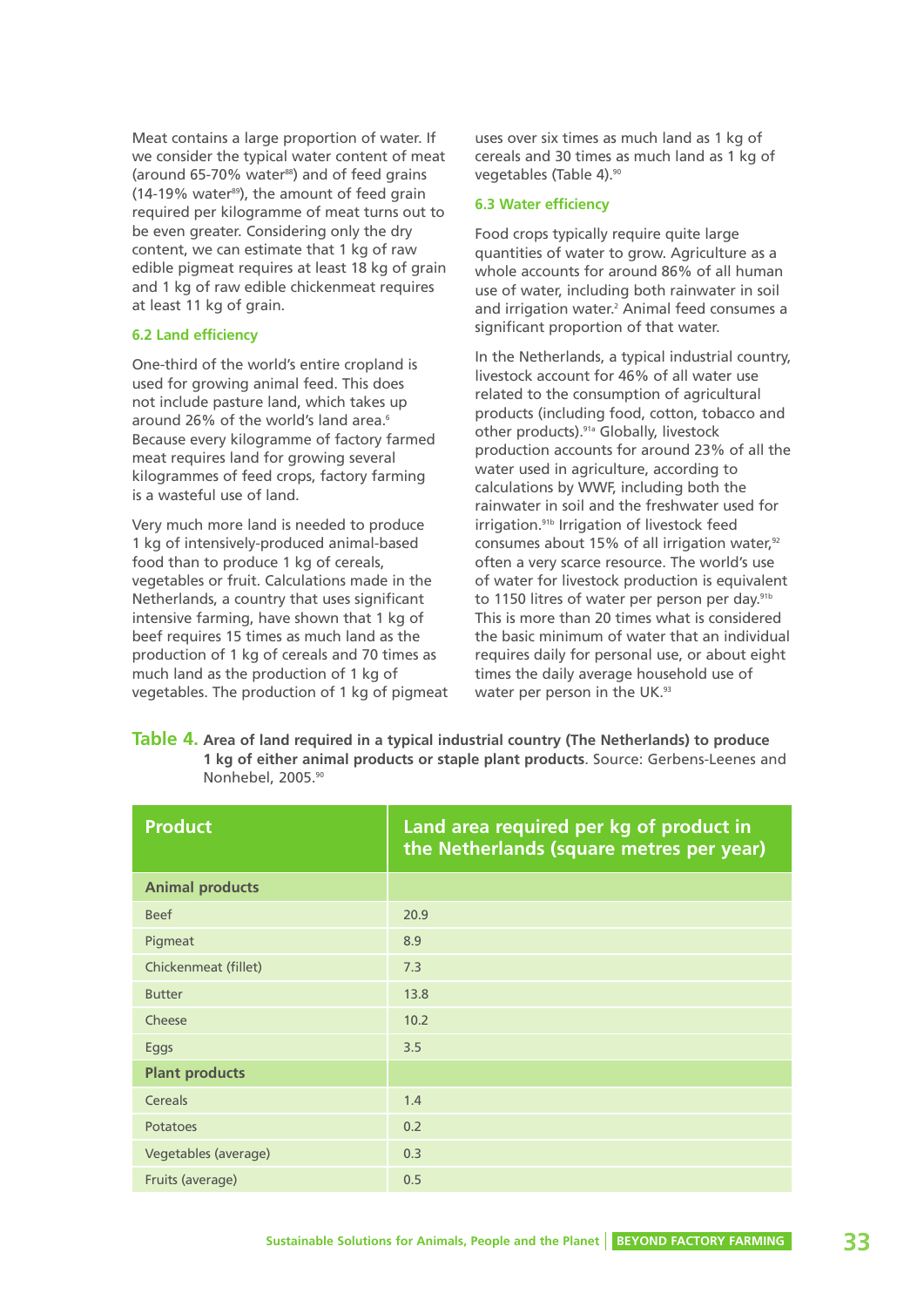Intensive animal production is an inefficient use of water. The large majority of all the water used in livestock production is used to produce animal feed (90% in the case of beef production<sup>2</sup>). Because each kilogramme of animal product requires several kilogrammes of feed crops, much more water is consumed by animal products than is consumed by an equal quantity of staple plant foods. For this reason, livestock products typically have a very large 'water footprint' compared to plant foods.

Water management scientists have quantified the water needed to produce 1 kg of a number of products across a number of countries. The production of just one kilogramme of beef, as a global average, consumes nearly 15500 litres of water.<sup>2</sup> Depending on growing and rearing conditions, 1 kg of meat can take up to 20000 litres of water to produce.<sup>7</sup> The quantities of water needed to produce 1 kg of chickenmeat and 1 kg of pigmeat are 3900 litres per kg and 4900 litres per kg respectively, as a global average. This compares with around 900 litres of water per kg of maize and 1300 litres per kg of wheat.<sup>2</sup>

Whether we look at the world average or the more technologically efficient production in the United States, grains have a smaller water footprint than meat and are therefore the more efficient choice for feeding people. The plant product that has the highest water footprint is soybean, over 90% of which is grown primarily for feed for intensively farmed animals.

As a world average, the quantity of water required to produce 1 kg of beef is nearly 12 times the quantity needed to produce 1 kg of wheat. In the United States, 1 kg of beef consumes nearly 16 times the quantity of water needed to produce 1 kg of wheat.<sup>2</sup> The quantity of water used to produce 1 kg of beef in California is equivalent to nearly three-quarters of the annual recommended basic requirement for an individual's domestic water use (drinking, food preparation and hygiene) of 50 litres per person per day.<sup>3</sup> Table 5 shows the 'virtual water' content of selected food products. This is defined as the volume of water required to produce any given commodity.

'Water productivity' (or 'water efficiency') indicates the quantity of food calories

|                            | Virtual water content of product<br>(litres of water used to produce 1 kg of product) |                         |       |
|----------------------------|---------------------------------------------------------------------------------------|-------------------------|-------|
| Product                    | World average                                                                         | <b>USA</b> (industrial) | China |
| <b>Livestock products</b>  |                                                                                       |                         |       |
| Beef (boneless)            | 15497                                                                                 | 13193                   | 12560 |
| Pigmeat                    | 4856                                                                                  | 3946                    | 2211  |
| Sheepmeat                  | 6143                                                                                  | 5977                    | 5202  |
| Chickenmeat                | 3918                                                                                  | 2389                    | 3652  |
| Leather (from cattle)      | 16656                                                                                 | 14191                   | 13513 |
| <b>Eggs</b>                | 3340                                                                                  | 1510                    | 3550  |
| Milk (powder, i.e. solids) | 4602                                                                                  | 3234                    | 4648  |
| <b>Plant products</b>      |                                                                                       |                         |       |
| Rice (paddy)               | 2291                                                                                  | 1275                    | 1321  |
| Wheat                      | 1334                                                                                  | 849                     | 690   |
| Maize (corn)               | 909                                                                                   | 489                     | 801   |
| Soy beans                  | 1789                                                                                  | 1869                    | 2617  |
| <b>Barley</b>              | 1388                                                                                  | 702                     | 848   |

#### **Table 5. Water used to produce selected products: 'virtual' water content.**  Source: Hoekstra and Chapagain 2007, Table 12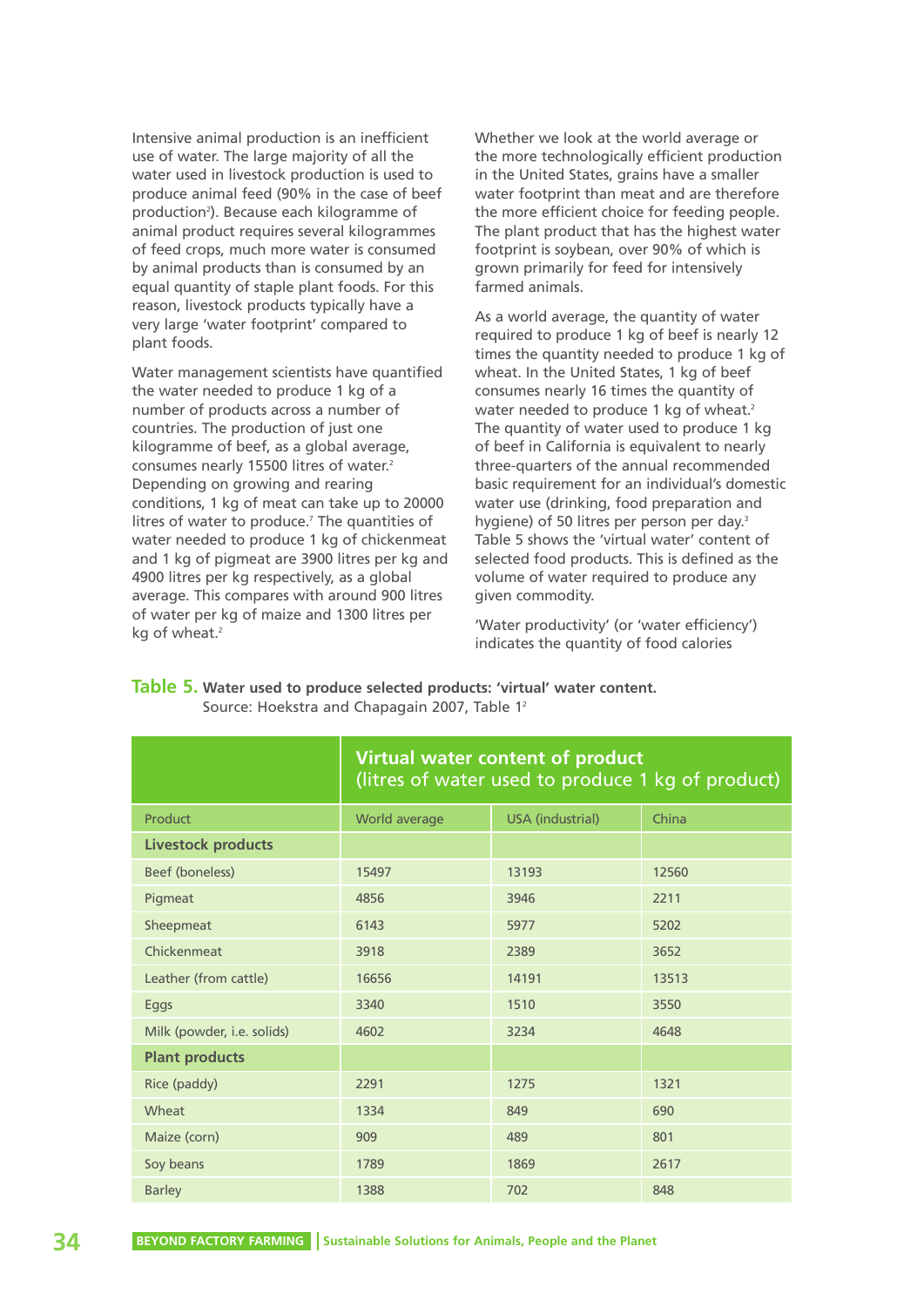produced per unit of water used in production. Studies have found that the water productivity of meat is very low compared to that of plant crops. For the use of one cubic metre of water, plant crops provide several times more food calories.

According to the International Water Management Institute in 2007, lentils and wheat produce up to 17 and 19 times more food calories respectively per cubic metre of water used, compared to beef. Maize (corn) and rice produce up to 33 and 10 times more food calories respectively per cubic metre of water, compared to beef.<sup>94</sup> Lentils and wheat produce up to five times the quantity of edible protein per cubic metre of water used, compared to beef.94

In China, wheat produces nearly 3000 kcal of food energy per cubic metre of water used in production. Pigmeat produces only 785 kcal of food energy per cubic metre of water used in production. This makes wheat over three times more efficient in producing food energy than pigmeat in China, per unit of water used in production (Table 6).<sup>3</sup>

One of the world's most prominent experts on the world's food supply has concluded that 'overwhelmingly vegetarian' diets can be produced using only 900 – 1200 cubic metres (m**<sup>3</sup>** ) of water per person per year. This is to be compared with twice as much water (well

over 2000 m**<sup>3</sup>** ) per person per year to produce the meat-based diet typical of rich countries.<sup>1</sup> Up to 90% of the water that an individual uses (his or her 'water footprint') is used to produce food. Calculations have shown that reducing the proportion of animal-based food and increasing the proportion of plant-based food in the diet can almost halve an individual's water footprint<sup>3</sup>

#### **6.4 Fuel energy efficiency**

Factory farming requires large inputs of fossil fuel energy, in particular for the manufacture of synthetic fertiliser and pesticide to grow feed crops. As international concern about the use of fossil fuel energy increases, several studies have shown that factory farmed food is an inefficient use of the energy that is used in its production.

Studies at Cornell University have shown that it takes 40 kcal of fossil fuel energy to produce 1 kcal of food energy from beef. Pigmeat requires 14 kcal of fossil fuel energy input to get out 1 kcal of food energy. Even factory farmed chickenmeat, claimed to be the most energy-efficient type of meat, requires 4 kcals of fossil fuel energy input to get out 1 kcal of food energy<sup>95</sup> – which is not 'efficient' by any normal standard. Beef produced in an intensive feedlot requires twice as much energy input as beef produced from cattle raised entirely on grass (Table 7).<sup>95</sup>

**Table 6. Comparative efficiency of water to produce food energy in China for selected products.** Source: Liu & Saveniji, 2008, Table13

| <b>Product</b>         | Food energy efficiency of water use<br>(kcal of food energy produced per<br>cubic metre of water used) |
|------------------------|--------------------------------------------------------------------------------------------------------|
| <b>Plant foods</b>     |                                                                                                        |
| <b>Rice</b>            | 2770                                                                                                   |
| Wheat                  | 2701                                                                                                   |
| Maize (corn)           | 3403                                                                                                   |
| Soy beans              | 1035                                                                                                   |
| <b>Livestock foods</b> |                                                                                                        |
| <b>Beef</b>            | 161                                                                                                    |
| Pigmeat                | 785                                                                                                    |
| Chickenmeat            | 715                                                                                                    |
| <b>Eggs</b>            | 410                                                                                                    |
| <b>Milk</b>            | 670                                                                                                    |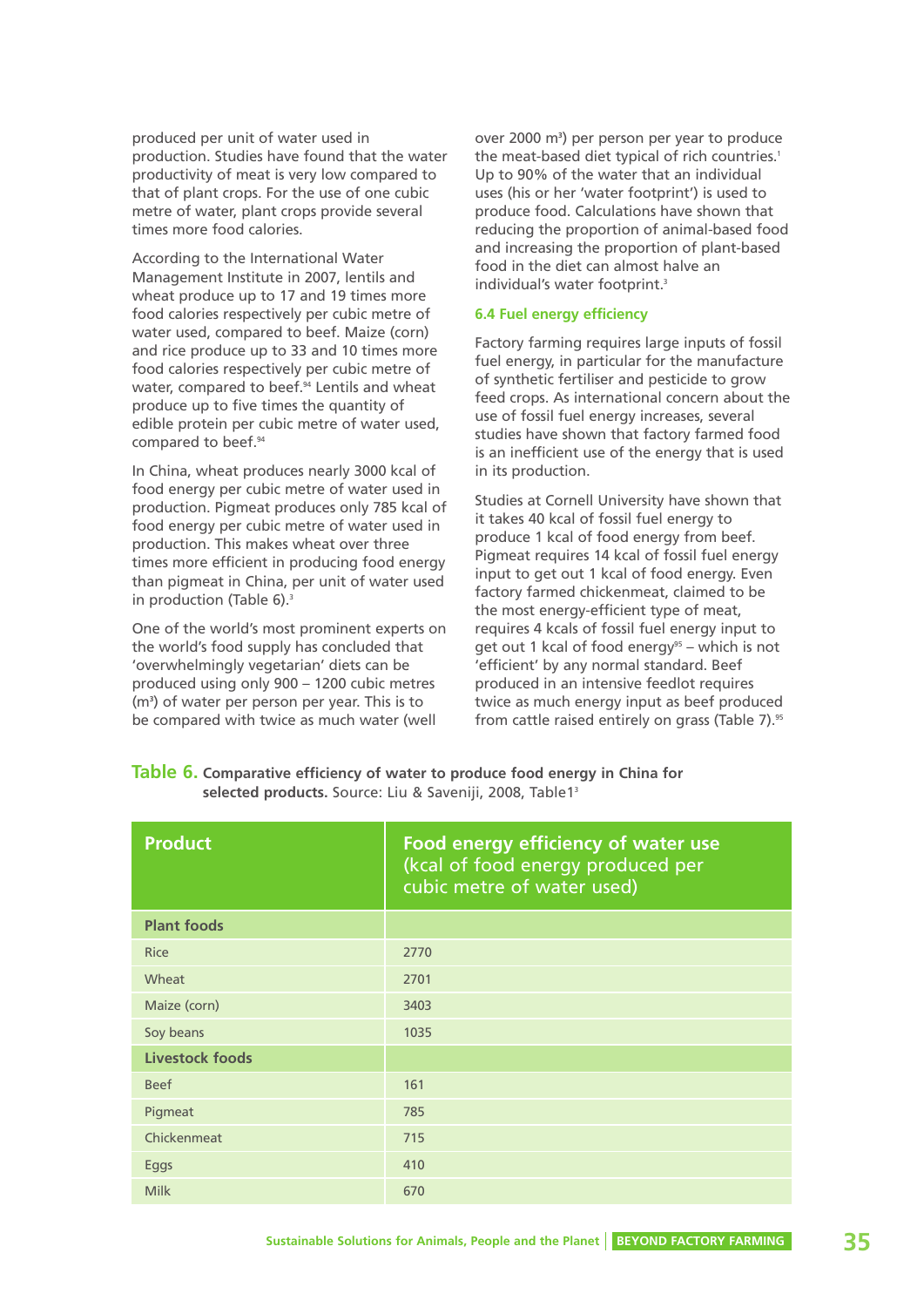|                | Fossil fuel energy input required to<br>produce 1 kcal of food energy output<br>from product (kcal) |
|----------------|-----------------------------------------------------------------------------------------------------|
| <b>Beef</b>    | [1] 40                                                                                              |
| Pigmeat        | 14                                                                                                  |
| Chickenmeat    | $\overline{4}$                                                                                      |
| Milk (liquid)  | 14                                                                                                  |
| Eggs           | 39                                                                                                  |
| <b>Turkeys</b> | 10                                                                                                  |

**Table 7. Energy inputs per unit output of animal product, from industrial production** methods in the United States. Source: Pimentel, 2006<sup>95</sup>

[1]. Feedlot-produced beef compared with energy input for grass-fed beef, which is 20 kcal energy input to produce 1 kcal of food energy.<sup>95</sup>

Calculations on a wide range of foods in Sweden showed large differences between the inputs of energy (usually fossil fuel energy) needed to produce portions of different food items. Portions of meat and animal products are nearly always more energy demanding than plant-based products such as pulses, grains, pasta, vegetables and fruit. The highest energy input is required by portions of beef, cod and farmed salmon. The energy input for a portion of domestically produced cooked pork is over three times the energy input for imported cooked soya beans and 5.5 times the energy input for domestically grown cooked potatoes.<sup>96</sup> Soya is a significant component of commercial pig feed, illustrating the inefficiency of our animal food system. The energy input for a portion of beef is nearly 10 times that for a portion of potatoes (both cooked).96

Research from the University of Chicago has looked at the energy efficiency of various diets (that is, the amount of food energy the diet provides per unit of energy to produce it). The results showed that in the United States the energy efficiency of vegetable foods is very much greater than the energy efficiency of animal products; for example, soya is 65 times as energy efficient as grain-fed beef and 73 times as energy efficient as farmed salmon, per unit of food energy (calories) consumed.<sup>77</sup>

Reducing the proportion of intensively produced meat and milk in an individual's diet can significantly reduce that person's fossil fuel energy footprint. In the United States, half the total energy input to an individual's diet goes to produce the animal products in the diet, while only 20% of the total energy input goes to produce the part of the diet that consists of staples such as rice, potatoes and vegetables.<sup>5</sup> Scientists from Cornell University have calculated that to reduce the energy use in the United States food system by half, one necessary action would be a 50% reduction in meat and fish consumption and a 40% reduction in milk consumption.<sup>5</sup>

#### **6.5 Food energy efficiency**

Intensive animal production is an inefficient use of the food energy produced by the world's crop harvest. Animal feed takes a large proportion of all the food energy produced by the world's total harvest, and does not deliver an equal amount of food energy back in the form of meat, milk and eggs.

The world's total edible crop harvest, before post-harvest losses, could supply 4600 kcal per person per day.1, 7 As Table 8 shows, livestock production consumes food energy equivalent to 1700 kcal per person per day and the resultant meat and dairy products yield only 500 kcal per person per day.<sup>1, 7</sup>

Thus livestock feed consumes nearly 43% of the world's food energy that is available after post-harvest losses and animal products return only 29% of the food energy taken out of the world supply by livestock feed.<sup>1, 7</sup>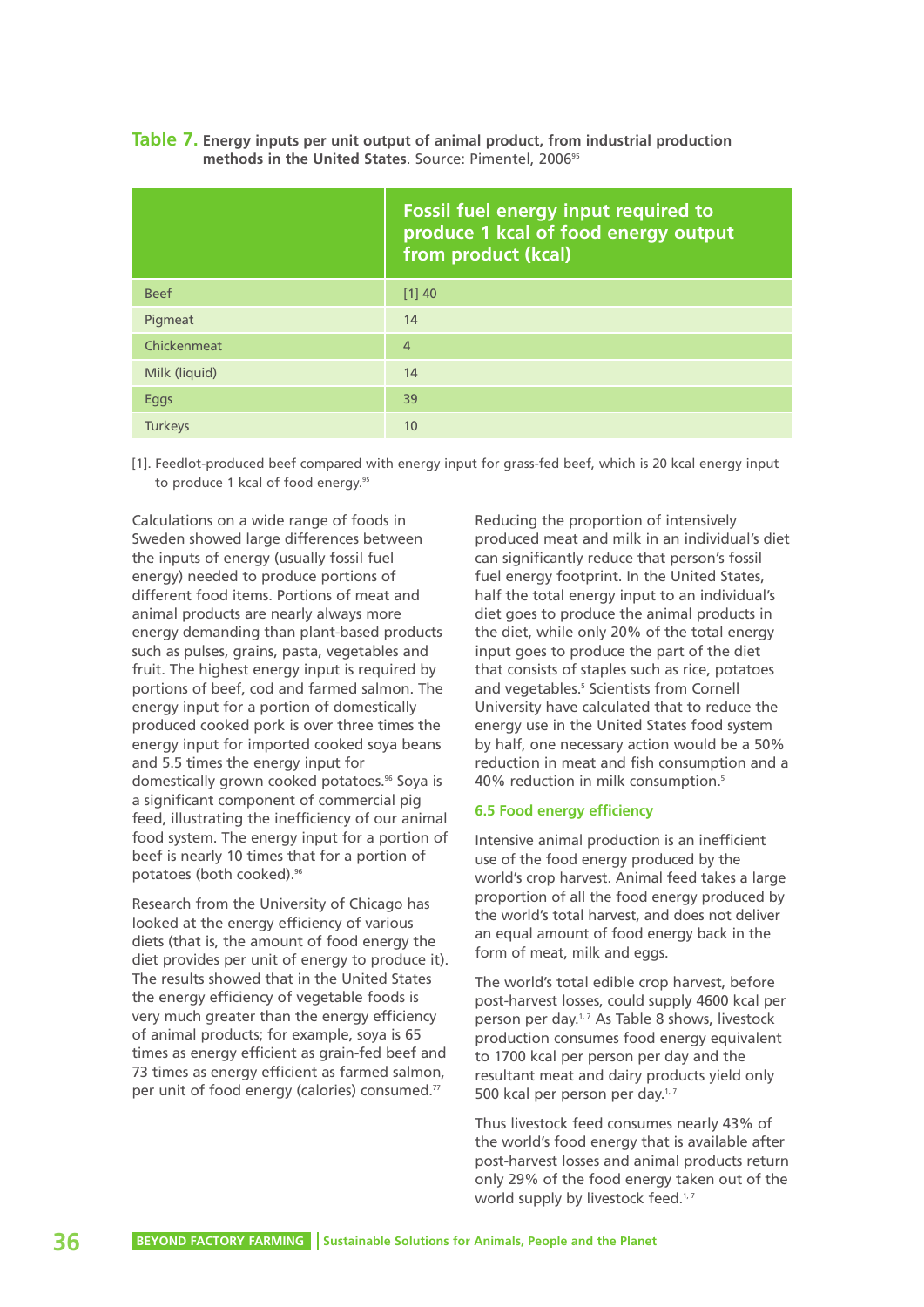| Table 8. Losses in the world's food energy supply from feed conversion and waste at |  |
|-------------------------------------------------------------------------------------|--|
| different stages of production. Source: SIWI, 2008 <sup>1,7</sup>                   |  |

| <b>Stage of production</b>    | <b>Energy losses, conversions and</b><br>wastage (kcal/capita/day) |
|-------------------------------|--------------------------------------------------------------------|
| World edible crop harvest     | $+4600$                                                            |
| Minus: Post-harvest losses    | $-600$                                                             |
| Minus: Animal feed            | $-1700$                                                            |
| Meat and dairy products       | $+500$                                                             |
| Total before distribution     | 2800                                                               |
| Minus: Food wasted            | $-800$                                                             |
| Net available for consumption | 2000                                                               |

# **7. Food production at a time of climate change**

# **7.1 Land demand and availability**

Over the next decades there will be a global shortage of good agricultural land because of population pressure and the effects of climate change. Food and agriculture experts predict that 5 million km<sup>2</sup> of additional land will be needed for agricultural expansion in the next few decades.<sup>19, 20</sup> At least an additional 2 million km**<sup>2</sup>** will be needed for food production alone by 2030.<sup>19</sup> This is without taking into account the strong likelihood of falling crop yields and loss of arable land due to climate-related temperature rise, drought and flooding.

According to the agricultural scientists of the International Assessment of Agricultural Science and Technology for Development (IAASTD) in 2008, 'Rapid growth in demand for meat and milk is projected to increase competition for land with crop production and to put pressure on the price for maize and other grains and meals'.<sup>4</sup> A further expansion of factory farming is almost guaranteed to make these pressures worse.

The World Bank has concluded that the global production of cereals needs to increase by 50% by 2030<sup>17</sup> to meet the expected increase in the human and the livestock population of the world, as meat consumption continues to grow. The FAO predicts we need an additional one billion tonnes of cereals in 2050 compared to production in 2005.<sup>40</sup> Cereal production already takes up 700 million hectares.<sup>97</sup> The World Bank's prediction means that, unless

yields per hectare are greatly increased, the world will need an additional 350 million hectares of land (3.5 million km**<sup>2</sup>** ) for cereal production by 2030. This is a land area six times the size of Ukraine.<sup>97</sup>

The increased demand for cereals and soya will be in large part due to the increased consumption of animal products. According to the FAO, 'a good part of' the increase in cereals will be for animal feed in developing countries 'to support the expansion of their livestock production'.40

Even with increases in the yield of feed crops on existing cropland, the FAO foresees a need for a continuing expansion of the land used for animal feed.<sup>6</sup> This will put animal production in increasing competition for land with people, biofuel production and forests. It has been estimated by the Rights and Resources Institute (RRI) that the world could find an additional 250-300 million hectares (up to 3 million km2 ) for the production of food, fuel and wood products - but the projected increase in demand is much greater than this. The total additional land that RRI estimates will be needed for food, fuel and wood production by 2030 is at least 515 million hectares, almost twice what could be available.<sup>19</sup>

Agricultural land demand has ecological as well as economic effects. Over the last four decades, agricultural land gained almost 500 million hectares (5 million km<sup>2</sup>) from forests and other land uses.<sup>20</sup> This is an area over nine times the size of France.<sup>97</sup> The FAO estimated in 2006 that around 70% of the Amazonian area that had been deforested was used for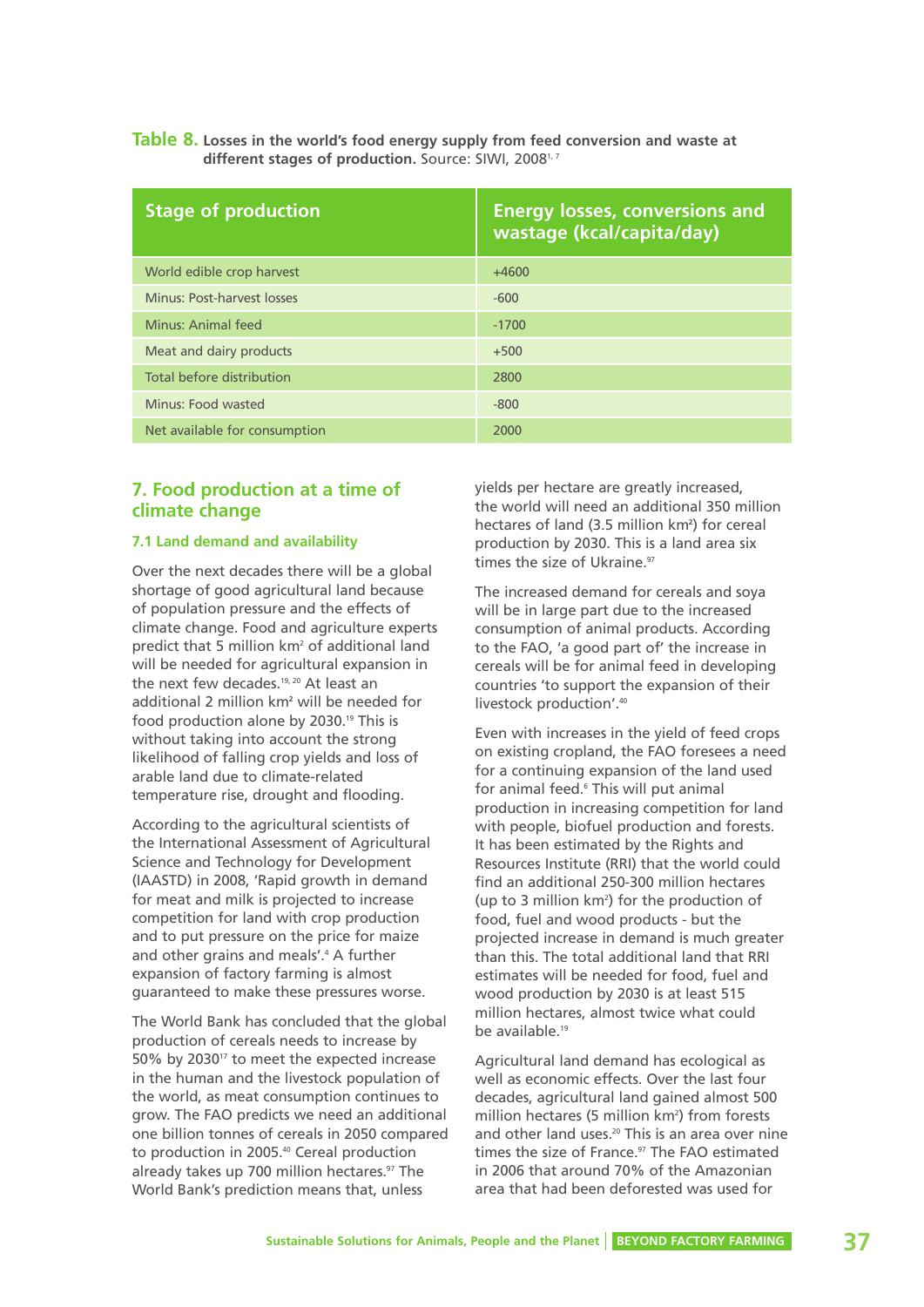animal grazing and most of the rest for feed crops such as soya.<sup>1(6)</sup> More than half of the Brazilian Cerrado (savannah and dry woodland) has been replaced by crops and pasture in the last 35 years and it is now one of the world's main regions of soya and beef production.<sup>98</sup>

The demand for land for feed grain for intensively produced animals increases the pressure on grazing land. Feed crops are taking over land that was previously pasture and this is expected to continue in many developing countries. Pasture land is already under pressure and there is essentially no more grazing land available. According to the FAO, the world's pastures already have their 'backs against the wall'. Grazing is already moving into marginal areas where it has 'reached the limit allowed by climate and soil'.<sup>67</sup> Any expansion of grazing is likely to be into forests or other ecologically valuable areas.<sup>99</sup>

There are already signs that potentially high food prices and the expectation of future scarcity may be starting a global scramble for farmland. Arable or other fertile land is being bought up by West European investors in Poland, Hungary, Romania and the Czech Republic. Food importing countries such as Saudi Arabia or the United Arab Emirates are buying up land in Africa and central Asia for farming.<sup>100</sup>

The growth of meat production that is predicted up to 2050 will be a major cause of agricultural land shortage and ecological damage, because of its high demand for feedgrains. Developed countries could make an important contribution to reducing these pressures by reducing their meat consumption and moving their livestock production to more extensive, lower-input systems.

#### **7.2 Climate-induced sea level rise**

Currently 200 million people live in coastal flood plains (including 35 million people in Bangladesh) and 2 million km<sup>2</sup> of land are within one metre of sea level.<sup>11</sup> At the same time as the world's food production is demanding more agricultural land, our usable land area is likely to be reduced by rising sea levels over the next decades.

Agricultural land could be impacted in two ways by climate-induced sea level rise. Good low-lying agricultural land could be temporarily or permanently flooded or made unusable by salt in invading sea water.

Even a small increase in sea level could cause salt to invade low-lying rice and other crop producing areas such as in Bangladesh, Jiangsu province in China and in Egypt,<sup>1</sup> damaging plant growth and forcing farmers to look for alternative land. Alternatively, agricultural land may be taken over by people retreating from coastal settlements and cities.

Coastal flooding could affect very large numbers of people. According to the Stern Review, a 2ºC temperature rise, which is now thought to be inevitable, would subject 10 million more people yearly to coastal flooding. A 3ºC rise would subject up to 170 million more people to flooding each year. A temperature rise of 3-4ºC, which could occur this century if climate change is not checked, would result in up to 300 million additional people suffering flooding each year.<sup>11</sup>

Coastal cities will be particularly vulnerable to flooding, potentially leading to mass retreat of human populations on to previously agricultural land. By 2025 three-quarters of the world's population is expected to live within 50 miles of a coastline, compared to the two-thirds of the world's population today.101 Twenty-two out of the world's top 50 cities are at risk from flood surges and these include Tokyo, Shanghai, Hong Kong, Mumbai, Calcutta, Karachi, Buenos Aires, St Petersburg, New York, Miami and London. Even if protected, these cities would be at risk of flooding similar to that seen in New Orleans in 2005.<sup>11</sup> According to the Tyndall Centre for Climate Change Research, rapid sea-level rise of more than one metre per century 'would overwhelm the capacity of coastal societies to respond and lead to large losses and a widespread forced coastal retreat.'102

Areas particularly at risk are the large coastal areas and populations of South and East Asia, West Africa, the Nile Delta in North Africa, Indian and Pacific islands and the Caribbean (where more than half the population lives within 1.5 km of the coast).<sup>11</sup> The collapse and melting of Antarctic ice sheets, which scientists now fear may happen, would result in a sea level rise of at least five metres and would largely inundate Washington DC.103a-b A fivemetre rise in sea level would mean that South and East Asia would lose 15% of its land area and many major cities would have to be abandoned or very expensively protected. The world would lose 4 million km**<sup>2</sup>** of land and 5% of the world's population (270 million people) would be affected.11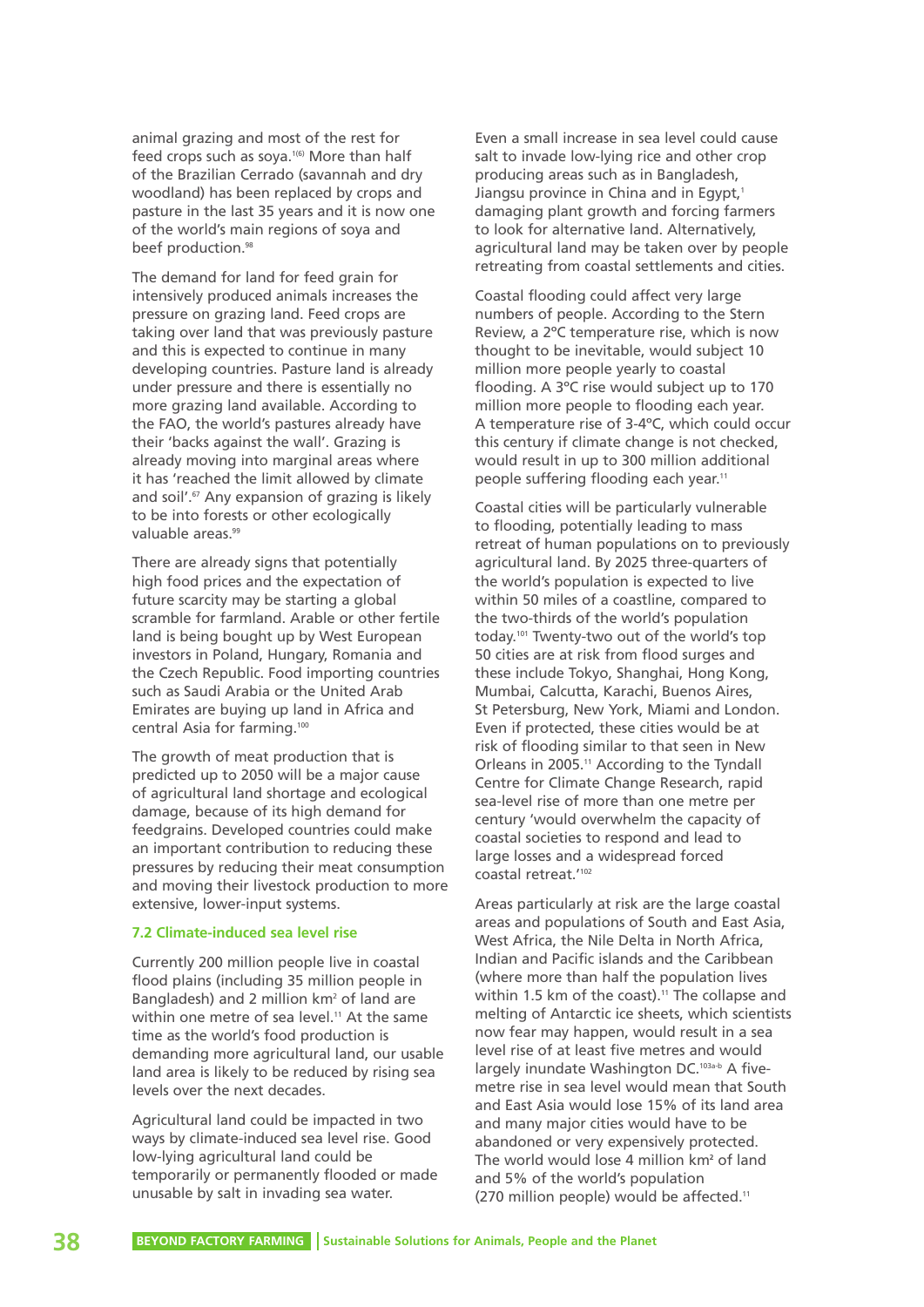Sea level rise is already occurring because of global warming that has taken place during the 20th century. The extent of sea level rise by the end of the present century is still uncertain. In 2007 the IPCC predicted sea levels to rise by over half a metre by the end of the century,<sup>104</sup> while the rise could be much greater if GHG emissions are not reduced. A December 2008 report on *Abrupt Climate Change* by the United States Climate Change Science Program concluded that the IPCC's predictions were too low. This is because the rate of melting of ice sheets and glaciers in Greenland and the Antarctic has been faster than expected. These United States scientists believe that sea level rise by 2100 could be 1.5 metres.105a-b

A global sea-level rise of one metre could occur well before the end of the present century. If this happens, up to 2 million km**<sup>2</sup>** of land within one metre of sea level could be lost to the sea.<sup>11</sup> This potentially lost land area is the same size as the area of new agricultural land that will be needed in the next two decades just for food production. In such circumstances, the continued use of one-third of the world's cropland for producing livestock feed would become entirely unviable.

### **7.3 Crop yields during climate change**

Climate change will almost certainly make it harder to produce enough grains to meet the growing demand for food and, increasingly, for animal feed. Developing countries, where the growth in population and in animal production will be greatest, are expected to increase their net cereal imports 2.7-fold during the first 50 years of the century.40 The FAO has warned that our ability to produce the 50% increase in cereals that will be required for both food and animal feed 'should not be taken for granted' in view of slower growth in yields and stretched resources of land and water. 40

The rate of increase in the yield of the world's major crops (wheat, maize (corn) and rice) have slowed 'sharply' in developing countries since the 1980s, according to the World Bank. Apart from in Africa, all the 'easy' gains in yield have already been made,<sup>31</sup> and the growth of yield per year by 2050 will be less than half what it is now. <sup>15</sup> World cereal stocks in 2006 were at their lowest since the mid-1980s, according to the International Food Policy Research Institute.<sup>15</sup> Yields per hectare and the total output of crops could be

increased today by ploughing up more land and by increasing the use of fertilisers, pesticides and irrigation, but these measures have costs in terms of energy, climate and environmental damage. One reason for the slowing in rate of growth of yields is probably soil degradation, due to over-exploitation. The FAO believes growth has been the 'over-reliance by farmers on increasing levels of inputs to raise production, which harms soils and ecosystems and brings diminishing returns.'15

Climate scientists consider that, if no action is taken to reduce GHG emissions, an average global temperature rise of 2–3ºC could occur by around 2050.<sup>11</sup> Agricultural yields are most likely to suffer in developing countries, which is also where the biggest increases in demand for food and animal feed are forecast. An increase of 2ºC or more is expected to sharply reduce crop yields in tropical regions, especially in Africa, leaving millions of people unable to produce or buy enough food.<sup>11</sup> The International Food Policy Research Institute (IFPRI) expects climate change-related droughts and floods to reduce average cereal yields by about 15% by 2080 in over 40 developing countries, mostly in Africa.15 This reduction will be even more serious because it will be at a time of rapidly rising population.

According to evidence cited in the 2006 Stern Review on climate change, global wheat yields could decrease by 22% for a temperature rise of 3-4ºC. The worst affected areas would be Africa and Western Asia (including the Middle East), where the reductions could be as much as 30%.106

In the United States, if temperatures rise above 3ºC, agricultural output could fall by between 5% and 16% even with effective adaptation, because of summer drought and high temperatures.<sup>106</sup> In Australia the 2002 drought reduced agricultural output by 30% and a 2ºC temperature rise could reduce the water flow in the agriculturally crucial Murray-Darling river system by a quarter. The Murray-Darling river is in Australia's main foodgrowing region and is used for irrigation. It has already dried up in some parts, due to both over-extraction for agriculture and drought. Dairy farmers have been forced out of business because of a lack of either irrigation water or rainfall.<sup>107a-b</sup>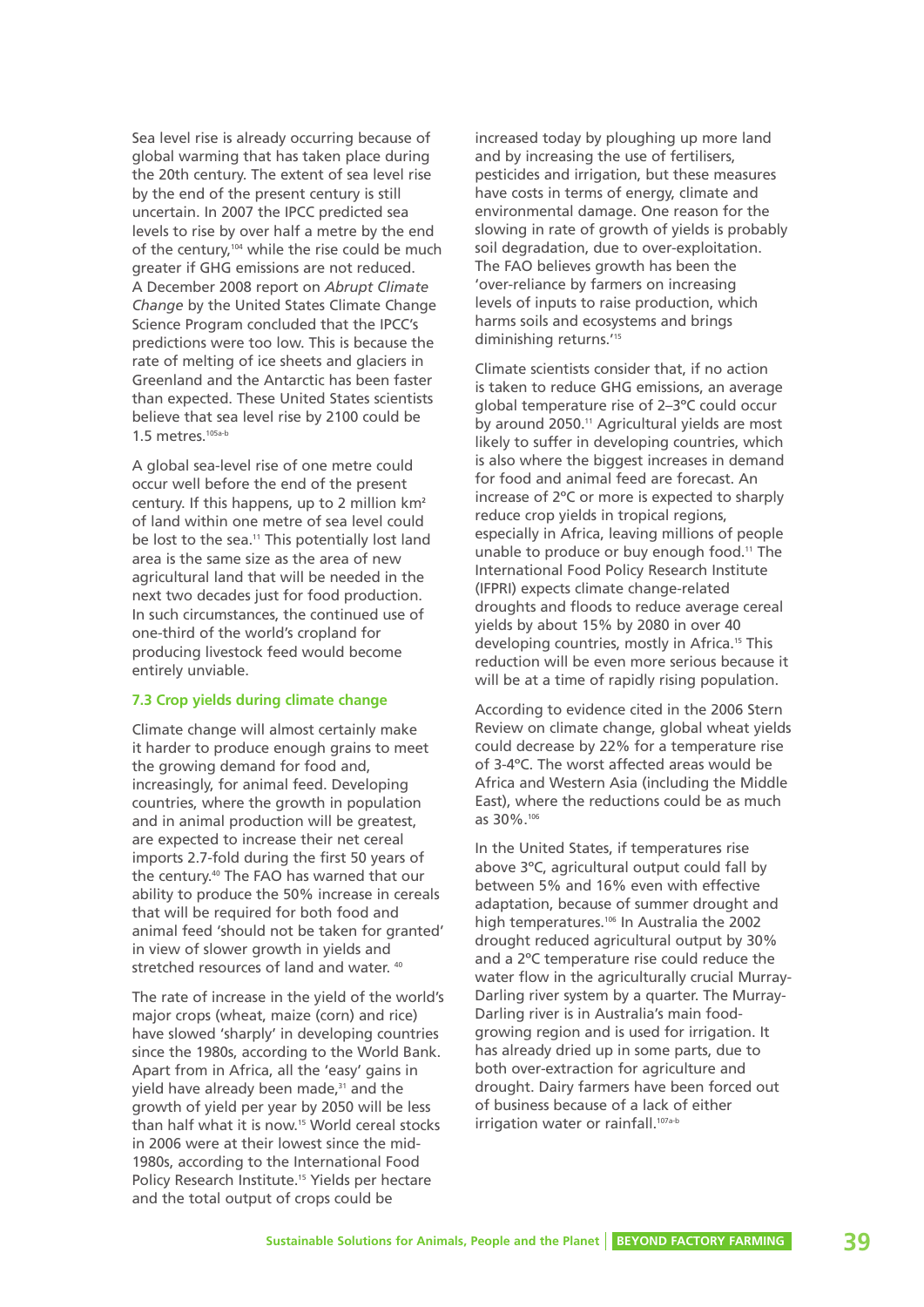China is the world's most populous country and by 2050 will be the world's largest economy. Climate change is predicted to cause a net decrease in agricultural output, with the north and northwest particularly vulnerable.<sup>12</sup> By 2050, the yields of rain-fed wheat, maize and rice could be reduced by as much as 20%, 22% and 14% respectively. For irrigated crops the reductions would be as much as 7%, 11% and 12% for wheat, maize and rice respectively. Hotter temperatures will mean that 28% more water will be required for growing winter wheat and up to 18% more water for growing summer maize in North China. The additional demand for irrigation water will exacerbate the existing water shortage in that area.<sup>108</sup> In India and South Asia the yield of irrigated wheat and rice could be down by as much as 22% and 34% respectively. In India, 62% of the cropped area is dependent on rainfall, meaning that the impacts of climate change on agriculture are critical.109

A changing climate brings unstable and less predictable weather, which is usually bad for agricultural production. By the 2080s temperatures are predicted to fluctuate from year to year by up to half the total expected temperature rise.106 North America is the world's major producer of maize (corn), wheat and soya, the main components of concentrate livestock feeds. In 2008 the United States Climate Change Science Program and the Subcommittee on Global Change Research predicted that extreme events such as droughts, heavy rains, excessive heat and intense hurricanes are likely to become more frequent in North America as global GHG emissions increase.<sup>110</sup>

Climate change will take its toll on the world's food supply. Heat stress will affect both crop and livestock production. In the tropics and sub-tropics, studies predict that crop yields will fall by between 2.5% and 16% for every 1ºC increase in temperature in the growing season. Local disruptions in supply can easily become global and destabilise world food prices. The possible result by the end of the 21st century is that 'global food security will be severely jeopardised' according to United States scientists writing in the international journal *Science* in 2009.<sup>32</sup>

The projected doubling of livestock production by mid-century would therefore take place at a time when there is a grave risk of *decreasing* crop production due to climaterelated losses. Every additional kilogramme of meat produced will require several kilogrammes of these decreasing grains and other crops for animal feeds.

A food strategy based on expanding intensive livestock production at a time of climate change would be contrary to all our aims for sustainability, at the very least. At the worst it could be a road to disaster. We can prepare for the effects of future climate change on agriculture by investing in technological measures such as plant breeding and improvements in sustainable cultivation methods. However, it is clear that a major contribution could be made by reducing meat consumption, particularly in developed countries, which would free up land and crops for human consumption.

# **7.4 Water scarcity**

Climate change is forcing us to make choices about the priorities for using water. Fresh water is scarce in many regions of the world: up to two billion people currently suffer from water scarcity. Competition for water is already intense in regions where supplies are inadequate to meet all the demands of households, agriculture and industry.111, 112 The UN Secretary General has warned that water should be a top environmental priority in order to avoid future conflicts over water supplies.<sup>13</sup>

The International Water Management Institute (IWMI) Comprehensive Assessment of 2007 was made over five years of study by 700 scientists from around the world. Their assessment asked the question: will there be enough water to produce food for a growing population in the next 50 years? The answer was: 'It is possible to produce the food – but it is probable that today's food production and environmental trends, if continued, will lead to crises in many parts of the world.'112 In 2008 the IWMI concluded that, 'Considering water scarcity constraints, it's vitally important to consider what are realistic levels of food production and the desirable levels and composition of food consumption.'7

Intensive animal production is wasteful of water, for the same reason that it is wasteful of good cropland. Water has to be used to grow several kilogrammes of feed in order to produce just 1 kg of meat.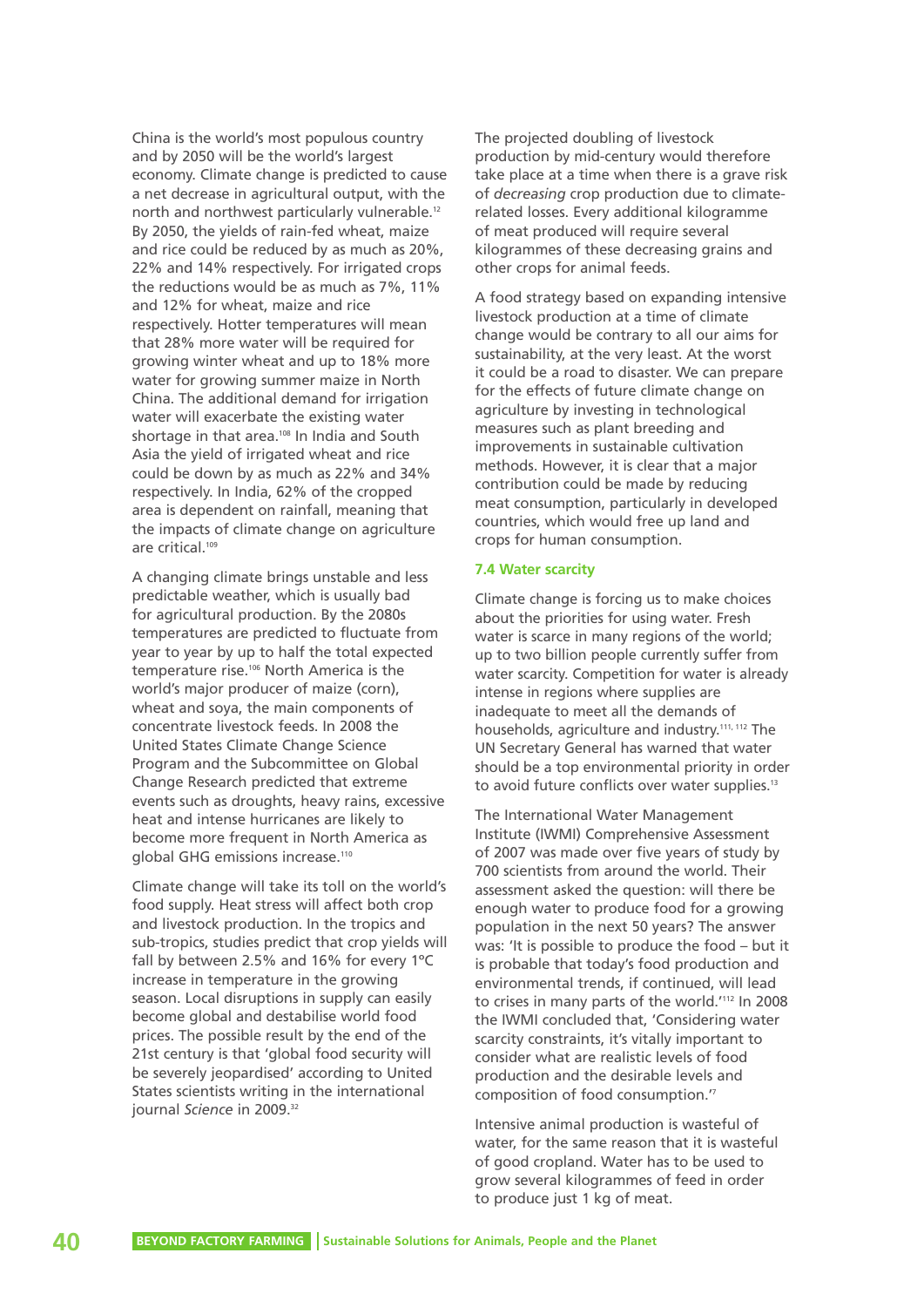Increasing populations, increasing incomes and higher consumption of calories and of meat have resulted in the human population taking three times more from rivers than we did 50 years ago.<sup>112</sup> The level of water in aquifers is 'declining rapidly in densely populated areas of North Africa, North China, India, and Mexico because of overexploitation' according to the International Water Management Institute. Some rivers no longer have enough water to reach the sea.<sup>112</sup>

Rising global temperatures are expected to increase water stress by 2050. According to a technical report for the IPCC on water and climate change, the number of people in water-stressed river basins (already over two billion) is likely to increase to between four and nearly seven billion by 2050, more than half the world's population.<sup>111</sup> By the 2050s, the area of land subject to *increasing* water stress due to climate change is projected to be more than double the area that will experience decreasing water stress.<sup>111</sup> In these circumstances, livestock production will be a likely contributor to human conflict over water resources.

The projected doubling of livestock production by mid-century is likely to impact water use severely, even in the absence of climate change. Water use for all crops (food, feed and fibre) could almost double on present trends by 2050, from 7000 km**<sup>3</sup>** a year to 13,000 km**<sup>3</sup>** , according to the International Water Management Institute.<sup>7</sup> The use of water for livestock production is projected to increase by 50% up to 2025 alone.<sup>92</sup>

Although feed accounts for most of the water used, animals also need large quantities of drinking water and their requirement rises considerably at higher temperature. At a temperature of 35ºC a lactating sow requires nearly 47 litres a day (approximately the same as the daily minimum need of a person), and a lactating cow requires nearly 127 litres a day.<sup>92</sup>

Water management scientists are well aware of the role of intensive animal production in increasing the demand for water. According to a 2008 report from the International Water Management Institute on saving water, 'The production of meat from animals fed on irrigated crops has a direct impact on water resources, much more so than if the meat is derived from grazing animals and animals fed on [crop] residues.'7 Researchers at UNESCO and the University of Twente have concluded

that a high level of meat consumption is one of the main factors in increasing the water footprint of any individual country.<sup>2</sup>

Research on water use and food in China has concluded that the increase in meat consumption is a major cause of the water shortages that exist in that country. Increased consumption of meat has resulted in a 3.4-fold increase in the amount of water needed per person for food in China since the early 1960s. Writing in the journal *Nature* in 2008, researchers in water science institutes in Switzerland and the Netherlands conclude that: 'In China, changing food-consumption patterns are the main cause of the worsening water scarcity. If other developing countries follow China's trend towards protein-rich Western diets, the global water shortage will become still more severe.<sup>'113</sup>

In arid areas of the world where rainfall or soil moisture is inadequate, freshwater is used for irrigation of food, feed and other crops. Agriculture (mostly irrigation) accounts for about 70% of all human uses of freshwater.<sup>92</sup> On the basis of our present population growth, human demand for freshwater by 2050 will be more than two-thirds of the world's total freshwater resources that are accessible today.<sup>1</sup> This means that in 2050 agriculture as a whole could be using nearly half of the world's entire freshwater resources. Livestock feed consumes around 15% of the world's irrigation water and in areas of water scarcity the use of freshwater on feed crops can have a severe impact on water resources. The FAO has concluded: 'It is clear that feed production consumes large amounts of critically important water resources and competes with other usages and users.'92

Intensive animal production is a much less efficient use of water than extensive animal production on rain-fed natural pasture. In a time of water scarcity it becomes increasingly difficult to justify using either good rain-fed arable land or scarce irrigation water for growing feed crops for factory farms. Large amounts of water could be saved globally by moving away from intensive livestock production.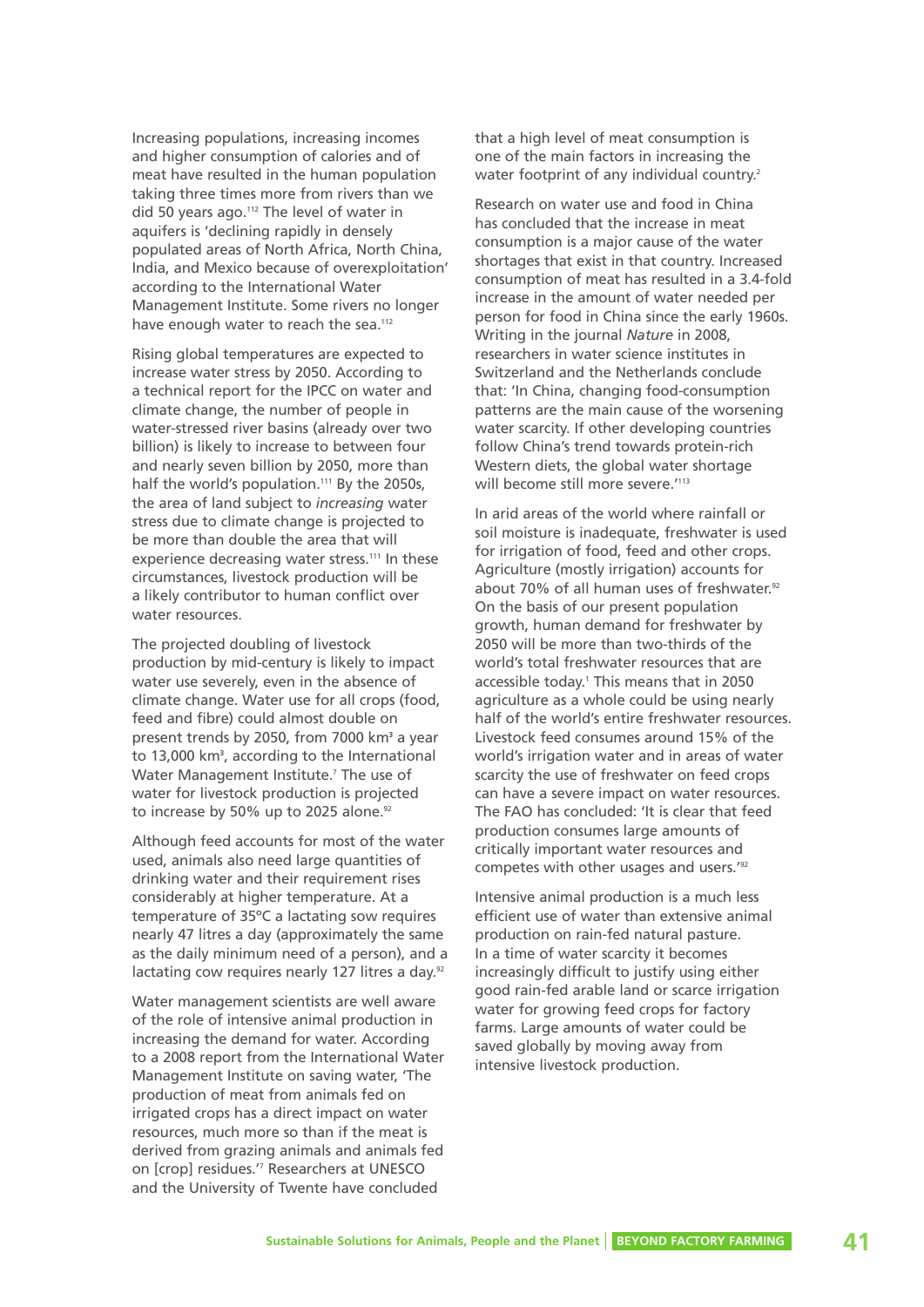#### **7.5 Energy use to produce animal feed**

Intensive livestock production is highly dependent on inputs of fossil fuel energy for nearly all its operations. These include the production of feed, with associated manufacture of mineral fertiliser and pesticides, transport of feed and animals, heating and ventilation of animal sheds, disposal of manure, and slaughter.

Modern intensive agriculture as a whole is based on a ready supply of cheap energy and this dependence threatens the future of the food production industry. Energy costs are 16% of total agricultural production costs in the United States; about one-third of this cost is for fuel and electricity and two-thirds is used indirectly for the energy needed to manufacture fertiliser and other agrichemicals.<sup>31</sup> In the United States nearly 6000 megajoules (million joules) of energy is used per tonne of maize produced, nearly 33 times the energy input per tonne of maize grown in Mexico.114 6000 megajoules is equivalent to 160 litres of oil.<sup>31</sup>

On average, agrichemical inputs of fertiliser, insecticide, herbicide and fungicide in modern agriculture typically represent an energy content of 12,000 megajoules (MJ) per hectare,114 according to calculations by the FAO in 2000 (Table 9). Fertiliser costs are reported by the World Bank to be 18% of the production costs of irrigated wheat in the Punjab and 34% of the costs of soybeans in Mato Grosso, Brazil.<sup>31</sup>

Modern farming's dependence on synthetic nitrogen fertiliser is one of the main reasons why the input of fossil fuel energy is so high. It has been estimated that 40% of the world's

population is dependent on the extra calories produced by synthetic nitrogen fertiliser, and the proportion could reach 60% by 2050.115 The FAO has predicted that the world will be using 118 million tonnes of synthetic nitrogen per year by 2030 (baseline scenario), an increase of 48% in annual use compared to the mid-1990s  $116$ 

The global use of all mineral fertiliser (of which the majority is nitrogen), increased at a rate of 2.9 million tonnes per year between the early 1960s and the end of the 20th century, by which time the industrialised countries were applying as much as they usefully could.116 In 2000 the FAO predicted as a baseline scenario that all fertiliser use would increase to a total of nearly 200 million tonnes per year by 2030, representing almost a 50% increase in annual use since 1995-1997. Most of the increase is expected to be in Asia, Africa and Latin America.<sup>116</sup> These predictions did not take into account either climate change or soil degradation due to intensification, both of which are likely to increase dependence on synthetic fertiliser yet further.

Our dependence on synthetic nitrogen will become increasingly unaffordable in a future when energy prices will be high or volatile and energy supply will be uncertain. The energy used for synthetic nitrogen manufacture usually comes from natural gas, although in China coal is typically used.<sup>6</sup> Natural gas is a dwindling resource and coal is a major risk to the global climate. In most countries, including the United States, Brazil and European countries, one tonne of nitrogen fertiliser takes around 40 gigajoules (billion joules) of energy to produce; in China

# **Table 9. Average energy utilised for chemical inputs for crops.** Source: FAO, The Energy and Agriculture Nexus, 2000, Table 2.7114

| <b>Input</b>           | Energy utilised for chemical inputs per hectare of<br>crop produced (MJ/ha) |
|------------------------|-----------------------------------------------------------------------------|
| Nitrogen (fertiliser)  | 9750                                                                        |
| Phosphate (fertiliser) | 540                                                                         |
| Potash (fertiliser)    | 360                                                                         |
| Insecticide            | 28                                                                          |
| Herbicide              | 1200                                                                        |
| Fungicide              | 276                                                                         |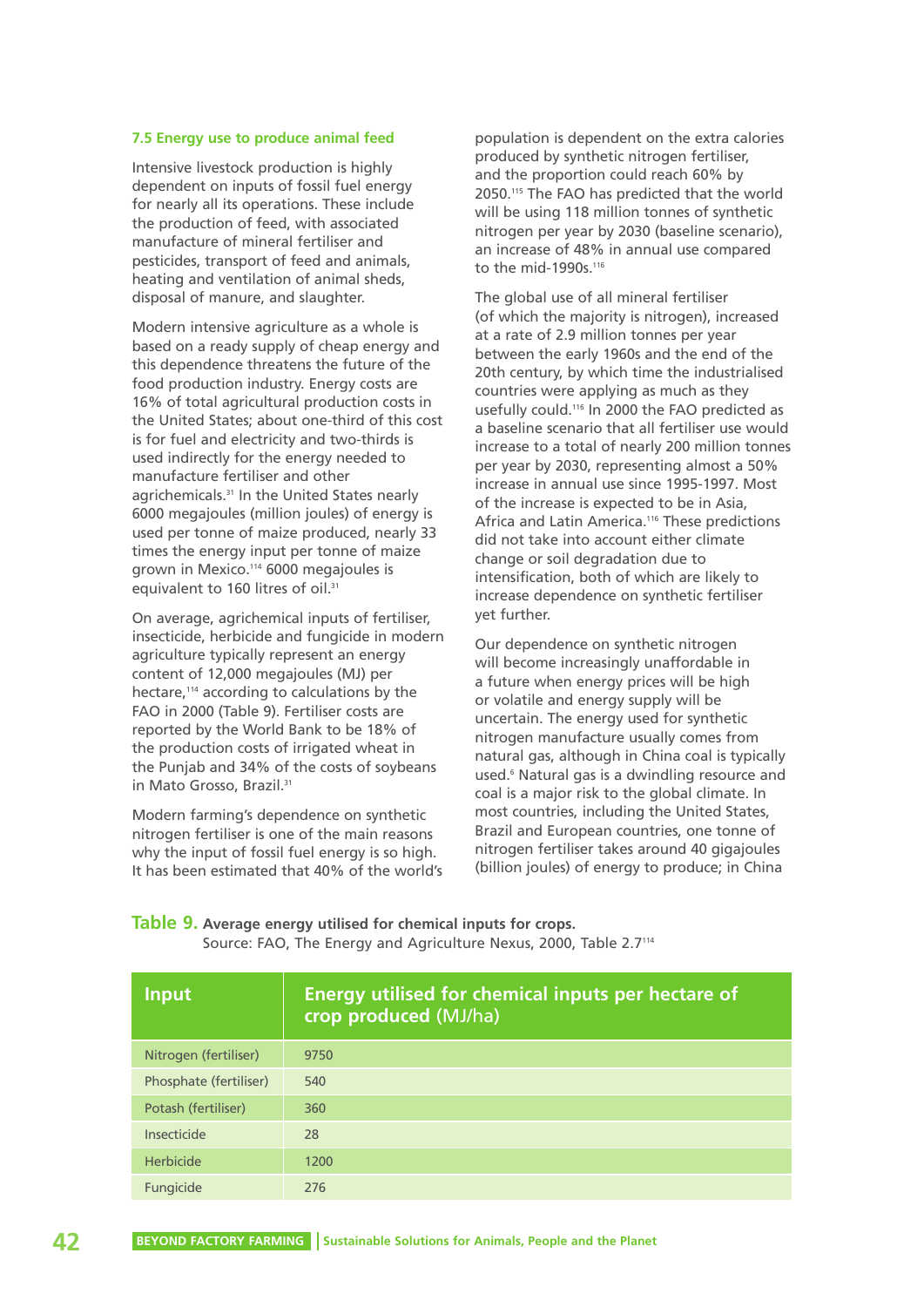**Table 10. Proportion of all mineral fertiliser used for feed crops and pasture.** Source: Steinfeld *et al.*, 2006, Table 3.3 (data from 2002 and 2003).<sup>67</sup>

|               | Proportion of total N fertiliser used for feed crops and<br>grassland for animal production, rather than for food<br>crops for direct human consumption (%)<br>(* indicates countries with significant grassland fertiliser use) |
|---------------|----------------------------------------------------------------------------------------------------------------------------------------------------------------------------------------------------------------------------------|
| UK.           | $70*$                                                                                                                                                                                                                            |
| Germany       | $62 *$                                                                                                                                                                                                                           |
| Canada        | 55                                                                                                                                                                                                                               |
| France        | $52*$                                                                                                                                                                                                                            |
| <b>USA</b>    | 51                                                                                                                                                                                                                               |
| Spain         | 42                                                                                                                                                                                                                               |
| <b>Brazil</b> | 40                                                                                                                                                                                                                               |

it takes 50 gigajoules of energy.<sup>67</sup> It has been estimated that the quantity of natural gas needed to manufacture one tonne of nitrogen fertiliser is sufficient to generate nearly 10,000 kilowatts of electricity, enough to run the average United States home for 10.5 months.117 Manufacture of synthetic nitrogen fertiliser currently accounts for around 1% of the world's total energy use.<sup>67</sup>

Livestock production is a major reason why the world is so dependent on synthetic fertiliser. As Table 10 shows, typically over half of all nitrogen fertiliser use in developed countries is for animal feed crops (globally the proportion is up to  $40\%$ ).  $34, 67$ 

The world's over-dependence on synthetic nitrogen fertiliser has major implications for the world's use of energy, as well as for the climate and the environment. We could reduce our dependence on synthetic nitrogen by reducing meat production and consumption. Meat reduction would in turn reduce the need for cereal feed crops and hence the need for synthetic nitrogen. It has been calculated that food production in the United States could be run without synthetic nitrogen, instead using legume crops that fix nitrogen from the air. However, this could only be done if the population reduced their consumption of meat to around one-eighth of the current level and obtained most of their protein requirements from plant-based foods.117

### **7.6 Biofuels in competition for land**

The facts of climate change and energy scarcity are likely to make biofuels production a significant use of land in the future. This will tend to increase cereal prices and reduce the availability of land for food and feed crops. Between 2000 and 2007 there was a 25% increase in the global use of cereals for biofuel production. In the same period, the use of cereals for food and for animal feed increased by 4% and 7% respectively.<sup>15</sup> In the United States, the use of maize (corn) for ethanol production increased 2.5-fold in the same period<sup>15</sup> and 24% of the maize crop was expected to go into ethanol production in the 2007/2008 crop year.<sup>87</sup> Factory farming now competes with cars as well as with people for a share of the world's limited land and food resources.

As demand for biofuels drives up cereal prices, concentrate animal feed may become so costly that factory farming becomes uneconomic. High cereal prices may also put staple foods out of reach of the world's poor. The International Food Policy Research Institute (IFPRI) has predicted that biofuel expansion will result in a decrease in food calorie consumption in some regions of the world. This reduction in calorie consumption could be at least 2% and possibly up to 5% or more in some regions such as Sub-Saharan Africa.<sup>35</sup>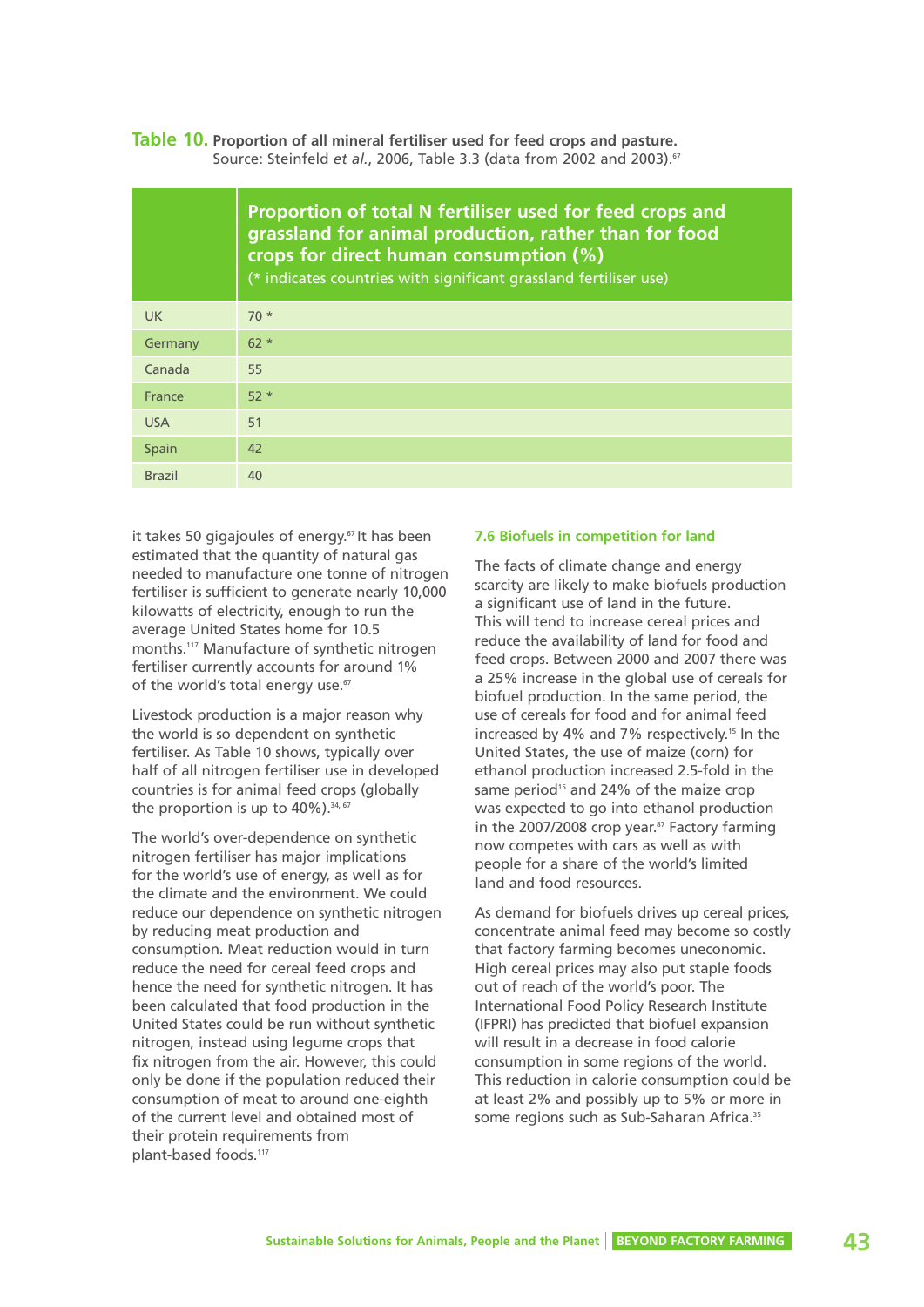Increased demand for biofuels will also reduce the amount of cropland that is available for food and feed production. Cropland is already scarce: according to the United States agricultural consultancy FarmEcon LLC, the United States policy of encouraging biofuels is unsustainable because, 'There simply is no significant reserve of fertile, productive, farm land in the United States (or in the world) that can be brought into production to satisfy major demand increases.'118

Both biofuels and animal feed consume cereals and land that could otherwise be used to grow food for direct consumption by people. This has already resulted in human hunger and suffering. The strong possibility that biofuels will be in permanent competition for land and crops in the decades up to 2050 makes it all the more urgent to limit the proportion of the world's harvest that is used inefficiently to produce animal products.

## **7.7 Conclusions on resource use for factory farming**

Factory farming of animals is probably the most resource-intensive method of food production that has yet been invented. Unless we change direction, by 2050 the world will be trying to produce twice the quantity of livestock products from a depleted or unpredictable resource base of land, crops, water and energy that is considerably lower than today's. The high level of resource use demanded by intensive animal production might be overlooked in a time of plenty, when pressures of population and resources were not as apparent as they are today. At a time of crisis in the planet's climate and in light of increasing competition for scarce resources, the over-production of factory-farmed food by rich countries will be either unacceptably wasteful or economically unviable.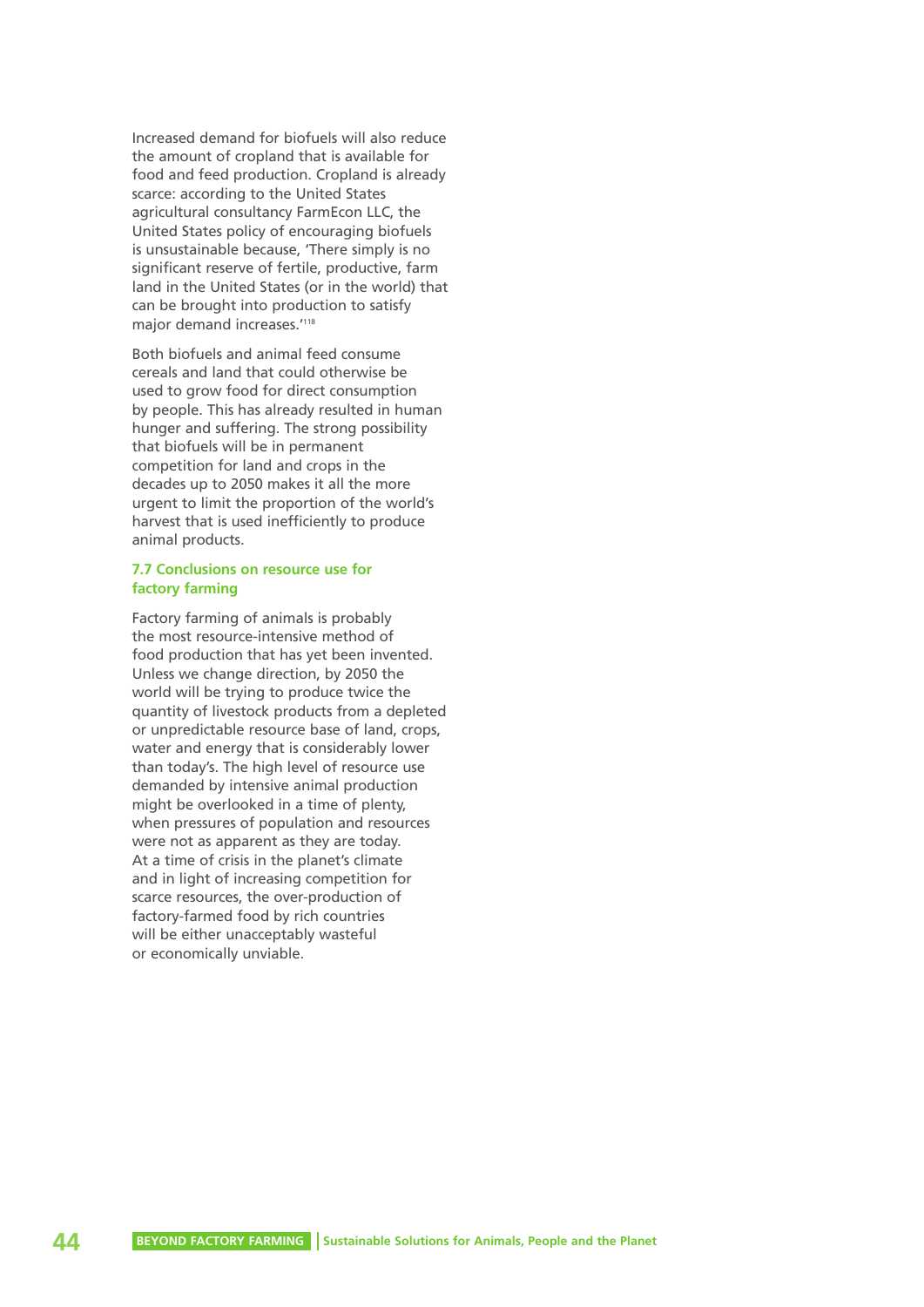# **PART 2: THE COSTS OF FACTORY FARMING**

Factory farming imposes costs on society because of its impacts on the environment and the health of both people and animals. These hidden external costs are not paid in full by the animal production industry and so they are not included in the retail price of cheap meat, milk and eggs paid by the consumer.

The external costs of factory farming include livestock's contribution to the contamination of water by excess nitrogen, phosphorus, pesticide and pathogens; air pollution, including GHG emissions; damage to wildlife and habitats; damage to soil; animal production diseases; food poisoning; human diet-related illness; and damage to animal welfare.

Some of these costs can be quantified in financial terms. In 2004 economists at Iowa State University estimated the external cost of livestock production in the United States to be up to US\$ 739 million annually and the external cost of all crop production (including animal feed crops) to be up to US\$ 16 billion annually.119 In 2005 agriculture and food policy experts calculated that the total external costs of UK agriculture up to the farm gate are £1.5 billion annually.<sup>120</sup> Livestock products were found to generate the highest external costs per kilogramme: the external costs for beef, for example, are 38 times as much as for cereals and 106 times as much as for vegetables. The external costs for pork are over seven times as those of cereals and 21 times as those for vegetables. The external costs for poultrymeat are more than three times those of cereals and over nine times as those of vegetables.<sup>120</sup>

# **8. Factory farming's impact on the environment**

Factory farming is not only an inefficient use of resources and a threat to the climate. It is also a major cause of environmental pollution, habitat damage and loss of biodiversity. The FAO published in 2006 probably the most detailed study ever made of the

environmental impact of livestock and concluded that this impact was so great that 'business as usual' was not an option for the future. The authors considered that, '[T]he livestock sector has such deep and wide ranging impacts that it should rank as one of the leading focuses for environmental policy.'121 One of the main recommendations of the FAO's study was that the 'polluter pays' principle should be extended to livestock production. According to the FAO, 'A top priority is to achieve prices and fees that reflect the full environmental costs [of livestock], including all externalities.<sup>'121</sup>

#### **8.1 Soil degradation and desertification**

Soil degradation is already a serious problem globally, due to over-exploitation of farmland and deforestation. Factory farming contributes to land degradation both directly and indirectly. The direct effects come from the intensive exploitation of land to produce animal feed. The indirect effects arise when small farmers and pastoralists are forced to move into more marginal land or forest, sometimes because they are displaced by large-scale feed production operations.

The projected doubling of livestock production up to 2050 would immensely increase pressure on already fragile soil resources. The overproduction of livestock and their feed means that available land is used more intensively and relatively more land has to be put into continuous cereal production. Factory farming of livestock encourages the expansion and intensification of cereal and soya production, the over-use of synthetic fertilisers and pesticides, over-exploitation of soil and the abandonment of crop rotations that would maintain soil fertility.

By the beginning of the 1990s, the FAO was concerned that: 'A critical challenge facing most countries is to halt and reverse the present extent of environmental degradation resulting from excessive exploitation of natural resources, especially those manifested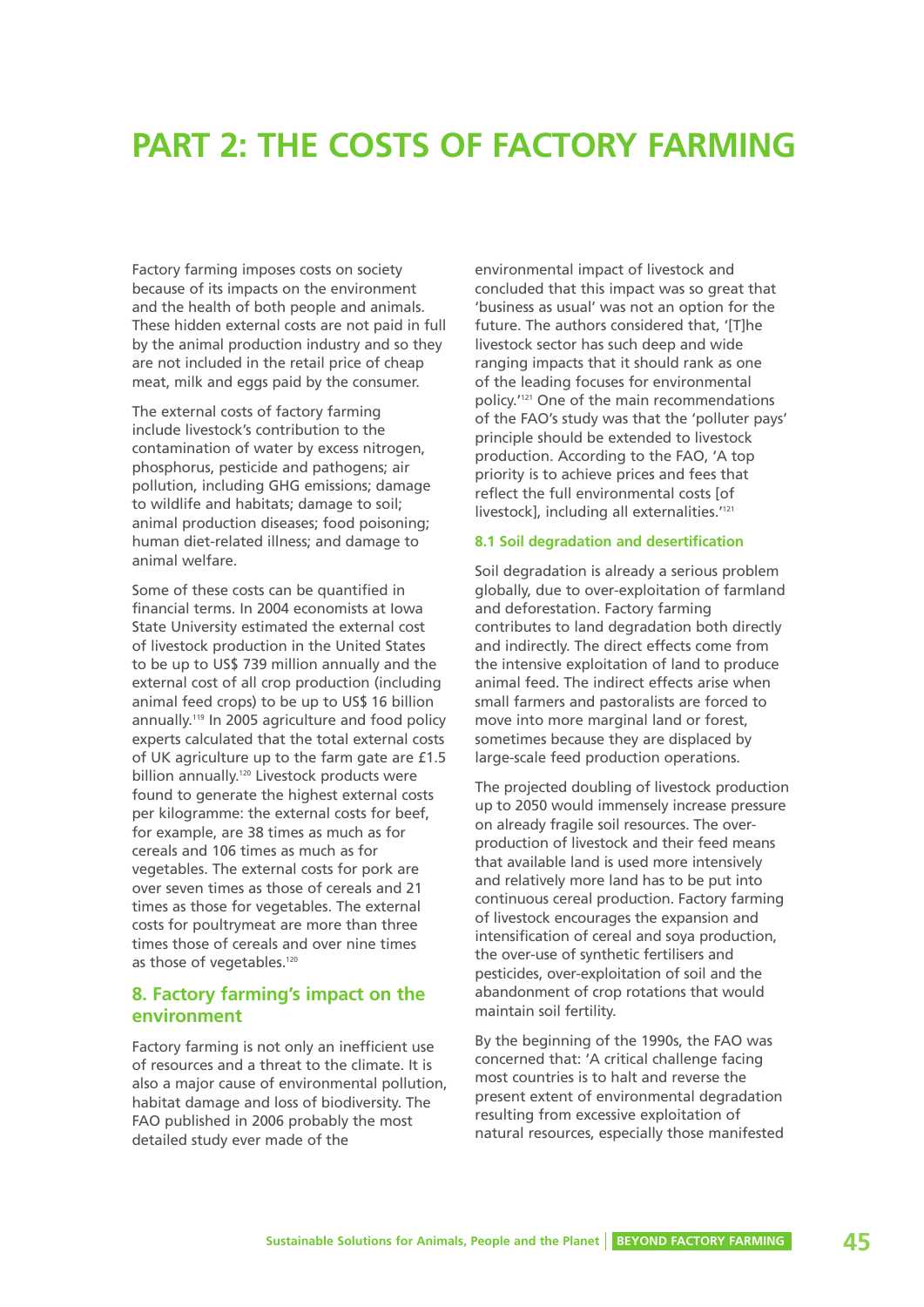in desertification, soil erosion, water logging, and soil and water salinisation, in order to ensure the needs of future generations.<sup>'122</sup> The FAO explained that: 'Environmental stress is often the result of the excessive demand for scarce natural resources and the related pollution of the land and water generated by over-development and by poverty', for example when the poor are forced to over-use marginal lands for agriculture.<sup>123</sup>

Degradation of soil quality and desertification result in the loss of millions of hectares of once-productive cropland. It has been estimated that the amount of cropland available per person in the world has been reduced by 20% in the last decade.<sup>5</sup> Soil damage is one of several reasons for this. Wind or water erosion is estimated to have caused the loss of 10 million hectares of cropland per year<sup>5</sup> and the FAO estimates that 10 million hectares are abandoned per year due to soil degradation (waterlogging, salinisation, erosion).<sup>122</sup> Estimates of cropland damage in China in the mid-1990s were that soil erosion, salinisation and losses of farmland may have cost China six million tonnes of grain a year, with agricultural losses possibly amounting to 2% of national GDP at that time.<sup>1</sup>

Worldwide, irrigation is the most common cause of the salinisation and waterlogging of agricultural soils. Some degree of salinisation is an almost inevitable result of irrigation.<sup>123</sup> Nearly all natural freshwater sources used for irrigation, such as rivers and aquifers, contain some salts and these accumulate on repeatedly-irrigated soils when the irrigation water evaporates. Few crops can grow well in saline soils and in the worst cases the salt is deposited on the soil surface like a layer of snow. Between 25% and 50% of the world's irrigated land is affected by some degree of salinisation.<sup>123</sup>

Already, 20% of the world's total pasture land, including 73% of the world's dry rangelands, are degraded to some extent due to overgrazing, erosion and compaction.<sup>121</sup> A study published in *Nature* commented in September 2007: 'Arid ecosystems are among the most sensitive ecosystems to global climate change. High grazing pressure pushes arid ecosystems towards the edge of extinction. Increased aridity can then lead to desertification in a discontinuous way, where the possibility of recovery will be low."<sup>124</sup> According to the Millennium Ecosystem

Assessment, desertification affects the livelihoods of more than 25% of the world's population.<sup>124</sup>

Over one-third of the world's cereal crop and over 90% of the world's soya crop is grown for animal feed. Abandoning factory farming would free up land for less intensive cropping and grazing and help to stop the continuing degradation of soil globally.

### **8.2 Water pollution and depletion**

Factory farms keep unnaturally large numbers of animals crowded together in relatively little space. These systems break the link between livestock and the carrying capacity of the land and its ability to recycle wastes.

Animal manure has a high nitrogen (N) and phosphorus (P) content. Nitrogen and phosphorus are essential to plant and animal life and growth, but excessive quantities of N and P causes serious environmental pollution. Intensive agriculture, especially livestock farming, is a major source of nitrogen pollution worldwide. The main livestockrelated causes of water pollution are the large quantities of animal manure generated and the use of excessive quantities of fertilisers to produce animal feed. Globally, an estimated eight million tonnes of nitrogen and nearly 15 million tonnes of phosphorus contaminate freshwater courses from livestock manure.<sup>92</sup>

The problem of how to dispose of livestock manure from factory farms occurs worldwide. A United States Senate Committee report of 1997 calculated that large livestock operations are the waste equivalent of towns or even cities. 200 dairy cows can produce as much manure as a town of 10,000 people. A pig operation producing 2.5 million pigs a year would have a waste output greater than the urban area of Los Angeles.<sup>125</sup>

Eutrophication of waters (either freshwater or seas) occurs when the water is over-enriched by nitrogen and phosphorus. This is caused most often by run-off from agricultural land, leaching of fertiliser through soil to waterways, human sewage and industrial wastes, and nitrogen deposition from the atmosphere.126 The resulting environmental damage reduces biodiversity as the fastergrowing species take over. The damage also includes pollution of drinking water sources, algal blooms ('red tides'), large-scale fish kills as the algae absorb all the available oxygen, and toxicity in shellfish.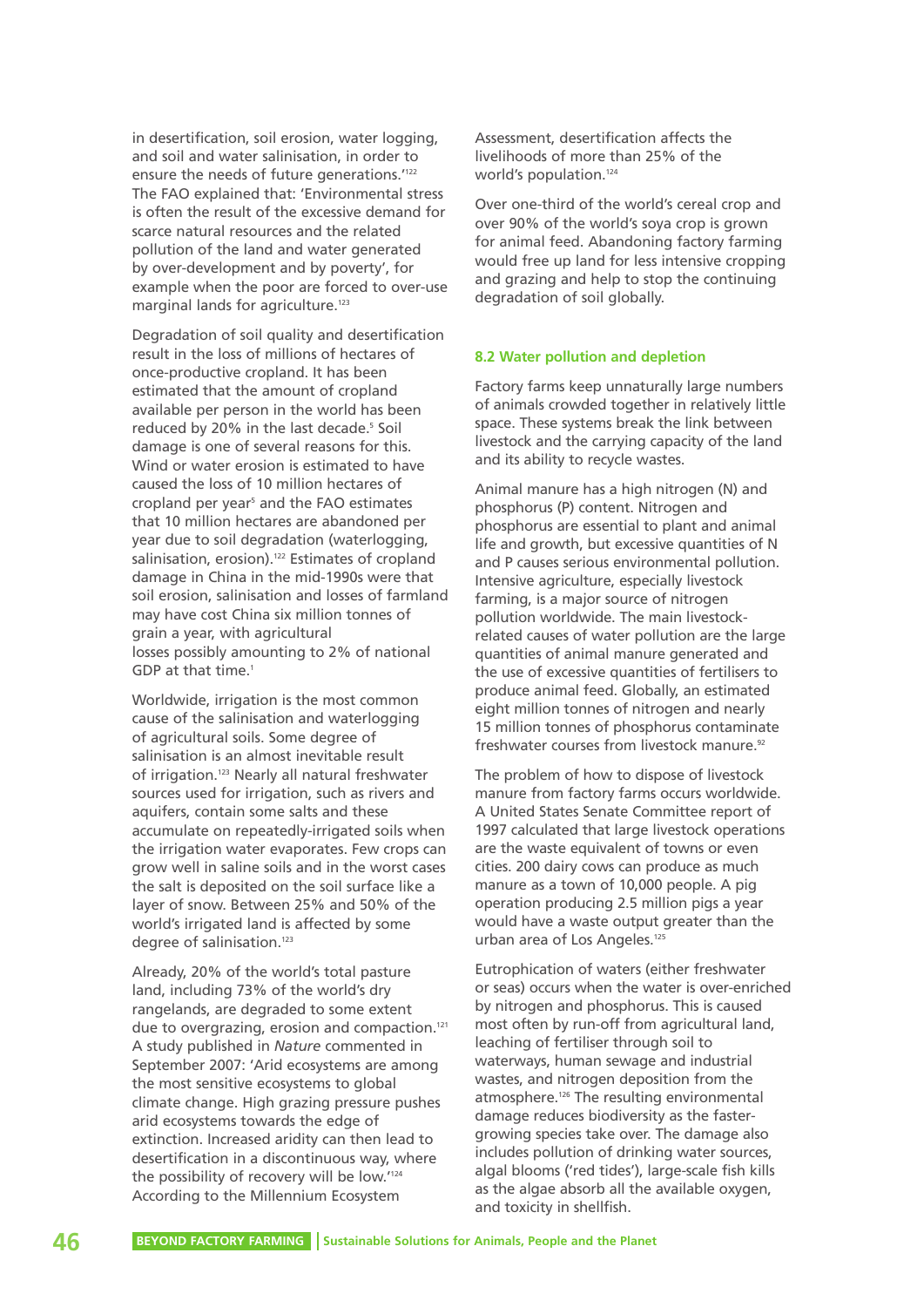The EU reported in 2000 that, 'more than 20% of EU groundwaters are facing excessive nitrates concentrations, with a continuous increasing trend in the most intensive areas of livestock breeding and fertiliser consumption. At least 30-40% of rivers and lakes show eutrophication symptoms or bring high nitrogen fluxes to coastal waters and seas. The agricultural origin of these N fluxes accounts for 50 - 80% of total N inputs to EU waters', varving between countries and conditions.<sup>127</sup>

Livestock manure is estimated to contribute 39.5% of this nitrogen in the countries of the EU15 and N fertilisers contribute 48.9%.126 (Probably around half of that N fertiliser had been used to grow animal feed crops.) In 1997, 9 million tonnes of nitrogen were generated by the EU15 alone directly from livestock husbandry, in other words from manure and other wastes. This is despite the adoption in 1991 of the Nitrates Directive to limit the amount of manure and N fertiliser that can be applied to land and thus reduce run-off to water bodies.<sup>126</sup> In regions of the world where health and environmental regulation is inadequate to the task, livestock-related pollution is likely to be even higher.

In China's Guangdong Province, pig waste has been found to be the source of 72% of the nitrogen and 94% of the phosphorus pollution of water systems.<sup>92</sup> In the United States livestock have been found to be responsible for 55% of sediments eroded from agricultural land into water, for 33% of water pollution by nitrogen and for 32% of water pollution by phosphorus.92 Globally, the contamination of water due to mineral fertiliser used to produce animal feed and forage is lower but still significant, amounting to over 200 thousand tonnes of nitrogen and over 20 thousand tonnes of phosphorus annually.<sup>92</sup> Livestock are also responsible for a considerable percentage of the pollution of freshwater by sediments (erosion), pesticides, antibiotics and heavy metals. Watercourses are also polluted by pathogens from livestock such as *Salmonella, Campylobacter* and *Escherichia coli* (E. coli) (all of which can cause foodborne disease in people). Slaughterhouses, processing plants, dairies and tanneries also have the potential to cause serious pollution in their local area.<sup>92</sup>

Cattle and pig slurry and silage effluent are very much more polluting in water than raw domestic sewage from human wastes because they have a much higher biological oxygen demand (BOD: This is the quantity of oxygen that is taken from the water in the process of degrading a material). The huge lagoons full

of pig slurry that is collected in large intensive pig farms, such as in North Carolina, are considered a 'major environmental and health concern.'128 Pig slurry has a 75-fold higher biological oxygen demand than raw domestic sewage and silage effluent has a 200 times higher BOD than domestic sewage.<sup>129</sup>

If excessive amounts of water are withdrawn or polluted, the result is ongoing depletion of renewable water resources. According to the FAO, water use for agriculture as a whole, including livestock, is responsible for 93% of water depletion globally.<sup>92</sup> It is clear that we could make a very significant contribution to protecting water quality by reducing the scale of livestock production and by moving away from factory farming methods.

# **8.3 Loss of habitat, biodiversity and extinctions**

*'Growth in agriculture has been responsible for much of the loss of biodiversity and habitats and of regulating ecosystem services*.' (International Water Management Institute, 2007)<sup>112</sup>

The expansion of intensive livestock production is closely implicated in biodiversity loss in both developed and developing regions of the world. The causes include pollution of soil and freshwater through acidification and eutrophication; deliberate destruction of natural habitats, including rainforest and savannah, linked to production of livestock feed; acidification of the oceans due to emissions of carbon dioxide; overfishing in order to provide fishmeal for carnivorous farmed fish species; and climate change. Intensive livestock production also leads to pressure on arable land to produce ever more feed crops as well as food for direct human use, leading to the intensification of arable farming and loss of natural grasslands. In addition to encroaching on previously unfarmed land, intensive animal production acts to reduce biodiversity in farmed habitats.

Animal production-induced damage to wildlife habitats is one of the major threats to biodiversity globally. According to the FAO, 'livestock play an important role in the current biodiversity crisis, as they contribute directly or indirectly to all these drivers of biodiversity loss, at the local and global level' through habitat change, climate change, overexploitation and pollution and 'over 70% of globally threatened birds are said to be impacted by agricultural activities'.<sup>130</sup>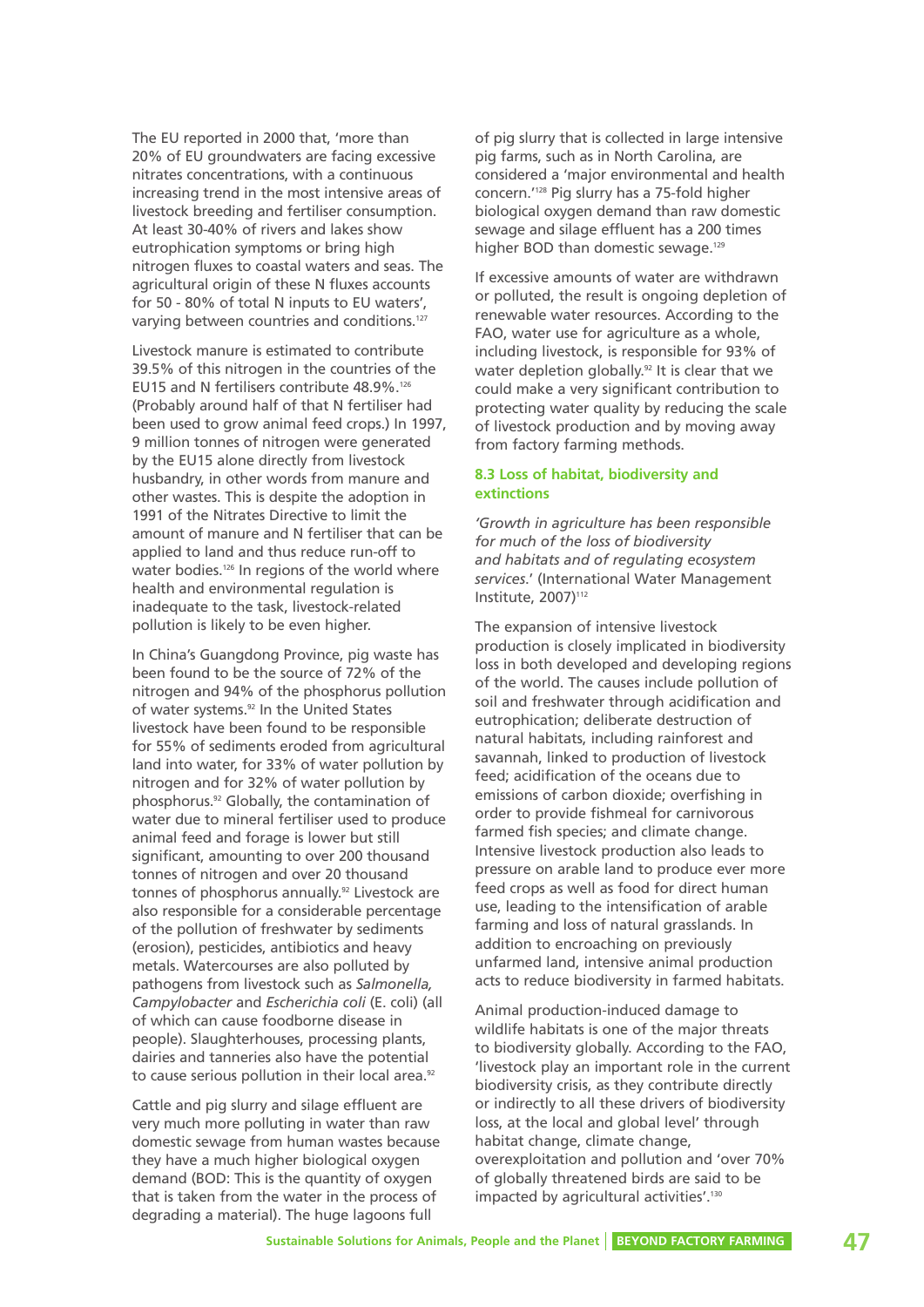Land use changes up to 2010 are likely to increase deforestation still further in protected areas of Central and South America. These threatened countries and areas include Guatemala (mainly Laguna del Tigre National Park), the eastern Venezuelan Amazon, the Colombian National Park Sierra de la Macarena and the Cuyabeno reserve in northeastern Ecuador. The majority of this expected deforestation is linked to providing pasture for animal production.<sup>130</sup>

Research by conservation organisations has highlighted the threat from the expansion of animal production. WWF reports that livestock production is a current threat to 306 of 825 identified terrestrial ecoregions. Conservation International reports that 23 of 35 identified global biodiversity hotspots are 'affected by livestock production.' (Hotspots are those ecoregions identified by conservationists as the most biologically valuable and the most threatened.) The World Conservation Union (IUCN) Red List of Threatened Species shows that 'most of these are suffering habitat loss where livestock production is a factor.<sup>'121</sup> Birdlife International in its 2008 *State of the World's Birds* report notes that 'agriculture destroys and degrades more habitat than any other factor', particularly by the intensification of farming practices.<sup>131</sup>

Agricultural intensification is a global cause of habitat loss, often driven by increased production of livestock and of biofuels. The area of land Brazil used for soya production, for livestock feed, has more than doubled since the beginning of the 1990s.<sup>131</sup> The Cerrado (savannah) area of Brazil, which contains over 900 species of birds and 10,000 species of plant, has been reduced to half its original size, mainly due to planting of soya (for animal feed) and sugarcane (for biofuel).<sup>131</sup> The loss of rangeland (lightly-grazed grasslands) in the United States is believed to be an important cause of decline in the numbers of Red-winged Blackbirds.132 The populations of 45% of Europe's common bird species have declined across 20 countries between 1980 and 2005, with farmland birds particularly badly affected; Birdlife International says that, 'It is widely accepted that these declines have been driven by agricultural intensification and the resulting deterioration of farmland habitats.<sup>'132</sup>

The most serious threat to present and future biodiversity is climate change caused by past and continuing emissions of carbon dioxide and other GHGs. A rise of 2ºC in global

temperatures could result in the extinction of 15-40% of land species and the destruction of coral reefs and tropical mountain habitats. Up to 60% of South African mammal species could be lost. A rise of 3ºC or more, which is now thought to be possible this century, could see the extinction of up to half of all land species. Biodiversity hotspots could lose thousands of species.<sup>11</sup>

The acidity of the oceans is already increasing, as  $CO<sub>2</sub>$  in the atmosphere dissolves in their waters, and could result in a three-fold increase in acidity by 2100. The acidity is already damaging the fertility of some species and is potentially lethal for the animals with chalky skeletons that make up more than a third of marine life.<sup>133</sup> Since a temperature rise of 2ºC is the current climate target for most governments of the developed world, future large-scale extinctions related to climate change now look hard to avoid.

The IUCN, which monitors endangered species, believes that we are living through an extinction crisis. The 2007 Red List of Threatened Species included over 41,000 species, with over 16,000 of these in danger of extinction. Current extinction rates are estimated to be at least 100 – 1000 times higher than natural background extinction rates.<sup>134</sup>

We know that ecosystems and species have recovered in the past from the most catastrophic mass extinctions, such as the end-Permian extinction of 251 million years ago. During that mass extinction, 'on land and sea, life was nearly extinguished, ecosystems were devastated and many longlived lineages disappeared.'135 Recovery from mass extinctions does happen, but scientists at Bristol University who have studied patterns of recovery have concluded that recovery of complex ecosystems and biodiversity takes a very long time – in the region of 30 million years.<sup>135</sup>

Scaling down the animal production industry in developed countries could make an important contribution to protecting biodiversity globally. It would drastically reduce the demand for animal feed, particularly soya, which is grown in South America for export to Europe and thus would reduce the pressure on land. In developed countries it would enable farmers to produce crops and animals less intensively, saving on the use of energy, fertiliser and pesticide.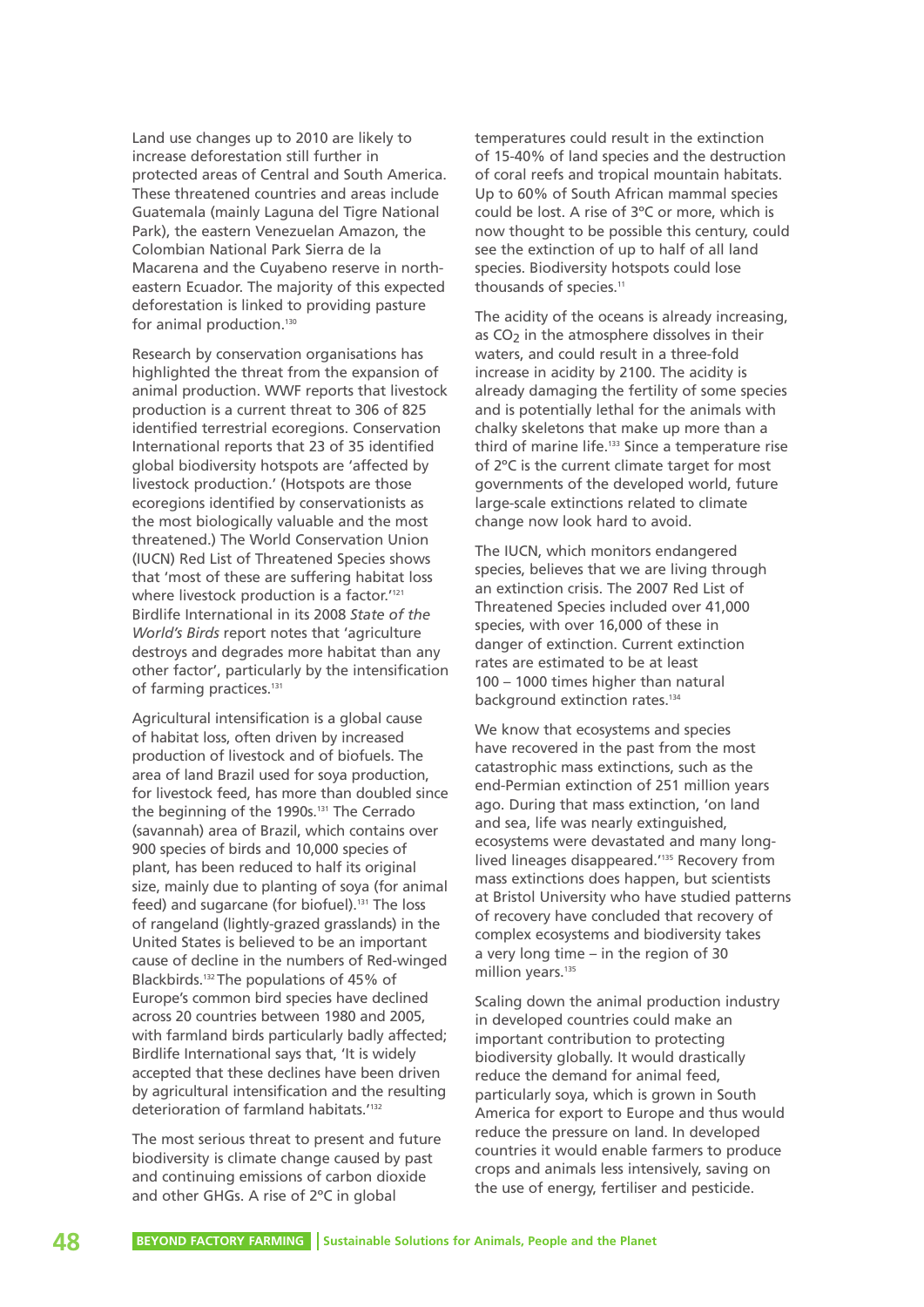Most importantly, it would take the lead in making meaningful reductions in livestockrelated greenhouse gas emissions and help to limit global temperature rise.

# **9. Factory farming and health**

Factory farming has become a global risk to both animal and human health. There are risks to both animals and people from infectious disease and from the pollution that arises when very large numbers of animals are kept crowded together in a relatively small area, often indoors. Other health risks relate to the diets that we choose to eat. It is now clear that the production of large quantities of low-priced meat and dairy products has encouraged overconsumption of animal protein and animal fat in developed countries, to the detriment of public health. Apart from the individual suffering involved, these health problems of animals and people can incur very high costs to taxpayers in terms of prevention, clean-up, compensation, and the economic and medical costs of illness.

The Pro-Poor Livestock Policy Initiative report of 2007 *Industrial Livestock Production and Global Health Risks*, recognised that: 'Concentration of food animal production and the unregulated 'evolution' of densely populated livestock production areas not only result in major environmental burdens, but also generate significant animal and public health risks.'136

#### **9.1 Pollution hazards to farm workers and the public**

Factory farms, where hundreds to thousands of animals are confined in a small space, are sources of pollutants that can damage the health of the people who work in them. Slurry pits under livestock sheds produce toxic gases. These include sulphur dioxide, which can cause loss of consciousness after a few breaths, together with carbon dioxide, methane and ammonia, all of which can displace oxygen in and over slurry pits and can lead to the asphyxiation of workers. When the slurry is stirred, the levels of hydrogen sulphide can rise to lethal concentrations very rapidly. An average of 92 fatal accidents in confined agricultural spaces occur per year in the United States, many of them caused by asphyxiation.<sup>137</sup>

Studies in Europe at the end of the 20th century showed that the levels of ammonia

and inhalable dust in broiler sheds in some European countries were close to or above the eight-hour exposure level for stockpeople (and often greatly exceeded the guideline limit for the animals).<sup>138a</sup>

The levels of endotoxins (airborne particles of bacteria, insects, manure, etc) were considered high enough to induce toxin fever in humans given prolonged occupational exposure. An industry publication warned in 1999 that 'The air of a poultry house seethes with a healththreatening mixture of gases, dusts and microoganisms' and that a poultry house is a 'large source of aerial pollutants.<sup>'138b</sup>

Toxic dust and gases can cause chronic respiratory problems for agricultural workers, especially those in pig production units and in buildings with high levels of dust and gases.<sup>139</sup> People living near factory farms may also experience lower but significant levels of air pollution which can affect especially children and the elderly. A survey of Iowa families found a high prevalence of asthma among children who lived on family pig farms, especially if antibiotics were added to the pig feed.139 Over 100 chemical species of odorants have been identified in animal housing, which can be carried on dust and smelled up to 2 km away. A Silsoe Research Institute study found the rate of emission of dust to be 8 g per hour per 500 kg weight of animals.<sup>138c</sup> This would amount to around 3.2 kg emitted per hour (or 77 kg emitted per day) from a broiler house holding 100,000 chickens at their typical slaughter weight. Researchers at the Johns Hopkins Bloomberg School of Public Health have found that disease-causing bacteria, some of them antibiotic-resistant, are emitted from trucks taking poultry to slaughter and that these bacteria collect on surfaces and in the air inside cars travelling behind the poultry trucks.140a-b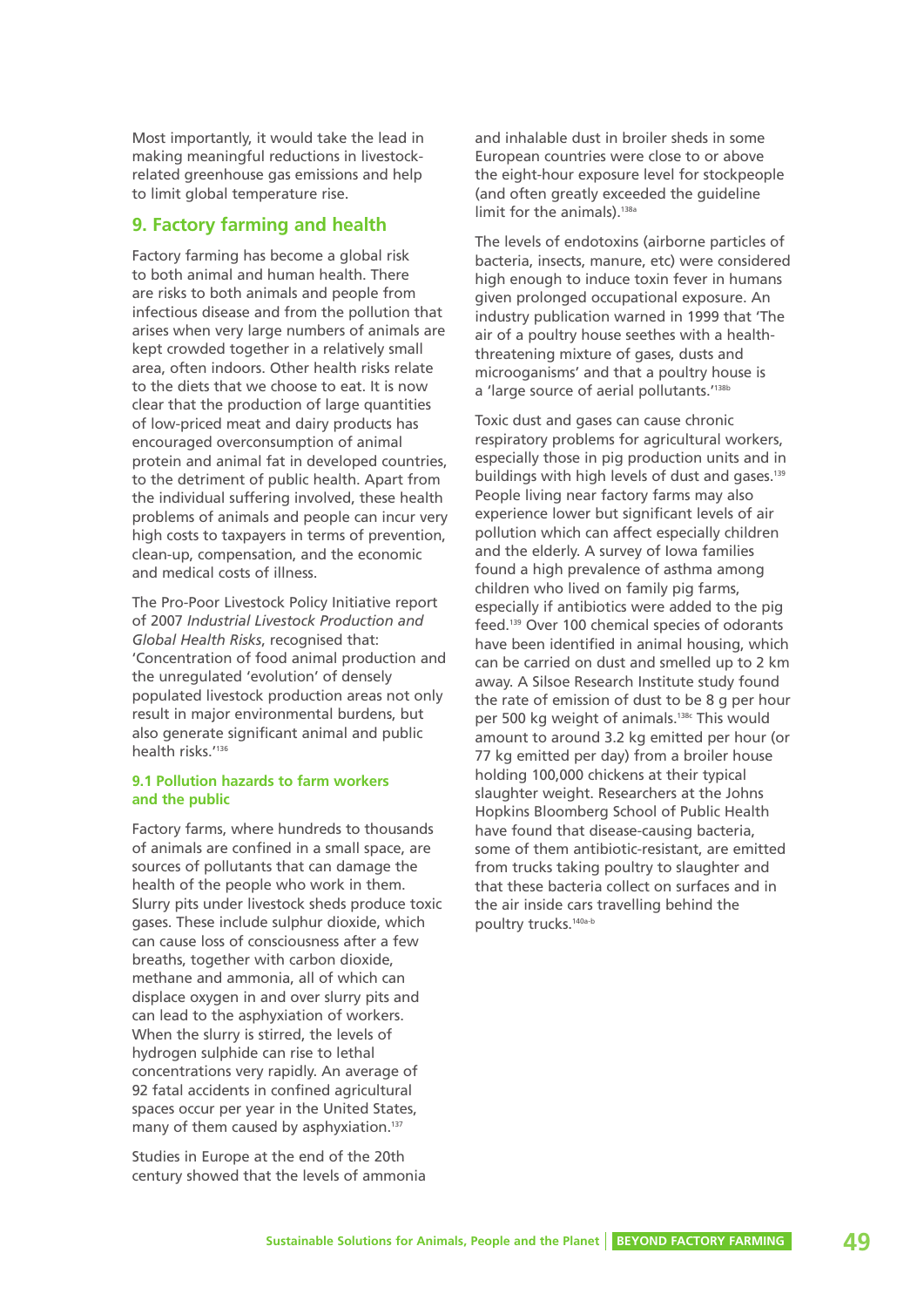#### **9.2 Increased risk of animal diseases**

There is increasing awareness that factory farming has the potential to increase disease risks to people and to generate economicallydamaging production diseases on farms on a massive scale. Many respiratory viruses need a threshold density of a susceptible host population in order to spread, persist and cause large disease outbreaks.141 Large-scale intensive farming provides pathogens with just such a host animal population.

It has been estimated that 64% of all known pathogens that affect humans (bacteria, viruses, etc) are zoonotic (that is, they originate from pathogens in animals, even if thousands of years ago).<sup>139, 141</sup> Intensive livestock production methods, where large numbers of animals are kept together in confined spaces, greatly increase the potential for infections to be spread between animals and thus from animals to humans. Pathogens can be transferred to farm workers who are in contact with up to potentially thousands of animals per day or to the general public through food. These increased risks occur in spite of the higher levels of disease control from biosecurity measures and the use of vaccines and antimicrobials that are often found in intensive farming compared to traditional farming. In fact, high levels of biosecurity and medication are necessary in intensive farming exactly because factory farm conditions favour the spread of disease among the animals.

The 2008 report of the Pew Commission on industrial livestock production explained why pathogens in factory farms can become more transmissible between animals or more transmissible to people and more virulent than they would be in more extensive conditions. Factory farms provide the pathogen with a large number of hosts in close proximity and conditions in which different strains of pathogen can co-infect one host and facilitate genetic mutation and recombination.<sup>139, 142</sup> Because of the rapid turnover of animals such as pigs and poultry in factory farms, this factory system continually provides pathogens with new hosts to infect. Factory farmed animals are typically stressed and therefore more susceptible to infections.

### **9.2.1 Impact of climate change on animal disease and food safety**

Global warming can be expected to increase the rate of global spread of animal diseases as pathogens that were once considered 'tropical' are able to spread to more northerly regions. The Bluetongue virus, transmitted by midges that were previously found only as far north as southern Europe, has already spread to large areas of northern Europe. The whole of England was declared a Bluetongue 'restricted zone' in September 2008.143 Many of the infections in England were caused by the import of infected live animals.

Climate change will almost certainly make the control of livestock diseases in factory farms more difficult and could increase the likelihood of transmission of animal diseases to people. A FAO study of how climate change is likely to increase the risk of food borne and other diseases related to livestock considered the possible effects for transmission of disease from livestock to people by increasing the range and the breeding season of diseasecausing agents, the number of animals acting as natural reservoirs of these agents, and the possible establishment of new diseases in some areas. Higher temperatures and extreme weather events (droughts, floods, and hurricanes) could increase disease risk; for example, *Salmonella* and *Campylobacter* infections are found to increase after a period of higher temperatures. Animals and people tend to become more susceptible to infection when stressed by environmental factors such as heat or drought.<sup>144</sup>

Some of the infectious agents that can be transmitted to people and are thought likely to become more problematic as a result of climate change include Rift Valley fever (which affects a number of species of livestock and wildlife), Nipah virus (which affects pigs and presents a serious risk to farm and slaughterhouse workers), Hepatitis E virus (a possible source of infection is pig manure), Yersinia, which is a class of bacteria causing bubonic plague (pigs are a major livestock reservoir and slaughtermen are at risk), Leptospirosis (affects all livestock), *Cryptosporidium* (a gut parasite, shed in cattle and sheep manure and a risk to animal handlers), as well as the food-poisoning pathogens *Salmonella, Campylobacter, E. coli* 0157, and *Listeria*. <sup>144</sup> *Listeria* infection is particularly dangerous to pregnant women and has a high mortality rate.<sup>145</sup>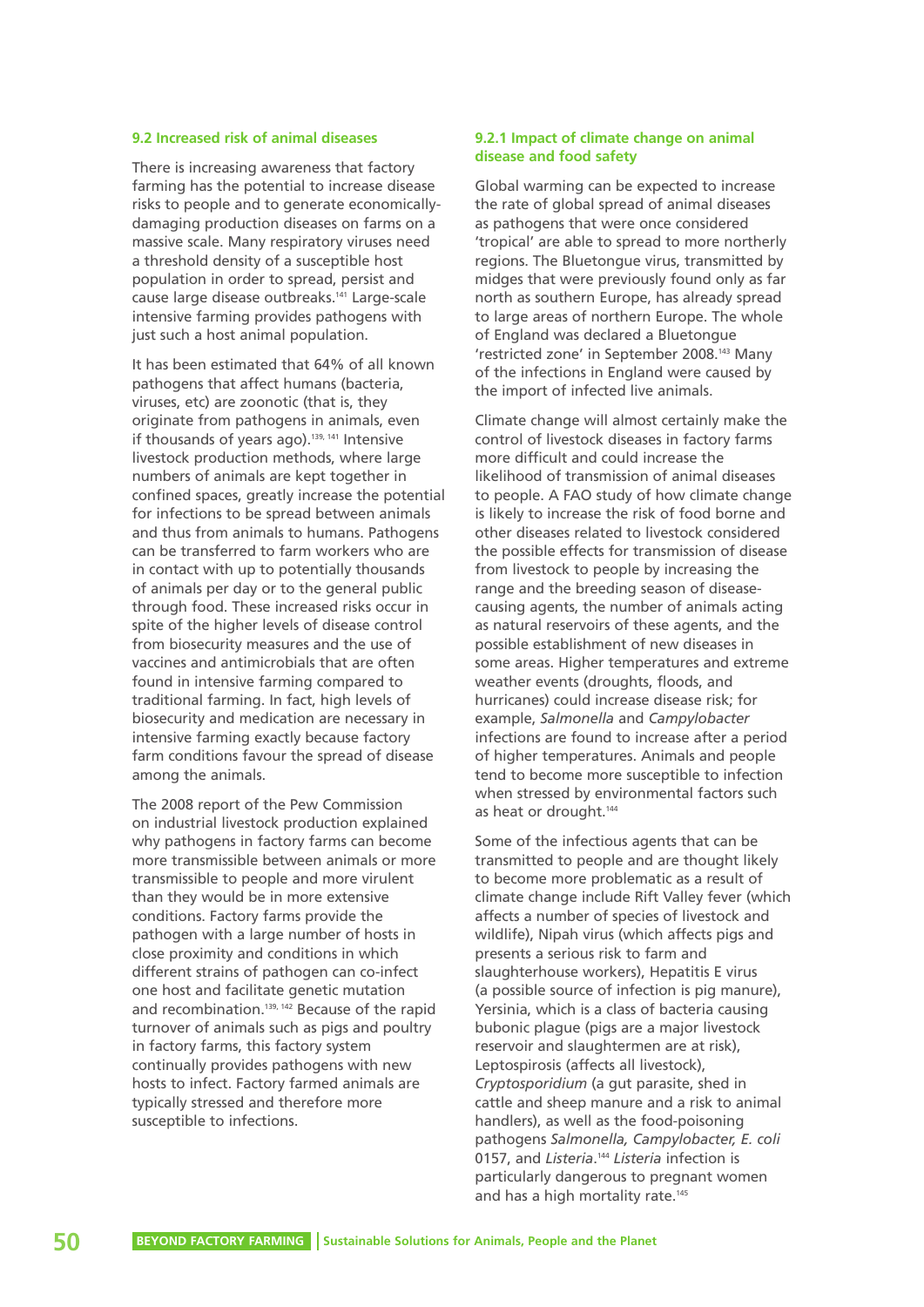# **9.2.2 Highly pathogenic avian influenza (bird flu)**

Highly Pathogenic Avian Influenza (HPAI) first came to attention in 1997 in Hong Kong's live bird markets and chicken farms, when six people died from the disease. From 2003 the H5N1 strain of the Influenza A virus spread across East Asia, during a period of unprecedented increase in the poultry population and intensification of poultry production in the region. China reared three times as many meat chickens in 2005 as in 1990.11 Over 50 billion meat chickens are now reared globally each year.

The H5N1 virus has since spread across countries in Asia, the Middle East, Eastern Europe (2005), Western Europe (2006) and to Africa. It has been found in chicken, goose and turkey farms and in some wild birds, mainly swans, chicks and geese. It has by now been detected in poultry and/or wild birds in most European countries.

Intensification and the global poultry meat trade are implicated in this rapid spread. As *The Lancet* has explained, 'Over the years, large concentrations of birds have facilitated an increased affinity of the virus to chickens and other domestic poultry, with an increase in pathogenicity.'146 According to a FAOendorsed report from the Pro-Poor Livestock Initiative in 2007, 'around 40% of the HPAI H5N1 outbreaks in domestic poultry reported to the OIE [The World Organisation for Animal Health] between late 2005 and early 2007 occurred in poultry units of 10,000 birds or more (more than 25% occurred in units of more than 10,000 birds).<sup>'136</sup>

The FAO has confirmed that 'the disease is spread through the human activities of poultry production, improper hygiene and uncontrolled commercialisation.'147 In England, Highly Pathogenic H5N1 infected the Bernard Matthews intensive turkey operations in Suffolk in January/February 2007. International meat transport was suspected as the cause of the outbreak. Investigations by the food safety and animal health authorities indicated that the virus was probably transmitted in turkey meat imported for processing from Hungary. 148

Up to January 2009 the WHO recorded 393 people known to have been infected by the H5N1 virus, of whom 248 have died (a 63% death rate). Nearly half of the recorded deaths were in Indonesia.<sup>149</sup>

In some cases it seems very likely that H5N1 was transmitted between people. The much greater longer-term risk to public health is that every time another person is infected the virus is given an opportunity to mutate to become much more easily transmitted between humans, potentially leading to an influenza pandemic (a global epidemic). Public health scientists writing in the *Lancet* estimated that such an influenza pandemic could kill 62 million people, the vast majority in developing countries.<sup>150</sup>

Most of the people who have been infected by H5N1 lived in close proximity with their household chickens or were involved in killing infected birds. However, the possibility exists that H5N1 could be transmitted to the general public in retail meat. This could happen if birds are slaughtered before the disease becomes obvious but when they are carrying high levels of the virus, at the end of the incubation period.151 According to the WHO, the H5N1 avian influenza virus spreads to virtually all parts of an infected bird, including blood, meat and bones.<sup>152</sup>

Avian influenza viruses survive in contaminated raw poultrymeat and therefore can be spread through the marketing and distribution of contaminated food products, such as fresh or frozen meat. Although the virus is killed by thorough cooking, it survives for days or weeks in bird faeces or on surfaces, particularly at low temperatures such as those used in chilled meat storage.152 From the investigation of the H5N1 infection in an intensive turkey unit in England in 2007, it appeared that the H5N1 virus survived in turkey meat for around 13 days before it is suspected to have caused a disease outbreak.<sup>148</sup>

Highly pathogenic bird flu can also be transmitted from poultry workers to their families, as shown during the Netherlands outbreak of the H7N7 strain of the virus in 2003 (when one veterinarian died). Testing found that 86 poultry industry workers and three family contacts were infected by H7N7 during the outbreak and around 30 more family contacts were infected with virus of the H7 type.153 According to the Pro-Poor Livestock Policy Initiative report of 2007, 'An unrecognised aspect of industrial food animal production concerns worker exposures to zoonotic diseases…[W]hen CAFO workers comprise more than 15% of a community they may act as [influenza A virus] amplifiers for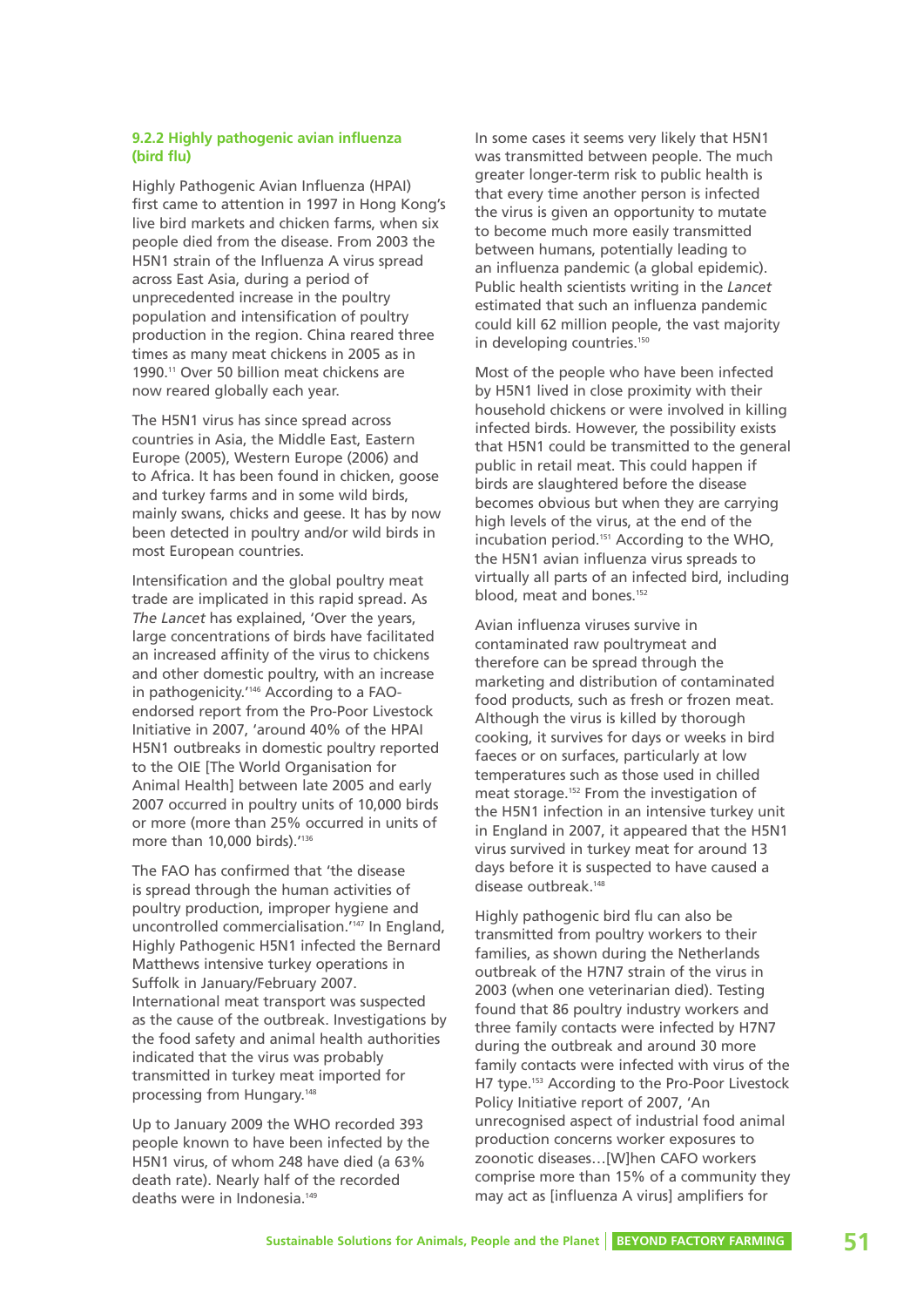the community as a whole.<sup>'136</sup> The term 'CAFO' refers to a Concentrated Animal Feeding Operation or factory farm.

The explosive growth of the globalised chickenmeat industry has driven the development and spread of the disease, providing the virus with a continuous supply of new hosts to infect. While it continues, HPAI is a risk to the whole human population and has devastating economic effects on households and small farmers in developing countries. In 2006 the World Bank estimated that the costs of controlling the virus would be US\$ 1 billion, including US\$ 500 million needed for the development of vaccines to protect people.154 Reducing the size of the global intensive chickenmeat industry would be one essential step towards controlling the disease.

#### **9.2.3 Swine influenza**

Classical swine influenza was first discovered in 1931. It was an H1N1 virus, related to the virus that caused the 1918 pandemic in which approximately 50 million people died worldwide. In 1998, a new virulent form of the virus was discovered on a pig farm in North Carolina. The virus was a "triple reassortment" – a mixture of pig, bird and human viruses, which soon became the dominant pig flu virus in North America.<sup>209</sup> The virus behind the 2009 swine flu pandemic is also known to have originated in pigs; its genetic components show it to be related to the virus behind the 1998 North Carolina outbreak and to similar Asian and North American swine flu viruses.<sup>210</sup>

Scientists have been warning for years that these types of viruses pose a real risk to human health as they are capable of making a "species jump" to humans. Pigs are susceptible to both human and bird influenza viruses and they can therefore function as intermediate hosts or "mixing vessels" in which new influenza viruses can arise through replication, recombination and reassortment.<sup>211</sup> The recent emergence of swine flu viruses has been attributed to the global growth and intensification of pig production. The United States Council for Agriculture, Science and Technology has warned that a major consequence of modern industrial livestock production systems is that they potentially allow the rapid selection and amplification of pathogens.<sup>212</sup>

In the last fifty years, pig farms have changed from small-scale farms to industrialscale operations in which thousands of animals of similar genotypes are raised for food production.213 Around 1.3 billion pigs are slaughtered annually for meat worldwide and at least half of these are raised in intensive systems. The majority of pig production takes place in East Asia, particularly China, which rears half of the world's pigs. This is followed by the European Union, North America and Brazil. Between 1994 and 2001, the market share of pigs produced in industrial production units in the United States increased from 10% to 72%.214 A similar expansion occurred in Asia; for example, in China, pork production increased from 41 million tonnes to 51 million tonnes between 2001 and 2006 alone  $214$ 

A large-scale industrial farm is a perfect breeding ground for the emergence and spread of influenza viruses. The sheer numbers of animals on industrial farms results in the rapid transmission and mixing of viruses.215, 216, 217 The conditions in which animals are kept also play a key role in the emergence of new viruses. Pigs on many farms are severely overcrowded, and have significantly less space than recommended by welfare scientists.<sup>218</sup> Influenza in pigs is closely correlated with pig density as overcrowding results in more opportunities for direct nose-to-nose contact between pigs and in greater spread of pathogens in aerosol form between pigs in the same unit.<sup>217, 219</sup> Overcrowding also results in stress which weakens pigs' immune systems and makes them more susceptible to disease.<sup>217</sup>

Biosecurity is not necessarily higher on intensive farms. The large volumes of waste produced by intensive pig farms are difficult to dispose of and may pollute surface and ground waters.216 Manure lagoons can result in the transmission of pathogens through the air and through flies which may visit the lagoons.216 In addition, the geographic concentration of many pig farms results in a higher risk of transmission between farms.<sup>217</sup> Several studies have shown that risk of disease spread is higher in areas of high pig concentration because the microviral load can be high in these areas and there is also a higher risk of viruses spreading from herd to herd. 220, 221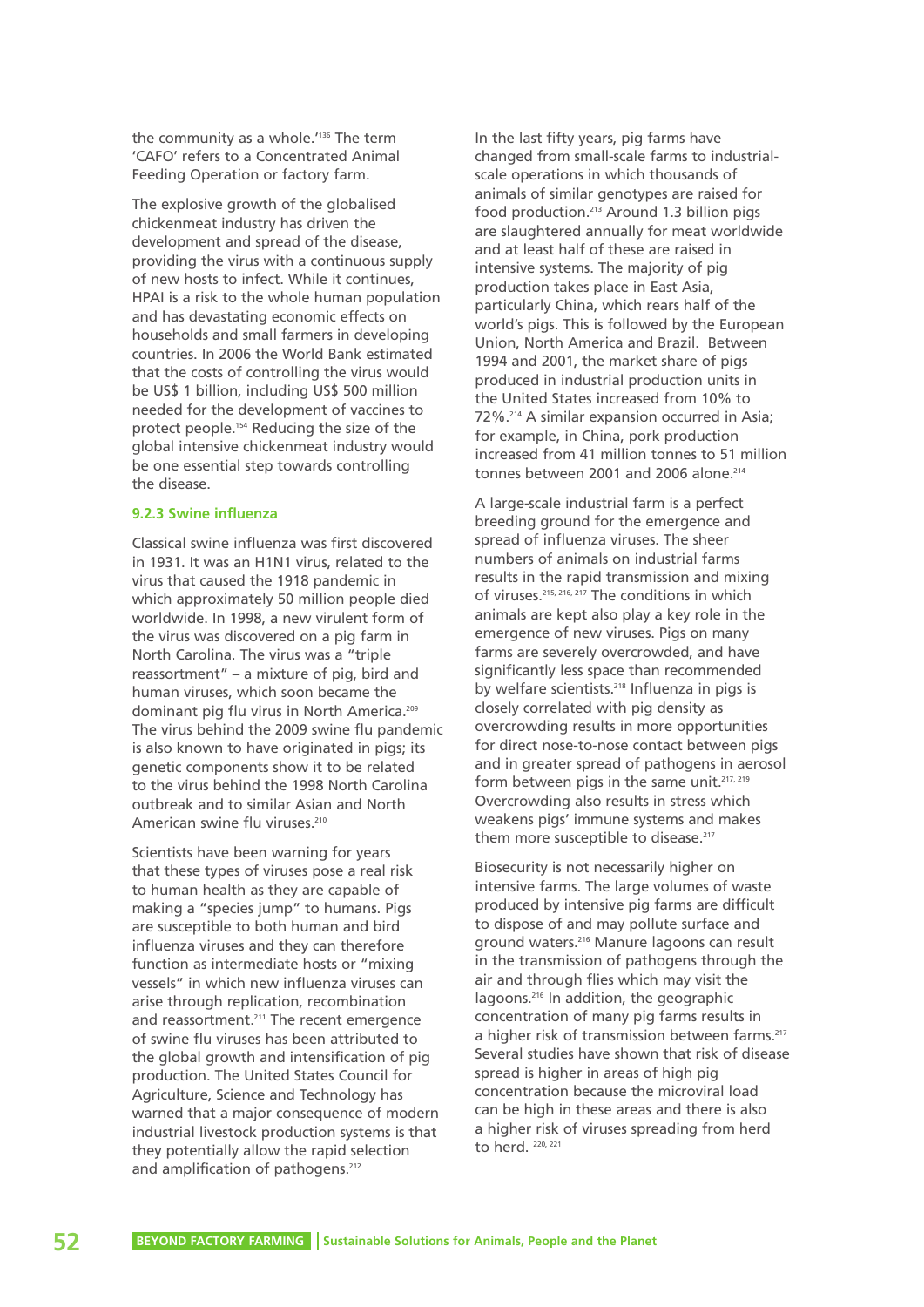The geographic distribution of pig and poultry production has become more clustered over the last 60 years, resulting in highly concentrated populations of pigs and poultry often in relatively close proximity of each other.<sup>213</sup> The proximity of intensive pig farms and intensive poultry farms increases the risks of viral recombination and the emergence of new virulent flu strains. For example, interactions between poultry flocks and swine herds were documented during a study of the 1997-1998 swine fever outbreak in the Netherlands.<sup>214</sup>

According to one swine flu expert "[T]he United States pig population of 60 million is an "increasingly important reservoir of viruses with human pandemic potential". <sup>215</sup> In 2008, the Pew Commission concluded that industrialised animal agriculture posed "unacceptable" public health risks.<sup>222</sup> It is clear that a reduction in the size of the intensive pig industry and a switch to less intensive practices are necessary steps towards decreasing the risk posed to humans by factory farming.

## **9.2.4 Foot and mouth disease (FMD) and animal production viruses**

Animal disease outbreaks can be very damaging to farmers and extremely costly to taxpayers, even when they are not transmissible to humans. The FMD epidemic in the UK in 2001 resulted in the recorded slaughter of at least six million farmed animals,155 probably nearer 10 million if the unrecorded deaths of piglets and lambs are included. The National Audit Office estimated that the cost to the UK economy was £8 billion, including killing and disposing of the animals, financial compensation to farmers, loss of farm exports and even larger losses to local businesses and tourism.<sup>156</sup>

In the last decades several 'production viruses' have emerged in the intensifying global pig industry, which tend to weaken the pigs' immune systems and increase their susceptibility to other pathogens, including multi-pathogen diseases such as Porcine Respiratory Disease Complex.<sup>157</sup> There is evidence that stress caused by intensification is likely to be an important factor in the spread of such diseases.<sup>139, 158</sup>

A highly-damaging viral production disease that has spread worldwide since the mid-1980s is Porcine Reproductive and Respiratory Syndrome (PRRS or 'blue ear'). Pigs with PRRS stop eating or growing, develop fever and often die. The syndrome causes sows to abort (up to 6% of sows), piglets to be stillborn (up to 30%) and results in high death rates in her piglets (up to 70% of infected piglets in the first month of infection).<sup>159</sup> Mortality of weaned and growing pigs may be up to 15%, although some infected herds show no symptoms.159

The main route of infection is from other live pigs and workers' clothes and equipment. Live transport of pigs is a major infection route. Studies have found that the infection is more likely to persist in large pig herds in pig-dense regions where the virus is repeatedly reintroduced by bringing in new infected pigs.<sup>160</sup>

Losses to US pig farmers have been estimated in 2005 at US\$ 560 million, but as feed prices have increased since 2005 so will the losses.<sup>161</sup> Losses to pig farming in Europe, where 35% of farms were infected by December 2008, have been estimated at 420 million Euros.<sup>162</sup> Losses from PRRS in China, the world's largest pig producer, are estimated by some observers to be in the range of 50-100 million pigs over 12 months during 2007-2008, at unknown cost. In 2007 Chinese scientists reported 'unparalleled large-scale outbreaks' of a previously unknown highly pathogenic and 'high fever' strain of the PRRS virus.<sup>163</sup>

Many intensively farmed pigs are likely to be highly stressed by overcrowding, inadequate ventilation, lack of opportunity for natural behaviour, rough handling, moving and mixing with unfamiliar pigs, as well as close confinement in gestation and farrowing crates in the case of breeding sows. In pig factory farms, piglets are weaned and removed from their mother as young as 3–4 weeks old, making them very prone to infections. Another recently emerged 'production virus', Porcine Circovirus 2 (PCV2), can cause very high mortality among weaned piglets from Postweaning Multisystemic Wasting Syndrome (PMWS). Trials of vaccines against PCV2 in pig farms in Korea, where intensive production methods are common, found that mortality among unvaccinated pigs after weaning was on average 31% and could be as high as 48%.<sup>164</sup>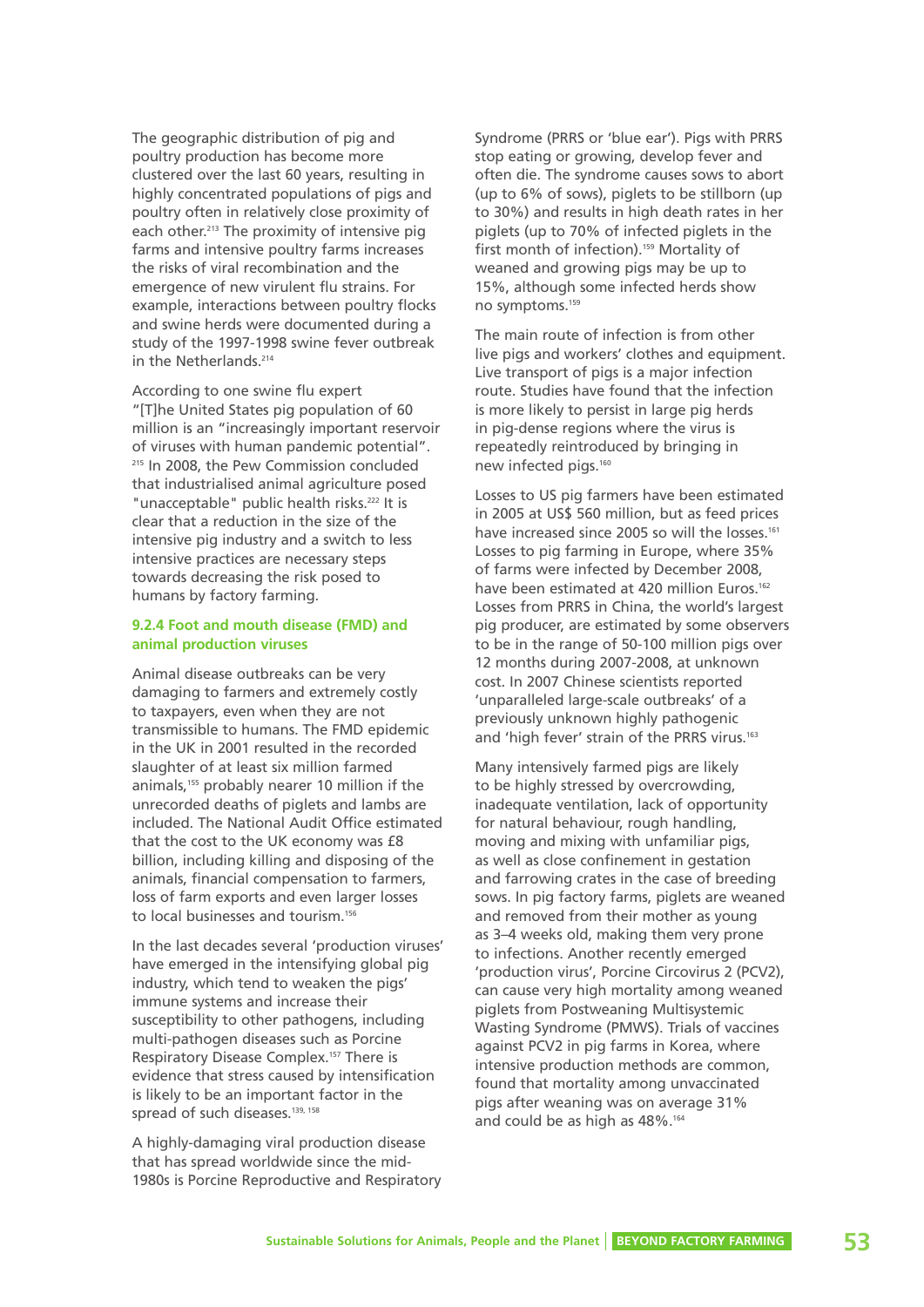#### **9.2.5 Emerging zoonotic diseases**

Of the new or currently emerging diseases that affect humans it has been estimated that 73% are zoonotic, meaning that they originated in animals and were transmitted to humans.141 An important factor in this transmission is the destruction of animal habitats by humans. An example is the deforestation in Asia that has been linked to an exodus of flying foxes (fruit bats) carrying the Nipah virus, which causes encephalitis. The virus subsequently infected large numbers of domestic pigs, killed around 100 people at the turn of the century in Malaysia and was exported to Singapore by the transport of live pigs.141, 165 The 'index' pig farm where the outbreak started was the largest in Malaysia, holding 30,000 pigs, and investigators believe its size and density of pigs may have helped the virus to adapt and multiply.<sup>141</sup>

Other animal viruses that have spread to people include the Ebola-Reston virus, which was first found in pigs in the Philippines in 2008. By early 2009 several pig workers were found to be infected by the virus. While the Reston strain of the Ebola virus is currently harmless to people (whereas the Zaire strain is often lethal), there is concern that the virus could mutate in pigs or other animals to become more virulent to humans.<sup>166</sup>

Hepatitis E virus (HEV) is a common cause of hepatitis among people in developing countries and kills up to 20% of pregnant women in developing countries who are infected by it. Recently HEV has started to emerge in people in other countries who have not recently travelled to a region where the virus is endemic and it is possible that the virus is being transmitted to people from pigs. In such countries the virus that is found in people is very close to the HEV that is already endemic in pigs (including in United States, Spain, New Zealand, UK), and is also found in pig slurry. Surveys of UK pigs have found that over 20% of pigs may be excreting the virus at any one time and that 'slurry constitutes a large burden of potentially infective HEV released into the environment from indoor pig units'.167

#### **9.3 Food quality and nutrition**

Factory farming has produced ever larger quantities of lower cost meat and other animal products but this has often been at a cost of quality, safety and nutritional value.

This is in spite of the considerable advances in understanding of animal and human health and the availability of veterinary medicines in the 20th century. Farming methods that keep animals in more extensive conditions and aim to promote their positive health and robustness are more likely to produce better food for consumers, as well as giving the animals a higher quality of life.

The nutritional quality of factory farmed modern meat chickens is very different from that of meat chickens nearly 40 years ago. Research from the Institute of Brain Chemistry and Human Nutrition at London Metropolitan University has found that intensively reared chicken today contains proportionately 2.7 times as much fat as in 1970 (8.6 g per 100 g in 1970 compared with 22.8 g today). Today's intensively reared chicken also contains around 30% less protein than in 1970 (24.3 g per 100 g compared with 6.5 g today). Factory farmed chicken thus contains nearly 40% more fat than protein. In contrast, organic free-range chickens contain more protein than fat and have 25% less fat then factory farmed chickens (17.1 g per 100 g for organic compared with 22.8 g for factory farmed).<sup>168</sup>

The drive to produce more meat more quickly also affects food quality in the beef industry, where in some parts of the world feedlot cattle are treated with steroid hormones. This practice is illegal in the EU, but scientists who work on detecting drugs in livestock believe that up to 10% of European beef cattle are illegally treated with growth-enhancing drugs, including steroid hormones that have been linked to cancer risk.<sup>169</sup>

### **9.4 Food safety and food poisoning**

Intensively farmed ('broiler') meat chickens are a good example of the negative impacts of factory farming on food and health. Factory farmed poultry are a common cause of food poisoning by bacteria such as *Salmonella* and *Campylobacter* in the birds' intestines and faeces that contaminate the poultrymeat during slaughter and processing.

*Campylobacter* infection annually causes around 2.5 million cases of illness in the United States and over 340,000 cases in the UK.170 The European Food Safety Authority (EFSA) reported over 160,500 foodborne *Salmonella* infections in Europe in 2006, but the real number of cases is likely to be several times higher than this, because most people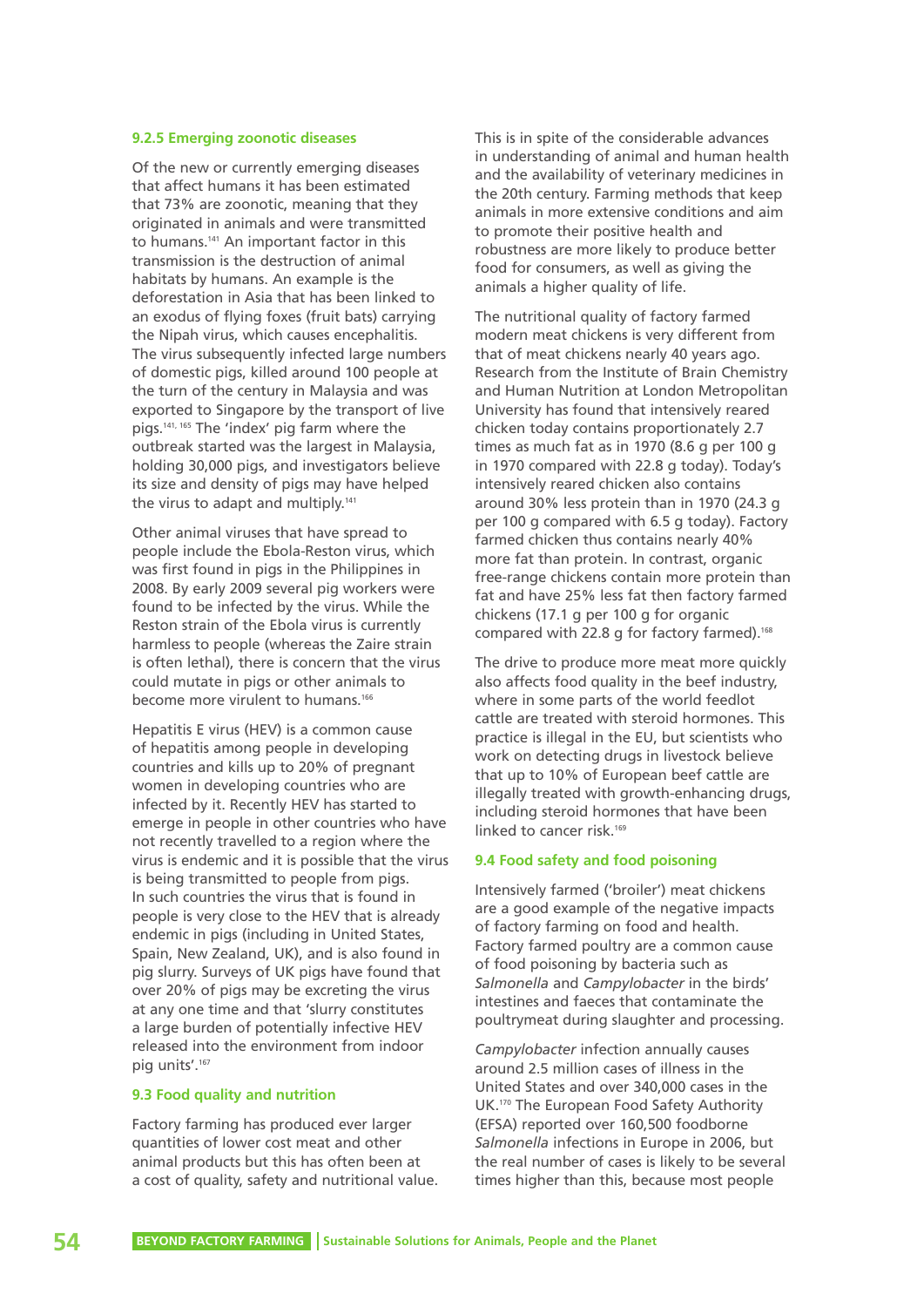do not report the infection. An average 5.6% of all raw broiler meat samples were reported to be infected with *Salmonella* in the EU and in some instances the levels of *Salmonella* positive samples were as high as 67%.<sup>171</sup> An average of 35% of all raw broiler meat samples in the EU tested positive for *Campylobacter.*<sup>171</sup> Tests in Maryland, USA, in 2005 found that 74% of retail chickens were contaminated with *Campylobacter* and 44% with *Salmonella*. <sup>172</sup> *Salmonella* can also infect people through pigmeat. In 2008 the European Food Safety Authority reported that an average of 10% of pigs slaughtered for consumption in the EU25 carried *Salmonella*. 173 The great majority of all poultry and pigmeat in these countries is factory farmed.

Good extensive farming methods can reduce infectious disease at the same time as improving animal welfare. A survey by the UK Veterinary Laboratories Agency published in 2007 found that while the prevalence of Salmonella infection was around 23% for caged hens, it was only 6.5% in free-range hens. The highest *Salmonella* prevalence was found in the largest egg production units holding 30,000 hens or more.<sup>174</sup> A separate survey by Bristol University scientists, published in 2008, found that the prevalence of *Campylobacter* among free-range meat chickens on farm was no higher than among intensive broiler chickens,<sup>170</sup> even though proponents of factory farming often claim that animals confined indoors are better protected from infection.

#### **9.5 Antibiotic resistance and factory farming**

Factory farms commonly use antibiotics to prevent the spread of infections that would otherwise occur among the animals kept in unnaturally crowded conditions. Low doses of antibiotics are also used in some countries as additives in pig and poultry feed because they have the effect of increasing growth rate. The over-use of antibiotics in intensive animal production is known to be an important factor in the development of resistance to antibiotics that are used to treat humans. Because of this danger, the use of antibiotic feed additives for growth promotion is illegal in the EU, although the use of antibiotics for disease prevention is still legal.

Bacteria in farmed animals that are overtreated with antibiotics become resistant to the drugs and the resistant bacteria are passed from the animals to humans, either in food

or via the environment. Antibiotics used for people and animals are often closely related, even if they are not identical. This means that when a person suffers from a serious foodborne infection (food poisoning), the antibiotics that doctors use to treat the infection may fail. Factory farm use of antibiotics is also implicated in the spread of superbugs (multi-drug resistant bacteria) in the human population, which are a serious threat to human medicine. The rapid growth of resistance at the end of the 20th century has been described by a United States paediatrician as at 'a crisis stage in human medicine' with 'the prospect of untreatable infections.'175

The European Food Safety Authority (EFSA) and European Centre for Disease Control wrote in their 2007 report on foodborne infections: 'An alarming fact highlighted in the 2006 report is that zoonotic bacteria found in animals and in humans are becoming increasingly resistant to commonly used antibiotics. This trend should be of concern for all those working with animal and human health issues<sup>"171</sup>

Resistance to the relatively new antibiotic ciprofloxacin used in human medicine has been of particular concern. EFSA reported in 2007 that, 'In human *Campylobacter* cases, high levels of resistance to ciprofloxacin was reported in 2006 (up to 45%), thereby causing severe problems in treating these infections… This resistance is also common in *Campylobacter* from poultry meat and live poultry, pigs and cattle.'171 The resistance to ciprofloxacin developed in poultry because they were treated with an antibiotic (enrofloxacin) that is similar to ciprofloxacin. The use of this type of antibiotic in poultry farms has been banned in the United States for this reason.<sup>175</sup>

It has been estimated that half of all antibiotics produced in the world are used for food animals.176 Only a small minority (around 10-20%) of these antibiotics are actually used to treat sick animals, according to estimates made by the United States Institute of Medicine and the United States Union of Concerned Scientists. Most of the use is for non-therapeutic purposes, either to prevent infection that might occur or as growth promoters and as much as 70% of the antibiotics sold in the USA are used as animal feed additives.174, 177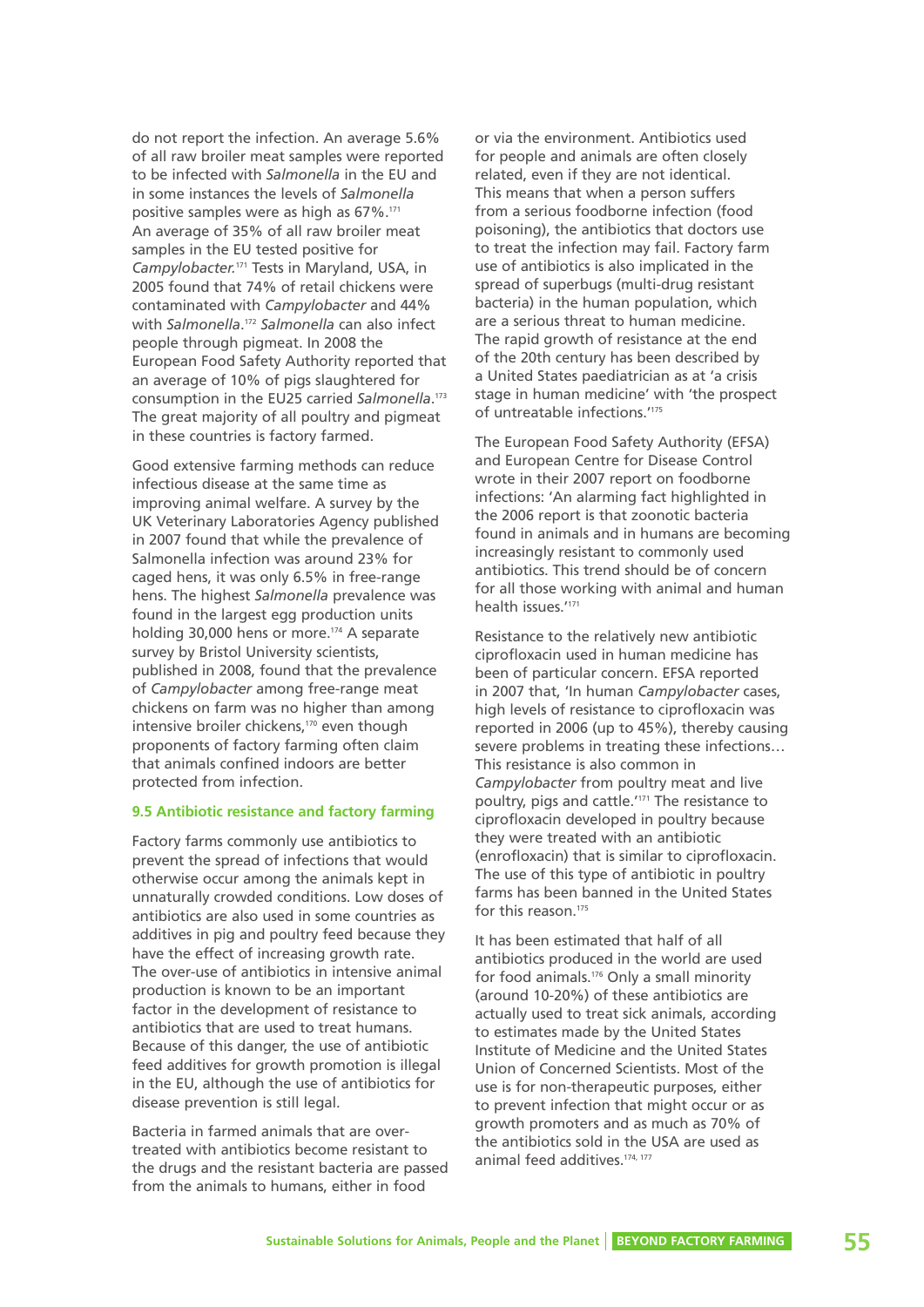Pathogens that are resistant to antibiotics are also found in farm workers as well as in their animals. In the Netherlands, chicken farmers and slaughterers, as well as the chickens themselves, have been found to be resistant to several antibiotics, including two which are used to treat superbugs. The humans were somewhat less resistant than the chickens, indicating that the resistance had been transmitted from chickens to people.178 In 2008 tests in the United States found that in one large corporate pig production system 70% of the pigs and 64% of the farm workers carried the superbug methicillin-resistant staphylococcus aureus (MRSA).<sup>179a-b</sup> MRSA has also been found in pigs and farm workers in the Netherlands, Germany and Canada.<sup>180</sup>

Tests in both Europe and the United States have shown that organic or premium freerange chickens that are not routinely treated with antibiotics are much less likely to carry resistant pathogens. Tests on *Salmonella* samples from standard retail chickens in Maryland (United States), showed that all the *Salmonella typhimurium* samples were resistant to five or more antibiotics. However, *Salmonella typhimurium* samples from organic chickens, where routine antibiotics are not used, showed no risistance, being mostly susceptible to 17 antimicrobials.<sup>172</sup>

The achievements of well managed free-range and organic farms show that animal husbandry without routine use of antibiotics is entirely viable when animal stocking densities are lower and with skilled and knowledgeable management. Factory farms where animals are unnaturally crowded, even with careful management, are more likely to need drugs to keep infections at bay.

### **9.6 'Downer' cows and BSE**

During the 1980s meat and bone meal derived from slaughtered dairy cows was fed back to intensively farmed dairy cows as a cheap source of protein to increase the cows' milk production. This feeding practice caused the emergence of the degenerative brain disease BSE (bovine spongiform encephalopathy) among cows and its tragic transmission to humans as new variant Creutzfeldt-Jakob Disease (vCJD), confirmed in England in 1996. Cows that were suffering from the neurological symptoms of the disease went into the human food chain in the UK, apparently unnoticed by the authorities.

In 2008 the United States public were made aware that sick or injured dairy cows unable to stand ('downer' cows) were being dragged, shoved and carried to slaughter, at a probable rate of nearly half a million per year,<sup>181a</sup> raising the possibility that some of these cows might be suffering from BSE or other transmissible diseases. An exposé by The Humane Society of the United States (HSUS) resulted in the USDA recalling 65 thousand tonnes (143 million lbs) of beef supplied by the Hallmark/Westland slaughterhouse,181b a company that was a major supplier of beef to the national school lunch programme. Since the recall dated back to 2006, much of that beef could already have been eaten.

Recently a new ('atypical') variant of BSE in older cattle showing no disease symptoms has been identified at slaughterhouses in Europe and North America. The findings suggest that this disease, created by factory farming, has not left the food animal population, although the level of classical BSE is decreasing. Studies have shown that the atypical BSE (known as BASE) can be transmitted to monkeys and kills them faster than does classical BSE.<sup>182</sup>

#### **9.7 Human nutrition, health and disease prevention**

In order to achieve an effective, equitable and sustainable food system by 2050, the world has to solve the linked problems of poverty, under-nutrition and over-consumption. There are an estimated one billion people in the world who are chronically hungry<sup>208</sup> while in rich countries, such as the UK, one-third of food purchased is wasted.17 35% of the deaths of children and 11% of the world's burden of disease are caused by under-nutrition.183 At the same time, another one billion people are overweight, 300 million of them obese.<sup>17</sup>

The WHO's European Anti-Obesity Charter of 2006 reported that 50% of Europe's adults and 20% of children are overweight. 16.5% of adults and 7% of children are classified as obese.184 More than one million deaths annually can be attributed to overweight, often related to chronic diseases such as diabetes, heart disease, hypertension and some cancers. Adult obesity and overweight is responsible for up to 6% of the entire health care costs in the European region.<sup>184</sup> Official estimates for the cost of obesity in the UK are £1 billion annually to the National Health Service and from £2.6 billion to £3.6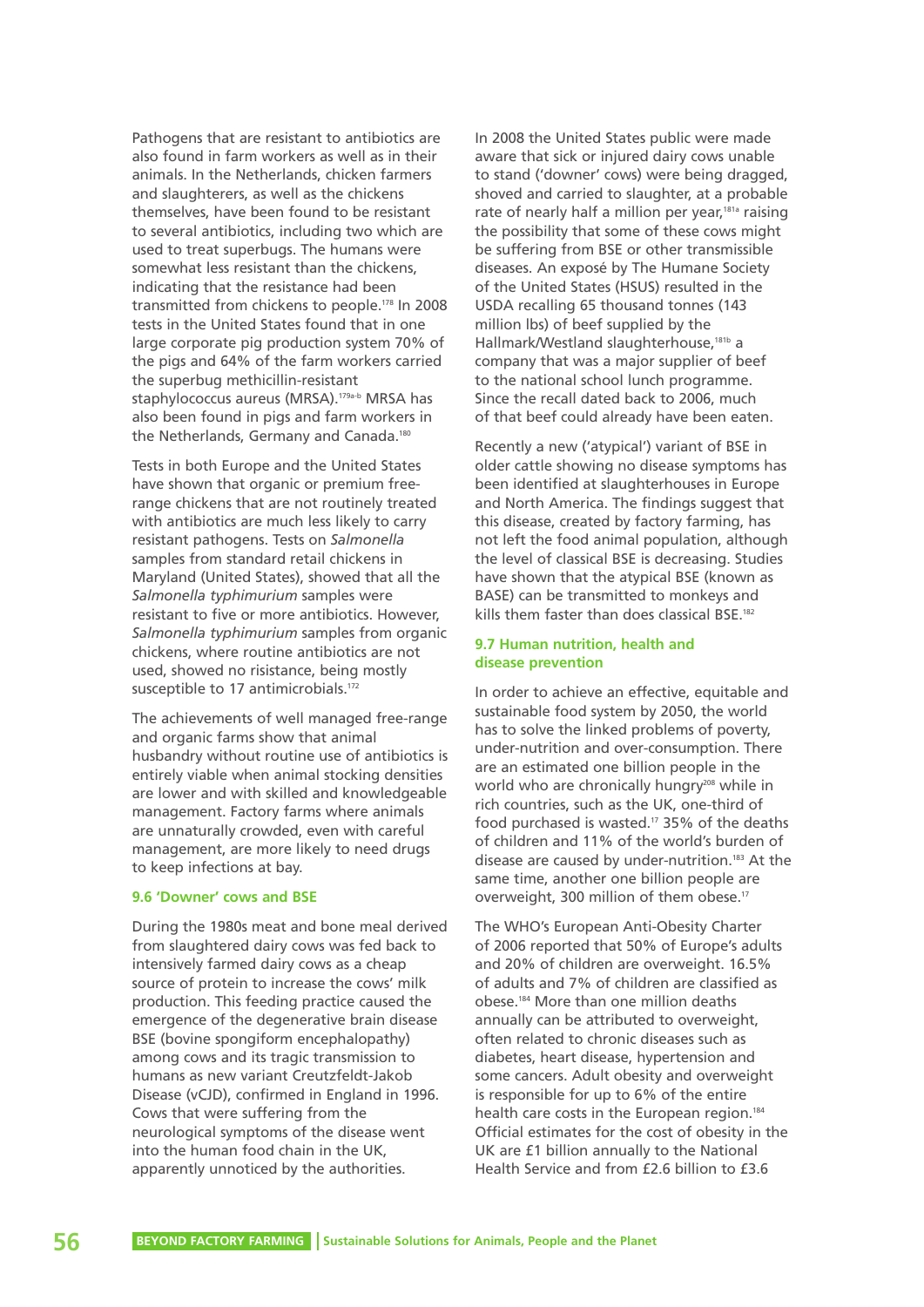billion annually to the economy as a whole, due to lost productivity.<sup>185</sup>

In the United States, rates of overweight and obesity are apparently going up rather than down, in spite of USDA guidelines on healthy eating. There are 'dramatic increases' in the number of overweight children (now at 16%), according to the USDA.186 65% of adults are overweight (up 56%) and 30% are classified as obese (up 23%, both compared to 10 years earlier) and 90 million Americans are affected by chronic and weight-related diseases.<sup>186</sup> Obesity is also increasing in developing countries where people are adopting a 'western' style of diet.<sup>187</sup>

#### **9.7.1 Obesity and diet**

The current epidemic of overweight and obesity in developed countries (and among higher-income people in developing countries) has a number of causes related to diet and lifestyle, but a substantial cause is the overconsumption of saturated fat from animal products (meat and dairy) and underconsumption of vegetables and fruits.

According to a World Health Organisation (WHO) paper on social inequalities and foodrelated ill-health, 'An energy-dense diet high in saturated fat and low in foods of plant origin, together with a sedentary lifestyle, is the major cause of the pan-European epidemic in obesity and overweight, with increased risk of non-communicable diseases including cardiovascular diseases, certain cancers and diabetes.'188 A research report in the *Bulletin of the World Health Organisation* suggests that the consumption of full-fat dairy products in Europe is an important source of cholesterol and risk of cardiovascular disease, and may be responsible for at least 9800 deaths from coronary heart disease and 3000 deaths from stroke annually, based on 'very conservative estimates.'189

The average meat consumption in rich countries is estimated by public health experts to be around 200-250 g per person per day, $9$ considerably more than the world's resources could provide for the global population. Recent research from the public health departments of the Australian National University, Cambridge University, The London School of Hygiene and the University of Chile has confirmed the essential role of reducing meat consumption in high-income, developed

countries both to improve health and in order to avoid increasing GHG emissions and wider environmental damage due to livestock production. The scientists suggest limiting global meat consumption per person to 90 g per day, which in rich countries would require a reduction in meat consumption of around 60% compared to current levels of consumption.9 For poorer and developing countries, where average per capita meat consumption is one-tenth of that in developed countries, the target of 90 g per person per day would allow continued growth in consumption.9

Public health scientists consider that limiting meat consumption to 90 g per person per day would offer 'important gains to health' for people who currently consume more than the 90 g per day. The benefits would include a likely reduction in risk of colorectal cancer, breast cancer and heart disease, as well as the risk of becoming overweight or obese. The likely reductions in heart disease would be mainly due to reducing the consumption of saturated fat in meat.<sup>9</sup>

## **9.7.2 Diet-related disease risks**

In late 2007 the World Cancer Research Fund and the American Institute for Cancer Research jointly published their second Expert Report on nutrition and cancer prevention, involving 100 scientists from 30 countries. The report reviewed all relevant research and made a series of recommendations for both public health goals and personal actions on diet. The report cited both red meat (i.e. meat from cattle, pigs, sheep and goats) and processed meat (meats preserved by salting, smoking, curing or the addition of preservatives, such as ham, salami, bacon and sausages) as 'a convincing cause of colorectal cancer' and asserted that there is limited evidence linking both to a range of other cancers, such as pancreatic cancer.190 Although milk may be a 'probable' protector against colorectal cancer, the report stated that there is limited evidence suggesting that both milk and dairy products are a cause of prostate cancer and that cheese is a cause of colorectal cancer. Diets high in calcium are a probable cause of prostate cancer. <sup>191</sup> The report cites 'a limited amount of fairly consistent evidence' suggesting that animal fats are a cause of colorectal cancer. 192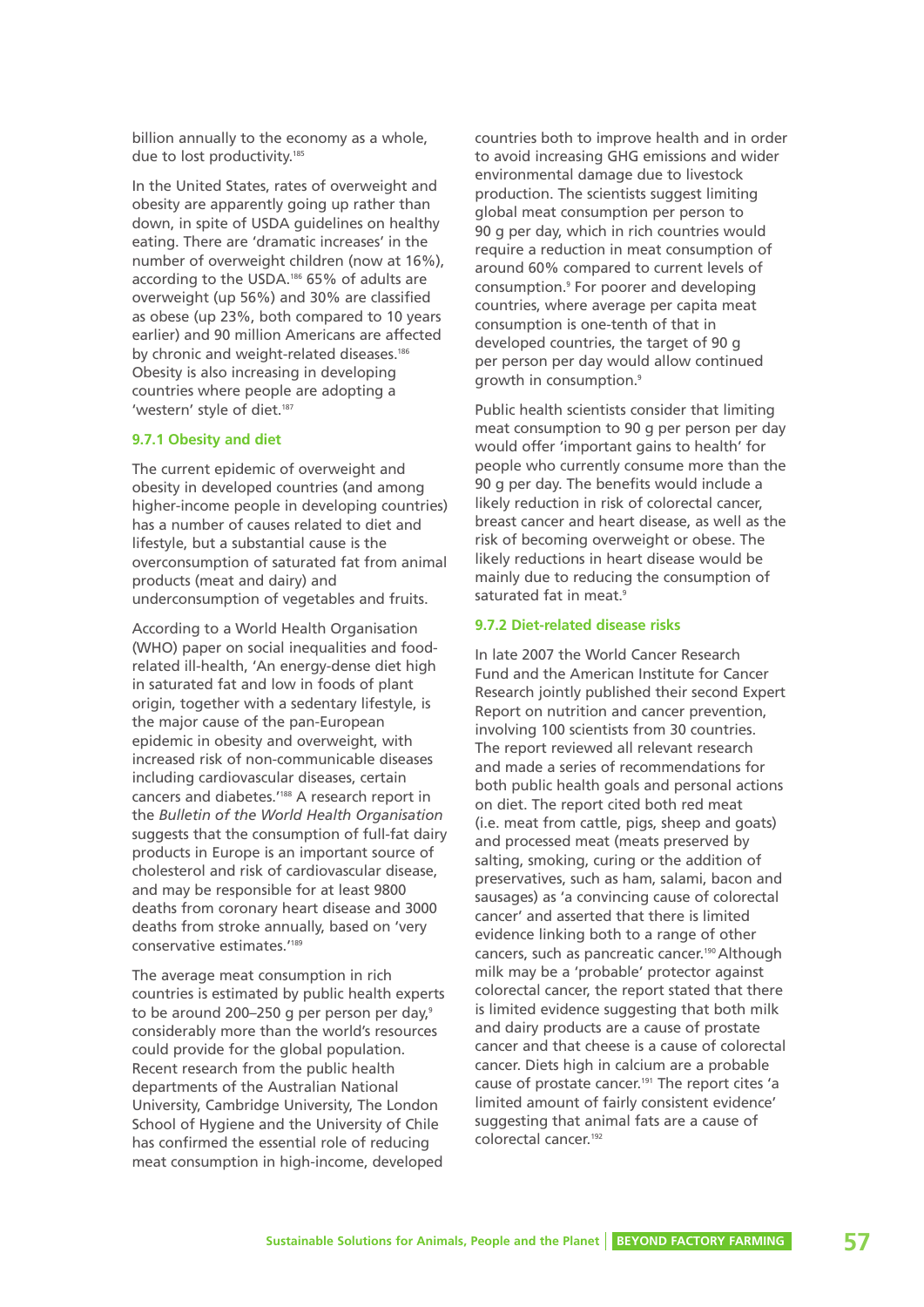The World Cancer Research Fund report recommends a public health goal of consumption of no more than 43 g of red meat per day (300 g per week), with a personal goal of less than 71 g per day (500 g per week), 'very little if any to be processed.'193 It recommends a diet composed mostly of 'foods of plant origin' with a public health goal of 600 g non-starchy vegetables and fruit daily and a personal recommendation of at least 400 g daily.<sup>193</sup>

Evidence on the link between meat and chronic disease (particularly cancer) is increasing annually. An expert review on cancer prevention from the University of Texas Anderson Cancer Center in 2008 concluded that 30-35% of all cancers are diet related and that three of the most important factors in cancer prevention are increased consumption of fruit and vegetables, 'minimal' meat consumption and use of whole grains. The title of the review gives the message: 'Cancer is a preventable disease that requires major lifestyle changes.'194 Research from the San Diego School of Medicine published in late 2008 found additional evidence that consumption of red meat and milk can encourage the growth of tumours. This occurs through an inflammatory mechanism caused by a specific molecule that is found in meat and milk products.195

Factory farming has led to the situation where people in rich countries are encouraged to eat excessive quantities of animal protein and animal fat, often greater than the real dietary requirement. This situation needs to be reversed by a planned reduction in the proportion of animal-based foods and an increase in the proportion of plant-based foods in the diet, combined with other measures such as public education and food labelling.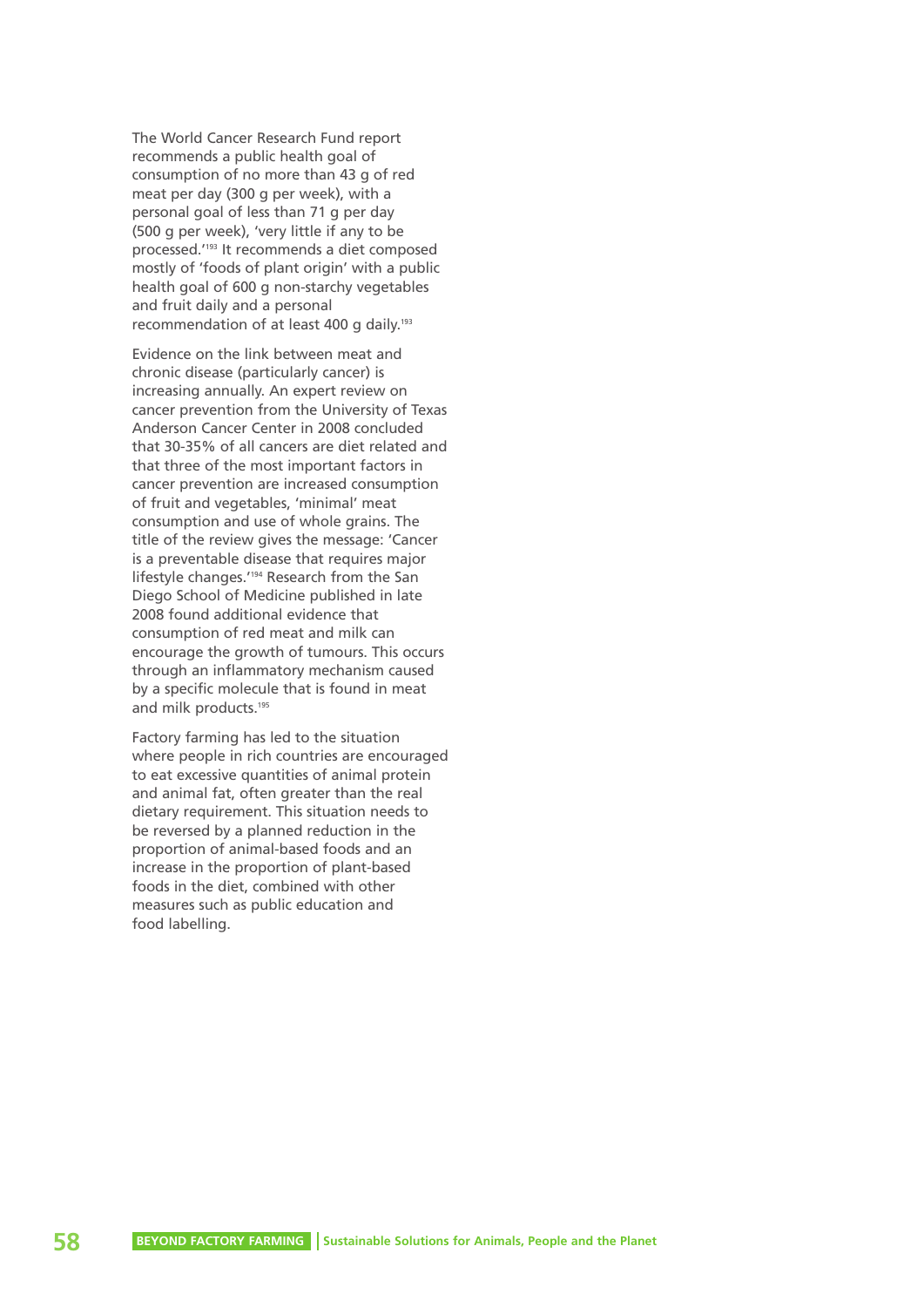# **PART 3. SUSTAINABLE ALTERNATIVES TO FACTORY FARMING FOR 2050**

This report has shown that factory farming is an inefficient use of land, water and energy and imposes a large number of costs. These include costs to the environment from the emission of greenhouse gases, water pollution and depletion, soil damage and loss of biodiversity; costs to public health through foodborne infections, pollution and diet related disease; and costs to animal health and welfare.

For these two reasons – unsustainable resource use and unsustainable costs to the environment, public health and animal welfare – it is urgent that we develop resource-light alternatives to factory farming that will be in place well before 2050.

The essential first step towards a sustainable system of animal production is for populations in developed countries to lead the way by reducing their consumption of meat and dairy products. A 2009 report on *The Feeding of the Nine Billio*n from Chatham House, the London think-tank, has concluded: 'People in developed countries need to recognise the huge impact that their lifestyles have on the rest of the world, especially in the context of global food markets. In addition to the growing use of biofuels, western diets – full of meat and dairy products – are massively

inefficient in terms of water, energy and grain use, and produce more  $CO<sub>2</sub>$ as well…Fundamental questions of fairness are at stake. $123$ 

# **10. The global benefits of ending factory farming**

The world can make important savings in resources and can start to reverse the damage done by factory farming by taking action from today. When developed countries start to reduce their over-production and overconsumption of animal products and move to more extensive animal production systems, the world as a whole will be able to make large energy savings, use water resources more sustainably, improve soil quality and carbon storage, mitigate climate change, reduce dependence on synthetic fertilisers, reduce pollution, better protect biodiversity, improve human health and greatly improve the welfare of farmed animals. The following are examples of some of the benefits that would result from this action.

## **10.1 Savings in energy and water use**

Organic farming provides considerable energy savings per kilogramme of product compared to conventional high-input farming (Table 11).<sup>196</sup>

| <b>Product</b> | Percent change in energy use in organic<br>farming, compared to non-organic farming (MJ/t) |
|----------------|--------------------------------------------------------------------------------------------|
| <b>Milk</b>    | 38% less                                                                                   |
| <b>Beef</b>    | 35% less                                                                                   |
| Lamb           | 20% less                                                                                   |
| Pigmeat        | $13%$ less                                                                                 |
| Wheat          | 29% less                                                                                   |
| Oilseed rape   | 25% less                                                                                   |

**Table 11. Change in energy use for selected products as a result of organic farming, compared to non-organic farming in the UK.** Source: Soil Association, 2007<sup>196</sup>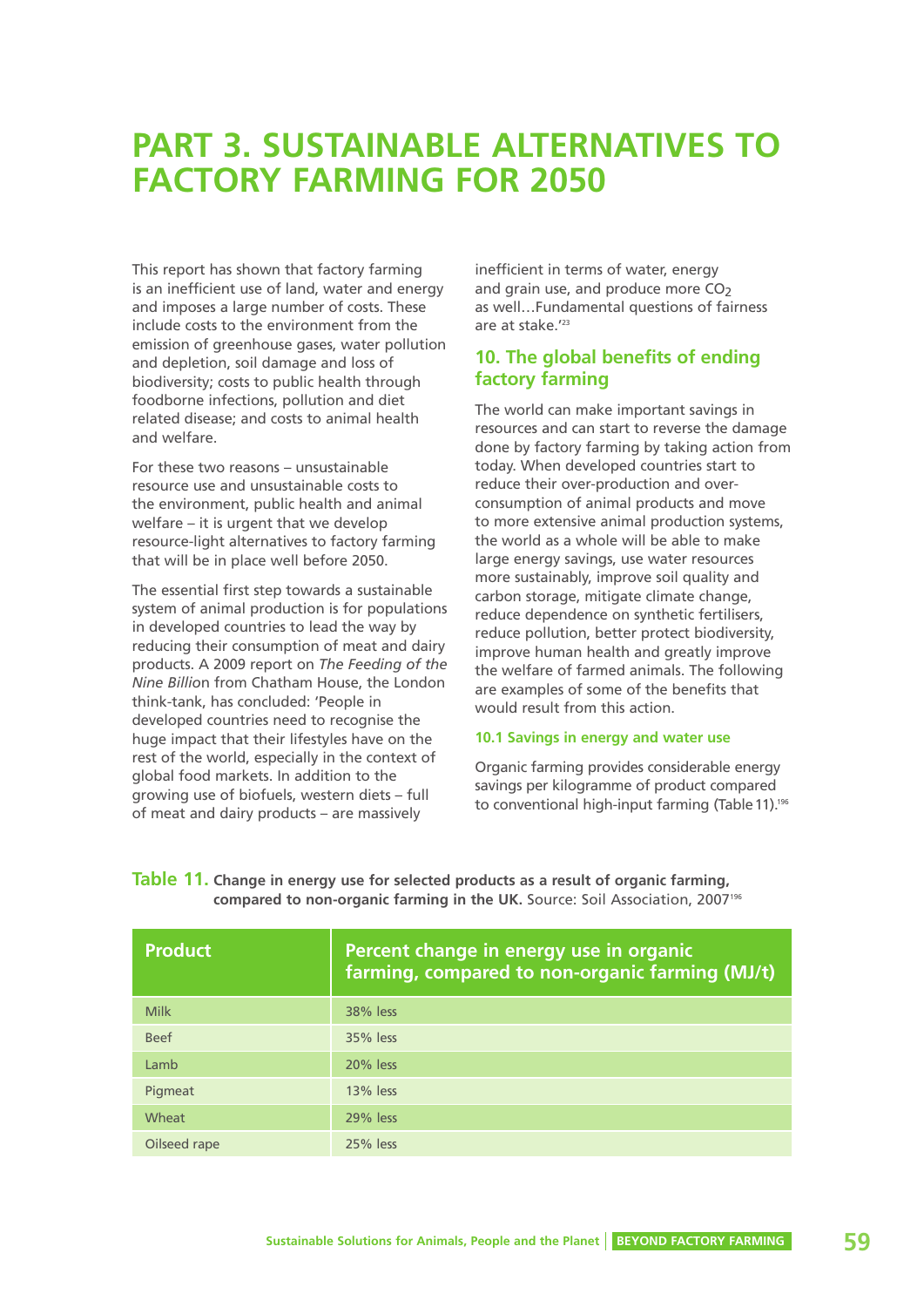Organic production of eggs and chickenmeat uses somewhat more energy than in conventional industrial poultry production (eggs 14% more, chickenmeat 32% more), but this is because factory-farmed hens and meat chickens are kept in conditions that most consumers find unacceptable in terms of animal welfare. Factory farmed laying hens are often confined in barren battery cages and factory farmed meat chickens are crowded into broiler sheds and fast-grown to their slaughter weight in half the lifetime of organic chickens. These factory-style methods may reduce the energy input required in production but cause immense animal suffering. They cannot therefore have any place in a sustainable food system.

Industrial farming is dependent on inputs of energy-intensive and costly fertiliser and pesticides to grow animal feed. Low-input and extensive farming systems are likely to be more economically viable, as well as more sustainable, in the era of high commodity prices that the world has now entered. The Soil Association has calculated that if energy prices are high, the profits per hectare of nonorganic agriculture are affected more than the profits of organic agriculture. With an oil price of £200 per barrel, UK organic farmers would make more profit per hectare than nonorganic farmers, because of their lower energy consumption.<sup>197</sup> Low-input, extensive animal production is also more profitable at a time of high commodity prices as feed costs may be lower and the health and robustness of the animals would be improved.

Reducing factory-farmed animal production would help to conserve global water resources. Extensive production of livestock on rain-fed natural pasture can be a sustainable method of food production, provided that the carrying capacity of the pasture-land is not exceeded and that the pasture is not the result of deforestation. The International Water Management Institute (IWMI) has concluded that low-input animal farming is a more sustainable user of water than meat production systems that rely on growing animal feed. According to the IWMI, 'From a water perspective grazing is probably the best option.<sup>'112</sup>

## **10.2 Protecting soil and climate**

There is increasing evidence that a switch to extensive farming would help protect against climate change. The Food Climate Research

Network has pointed out that grazing land has a greater ability to store carbon (carbon sequestration), and hence reduce GHG emissions, than has land ploughed for feedcrops.<sup>64</sup> The world's pasture and rangeland has the potential to store almost as much carbon as is stored in the world's forests. Improved pasture management (such as planting trees and avoiding overgrazing) could be an important contribution to reducing GHG emissions via carbon storage.198ab Keeping fewer and lower-yielding animals on well-managed pasture can be more 'efficient' from an environmental point of view than growing feed crops in order to produce higher yields from the animals.

Calculations in 2009 by climate scientists in the Netherlands have shown that reducing global meat consumption could free up 1 million km2 of cropland and 27 million km<sup>2</sup> of pasture that could be used to store large amounts of carbon as the vegetation regrows. The scientists estimated that if the world made a global transition to a healthy low-meat diet during the period 2010–2030, this would reduce by 50% the cost of the climate mitigation measures that we need to undertake in the period up to 2050. The lowmeat diet was based on healthy eating guidelines from Harvard Medical School and would therefore also have significant global health benefits.198c

Lower-input farming systems using manure or legumes rather than synthetic fertiliser, maintain the quality of soil and improve its long-term fertility.198d Factory farming, with its high demand for animal feed grains, is a major factor in the continuous intensive use of arable land for cereal production and the abandonment of crop rotations that maintain soil quality.<sup>199</sup> The over use of arable land for cereals can lead to even greater dependence on mineral fertilisers and pesticides in order to maintain yields on degraded soil.

## **10.3 Reduced dependence on synthetic fertilisers**

Livestock feedgrain production is responsible for heavy global use of synthetic nitrogen fertiliser. Synthetic nitrogen demands large quantities of fossil fuel energy to produce; the manufacture and use of nitrogen fertiliser is a cause of GHG emissions (nitrous oxide and carbon dioxide); its use results in pollution of soil and water. Australian crop and environmental scientists have demonstrated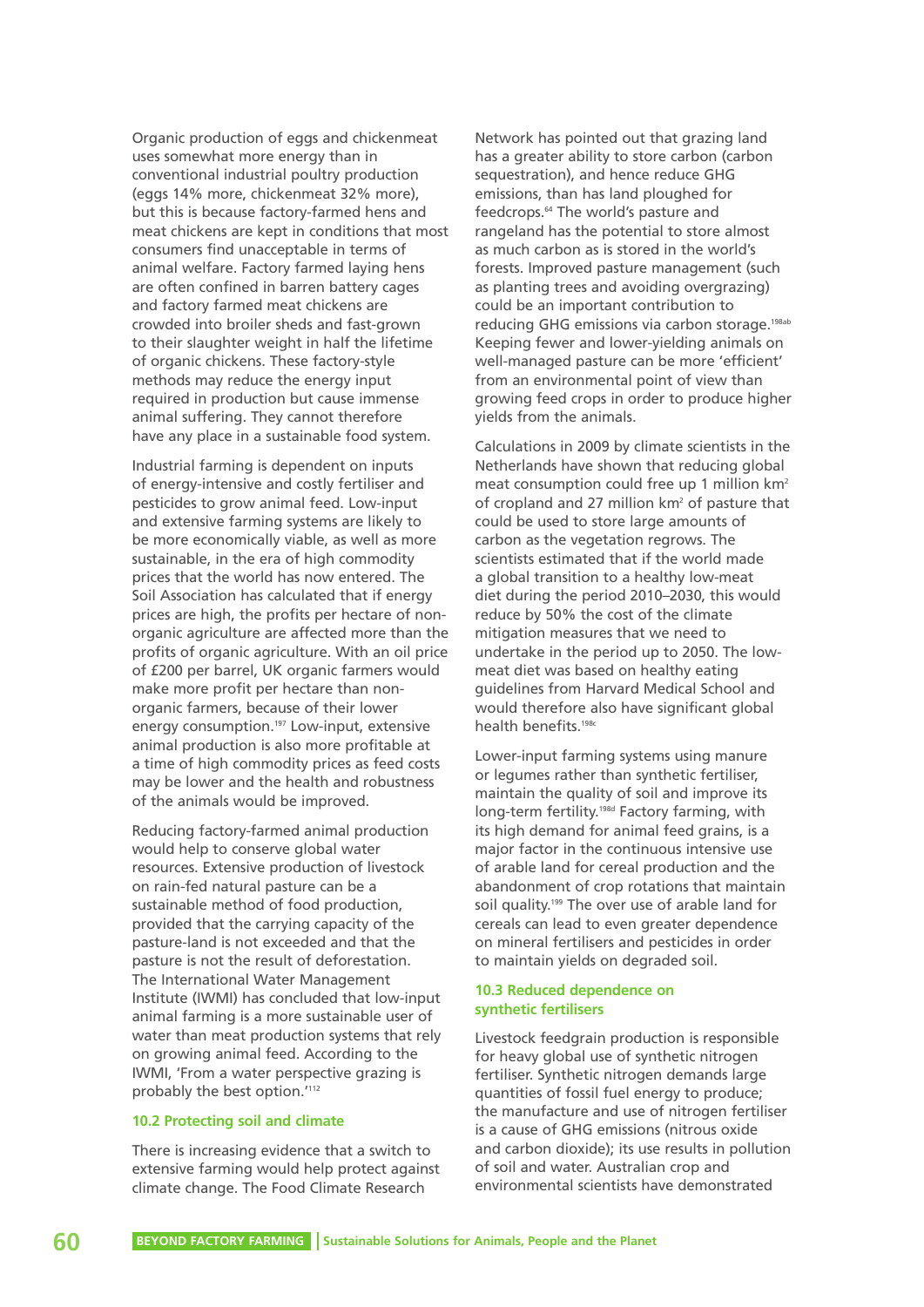how a reduction in the amount of meat in diets would free up large amounts of land from continuous grain production and allow more land-expensive but more sustainable legume/grain rotations. On the basis of their calculations, if meat consumption were reduced to 10% of the total protein requirements in human diets, a large number of European countries, including France, Germany, Ireland, Italy, probably the UK, and the United States could eliminate their dependence on N fertiliser for grain production, and many other countries could significantly reduce their fertiliser dependence.<sup>199</sup>

Conventional intensive crop production is also dangerously dependent on phosphorus fertiliser, which is a finite resource. Phosphorus is likely to run out later this century, seriously reducing crop yields even without the impact of climate change. At the current rate of consumption alone, the known deposits of phosphorus will be used up in around 64 years from now. Research by the University of Newcastle, UK, under the EU's Quality Low Input Food Programme, shows that as phosphorus becomes less available and finally runs out, the yield of intensively produced wheat could halve by the end of the century.<sup>200</sup> The yield of organic wheat, which does not use mineral fertiliser, would not be reduced.

#### **10.4 Better animal welfare**

A planned and well-managed reduction in the size of the animal production industries in developed countries would lead to immense improvements in the welfare of farmed animals. This is because it would enable farmers to use more extensive animal production systems that have a much higher potential for good animal welfare.

Organic, free-range and well-managed semiintensive indoor systems provide the animals with a number of very important welfare advantages that they are denied in intensive and industrial systems. These include sufficient space for exercise; access to daylight and fresh air; opportunity for natural behaviour such as foraging, exploration and nesting; and reduction in the frustration, stress and injuries that result from overcrowding in sheds or feedlots or from close confinement in cages and crates. Animals that are under less pressure to grow rapidly and produce the highest yields are also likely to be more robust and have longer productive lifetimes. Successful small scale and extensive animal

farming systems also have social and economic benefits to human society in terms of maintaining rural employment, personal autonomy and local communities.

Agricultural policymakers are increasingly seeing the value of non-industrial and higherwelfare animal production. The 2008 Pew Commission report on United States meat production, *Putting Meat on the Table*, was highly critical of the impact of factory farming on the environment, the social fabric of rural America, human health and animal welfare and concluded that, 'confined animal production systems in common use today fall short of current ethical and societal standards.'139 The Pew Commission recommended phasing out 'the most intensive and inhumane production practices within a decade,' including gestation crates (sow stalls), farrowing crates, battery cages and the individual housing of calves for veal production (as in veal crates).<sup>139</sup>

The International Finance Corporation (IFC) in 2006 issued a *Good Practice Note: Animal Welfare in Livestock Operations* that linked better animal welfare with better food production. The IFC stated: 'Animal welfare is gaining increased recognition as an important element of commercial livestock operations around the world…Animal welfare is just as important to humans for reasons of food security and nutrition.

Better management of and care for livestock can improve productivity and food quality, thereby helping to address nutritional deficiencies and food shortages as well as ensuring food safety.'201

## **10.5 Better allocation of resources and lower external costs**

Up to now, livestock production in much of the world has not had to pay the full costs of its activities, such as the costs resulting from its impacts on the environment and on human health. As a result of ignoring these external costs, factory farmed products have appeared to be 'low cost' food. As this report has shown, factory farmed products are actually very costly in both resources and impacts and their price to the consumer should reflect this fact. Smaller-scale, extensive animal farming would be able to provide adequate quantities of meat, milk and eggs from a lower use of resources and generate lower external costs.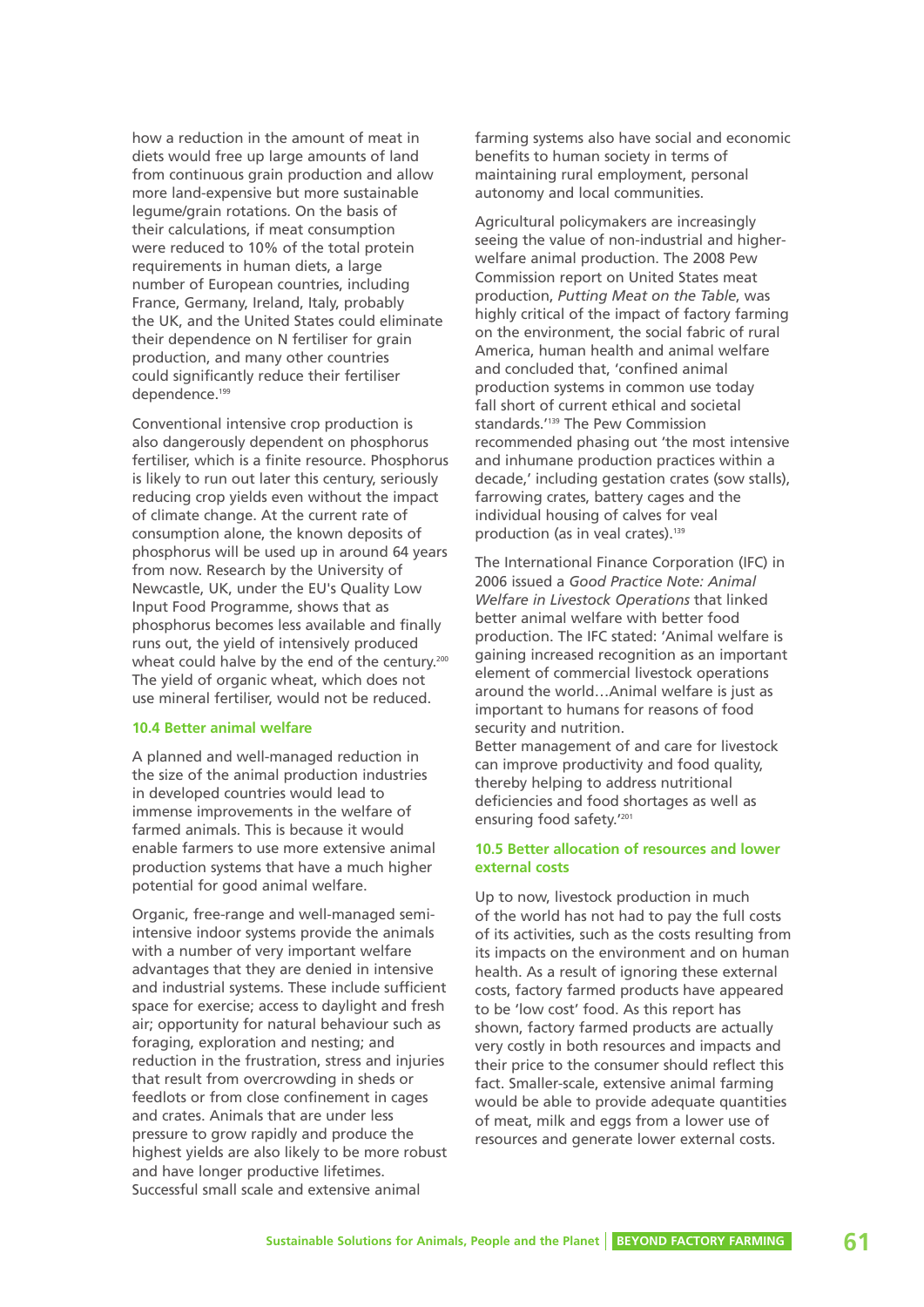# **Table 12. Reduction in external costs achievable by organic production.** Source: Pretty *et al.*, 2005.120

| <b>Product</b> | <b>External costs of organic production as a percentage of</b><br>external costs of conventional production per kg (%) |
|----------------|------------------------------------------------------------------------------------------------------------------------|
| <b>Beef</b>    | 18.7                                                                                                                   |
| Pigmeat        | 29.6                                                                                                                   |
| Poultrymeat    | 33.6                                                                                                                   |
| Eggs           | 36.4                                                                                                                   |
| Milk           | 42.6                                                                                                                   |

Agriculture and food policy scientists have calculated that organic farming could achieve very large reductions in the external costs of meat, milk and eggs, compared to conventional intensive production. For pig and poultrymeat, the external costs of organic production are only 30-34% as much as the external costs of conventional (intensive) production (Table 12).<sup>120</sup>

#### **10.6 Checklist for a sustainable food system**

**A sustainable global food system for the period up to 2050 needs to meet several conditions that have been discussed in this report. Such a system needs to:**

- Provide a nutritionally adequate food supply for all of the 6.7 billion people alive today and for the 9.2 billion people who will be alive in 2050
- Reduce greenhouse gas emissions in rich countries by 30% compared to 2005 by 2020 and by at least 80% by 2050
- Minimise the use of natural resources of land, water and energy and avoid over-exploitation or degradation of these resources
- Protect wildlife habitats and biodiversity
- Ensure that the economic costs of food production, including the price of animal products, include the full cost of resources used (land, water, energy and waste sinks)
- Ensure that the economic costs of food production, including the price of animal products, include the full

external costs of production to society, environment and animals (climate, pollution, land degradation, deforestation for soya feed production, damage to biodiversity, human health and animal welfare)

- Be equitable and remove the present gross disparities in the food supply available to rich countries compared to the poorest countries
- Support employment and the local economy in rural communities
- Provide a diet that promotes human health and prevents the diseases associated with undernutrition, overnutrition and pathogens transmitted from livestock
- Promote the positive physical and mental well-being of farmed animals and avoid animal suffering

A food system that produces meat, milk and eggs from low-input, extensive farming systems would be capable of meeting all of these goals. A food system based on factory farming will be unable to meet the majority of these goals.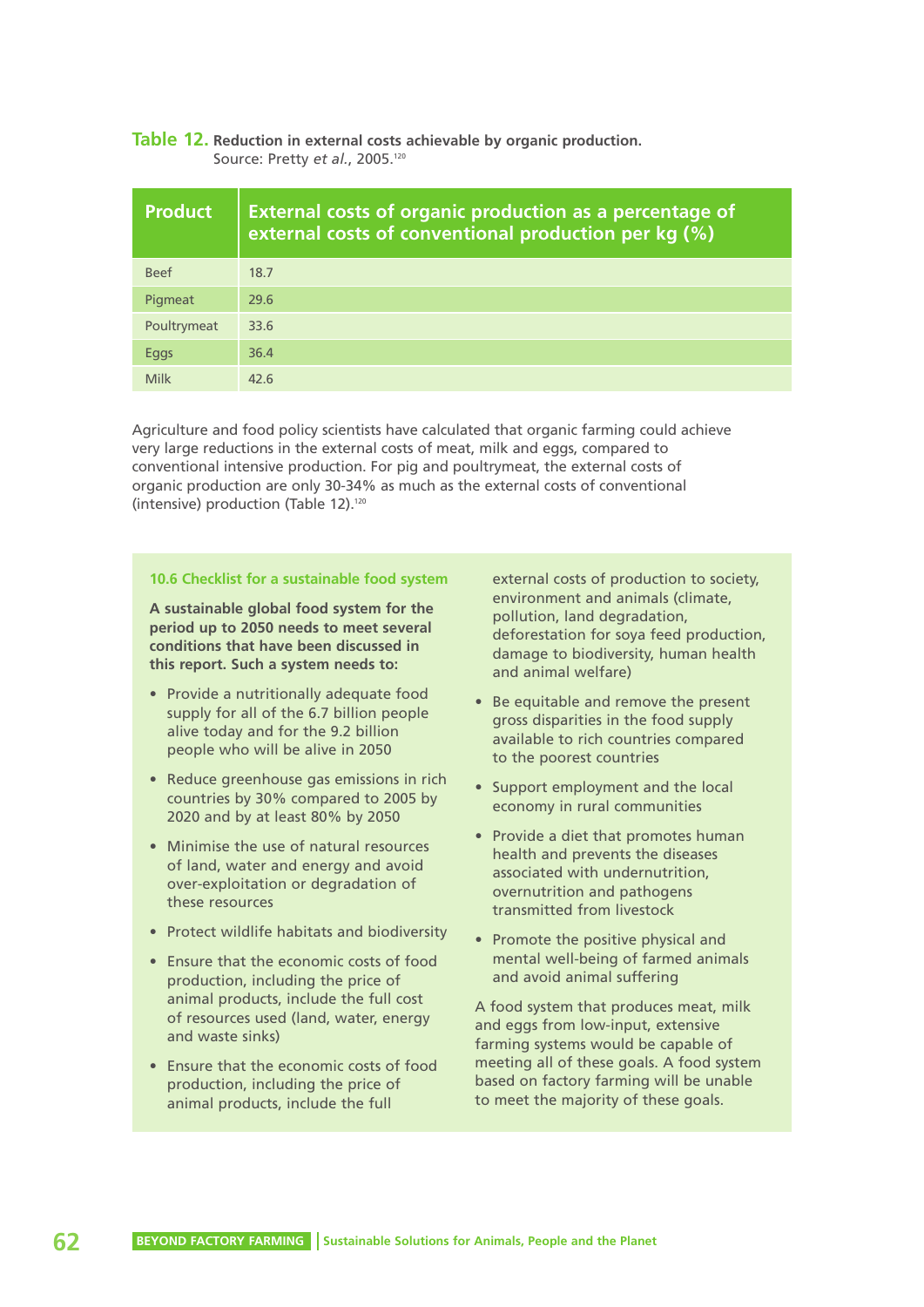# **11. The choice ahead**

In April 2008 the International Assessment of Agricultural Science and Technology for Development concluded: *'The way the world grows its food will have to change radically to better serve the poor and hungry if the world is to cope with a growing population and climate change while avoiding social breakdown and environmental collapse.'*203a-b

Food will need to be produced within constraints of less water, less land, scarcer energy supplies, conflicts over land policy, decreasing biodiversity, a changing climate and an urgent need to reduce greenhouse gas emissions.

In the next decade we still have the choice of whether to continue on the path of high meat consumption and factory farming. Alternatively we could choose to move to a food production system that is sustainable for people and the environment and that respects animal welfare. As we have seen, to continue on the factory farming path will involve huge waste of resources, increasing greenhouse gas emissions, undernutrition and overnutrition, with their attendant diseases, and a devastation of biodiversity.

On the other hand, the circumstances of population growth, Peak Oil and climate change are likely to make factory farming unviable by 2050, if not earlier, and thus make the choice for us. This could leave the world food system disrupted and struggling to adjust to the new circumstances.

We need to reduce the pressure on natural resources and the environment globally. Factory farming and the over-production of livestock in developed countries are a major cause, directly and indirectly, of the current over-exploitation of resources. Starting within a decade, a planned and governmentsupported move to a smaller and more extensively managed animal production industry in developed countries will allow us to maximise our sustainable use of natural resources for food production. It will also allow us to minimise the economic, social and environmental disruption that climate change scientists and economists now believe is inevitable. A reduction in the size of the livestock industry would enable farmers to produce fewer livestock but to keep them at a lower stocking density with access to the outdoors and would greatly reduce the

quantity of land, water and energy needed to produce their feed.

In the interests of global equity, and in order not to disadvantage people in poorer countries who currently eat very little meat, Compassion in World Farming supports a strategy of 'contraction and convergence.'<sup>9</sup> Rich countries need to reduce their consumption of animal products by around 60%, allowing poorer countries to increase their consumption to meet their dietary needs.

The reorientation of our food production system needs to be achieved urgently, to stabilise and then reduce food prices in poorer countries, to meet climate change targets, to prevent possibly irreversible damage to the world's environment and biodiversity in the coming decades and to reverse the damage done to public health by overconsumption of animal protein and animal fats.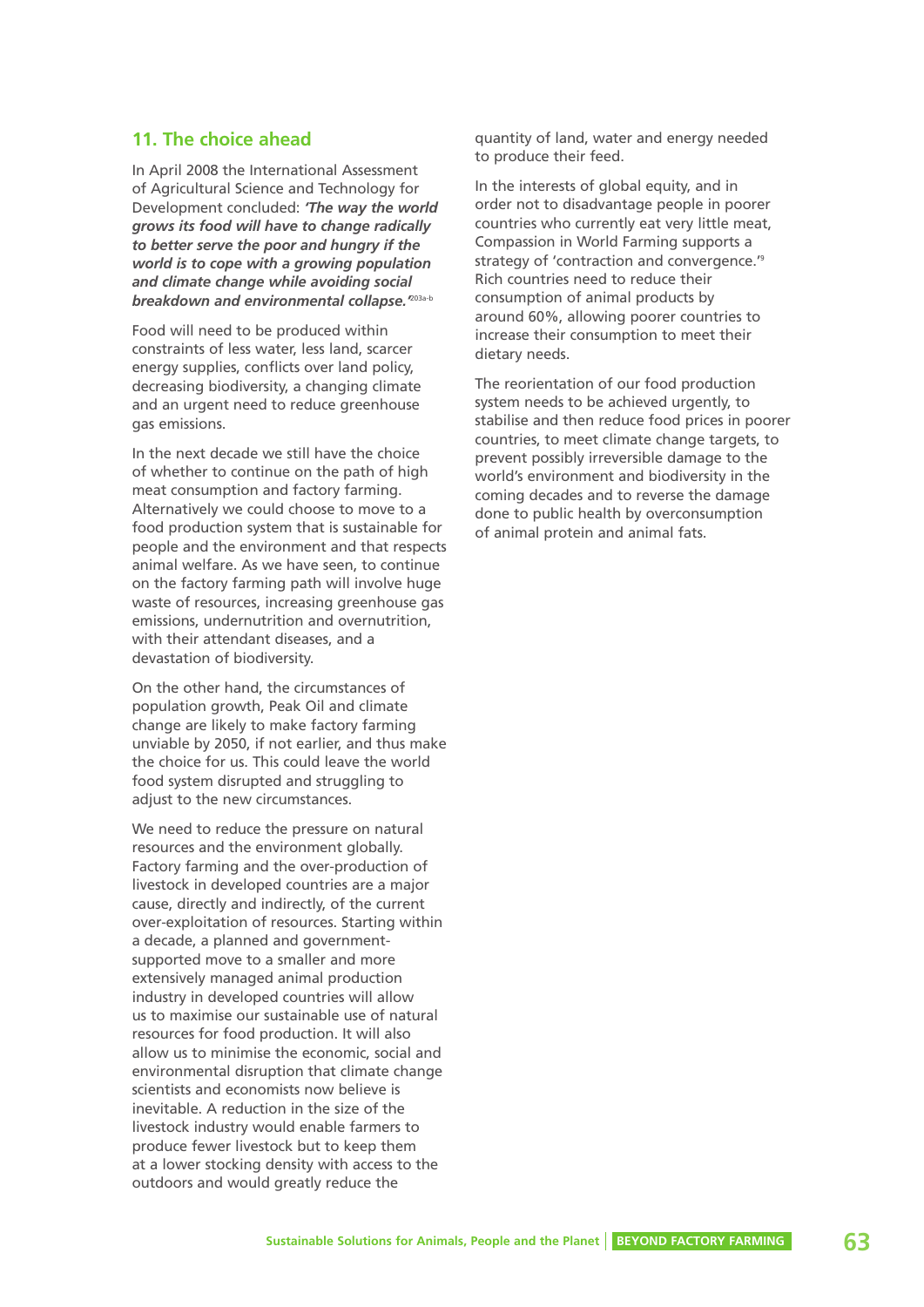# **CONCLUSIONS AND RECOMMENDATIONS**

# **Why change is urgent: a summary**

#### **Food supply**

Over one billion people are short of food, while developed countries use up to 70% of their cereal harvest for animal feed and waste around one-third of food produced. The world population is predicted to be 7.7 billion in 2020, around one billion more than today, and 9.2 billion in 2050. Within the next 10-20 years we need to have put a farming system in place that is capable of feeding 7-9 billion people effectively from fewer resources.

Climate change is very likely to disrupt food production during this century. We can expect that crop yields will be reduced and farmland will be damaged or lost due to flooding or rising sea levels. The use of up to 40% of the world's cereal harvest<sup>7</sup> and 15%<sup>92</sup> of the world's irrigation water to produce livestock feed is not a sustainable food strategy. **A reduction in meat consumption in developed countries, starting within the next 10 years, would make an important contribution to freeing up global resources of land and water, reducing global food prices and increasing the world supply of food energy available for human use.** 

#### **Climate change**

We need to start cutting greenhouse gas emissions from today in order to prevent catastrophic levels of global warming later this century. Global emissions need to peak by 2016 and then be reduced by 5% per year. <sup>204</sup> A continued expansion of factory farming up to 2050 will greatly increase rather than reduce GHG emissions. Reducing meat consumption is equivalent in carbon savings to an individual cutting out hundreds of kilometres of car travel<sup>205</sup> or switching to a carbon-efficient hybrid car $\overline{r}$  and could reduce climate mitigation costs up to 2050 by 50%.198 **The most effective way to start to bring global livestock-related emissions under control within the next 10 years is a managed reduction in the production and consumption of meat and dairy products in developed countries.** 

#### **Peak Oil**

There is an urgent need to reduce energy use. Oil and gas output will peak in the period 2010 to 2020 and by 2050 output may be half of what it is today.<sup>24</sup> Fossil fuel dependence in rich countries needs to be ended within a timescale of less than 20 years.<sup>26</sup> Intensive agricultural production uses very much larger amounts of energy than low-input farming. In addition, the energy needed to produce meat is disproportionately high compared to the energy needed to produce plant crops. **A reduction in meat production and consumption in rich countries over the next 10 to 20 years would enable farmers to move to more extensive, low-input animal farming and would make a significant contribution to reducing global energy use.** 

#### **Deforestation**

Deforestation is an important cause of global warming. Livestock-related deforestation is mainly occurring in South America, where the demand for animal feed for intensive farms will continue to be a driving factor in forest destruction. **A reduction in the size and intensification of the livestock industry in developed countries, starting within a decade, would make an immediate impact to discourage deforestation.** 

# **Biodiversity**

The world is living through an extinction crisis as a result of human activities. Livestock production is one of the main global threats to biodiversity through its associated changes in land use, intensification of arable production for animal feed, pollution of soil and water and impact on climate change. **The transition to a low meat diet and a scaled-down and more extensive livestock industry in developed countries would make a major contribution to reducing damage to habitats and species globally.**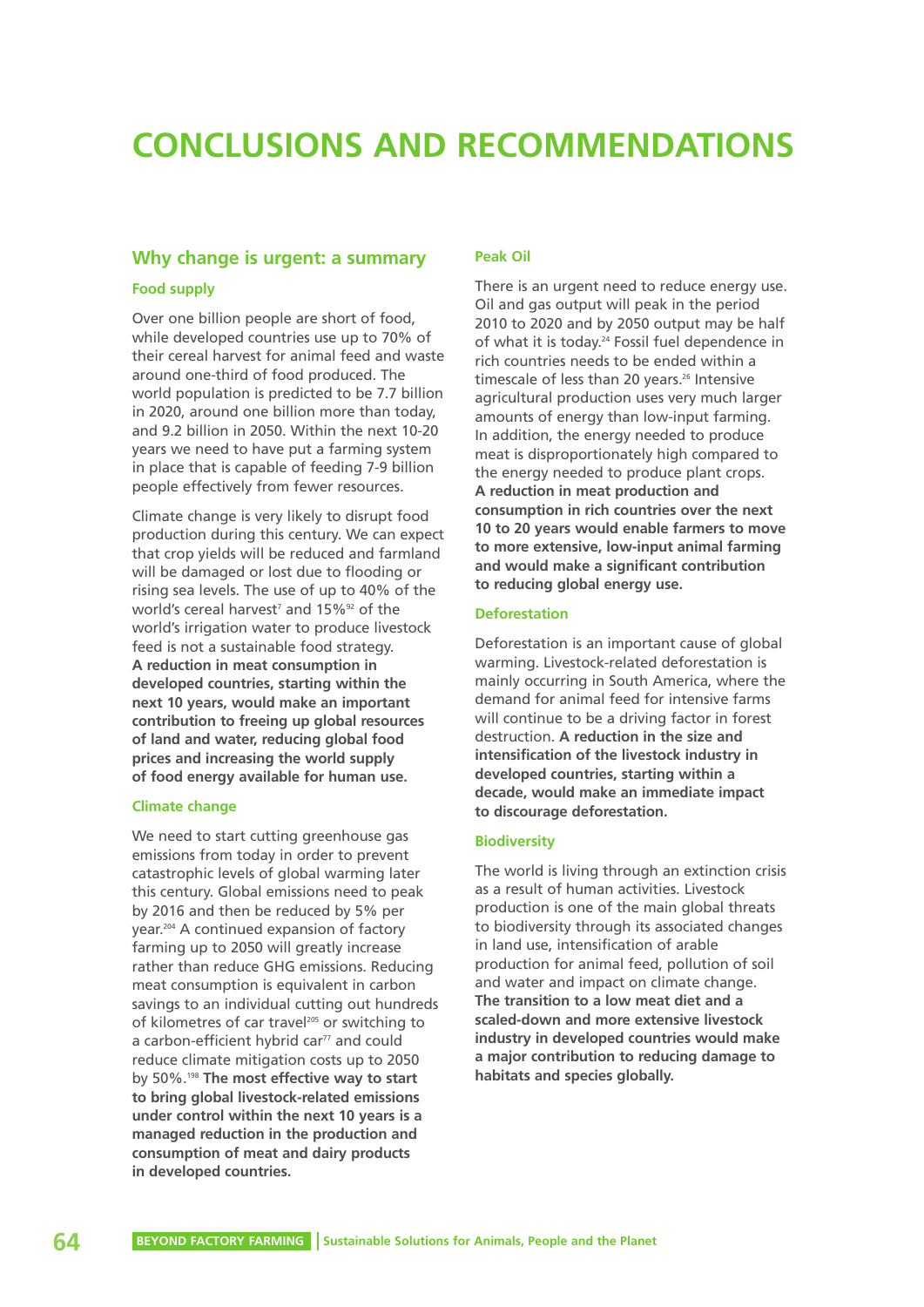### **Public health**

The world is experiencing a very costly epidemic of overweight and obesity, leading to an increased burden of chronic disease such as diabetes, heart disease, cancer, and consequent human suffering. Consumption of energy-dense foods containing saturated fats, such as meat and dairy products, is known to be an important factor in this epidemic. **An increase in the proportion of plant-based foods and a corresponding reduction in the proportion of animal products in the diet of people in rich countries would make an immediate contribution to improving the future health of the generation of children born today.** 

#### **Food inequality**

Inequalities in food supply between rich and poor countries are likely to exacerbate the social tensions that are expected as a result of population growth and climate change. According to the UN Secretary General: 'Hunger, especially when manmade…breeds anger, social disintegration, ill-health and economic decline.<sup>'206</sup> Factory farming and the overconsumption of animal products in rich countries are man-made contributions to the world's food inequalities. The supply of animal products in the diet accounts for more than 1000 kcal per person per day in the United States and only 96 kcal per person per day in Ethiopia (based on 2003 statistics)10 **A more equitable global food system, including a proportionate reduction in meat consumption in developed countries, needs to be developed within the next 10 years.**

#### **Animal welfare**

The predicted doubling of animal production up to 2050 would subject billions of additional animals to suffering in factory farms. Protecting farm animal welfare is nominally a public policy goal in most developed countries, notably the countries of the European Union. This ambition to improve animal welfare is incompatible with the continuation or expansion of factory farming. **A reduction in the production and consumption of animal products in rich countries within the next 10 years would enable farmers to switch to a range of less intensive, more welfare-friendly production systems and to give a lead in improving animal welfare to the rest of the world.** 

#### **Milestones for change**

Animal production methods that respect both the environment and the welfare needs of animals can provide adequate nutrition for the growing human population and sustainable incomes for the world's farmers. This can be done while avoiding the very large costs (inputs and externalities) associated with factory farming. A reduction in meat production and consumption in developed countries, where there is already considerable overconsumption of meat and animal products, would enable us to make this essential change in farming practice. Meat reduction is one of the quickest and most effective measures that individuals or policymakers in developed countries can take, in order to tackle some of the world's most urgent problems related to food production, climate, the environment and public health.

**For the reasons set out in this report, Compassion in World Farming believes that the transition to a more extensive animal production industry in developed countries needs to begin now and to become part of mainstream public policy during the next five to 15 years.**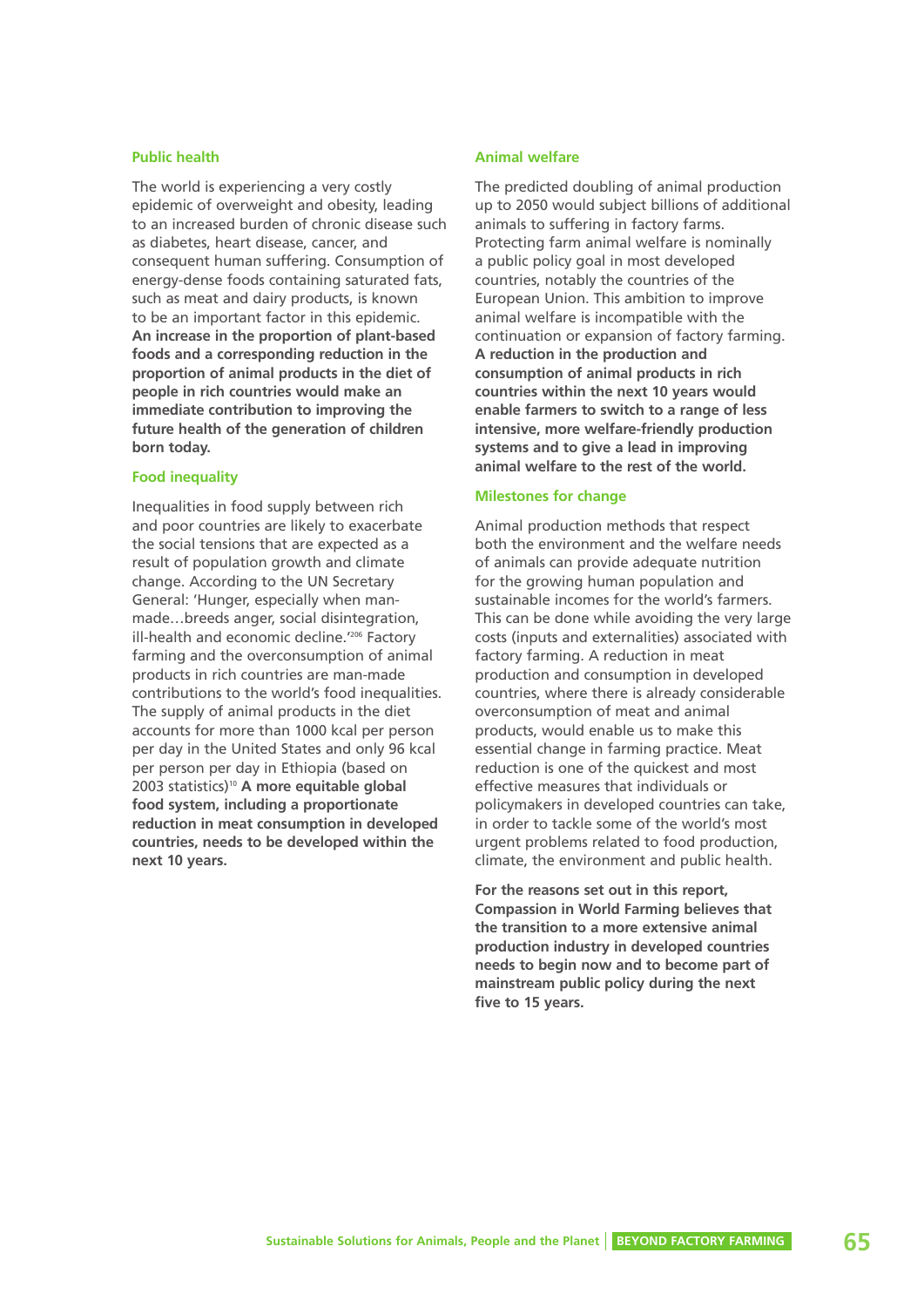# **RECOMMENDATIONS FOR A SUSTAINABLE FUTURE**

**Compassion in World Farming recommends that the following approaches adopted in developed countries would enable us to create a sustainable, fair and humane animal production system by 2050:**

- The production and consumption of livestock in developed countries needs to be reduced. A realistic target for reduction by 2020 would be 30% below current levels. A realistic reduction by 2050 would be 60-80% below current levels. These proposed reductions are in line with EU and UK greenhouse gas reduction targets up to 2020 and are also in line with dietary targets. These steps should be taken in addition to other essential livestock-related climate mitigation measures, such as halting deforestation, better fertiliser and manure management and switching to renewable energy sources on farm. These will help to meet the total UK climate target applicable to livestock by 2050 (a reduction to 80% below 2005 levels).
- Governmental and intergovernmental targets and incentives for both farmers and consumers are needed to support the transition to sustainable livestock production. These would include the agreement of international standards for the welfare of farmed animals and protection for the purchasing power of low-income consumers. Imported products would need to meet the welfare standards of the importing country.
- A recognition is needed that meat and milk are currently underpriced in relation to their real environmental and carbon costs and their impact on public health. Fiscal disincentives to over-production and factory farming need to be introduced, according to the 'polluter pays' principle. These could include green taxes and the pricing of factory farmed products to take full account of all external costs such as greenhouse gas

emissions, deforestation, land and water use, pollution, soil damage and public health.

- A government-supported meat reduction strategy is needed which would enable farmers to reduce animal stocking densities and move from intensive to more extensive methods. Farmers need to be supported in raising animal welfare standards to the best free-range and organic farming standards of today, while protecting rural livelihoods.
- Encouragement is needed for food manufacturers, retailers and caterers in the food industry to support extensive high-welfare animal farming, to educate consumers about saturated fat in animal products and to partially substitute for meat in processed foods and undertake other meat-reduction strategies.
- All proposed climate mitigation measures should be screened for their impact on animal health and welfare. These measures include the various interventions intended to reduce digestive methane emissions (such as feeding more concentrates, feed additives, antibiotics, vaccinations and genetic engineering) and the intensification of animal breeding and management. It is unacceptable to make animals pay with their welfare for the climate impact of factory farming and the over-production of livestock products. The acceptable and more effective alternative is to reduce the volume and intensity of animal production.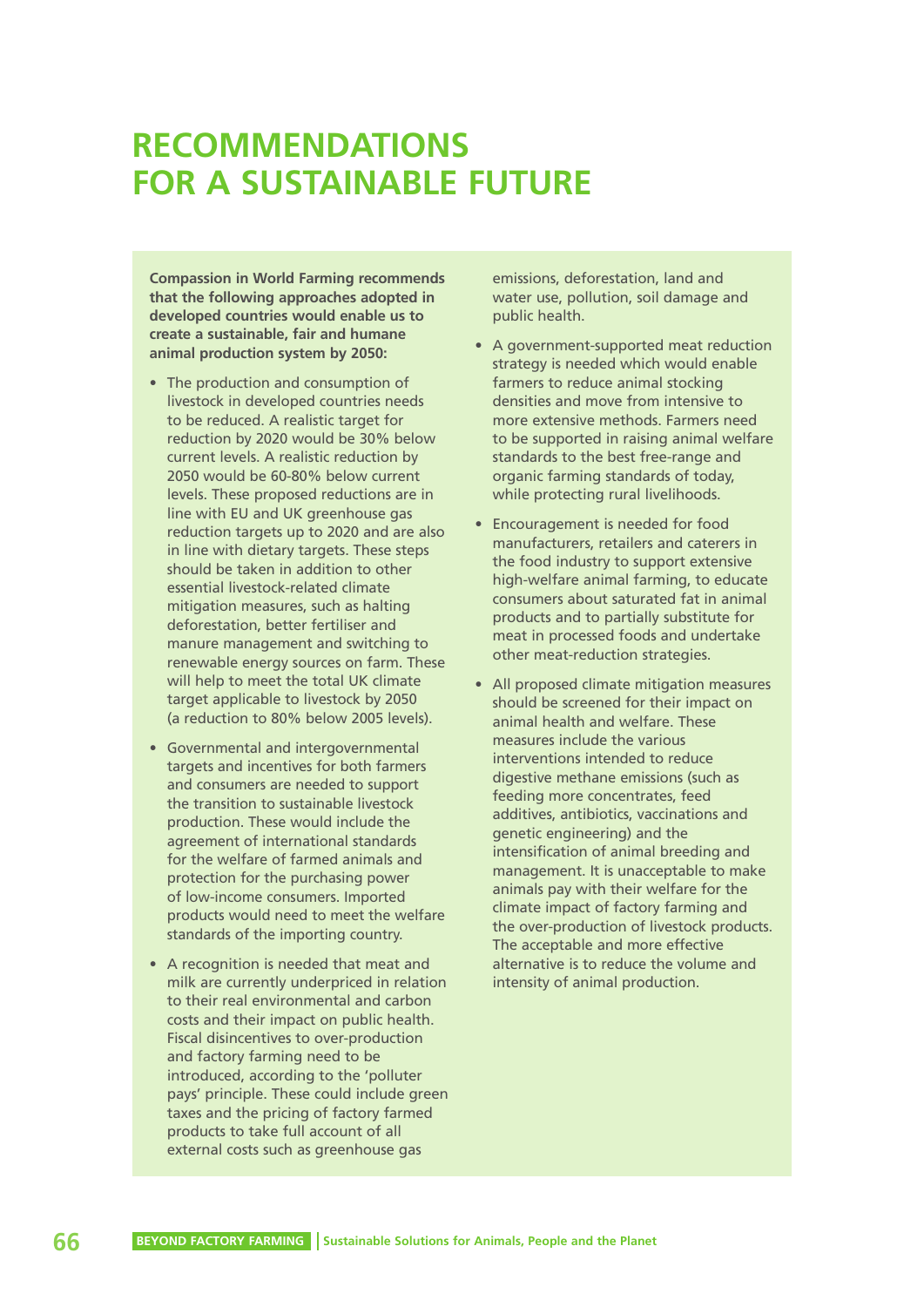# **REFERENCES**

<sup>1</sup> Smil, V., 2000. *Feeding the world: a challenge for the twenty-first century.* MIT Press.

<sup>2</sup> Hoekstra, A. Y., Chapagain, A. K., 2007. Water footprints of nations: Water use by people as a function of their consumption pattern. *Water Resources Management*, 21:35–48. DOI 10.1007/s11269-006-9039-x.

<sup>3</sup> Liu, J. Savenije, H. H. G., 2008. Food consumption patterns and their effect on water requirement in China. *Hydrol. Earth Syst Sci* 12:887-898. www.hydrol-earth-syst-sci.net/12/887/2008

<sup>4</sup> IAASTD, 2008. Global summary for decision makers. http://www.agassessment.org/docs/Global\_SDM\_060 608\_English.pdf

<sup>5</sup> Pimentel, D. *et al.*, 2008. Reducing energy inputs in the United States food system. *Human Ecology* 36:459-471. DOI 10.1007/s10745-008-9184-3.

<sup>6</sup> Steinfeld, H. *et al.*, 2006. *Livestock's Long Shadow: environmental issues and options.* Food and Agriculture Organisation of the United Nations. Rome. http://www.fao.org/docrep/010/a0701e/ a0701e00.htm

<sup>7</sup> Lundqvist, J., de Fraiture, C. Molden, D., 2008. Saving Water: From Field to Fork – Curbing Losses and Wastage in the Food Chain. SIWI Policy Brief. SIWI. http://www.siwi.org/documents/Resources/Policy\_ Briefs/PB\_From\_Filed\_to\_Fork\_2008.pdf

<sup>8</sup> IPCC.: *Climate Change 2001:. Mitigation of climate change. Technical summary.* A report of Working Group III of the Intergovernmental Panel on Climate Change. Section 3.3.4. www.ipcc.ch/pub/un/syreng/wg3ts.pdf

<sup>9</sup> McMichael, A. J., Powles, J. W., Butler, C., Uauy, R., 2007. Food, livestock production, energy, climate change, and health. The Lancet. Published online 13 September 2007. DOI:10.1015/S0140-6736(07)61256-2.

<sup>10</sup> FAOSTAT. Online database. Food and Agriculture Organisation of the United Nations (FAO). http://faostat.fao.org/default.aspx

<sup>11</sup> Stern review: the economics of climate change. HM Treasury and Cabinet Office. 2006. Part II, chapters 3 and 4.

http://www.hm-treasury.gov.uk/sternreview\_ index.htm

<sup>12</sup> Stern review: the economics of climate change. HM Treasury and Cabinet Office. 2006. Part II, chapter 5.

http://www.hm-treasury.gov.uk/sternreview\_ index.htm

<sup>13</sup> Chenoweth, J., 2008. Looming water crisis is simply a management problem. New Scientist 20 August 2008, 28-32.

<sup>14</sup> IAASTD, 2008. Global summary for decision makers.

http://www.agassessment.org/docs/Global\_SDM\_060 608\_English.pdf

<sup>15</sup> von Braun, J., 2009. The world food situation: new driving forces and required actions. IFPRI, Washington DC, December 2007.

http://www.ifpri.org/pubs/fpr/pr18.pdf

FAO. Farming must change to feed the world. Press release 4 February 2009. http://www.fao.org/news/story/en/item/9962/icode/

<sup>16</sup> Population Division of the Department of Economic and Social Affairs of the United Nations Secretariat, *World Population Prospects: The 2006 Revision and World Urbanization Prospects: The 2005 Revision*. http://esa.un.org/unpp

<sup>17</sup> Cabinet Office, 2008. The Strategy Unit. *Food Matters: towards a strategy for the 21st century.* Executive Summary.

http://www.cabinetoffice.gov.uk/strategy/work\_area s/food\_policy.aspx

<sup>18</sup> Steinfeld, H. *et al.*, 2006. Livestock's Long Shadow: environmental issues and options. Food and Agriculture Organisation of the United Nations. Rome. Pages iii and 15.

http://www.fao.org/docrep/010/a0701e/a0701e00.htm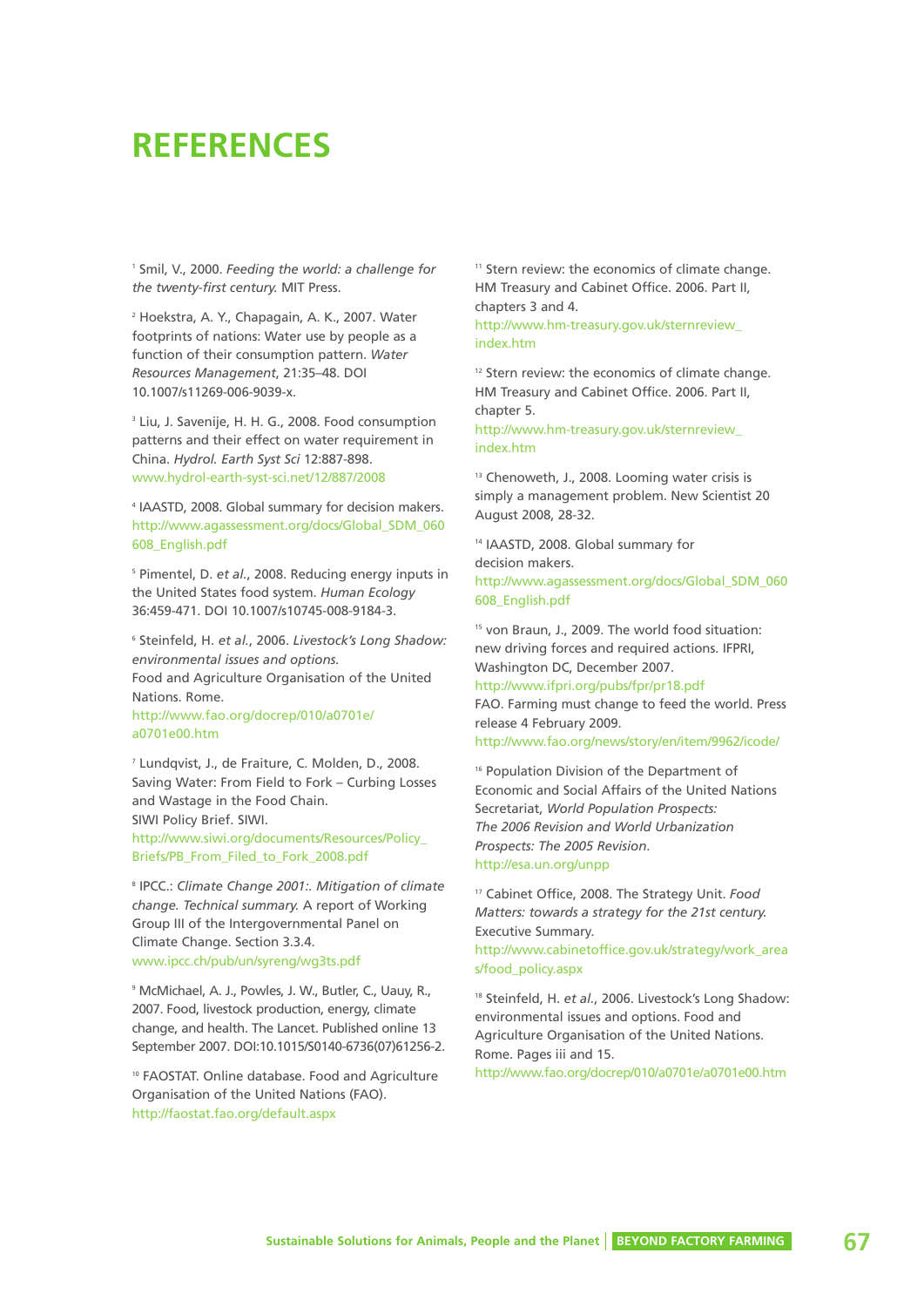<sup>19</sup> The Rights and Resources Initiative (RRI), 2008. *Seeing people through the trees.* RRI Washington DC.

http://www.rightsandresources.org/documents/files/ doc\_737.pdf

*Science Daily*. Record land grab predicted. 15 July 2008.

http://www.sciencedaily.com/releases/2008/07/08071 4092746.htm

<sup>20</sup> Pachauri, R. K., 2008. Global warning! *The impact of meat production and consumption on climate change.* CIWF Peter Roberts Memorial Lecture. London, 8 September 2008.

http://www.ciwf.org.uk/includes/documents/cm\_docs /2008/l/1\_london\_08sept08.pps

<sup>21</sup> Trostle, R., 2008. *Global agricultural supply and demand: factors contributing to the recent increase in food commodity prices.* USDA ERS May/July 2008. http://www.ers.usda.gov/Publications/WRS0801/WRS 0801.pdf

<sup>22</sup> Stevens P., 2008. *The coming oil supply crunch*, Royal Institute of International Affairs, Chatham House.

http://www.chathamhouse.org.uk/files/11937\_0808o ilcrunch.pdf

<sup>23</sup> Evans, A., 2009. T*he feeding of the 9 billion: global food security for the 21st century.* Chatham House.

http://www.chathamhouse.org.uk/files/13179\_r0109 food.pdf

<sup>24</sup> Association for the Study of Peak Oil (ASPO) ( http://www.peakoil.net/ ). *Newsletter 91*, July 2008. http://www.energiekrise.de/e/aspo\_news/aspo.html

<sup>25</sup> National Petroleum Council, 2007. *Summary discussions on peak oil*. Working document of the NPC Global Oil & Gas Study. Topic Paper #15.

http://downloadcenter.connectlive.com/events/npc07 1807/pdf-downloads/Study\_Topic\_Papers/15-STG-Peak-Oil-Discussions.pdf

<sup>26</sup> UK Industry Taskforce on Peak Oil & Energy Security (ITPOES), 2008. *The Oil Crunch. Securing the UK's Energy Future*.

http://peakoil.solarcentury.com/wpcontent/uploads/2008/10/oil-report-final.pdf

<sup>27</sup> Peak Oil Task Force, Office of Sustainable Development, City of Portland, Oregon, 2007. *Descending the Oil Peak: Managing the Transition from Oil and Natural Gas*.

http://www.portlandonline.com/osd/index.cfm?c=42 894&a=150016

<sup>28</sup> Porter, A., 2005. "Peak oil" enters mainstream debate.' *BBC News online*. 10 June. http://news.bbc.co.uk/1/hi/business/4077802.stm

29a International Energy Agency (IEA), 2008. *World Energy Outlook*. Factsheets. http://www.worldenergyoutlook.org/docs/weo2008/ fact\_sheets\_08.pdf

29b International Energy Agency (IEA). New Energy Realities - WEO Calls for Global Energy Revolution Despite Economic Crisis. Press release, 12 November 2008.

http://www.iea.org/Textbase/press/pressdetail.asp? PRESS\_REL\_ID=275

<sup>30</sup> Macalister, T., Monbiot, G., 2008. Global oil supply will peak in 2020, says energy agency. *Guardian*, 15 December.

http://www.guardian.co.uk/business/2008/dec/15/glo bal-oil-supply-peak-2020-prediction

<sup>31</sup> World Bank, 2007. *World Development Report 2008. Agriculture for Development*, Chpt. 2. http://siteresources.worldbank.org/INTWDR2008/Res ources/27950871192112387976/WDR08\_04\_ch02.pdf

32a Battisti, D. S.,Naylor, R. L., 2009. Historical Warnings of Future Food Insecurity with Unprecedented Seasonal Heat. *Science* 323:240 – 244. DOI: 10.1126/science.1164363.

32b Half Of World's Population Could Face Climateinduced Food Crisis By 2100. *Science Daily*. 9 January 2009.

http://www.sciencedaily.com/releases/2009/01/09010 8144745.htm

<sup>33</sup> Stern review: the economics of climate change. HM Treasury and Cabinet Office. 2006. Part II, chapter 4. http://www.hm-treasury.gov.uk/sternreview\_ index.htm

<sup>34</sup> Galloway, J. N. *et al.*, 2007. International trade in meat: the tip of the pork chop. *Ambio* 36(8):622- 629. DOI: 10.1579/00447447(2007)36[622:ITIMTT] 2.0.CO;2.

<sup>35</sup> von Braun, J., 2008. Food prices, biofuels and climate change. Presentation. IFPRI. http://www.ifpri.org/presentations/200802jvbbio fuels.pdf

<sup>36</sup> FAO, 2006. *State of World Fisheries and Aquaculture*. http://www.fao.org/docrep/009/a0699e/ A0699E00.htm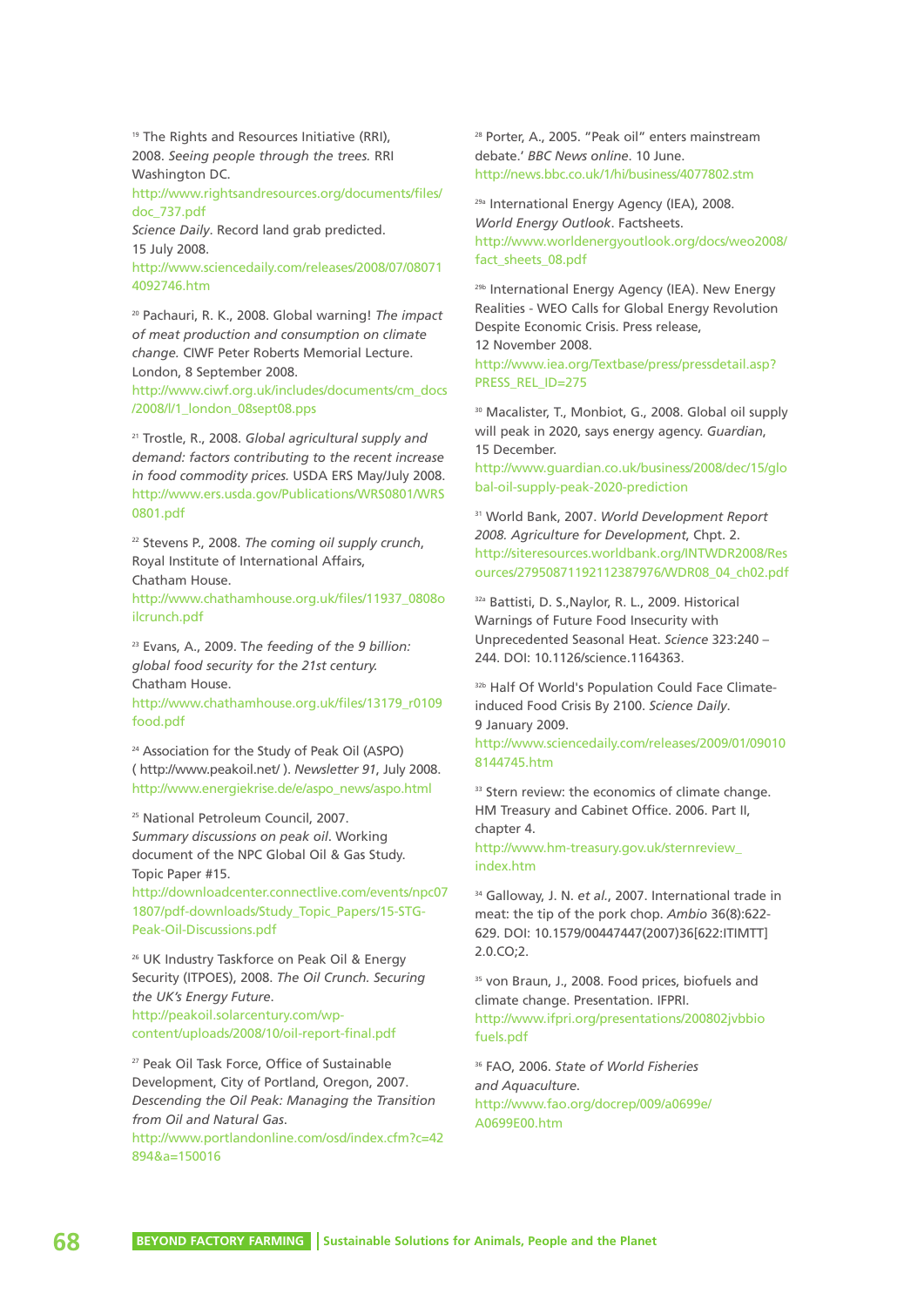<sup>37</sup> WorldWatch Institute, 2004. *State of the World 2004*.

<sup>38</sup> FAO. *Protecting Animal Genetic Diversity for Food and Agriculture. Time for Action*. Animal genetic resources group, FAO, Rome. n.d. http://dad.fao.org/cgibin/getblob.cgi?sid=230b173a6 8b7f2af6efeca2d4a86b12e,1

<sup>39</sup> World Bank, 2007. *World Development Report 2008*. Agriculture for Development. Overview. http://siteresources.worldbank.org/INTWDR2008/Res ources/27950871192112387976/WDR08\_01\_ Overview.pdf

40a FAO, 2006. Global Perspective Studies Unit. World agriculture: towards 2030/2050. Interim report. http://www.fao.org/es/esd/AT2050web.pdf

40b Halweil B. *Vital signs update: meat production continues to rise*. World Watch Institute. 20 August 2008. http://www.worldwatch.org/node/5443?emc=el&m= 136135&l=5&v=33ac6ed814

<sup>41</sup> Knowles, T.G. *et al.*, 2008. Leg disorders in broiler chickens: prevalence, risk factors and prevention. *PLoS ONE* 3(2): e1545. doi:10.1371/journal.pone.0001545.

42a Weeks, C. Butterworth, A., eds., 2004. *Measuring and Auditing Broiler Welfare.* Oxford University Press.

42b Scientific Committee on Animal Health and Animal Welfare, 2000. *The Welfare of Chickens Kept for Meat Production (Broilers*). European Commission.

42c Whitehead, C. C. *et al.*, 2003. Skeletal problems associated with selection for increased production. *Poultry Genetics, Breeding and Biotechnology*, Muir, W. M. and Aggrey, S. E. eds. CABI Publishing.

42d Whay, H. R. *et al.*, 2003. Assessment of dairy cattle welfare using animal-based measurements. *Veterinary Record*, 153:197-202.

42e Bradley, A. J. *et al.*, 2007. Survey of the incidence and aetiology of mastitis on dairy farms in England and Wales. *Veterinary Record*, 160:253-258.

42f Scientific Panel on Animal Health and Welfare, EFSA, 2007. Opinion and Report related to animal health and welfare in fattening pigs in relation to housing and husbandry. Annex to the EFSA Journal 564:1-14.

http://www.efsa.europa.eu/EFSA/efsa\_locale-1178620753812\_1178654659432.htm

42g Pickett, H., 2007. *Alternatives to the barren battery cage for the housing of laying hens in the European Union.* Compassion in World Farming. http://www.ciwf.org.uk/includes/documents/cm\_docs /2008/a/alternatives\_to\_the\_barren\_battery\_cage\_in \_the\_eu.pdf

<sup>43</sup> FAO, 2007. *The State of the World's Animal Genetic Resources for Food and Agriculture*. Rischkowsky, B. and Pilling, D. eds. Rome. http://www.fao.org/docrep/010/a1250e/a1250e00.htm

<sup>44</sup> BBC News, 2007. Livestock breeds face 'meltdown.' 2 September. http://news.bbc.co.uk/1/hi/sci/tech/6976322.stm

<sup>45</sup> Hoffman, I., 2008. Livestock genetic diversity and climate change adaptation. Presentation at Livestock & Global Climate Change Conference Hammamet, Tunisia, 17-20 May. http://www.bsas.org.uk/downloads/pp/LGCC\_08\_22\_ Hoffmann.pdf

46a Muir, W. M. *et al.*, 2008. Genome-wide assessment of worldwide chicken SNP genetic diversity indicates significant absence of rare alleles in commercial breeds. *Proceedings of the National Academy of Sciences (PNAS)* 105(45): 17312–17317.

46b McKenzie, D., 2008. Chicken genome plucked bare by inbreeding. *New Scientist* online 4th November (Print edition 8th November 2008, p7). http://www.newscientist.com/article/dn15122 chicken-genome-plucked-bare-byinbreeding.html? DCMP=ILC-hmts&nsref=news4\_head\_dn15122

<sup>47</sup> Rauw, W. M. *et al.*, 1998. Undesirable side effects of selection for high production efficiency infarm animals: a review. *Livestock Production Science* 56: 15-33.

<sup>48</sup> Sørensen, A. C., *et al.*, 2006. Udder Health Shows Inbreeding Depression in Danish Holsteins *Journal of. Dairy Science* 89:4077-4082.

<sup>49</sup> Yunis, R. *et al.*, 2002. Antibody responses and morbidity following infection with infectious bronchitis virus and challenge with Escherichia coli, in lines divergently selected on antibody response. *Poultry Science* 81:149-159.

<sup>50</sup> European Food Safety Authority (EFSA), 2007. *DRAFT Scientific Opinion on Food Safety, Animal Health and Welfare and Environmental Impact of Animals x 1 derived from Cloning by Somatic Cell Nucleus Transfer (SCNT) and their Offspring and Products Obtained from those Animals*. Endorsed for consultation 19 December 2007.

http://www.efsa.europa.eu/cs/BlobServer/DocumentS et/sc\_opinion\_clon\_public\_consultation.pdf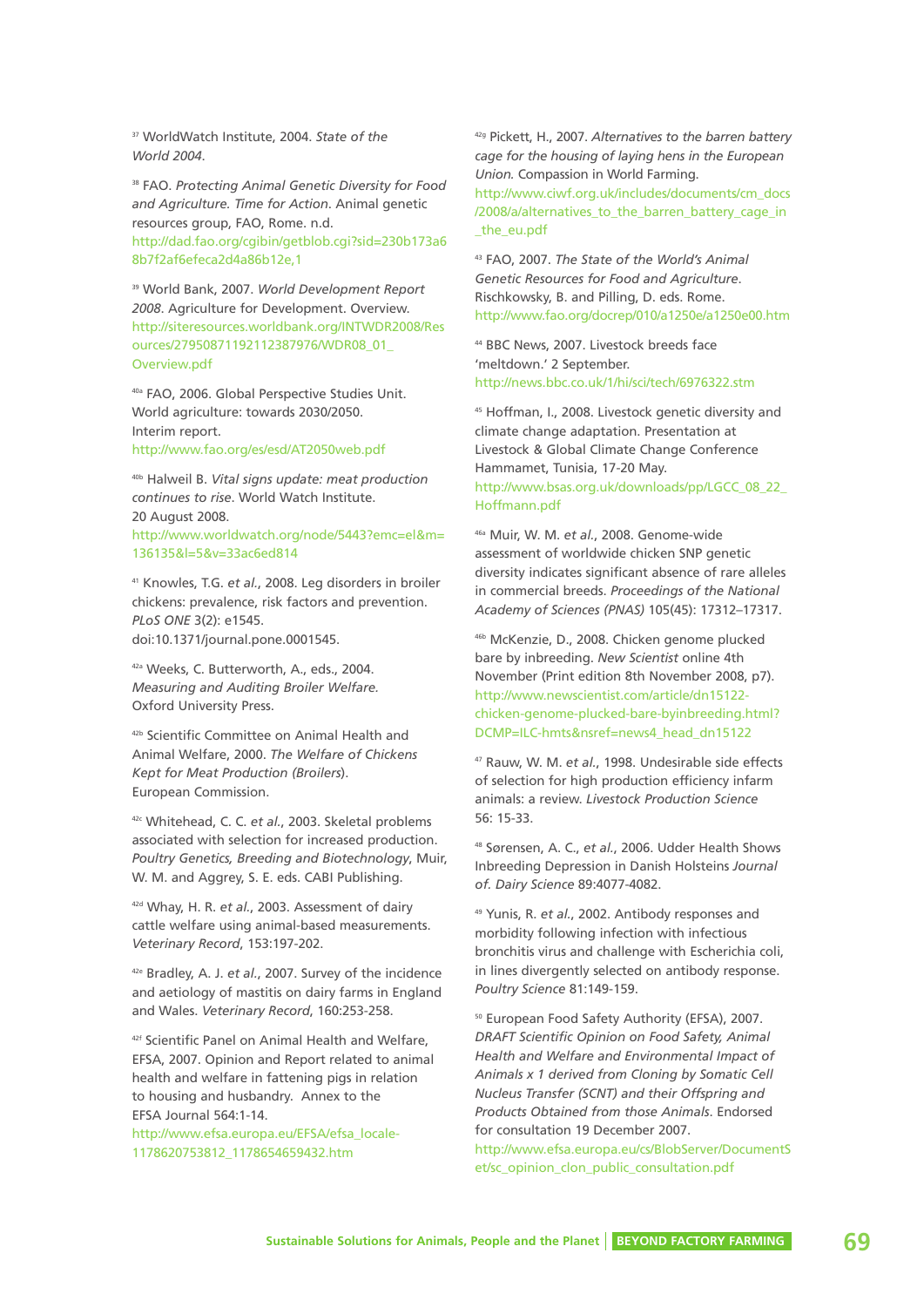<sup>51</sup> United States Food and Drug Administration (FDA), 2008. Animal cloning: a Risk Assessment – Final. January 2008.

http://www.fda.gov/cvm/CloneRiskAssessment \_Final.htm

<sup>52</sup> United States Food and Drug Administration, 2009. FDA Issues Final Guidance on Regulating Genetically Engineered Animals. 15 January 2009. http://www.fda.gov/bbs/topics/news/2009/new01944. html

<sup>53</sup> Poulter, S., 2008. Eight 'clone farm' cows born in Britain - and their meat could be on sale in months. *Daily Mail*, June 6.

http://www.mailonsunday.co.uk/news/article-1024578/Eight-clone-farm-cows-born-Britain--meatsale-months.html

<sup>54a</sup> The Royal Society, 2001. The use of genetically modified animals.

http://royalsociety.org/displaypagedoc.asp?id=11513

54b Compassion in World Farming, 2002. *The gene and the stable door: genetic engineering and farm animals*.

http://www.ciwf.org.uk/includes/documents/cm\_docs /2008/t/the\_gene\_and\_the\_stable\_door\_2002.pdf

<sup>55</sup> D'Silva, J., 2007. Animal Welfare Perspectives on the Ethics of Cloning Farm Animals for Food. European Group on Ethics in Science and New Technologies Roundtable on the ethical aspects of Animal cloning for food supply. 24-25 September 2007. Brussels.

http://www.ciwf.org/publications/reports/animalwelfare-perspectives-ethics-of-cloning-for-food.pdf

<sup>56</sup> United States Food and Drug Administration (FDA), 2008. Animal cloning: a Risk Assessment – Final. Chap 1 Exec Summary.

http://www.fda.gov/cvm/CloneRiskAssessment \_Final.htm

<sup>57</sup> European Group on Ethics in Science and New Technologies to the European Commission, 2008. Ethical aspects of animal cloning for food supply. Opinion no. 23.

http://ec.europa.eu/european\_group\_ethics/activities /docs/opinion23\_en.pdf

<sup>58</sup> Stern Review: the economics of climate change, 2006. HM Treasury and Cabinet Office. Part III, chapter 7. http://www.hm-treasury.gov.uk/sternreview\_

index.htm

<sup>59</sup> Greenpeace, 2006. *Eating up the Amazon*. http://www.greenpeace.org.uk/files/pdfs/migrated /MultimediaFiles/Live/FullReport/7555.pdf

<sup>60</sup> Steinfeld, H. *et al.*, Livestock's Long Shadow: environmental issues and options. Chapter 2. Food and Agriculture Organisation of the United Nations. Rome. 2006.

http://www.fao.org/docrep/010/a0701e/a0701 e00.htm

<sup>61</sup> BBC Television, 2008. *Panorama. Can Money Grow on Trees?* 8 September.

<sup>62</sup> Dros, M. J., 2004 *Managing the soy boom*. WWF. http://assets.panda.org/downloads/managingthesoy boomenglish\_nbvt.pdf

<sup>63</sup> van Gelder, J. W., Kammeraat, K.,Kroes, H., 2008. *Soy consumption for feed and fuel in the European Union*. Friends of the Earth Netherlands. http://www.foeeurope.org/agrofuels/index.html and

http://www.foeeurope.org/agrofuels/FFE/Profundo% 20report%20final.pdf

<sup>64</sup> Garnett, T., 2007. *Meat and dairy production and consumption*. Working paper for the Food Climate Research Network, Centre for Environmental Strategy, University of Surrey.

http://www.fcrn.org.uk/frcnResearch/publications/ PDFs/TG%20FCRN%20livestock%20final%206%20N ov%20.pdf

<sup>65</sup> United States Environmental Protection Agency (US-EPA), 2006. *Global Anthropogenic Greenhouse Gas Emissions: 1990 – 2020*.

http://www.epa.gov/nonco2/econinv/international. html

<sup>66</sup> IPCC, 2007. *Climate Change 2007: Mitigation of Climate Change*. IPCC 4th Assessment report, Working Group III. Chapter 8, Agriculture. Final Draft pre-copy edit version (for revision). http://www.mnp.nl/ipcc/pages\_media/FAR4docs/chap ters/CH8\_Agriculture.pdf

<sup>67</sup> Steinfeld H *et al.*, *Livestock's Long Shadow: environmental issues and options*. Chapter 3. Food and Agriculture Organisation of the United Nations. Rome. 2006. http://www.fao.org/docrep/010/a0701e/a0701e00.htm

<sup>68</sup> Draft Climate Change Bill, 2007. Consultation document. Department of Food and Rural Affairs (Defra).

69a Department of Energy and Climate Change, 2008. UK leads world with commitment to cut emissions by 80% by 2050. Press release 16 October. http://nds.coi.gov.uk/environment/fullDetail.asp? ReleaseID=381477&NewsAreaID=2&NavigatedFrom Department=False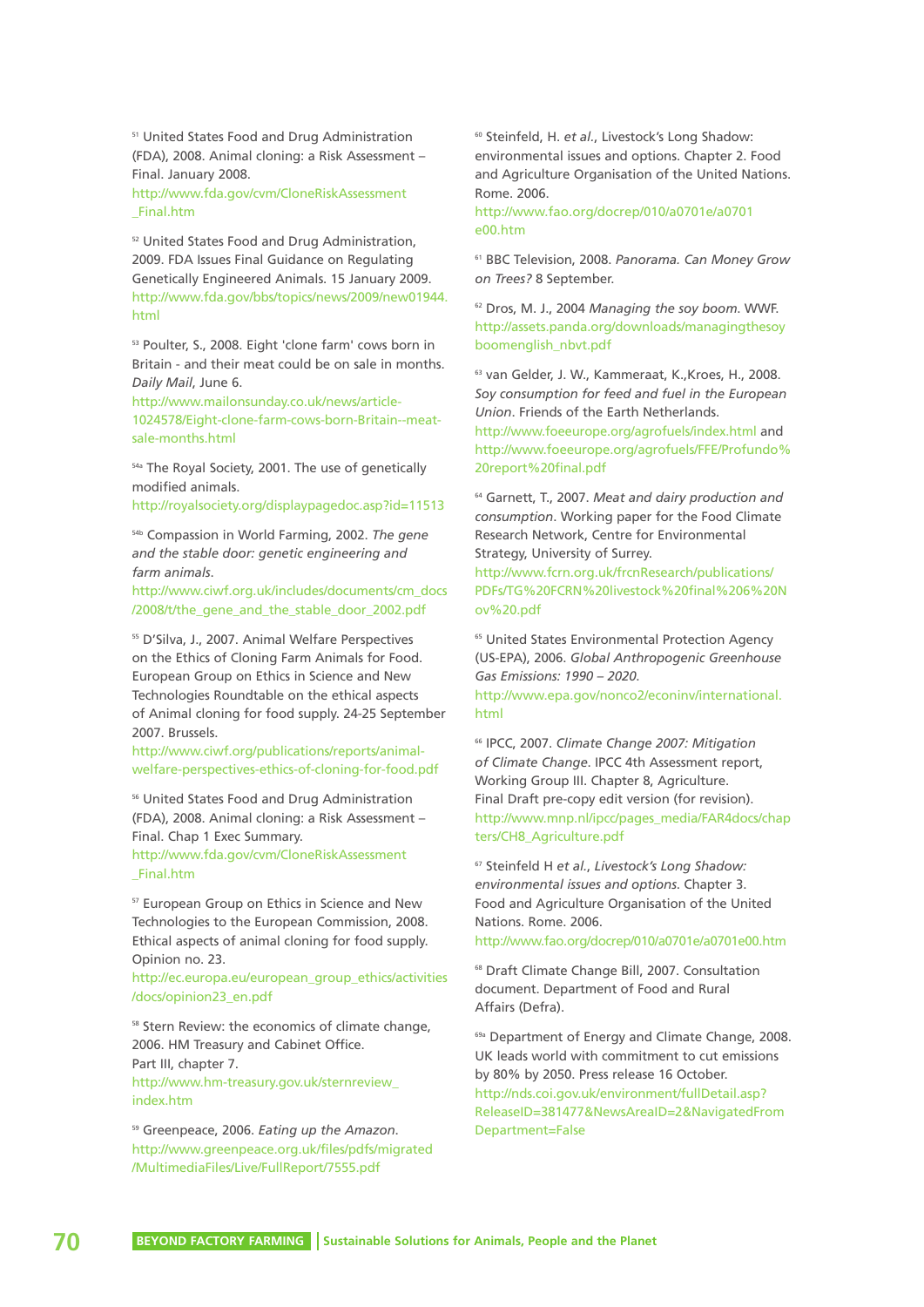69b Committee on Climate Change, 2009. *Carbon budgets*. http://www.theccc.org.uk/carbon-budgets/ Accessed 8 January 2009.

<sup>70</sup> Committee on Climate Change, 2008. *Building a low-carbon economy – the UK's contribution to tackling climate change*. http://www.theccc.org.uk/reports/

<sup>71</sup> Garnett, T., 2008. *Cooking up a Storm: Food, Greenhouse Gas Emissions and our Changing Climate*. Food Climate Research Network, Centre for Environmental Strategy, University of Surrey. http://www.fcrn.org.uk/frcnPubs/publications/PDFs /CuaS\_web.pdf

<sup>72</sup> European Commission. Climate Change Campaign. Climate Protection Calendar. Week 47.

http://ec.europa.eu/environment/climat/campaign/ index\_en.htm

Accessed 21 November 2008.

<sup>73</sup> Garnett, T., 2007. *Food and Climate Change: the world on a plate*. Food Climate Research Network, University of Surrey.

http://www.fcrn.org.uk/frcnresearch/presentations /PDFs/FCRN%20generic%20ppt.ppt

<sup>74</sup> EIPRO, 2006. European Commission. *Environmental impact of products* (EIPRO). Analysis of the life cycle environmental impacts related to the final consumption of the EU-25.

http://ec.europa.eu/environment/ipp/pdf/eipro \_report.pdf

<sup>75</sup> Kramer, K. J. *et al.*, 1999. Greenhouse gas emissions related to Dutch food consumption, *Energy Policy* 27: 203-216, Elsevier Publications. Cited in Garnett, T., 2007, as references 64 and 73 listed above.

76a Garnett, T., 2007. *Food and Climate Change: the world on a plate*. Food Climate Research Network, University of Surrey, and FCRN website information. www.fcrn.org.uk

76b Carlsson-Kanyama, A., 1998. Climate change and dietary choices - how can emissions of greenhouse gases from food consumption be reduced? Food Policy, 23(3/4): 277-293. http://www.fcrn.org.uk/frcnresearch/presentations/P

DFs/FCRN%20generic%20ppt.ppt

<sup>77</sup> Eshel, G. Martin, P. A., 2006. Diet, energy and global warming. *Earth Interactions*, 10: 1-17. http://geosci.uchicago.edu/~gidon/papers/nutri/ nutriEI.pdf and http://geosci.uchicago.edu/~gidon/papers/ nutri/nutri.html

<sup>78</sup> Bittman, M., 2008. Re-thinking the meat-guzzler. *New York Times*, 27 January. http://www.nytimes.com/2008/01/27/weekinreview/ 27bittman.html?\_r=1&oref=slogin

<sup>79</sup> Moran, D. *et al.*, 2008. *UK Marginal Abatement Cost Curves for the Agriculture and Land Use, Land-Use Change and Forestry Sectors out to 2022, with Qualitative Analysis of Options to 2050. Final report to Committee on Climate Change*. http://www.theccc.org.uk/reports/ (supporting research) and http://hmccc.s3.amazonaws.com/pdfs/SAC-CCC;%20UK%20MACC%20for%20ALULUCF;%20Fin al%20Report%202008-11.pdf

<sup>80</sup> Ametaj, B. N. *et al.*, 2008. Backgrounding and finishing diets are associated with inflammatory responses in feedlot steers. *Journal of Animal Science*. Published online first on December 19. doi:10.2527/jas.2008-1196.

<sup>81</sup> Soil Association, 2005. *Soil Association Organic Standards*. Chapter 11.

<sup>82</sup> IPCC, 2007. *Climate Change 2007: Mitigation of Climate Change*. IPCC 4th Assessment report, Working Group III. Chapter 8, Agriculture. Final Draft pre-copy edit version (for revision). http://www.mnp.nl/ipcc/pages\_media/FAR4docs/chap ters/CH8\_Agriculture.pdf

83 Williams, A.G., Audsley, E. Sandars, D.L., 2006. *Determining the environmental burdens and resource use in the production of agricultural and horticultural commodities*. Main Report. Defra Research Project IS0205. Bedford. Cranfield University and Defra.

www.silsoe.cranfield.ac.uk and www.defra.gov.uk

84a RSPCA, 2008. Welfare standards for chickens. http://www.rspca.org.uk/servlet/Satellite?pagename =RSPCA/RSPCARedirect&pg=broilerchicken resourcepage

84b EU poultrymeat marketing standards 1993. Commission Regulation (EEC) No 2891/93. L 263/22. Annex IV.

84c Soil Association, 2005. *Soil Association Organic Standards*. Chapter 20, Poultry.

<sup>85</sup> Brown, L. R., 2008. *Plan B 3.0: Mobilizing to Save Civilization*. New York: W.W. Norton and Company, Earth Policy Institute. chapter 9. Feeding Eight Billion Well.

http://www.earthpolicy.org/Books/PB3/PB3ch9\_ss5.htm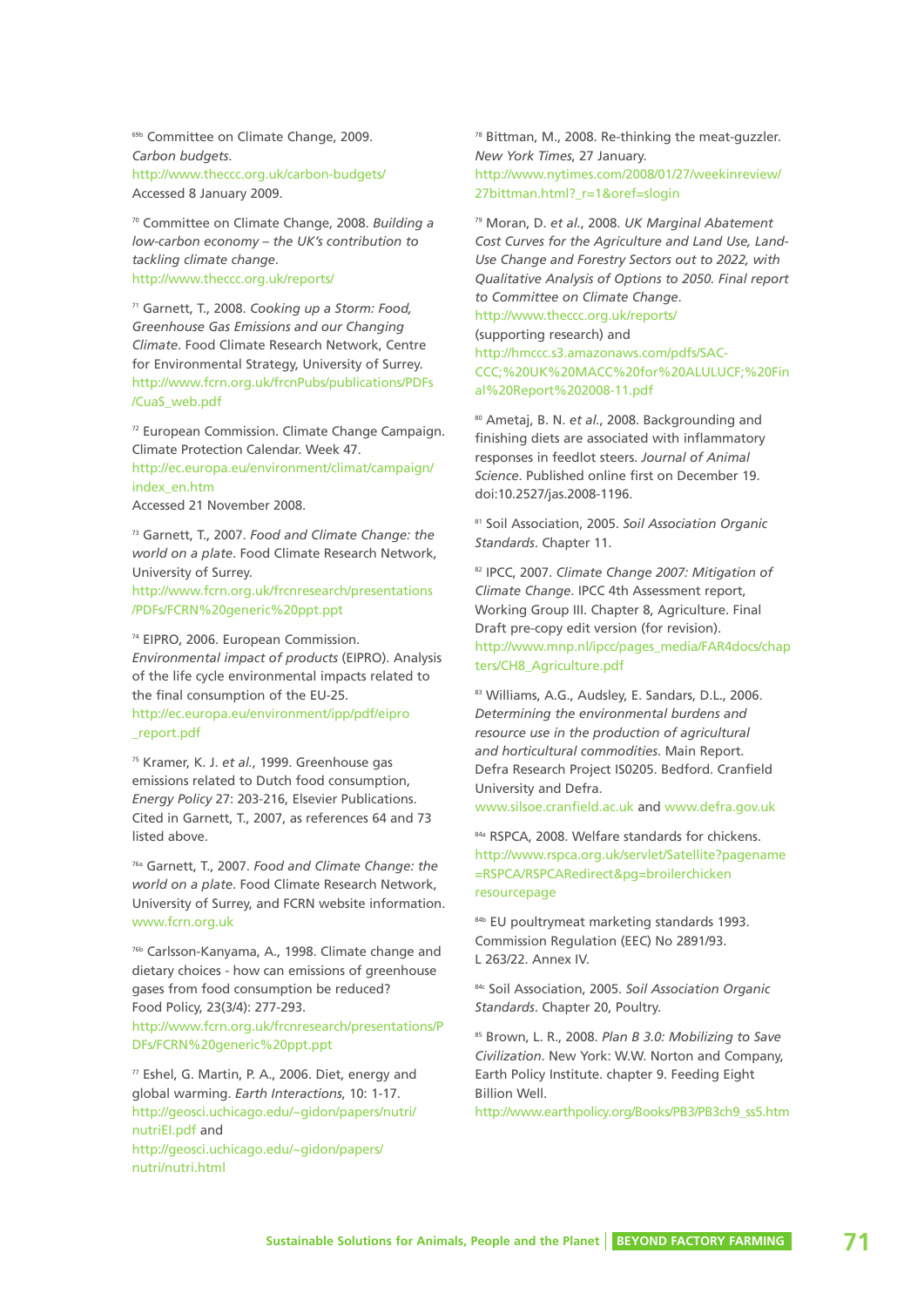86 Roberts, P., 2008 The End of Food: the coming crisis in the world food industry. Bloomsbury. Citing calculations by the Earth Policy Institute, Ref 85.

<sup>87</sup> Trostle, R., 2008. *Global agricultural supply and demand: factors contributing to the recent increase in food commodity prices*. USDA ERS. http://www.ers.usda.gov/Publications/WRS0801/WRS 0801.pdf

88 USDA, 2007. Food Safety and Inspection Service (FSIS) *Meat Preparation. Water in meat and poultry*. Factsheet.

http://www.fsis.usda.gov/Factsheets/Water\_in\_Meats /index.asp

See also Lymbery, P., 1992. The welfare of farmed fish. Compassion in World Farming. Annex 1.

89 Alberta Agriculture and Rural Development. Cereal grain drying and storage. http://www1.agric.gov.ab.ca/\$department/deptdocs. nsf/all/crop1204 Accessed January 2009.

<sup>90</sup> Gerbens-Leenes, W., Nonhebel, S., 2005. Food and land use. The influence of consumption patterns on the use of agricultural resources. Appetite 45:24-31. doi:10.1016/j.appet.2005.01.011.

91a van Oel P R, Mekonnen M M and Hoekstra A Y. *The external water footprint of the Netherlands. Quantification and impact assessment.* UNESCO-Water Education Institute

91b WWF, 2008. Living Planet Report 2008. http://assets.wwf.org.uk/downloads/lpr\_2008.pdf

<sup>92</sup> Steinfeld, H. *et al.*, 2006. *Livestock's Long Shadow: environmental issues and options*. Chapter 4. Food and Agriculture Organisation of the United Nations. Rome.

http://www.fao.org/docrep/010/a0701e/a0701e00.htm

<sup>93</sup> Chapagain, A., Orr, S., 2008. *UK Water Footprint: the impact of the UK's food and fibre consumption on global water resources*. Volume 2, Appendices. http://assets.wwf.org.uk/downloads/uk\_waterfoot print\_v2.pdf

<sup>94</sup> Molden, D. *et al.*, 2007. Pathways for increasing agricultural water productivity. International. *Water for Food, Water for Life. A Comprehensive Assessment of Water Management in Agriculture*. Water Management Institute Summary, ed. Molden D. Chapter 7.

http://www.iwmi.cgiar.org/assessment/Water%20for% 20Food%20Water%20for%20Life/Chapters/Chapter% 207%20Water%20Productivity.pdf and http://www.iwmi.cgiar.org/assessment/Publications /books.htm

95 Pimentel, D., 2006. Impacts of Organic Farming on the Efficiency of Energy Use in Agriculture: An Organic Center State of Science Review. *The Organic Center*.

http://www.organic-center.org/reportfiles/ ENERGY\_SSR.pdf and http://www.organiccenter.org/science.pest.php?action=view& report\_id=59

96 Carlsson-Kanyama, A., Pipping Ekström, M., Shanahan, H., 2003. Food and life cycle energy inputs: Consequences of diet and ways to increase efficiency. *Ecological Economic*, 44:293-307, 2003.

97 FAOSTAT. ProdSTAT database. Primary crops. FAO 2008.

http://faostat.fao.org/site/526/default.aspx ResourceSTAT database. Land. FAO. 2005. http://faostat.fao.org/site/405/default.aspx

<sup>98</sup> Marris, E., 2005. The forgotten ecosystem. *Nature* 437:944-945. doi: 10.1038/437944a.

<sup>99</sup> Steinfeld, H. *et al.*, 2006. *Livestock's Long Shadow: environmental issues and options*. Food and Agriculture Organisation of the United Nations. Rome. Chapter 2.

http://www.fao.org/docrep/010/a0701e/a0701e00.html

<sup>100</sup> Blas, J., 2008. Farmland fund to exploit food price boom. *Financial Times*, 14 September. http://www.ft.com/cms/s/0/8521d7ae-8285-11dda019-000077b07658.html

101 Swing, J. T., 2003. What future for the oceans? *Foreign Affairs* 82(5):139-152.

<sup>102</sup> Anthoff, D. *et al.*, 2006. Global and regional exposure to large rises in sea-level: a sensitivity analysis. Supporting research paper for Stern Review. Tyndall Centre for Climate Change Research. http://www.tyndall.ac.uk/publications/working\_ papers/twp96.pdf

103a University of Toronto, 2009. Collapse Of Antarctic Ice Sheet Would Likely Put Washington, D.C. Largely Underwater. *Science Daily*, February 6. http://www.sciencedaily.com/releases/2009/02/09020 5142132.htm

103b Mitrovica J X, Gomez N and Clark P U. The Sea-Level Fingerprint of West Antarctic Collapse. *Science* 323:753. DOI: 10.1126/ science. 1166510.

<sup>104</sup> Pachauri, R. J., 2007. *IPCC 4th Assessment. Synthesis report*. Press presentation, Valencia, 17 November.

http://www.ipcc.ch/pdf/presentations/valencia-2007- 11/pachauri-17-november-2007.pdf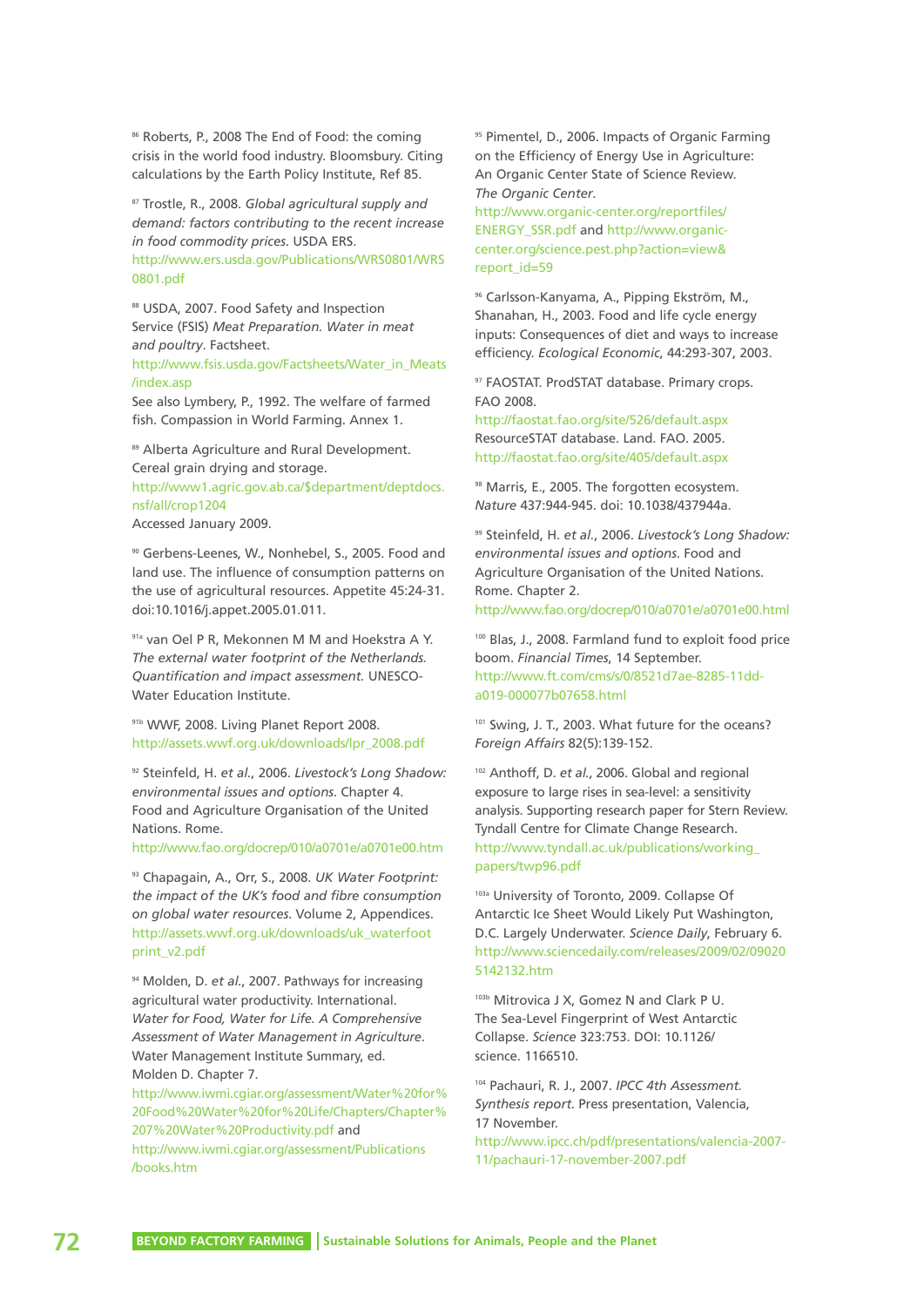105a Clark, P. U., 2008. United States Climate Change Science Program. *Abrupt Climate Change*. Final report, synthesis and assessment product 3.4. Executive Summary and Chapter 2. http://downloads.climatescience.gov/sap/sap 3-4/sap3-4-final-report-exec-sum.pdf http://www.climatescience.gov/Library/sap/sap 3-4/final-report/default.htm#finalreport

105b Randerson, J., 2008. Sea level could rise by 150cm, United States scientists warn. *Guardian*, 16 December.

http://www.guardian.co.uk/environment/2008/dec/ 16/climatechange-scienceofclimatechange

<sup>106</sup> Warren, R. *et al.*, 2006. *Understanding the regional impacts of climate change*. Paper prepared for the Stern Review. Tyndall Centre for Climate Change Research.

http://www.tyndall.ac.uk/publications/working\_ papers/twp90.pdf

107a BBC News online, 2008. South Australia drought worsens. 10 July. http://news.bbc.co.uk/1/hi/world/asiapacific/7499036.stm

107b Australian farmer, 2008. Our river is dying. http://news.bbc.co.uk/1/hi/world/asiapacific/7499739.stm

<sup>108</sup> Lin, E., Zou, J., 2006. Climate change impacts and its economics in China. Stern Review supporting research report. http://www.hm-treasury.gov.uk/media/8/1/stern\_ review\_china\_impacts.pdf

<sup>109</sup> Roy, J. *The economics of climate change. A Review of Studies in the Context of South Asia with a Special Focus on India*. Stern Review supporting research paper. N.d. http://www.hm-treasury.gov.uk/media/5/0/roy.pdf

<sup>110</sup> *Science Daily*. Expect More Droughts, Heavy Downpours, Excessive Heat, And Intense Hurricanes Due To Global Warming, NOAA. 20 June. http://www.sciencedaily.com/releases/2008/06/08061 9175522.htm

<sup>111</sup> Bates, B., *et al.*, 2008. Climate Change and Water. IPCC Technical paper VI. IPCC, WMO and UNEP. http://www.ipcc.ch/pdf/technical-papers/climatechange-water-en.pdf

<sup>112</sup> International Water Management Institute, 2007. *Water for Food, Water for Life*. A Comprehensive Assessment of Water Management in Agriculture. Summary, ed. Molden, D.

http://www.iwmi.cgiar.org/Assessment/files\_new/ synthesis/Summary\_SynthesisBook.pdf

<sup>113</sup> Liu, J., Yang, H.,Saveniji, H. H. G., 2008. China's move to high-meat diet hits water security. *Nature*, 454:397.

<sup>114</sup> FAO, 2000. *The energy and agriculture nexus*. Environment and natural resources working paper 4. Rome, 2000. Chapter 2. Energy for agriculture. http://www.fao.org/DOCREP/003/X8054E/x8054e05. htm#P361\_53876

<sup>115</sup> Smil, V., 2005. Do we need higher farm yields during the first half of the 21st century? *Yields of Farmed Species*, ed. Sylvester-Bradley R and Wiseman J. Nottingham University Press. Chapter 1, 1-14.

<sup>116</sup> FAO, 2000. F*ertilizer requirements in 2015 and 2030*. Rome 2000.

ftp://ftp.fao.org/agl/agll/docs/barfinal.pdf

<sup>117</sup> Roberts, P., 2008. *The End of Food: the coming crisis in the world food industry*. Bloomsbury.

<sup>118</sup> Elam, T. E., 2008. Biofuels support policy costs to the United States economy. FarmEcon LLC. http://farmecon.com/Documents/Biofuel%20policy% 20cost%20to%20U.S.%20economy%20FarmEcon% 20LLC.pdf

<sup>119</sup> Tegtmeier, E. M., Duffy, M. D., 2004. External Costs of Agricultural Production in the United States. *International Journal of Agricultural Sustainability* 2(1):1-20.

<sup>120</sup> Pretty, J. N. *et al.*, 2005. Farm costs and food miles: An assessment of the full cost of the UK weekly food basket. *Food Policy*, 30(1):1-19. doi:10.1016/j.foodpol.2005.02.001. http://www.essex.ac.uk/BS/staff/pretty/Pretty%20et %20al%20Food%20Policy%202005%20%20vol%20 30%20%20pp1-20.pdf

<sup>121</sup> Steinfeld, H. *et al.*, 2006. Livestock's Long Shadow: environmental issues and options. Executive Summary. Food and Agriculture Organisation of the United Nations. Rome. http://www.fao.org/docrep/010/a0701e/a0701e00.HTM

<sup>122</sup> Rhoades, J. D., Kandiah, A.,Mashali, A. M., 1992. *The use of saline waters for crop production* - FAO irrigation and drainage paper 48. FAO. Chapter 1. http://www.fao.org/docrep/t0667e/t0667e04.htm# chapter%201%20%20%20introduction

<sup>123</sup> Rhoades, J. D., Kandiah, A. Mashali, A. M., 1992. *The use of saline waters for crop production* - FAO irrigation and drainage paper 48. FAO. Chapter 5. http://www.fao.org/docrep/t0667e/t0667e0a.htm# nature%20and%20causes%20of%20environmental %20problems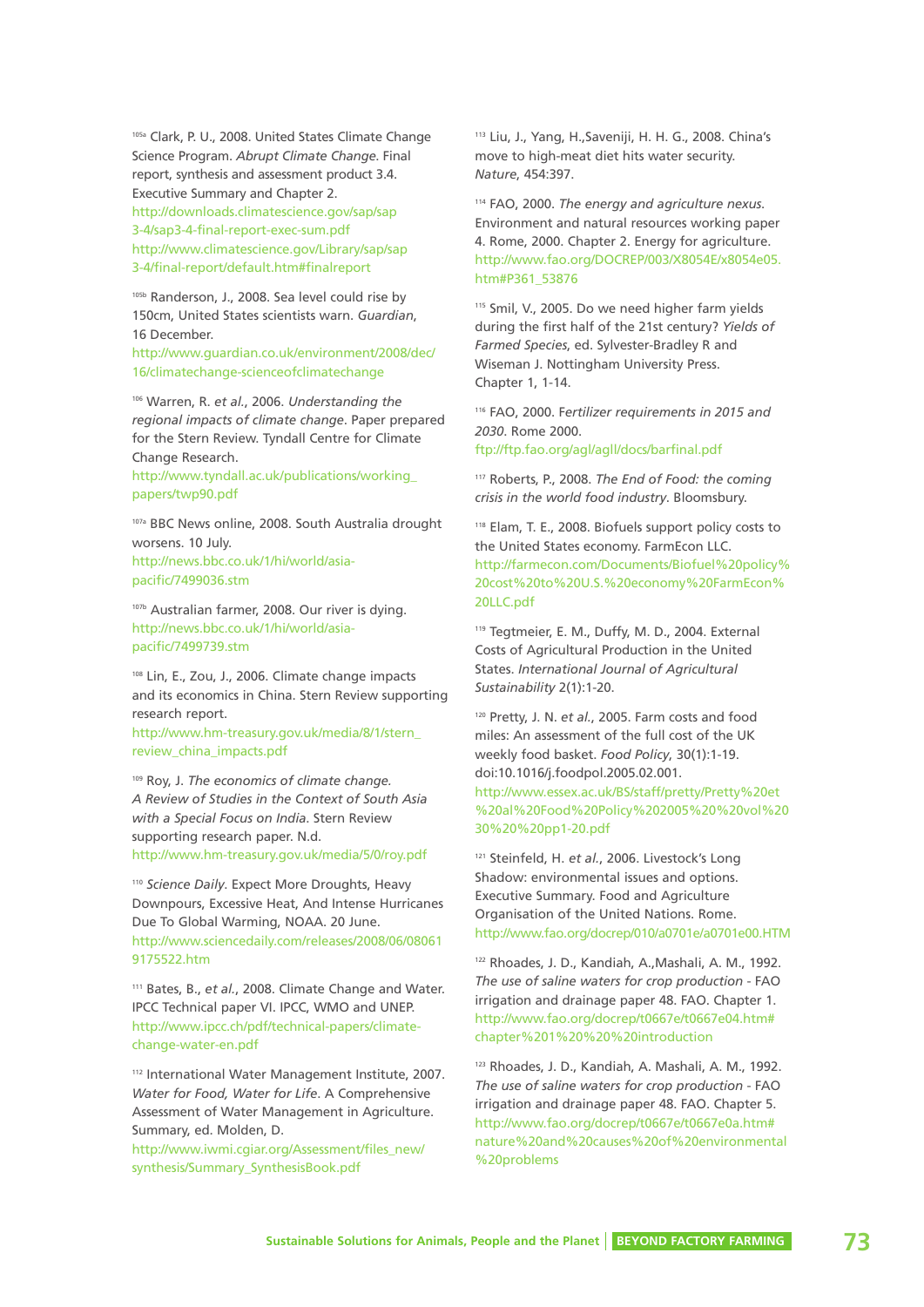<sup>124</sup> Kéfi, S. *et al.*, 2007. Spatial vegetation patterns and imminent desertification in Mediterranean arid ecosystems. *Nature*, 449: 213-217. Also cites: Millennium Ecosystem Assessment. *Ecosystems and Human Well-Being: Desertification Synthesis* (World Resources Institute, Washington DC, 2005.

<sup>125</sup> *Animal waste pollution in America: an emerging national problem. Environmental risks of livestock and poultry production*. A report by the Minority Staff of the United States Senate Committee on Agriculture, Nutrition and Forestry for Senator Tom Harkin, December 1997.

126. WHO and European Commission, 2002. Eutrophication and Health. http://ec.europa.eu/environment/water/waternitrates/pdf/eutrophication.pdf

<sup>127</sup> European Commission, 2002. The Implementation of Council Directive 91/676/EEC concerning the Protection of Waters against Pollution caused by Nitrates from Agricultural Sources. Report COM(2002)407. Synthesis from year 2000 member States reports.

http://ec.europa.eu/environment/water/waternitrates/report.html

<sup>128</sup> Anon, 2008. EDF working towards cleaner hog farms. *Pig Progress*, 11 September. http://www.pigprogress.net/home/id160266404/edf\_ working\_towards\_cleaner\_hog\_farms.html

<sup>129</sup> Archer, J. R.,Nicholson, R. J., 1992. Liquid wastes from farm animal enterprises. *Farm Animals and the Environment*, Phillips, C. and Piggins, D. eds. CAB International. pp. 325-343.

130 Steinfeld, H. et al., 2006. Livestock's Long Shadow: environmental issues and options. Chapter 5. Food and Agriculture Organisation of the United Nations. Rome.

http://www.fao.org/docrep/010/a0701e/a0701e00.htm

<sup>131</sup> BirdLife International, 2008. *State of the world's birds: indicators for our changing world*. Cambridge, UK: BirdLife International. www.birdlife.org/sowb

132 Birdlife International, 2008. State of the world's birds. Accessed January 2009.

http://www.biodiversityinfo.org/sowb/default.php? r=sowbhome

133a *Science Daily*, 2008. Acidifying Oceans Add Urgency To Carbon Dioxide Cuts. 6 July. http://www.sciencedaily.com/releases/2008/07/08070 3140716.htm

<sup>133b</sup> Science Daily, 2007. Acid Oceans From Carbon Dioxide Will Endanger One Third Of Marine Life, Scientists Predict. 19 October 2007. http://www.sciencedaily.com/releases/2007/10/07101 7102133.htm

<sup>134</sup> IUCN, 2007. News Release. Extinction crisis escalates: Red List shows apes, corals, vultures, dolphins all in danger. 12 Sept. http://cms.iucn.org/search.cfm?uNewsID=81

135 Sahney, S., Benton, M. J., 2008. Recovery from the most profound mass extinction of all time. *Proceedings of the Royal Society B*. Biological Sciences. 275:759-765. doi:10.1098/rspb.2007.1370.

<sup>136</sup> Otte, J., *et al.*, 2007. *Industrial Livestock Production and Global Health Risks*. Pro-Poor Livestock Initiative.

www.fao.org/ag/AGAinfo/projects/en/pplpi/docarc/ rep-hpai\_industrialisationrisks.pdf

<sup>137</sup> Anon, 2008. Pumping pits – you need a safety plan. The PigSite August 2008. http://www.thepigsite.com/articles/4/waste-andodor/2360/pumping-pits-you-need-a-safety-plan

138a Wathes, C. M. *et al.*, 1997. Concentrations and emission rates of aerial ammonia, nitrous oxide, methane, carbon dioxide, dust and endotoxin in UK broiler and layer houses. *British Poultry Science* 38:14-28.

138b Wathes, C. M., 1999. Strive for clean air in your poultry house. *World Poultry* 15:17-19.

138c Groot Koerkamp, P. W. G. *et al.*, 1998. Concentrations and emissions of ammonia in livestock buildings in Northern Europe. *Journal of Agricultural Engineering Research* 70:79-95.

<sup>139</sup> Pew Commission on Industrial Farm Animal Production, 2008. *Putting meat on the table: industrial farm animal production in America*. http://www.pewtrusts.org/uploadedFiles/wwwpewtr ustsorg/Reports/Industrial\_Agriculture/PCIFAP\_ FINAL.pdf

140a Rule, A. M., Evans, S. L. Silbergeld, E. K., 2008. Food animal transport: A potential source of community exposures to health hazards from industrial farming (CAFOs). *Journal of Infection and Public Health*, 1 (1): 33 DOI:10.1016/j.jiph. 2008.08.001.

140a Anon, 2008. Transporting broilers spreads bacteria to humans. *World Poultry*, 26 November. http://www.worldpoultry.net/news/transportingbroilers-spreads-bacteria-to-humans-3347.html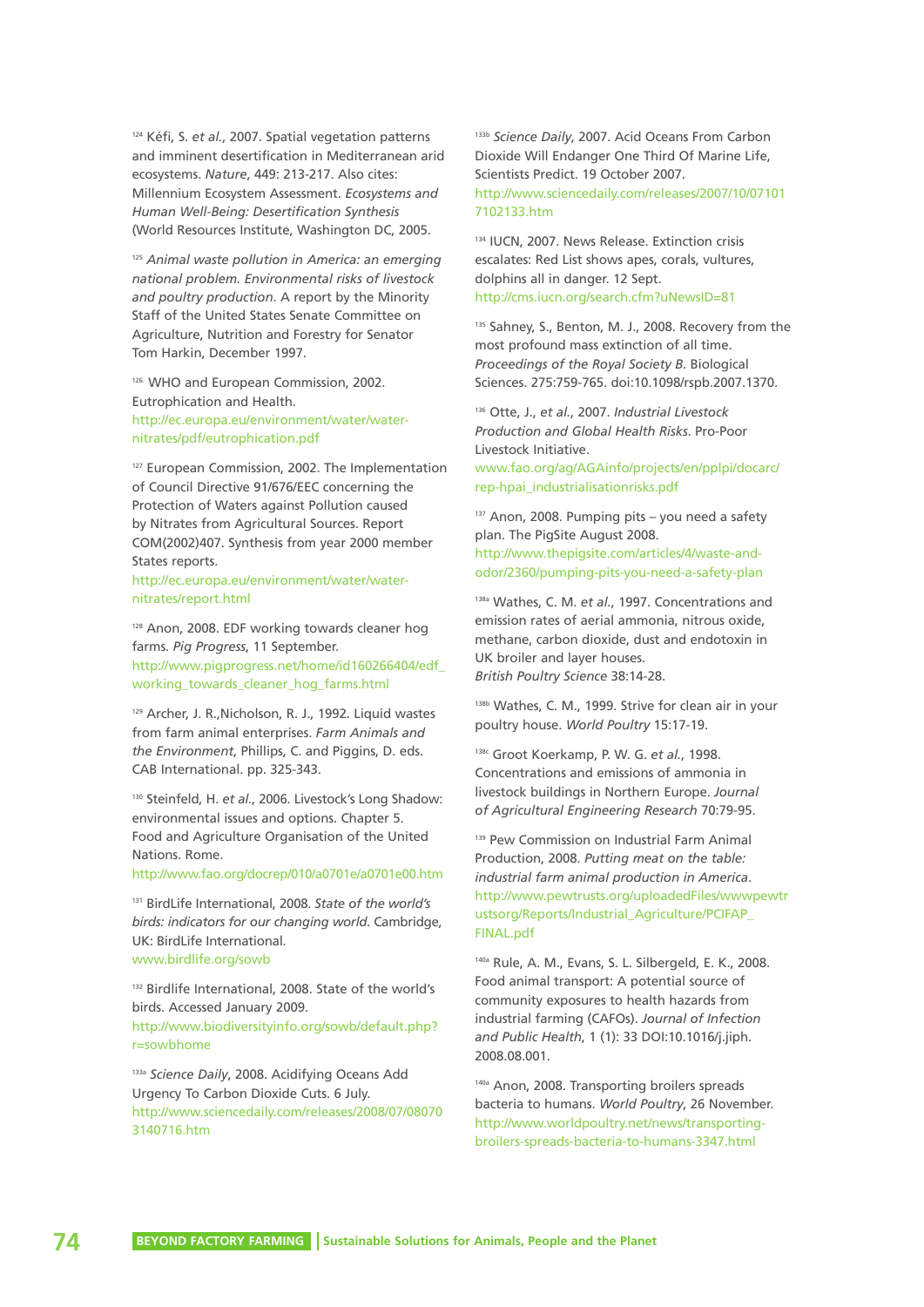141 Greger, M., 2007. The Human/Animal Interface: Emergence and Resurgence of Zoonotic Infectious Diseases. Critical Reviews in Microbiology, 33:243–299. DOI: 10.1080/10408410701647594.

<sup>142</sup> Greger, M., 2006. *Bird flu: a virus of our own hatching*. Lantern Books. Available online at http://birdflubook.com/g.php?id=5

<sup>143</sup> Defra, 2008. Bluetongue Regulations 2008. Declaration of a Protection Zone. http://www.defra.gov.uk/animalh/diseases/notifiable /bluetongue/pdf/declaration-bt-pz-080901.pdf

<sup>144</sup> Jaykus, L-A. *et al.*, 2008. Climate change: implications for food safety. FAO. http://www.fao.org/ag/agn/agns/files/HLC1\_Climate\_ Change\_and\_Food\_Safety.pdf

<sup>145</sup> European Food Safety Authority and European Centre for Disease Control, 2007. News release on Report on Trends and Sources of Zoonoses, Zoonotic Agents, Antimicrobial resistance and Foodborne outbreaks in the European Union in 2006. 19 December.

http://www.efsa.eu.int/EFSA/efsa\_locale11786207 53812\_1178671313012.htm

<sup>146</sup> Anon, 2006. Avian influenza goes global, but don't blame the birds. Leading Edge (editorial). *The Lancet Infectious Diseases*, 6:185.

<sup>147</sup> FAO News, 2006. *Avian flu: Don't place all the blame on wild birds*. *Human activities not birds more likely to spread the virus*. 22nd May. http://www.fao.org/docs/eims/upload//214442/Dont placeallblameonwildbirds.pdf

<sup>148</sup> Department for Environment, Food and Rural Affairs (Defra), 2007. *Summary of initial epidemiological and virological investigations to determine the source and means of introduction of highly pathogenic H5N1 vian influenza virus into a turkey finishing unit in Suffolk, as at 14 February 2007*.

http://www.defra.gov.uk/animalh/diseases/notifiable/ disease/ai/pdf/epidemiological160207.pdf

<sup>149</sup> WHO, 2009. Cumulative numbers of H5N1 human infections and deaths. WHO cumulative numbers, as at 7 January 2009.

http://www.who.int/csr/disease/avian\_influenza/count ry/cases\_table\_2009\_01\_07/en/index.html

<sup>150</sup> Murray, C. J. L. *et al.*, 2006. Estimation of potential global pandemic infl uenza mortality on the basis of vital registry data from the 1918–20 pandemic: a quantitative analysis. *Lancet* 368:2211-2218.

<sup>151</sup> European Food Safety Authority, 2006. Scientific Report of the Scientific Panel on Biological Hazards on: *Food as a possible source of infection with highly pathogenic avian influenza viruses for humans and other mammals. EFSA Journal*. 74, 1–29.

http://www.efsa.europa.eu/EFSA/Scientific\_Documen t/biohaz\_report\_ej74\_avian\_influenza\_en2.pdf

<sup>152</sup> WHO, 2007. Food safety information and frequently asked questions on avian influenza. http://www.who.int/csr/disease/avian\_influenza/en/ Accessed November 2007, items dated 2005 to 2007.

<sup>153</sup> van Beest Holle, M Du R., 2005. Human-to-human transmission of avian influenza A/H7N7, The Netherlands, 2003. *Euro Surveill*: 10(12):264-8. 2005. http://www.eurosurveillance.org/em/v10n12/1012- 222.asp

<sup>154</sup> MacKenzie, D., 2006. Time to stamp out bird flu at source. *New Scientist*, 14 January, p6-7.

<sup>155</sup> Defra (2009). Statistics on foot and mouth disease. http://www.defra.gov.uk/footandmouth/cases/ statistics/breakdownstats.htm

<sup>156</sup> National Audit Office, 2002. *The 2001 Outbreak of Foot and Mouth Disease. Stationery Office*. Executive Summary.

http://www.nao.org.uk/publications/nao\_reports/01- 02/0102939.pdf

<sup>157</sup> Waddilove, J., 2008. Production Viruses -A Global Challenge That's Costing a Fortune. *The PigSite*.

http://www.thepigsite.com/articles/8/biosecuritydisinfection/2183/production-viruses-a-globalchallenge-thats-costing-a-fortune

<sup>158</sup> Gadd, J., 2008. PRRS – the disease that keeps bugging us. *Pig Progress*. 1 September. http://www.pigprogress.net/blogs/id170265307/ action/showDetails/prrs\_the\_disease\_which\_keeps \_bugging\_us.html

<sup>159</sup> Anon, n.d. Porcine Reproductive & Respiratory Syndrome (PRRS). *The PigSite.* http://www.thepigsite.com/diseaseinfo/97/porcinereproductive-respiratory-syndrome-prrs Accessed September 2008.

<sup>160</sup> Evans, C. M., Medley, G. F. Green, L. E., 2008. Porcine reproductive and respiratory syndrome virus (PRRSV) in GB pig herds: farm characteristics associated with heterogeneity in seroprevalence. *BMC Veterinary Research*, 4:48. 2008 doi:10.1186/1746-6148-4-48. http://www.biomedcentral.com/1746-6148/4/48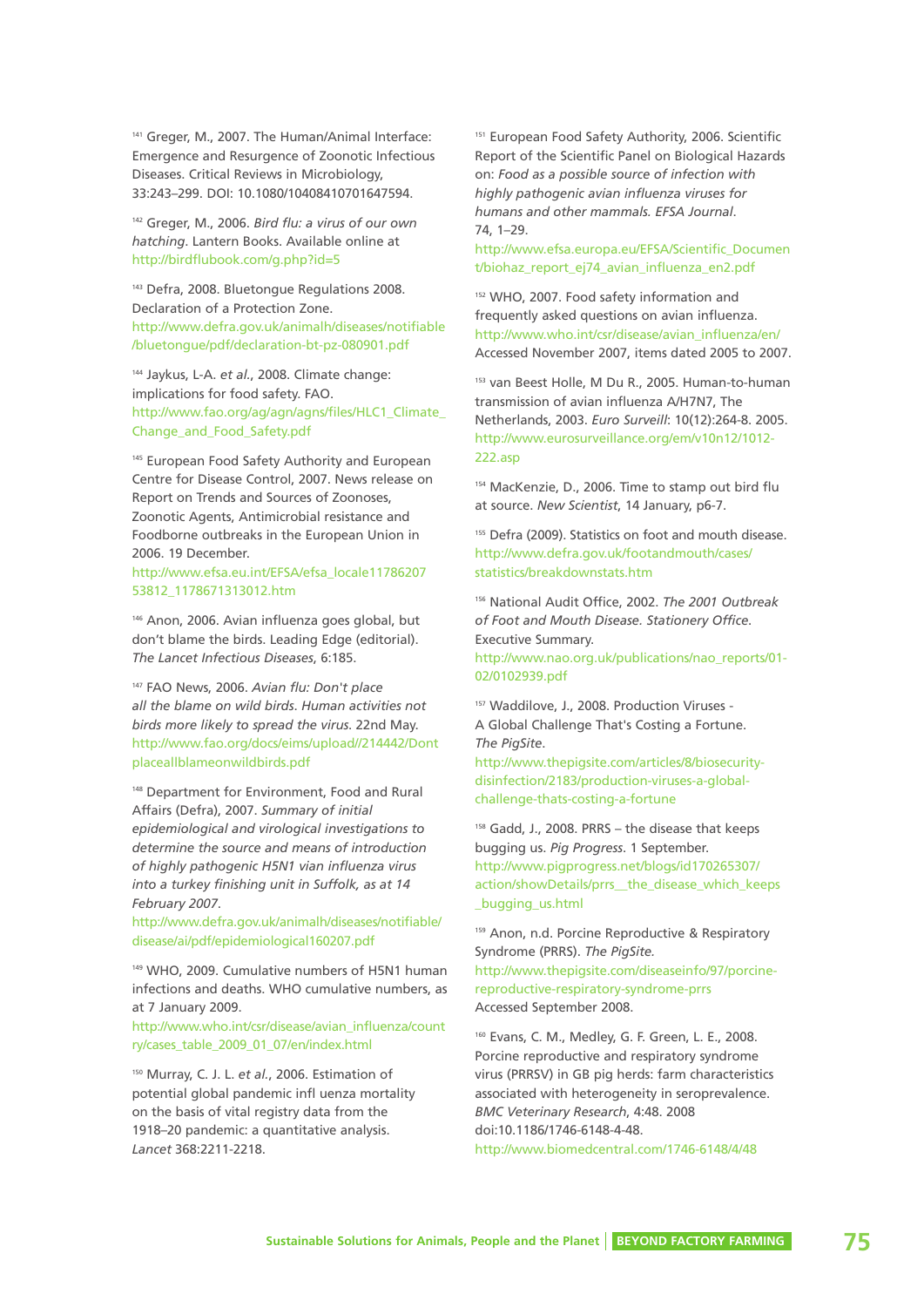<sup>161</sup> Zimmerman, J., 2008. PRRSV - The Disease That Keeps Bugging Us. Presentation at the London Swine Conference 2008. *The PigSite*. http://www.thepigsite.com/articles/1/health-andwelfare/2286/prrsv-the-disease-that-keepsbugging-us

<sup>162</sup> Burch, D.,2008. PRRS infections – where are we post PCV2? *The PigSite*.

http://www.pigprogress.net/news/weblog/pighealth/prrs-infections-%E2%80%93-where-are-wepost-pcv2%3F-id2402.html

<sup>163</sup> Tian, K. et al., 2007. Emergence of Fatal PRRSV Variants: Unparalleled Outbreaks of Atypical PRRS in China and Molecular Dissection of the Unique Hallmark. *PLoS ONE* 2(6): e526. doi:10.1371/journal.pone.0000526.

164 Burch, D., 2008. Tying up some loose ends. *Pig Progess*. September 9. http://www.pigprogress.net/blogs/id1702- 66108/action/showDetails/tidying\_up\_some\_loose \_ends.html

165 Center for Infectious Disease Research and Policy, n.d. Nipah Virus. University of Minnesota. http://www.cidrap.umn.edu/cidrap/content/bio security/ag-biosec/anim-disease/nipah.html Accessed September 2008.

<sup>166</sup> Anon, 2009. Ebola virus hits more pig farmers in the Philippines. *Nature* 457:648. 4th February. http://www.nature.com/news/2009/090204/full/4576 48b.html

doi:10.1038/457648b.

<sup>167</sup> McCreary, C. *et al.*, 2008. Excretion of hepatitis E virus by pigs of different ages and its presence in slurry stores in the United Kingdom. *Veterinary Record* 163:261-265.

<sup>168</sup> Wang, Y. Q. *et al.*, 2005. Changes in protein and fat balance of some primary foods: implications for obesity. Presented at the 6th Congress of the International Society for the Study of Fatty Acids and Lipids. 27 June – July 2004, Brighton.

169 Queen's University, Belfast. Improved Test To Detect Steroid Abuse In Cattle. *Science Daily*. 9 February 2009.

http://www.sciencedaily.com/releases/2009/02/09020 2140211.htm

<sup>170</sup> Colles, F. M. *et al.*, 2008. Campylobacter infection of broiler chickens in a free-range environment *Environmental Microbiology* 10(8), 2042–2050. doi:10.1111/j.1462-2920.2008.01623.x.

171 EFSA, 2007. EFSA-ECDC report on animal infections transmissible to humans. News release 19 December. http://www.efsa.europa.eu/EFSA/efsa\_locale1178620

753812\_1178671313012.htm

<sup>172</sup> Cui, S. *et al.*, 2005. Prevalence and antimicrobial resistance of Campylobacter spp. and Salmonella Serovars in Organic Chickens from Maryland retail stores. *Applied Environmental Microbiology*, 71(7):4108-4111.

173 European Food Safety Authority, 2008. EFSA publishes EU-wide survey on Salmonella levels in slaughtered pigs. 9th June. http://www.efsa.europa.eu/EFSA/efsa\_locale1178620 753812\_1178713190137.htm

<sup>174</sup> Snow, L. C. *et al.*, 2007. Survey of the prevalence of *Salmonella* species on commercial laying farms in the United Kingdom. *Veterinary Record*, 161:471-476.

175 Shea, K. M., 2003. Antibiotic resistance: what is the impact of agricultural uses of antibiotics on children's health? *Pediatrics*, 112(1):253-258; CVM Update, 2000. *FDA/CVM proposes to withdraw poultry fluoroquinolones approval*. FDA 26.10.

<sup>176</sup> Nathan, C., 2004. Antibiotics at the crossroads. *Nature* 431:899-902.

<sup>177</sup> Mellon, M., C. Benrook, C. Benbrook, K. L., 2001. Hogging It. Estimates of Antimicrobial Abuse in Livestock. Union of Concerned Scientists.

<sup>178</sup> van den Bogaard, A. E. *et al.*, 2002. Antibiotic resistance of faecal enterococci in poultry, poultry farmers and poultry slaughterers. *Journal of Antimicrobial Chemotherapy*, 49(3):497-505.

179a Anon, 2008. MRSA found in United States pigs. *Pig Progress*. July 14th.

http://www.pigprogress.net/news/id160259602/mrsa \_found\_in\_us\_pigs.html

179b Smith, T. C. *et al.*, 2009. Methicillin-Resistant Staphylococcus aureus (MRSA) Strain ST398 Is Present in Midwestern United States Swine and Swine Workers. PLoS ONE 4(1): e4258. Doi:10.1371/journal.pone.0004258.

180 Anon, 2008. Tests find MRSA bacteria in German piggeries. *Pig Progress*. May 6th. http://www.pigprogress.net/home/id1602-52106 /tests\_find\_mrsa\_bacteria\_in\_german\_piggeries.html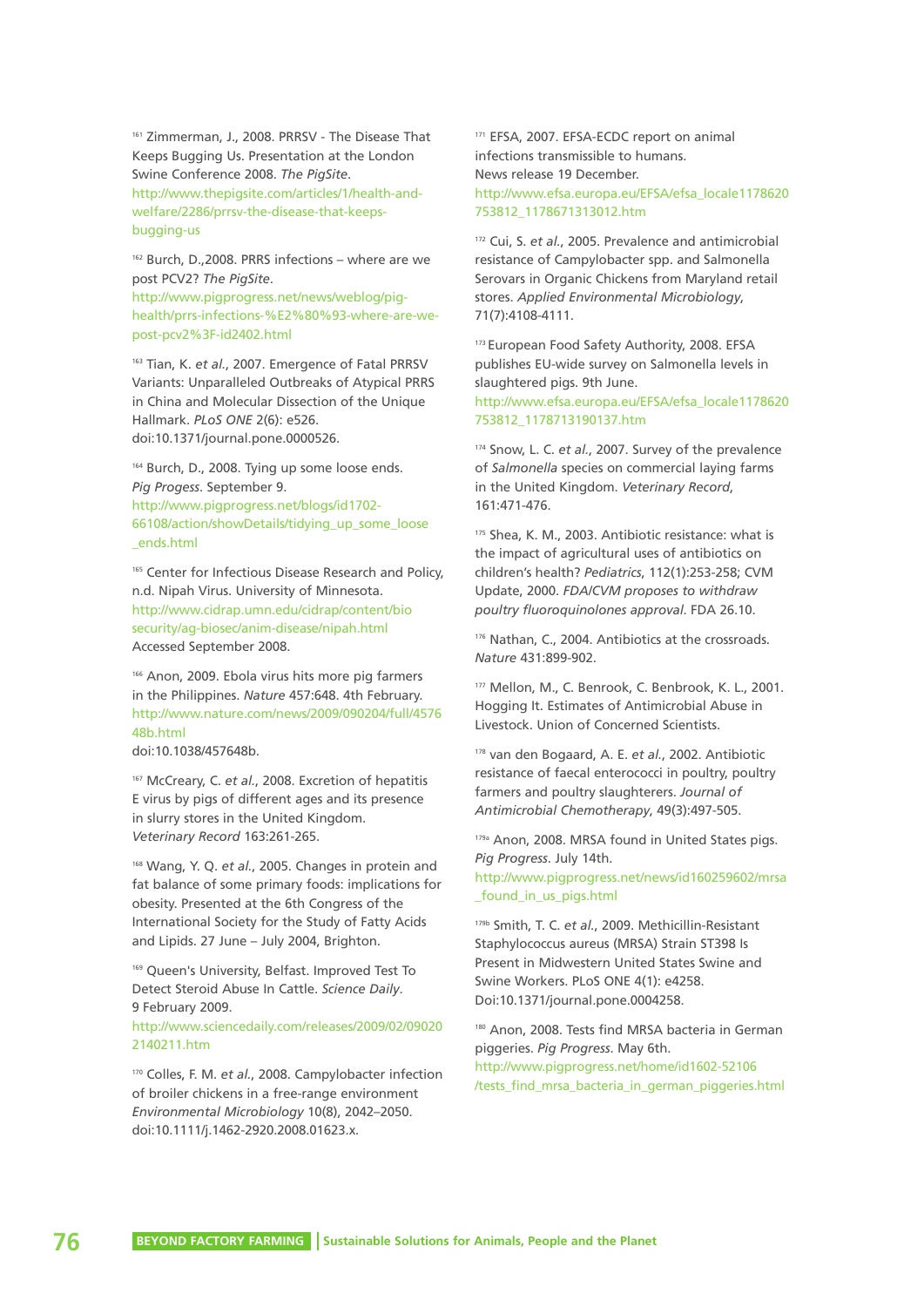181a Hallmark Update, 2008. *Farmed Animal Watch* Number 8, Volume 8. 7 March. www.farmedanimal.net

181b Becker, G. S., 2008. *USDA meat inspection and the humane methods of slaughter* Act. CRS report for Congress. 26 February.

<sup>182</sup> Comroy, E. E. *et al.* n.d. Atypical BSE (BASE) Transmitted from Asymptomatic Ageing Cattle to a Primate. PLoS ONE 3(8): e3017. doi:10.1371/journal.pone.0003017.

<sup>183</sup> Anon, 2008. Feasting and fasting. *Nature* 454:1.

<sup>184</sup> WHO Europe, 2006. *Draft European Charter on counteracting obesity*. EUR/06/5062700/8. 18 September.

http://www.nepho.org.uk/view\_file.php?c=1777

<sup>185</sup> National Audit Office, Health Care Commission and Audit Commission, 2006. *Tackling Child Obesity – First Steps. Executive Summary*. Stationery Office. http://www.nao.org.uk/publications/0506/tackling\_ child\_obesity.aspx

<sup>186</sup> Dietary Guidelines for Americans, 2005. United States Department of Health and Human Services and United States Department of Agriculture. http://www.health.gov/dietaryguidelines/dga2005/ document/pdf/DGA2005.pdf

<sup>187</sup> Lang, T., 2006. Achieving access to ethical food: animal and human health come together in: Turner, J. and D'Silva, J. eds. *Animals, ethics and trade: the challenge of animal sentience*. Earthscan 2006, chapter 4, p 260-272.

188 Robertson, A., 2001. Social inequalities and the burden of food-related ill-health. *Public Health Nutrition*, 4(6A):1371-1373.

<sup>189</sup> Lloyd-Williams, F. *et al.* Estimating the cardiovascular mortality burden attributable to the European Common Agricultural Policy on dietary saturated fats. *Bulletin of the World Health Organisation* 86(7): 497-576. 2008.

<sup>190</sup> World Cancer Research Fund and the American Institute for Cancer Research, 2007. *Food, Nutrition, Physical Activity, and the Prevention of Cancer: a global perspective*. Chapter 4.3. www.dietandcancerreport.org

191 World Cancer Research Fund and the American Institute for Cancer Research, 2007. *Food, Nutrition, Physical Activity, and the Prevention of Cancer: a global perspective*. Chapter 4.4. www.dietandcancerreport.org

<sup>192</sup> World Cancer Research Fund and the American Institute for Cancer Research, 2007. *Food, Nutrition, Physical Activity, and the Prevention of Cancer: a global perspective*. Chapter 4.5. www.dietandcancerreport.org

<sup>193</sup> World Cancer Research Fund and the American Institute for Cancer Research, 2007. *Food, Nutrition, Physical Activity, and the Prevention of Cancer: a global perspective*. 2007. Chapter 12. www.dietandcancerreport.org

<sup>194</sup> Anand, P. *et al.*, 2008. Cancer is a preventable disease that requires major lifestyle changes. *Pharmaceutical Research*, 25(9): 2097-2116. DOI: 10.1007/s11095-008-9661-9.

<sup>195</sup> Hedlund, M. *et al.*, 2008. Evidence for a human-specific mechanism for diet and antibodymediated inflammation in carcinoma progression. *Proceedings of the National Academy of Sciences of the United States* (PNAS). Published online before print November 18, 2008, doi:10.1073/pnas. 0803943105.

<sup>196</sup> Soil Association, 2007. *Energy Efficiency of Organic Farming*. Analysis of data from existing MAFF/Defra studies.

<sup>197</sup> Andersons, 2008. *The impact of rising oil prices on organic and non-organic farm profitability – a study by Andersons for the Soil Association*. Soil Association.

http://www.soilassociation.org/web/sa/saweb.nsf/ librarytitles/27C46.HTMl/\$file/Andersons%20oil%20 price%20comparison%20FINAL,%20lo%20res.pdf

198a Appleby, M. C., 2008. *Eating our future: the environmental impact of industrial animal agriculture.* World Society for the Protection of Animals (WSPA).

http://www.wspa.org.uk/Images/WSPA\_ESR\_small\_ tcm9-5754.pdf#false

198b Drinkwater, L. E., Wagoner, P., Sarrantonio, M., 1998. Legume-based cropping systems have reduced carbon and nitrogen losses. *Nature*, 396:262-265.

198c Stehfest, E. *et al.*, 2009. Climate benefits of changing diet. *Earth and Environmental Science*. Published online 4 February. DOI:10.1007/s10584- 008-9534-6.

198d Tilman, D., 1998. The greening of the green revolution. *Nature*, 396: 211-212.

199 Crews, T. E. and Peoples, M. B., 2004. Legume versus fertilizer sources of nitrogen: ecological tradeoffs and human needs. *Agriculture, Ecosystems and Environment*, 102:279-297.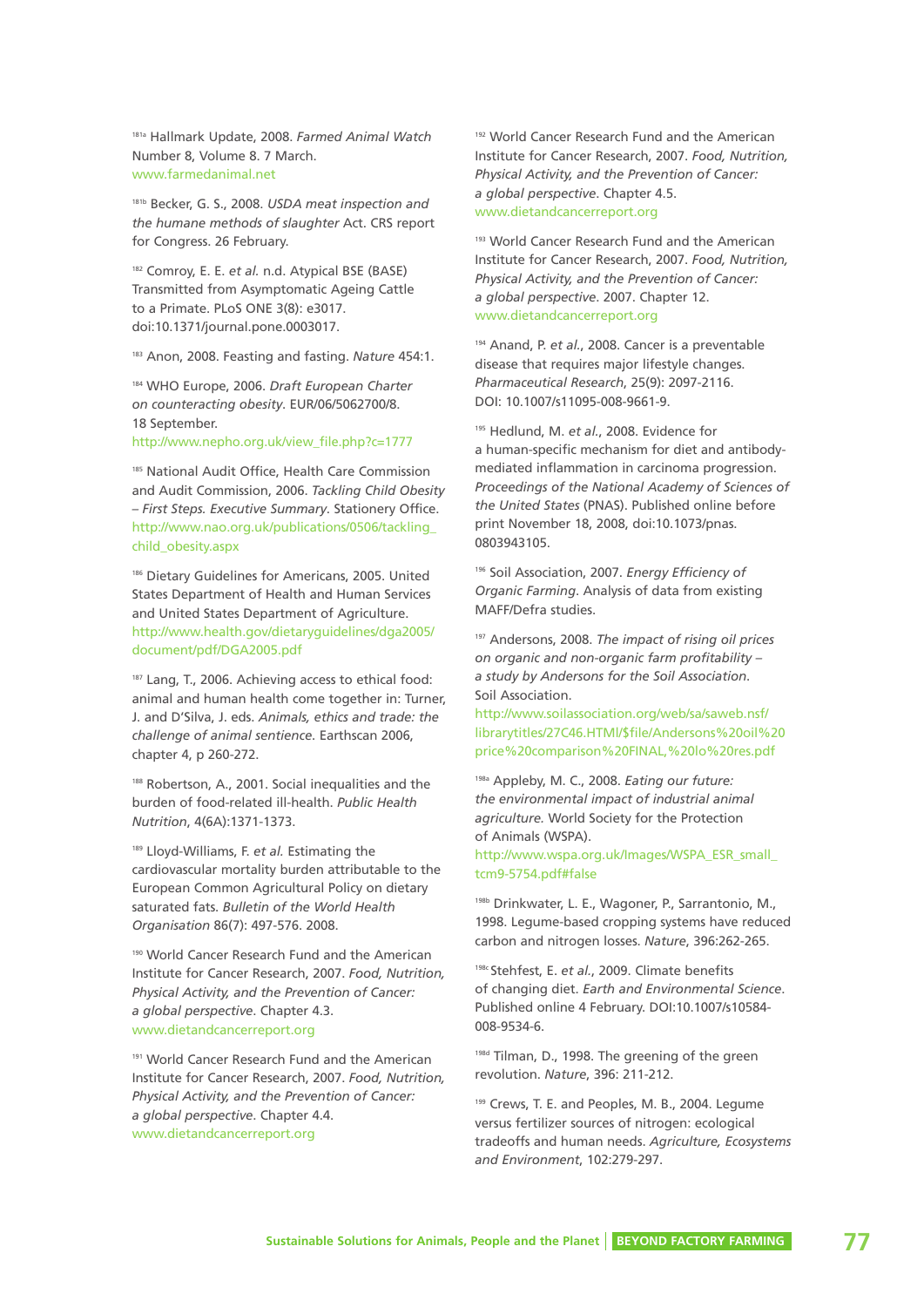<sup>200</sup> Soil Association, 2008. Wheat yields could halve says scientist. Press release 19 November 2008. http://www.soilassociation.org/web/sa/saweb.nsf/848d 689047cb466780256a6b00298980/a04b105694fedd4f 80257506003070e4!OpenDocument

<sup>201</sup> International Finance Corporation, 2006. Good Practice Note. Number 6. *Animal welfare in livestock operations*.

http://www.ifc.org/ifcext/sustainability.nsf/Attachme ntsByTitle/p\_AnimalWelfare\_GPN/\$FILE/AnimalWelfa re\_GPN.pdf

<sup>202</sup> Invitro Meat Consortium, 2008. Preliminary Economics Study, project 29071, V5. http://invitromeat.org/images/Papers/invitro%20me at%20economics%20study%20v5%20%20march% 2008.pdf

203a IAASTD, 2008. Agriculture – the need for change. Press release 15 April 2008. http://www.agassessment.org/docs/Global\_ Press\_Release\_final.doc

203b Watson B *et al. International Assessment of Agricultural Science and Technology for Development*. Presentation, London 15 April 2008. IAASTD. 2008.

<sup>204</sup> Stern Review: the economics of climate change. HM Treasury and Cabinet Office. 2006. Executive Summary; Postscript.

http://www.hm-treasury.gov.uk/sternreview\_ index.htm

205 Fanelli, D., 2007. Meat is murder on the environment. *New Scientist*, 18 July, p15.

<sup>206</sup> Ban Ki-Moon. Address to UN High-Level Conference on world food security, 3 June 2008. http://www.un.org/apps/news/infocus/sgspeeches/ statments\_full.asp?statID=255

207 EFSA, 2009. Scientific Opinion on the overall effects of farming systems on dairy cow welfare and disease. Question number: EFSA-Q-2006-113. The EFSA Journal (2009) 1143, 1-38.

http://www.efsa.europa.eu/cs/BlobServer/Scientific\_ Opinion/ahaw\_op\_ej1143\_overalldairycowwelfare\_ en,0.pdf?ssbinary=true

<sup>208</sup> FAO, 2009. 1.02 billion people in hunger one sixth of humanity undernourished - more than ever before.

http://www.fao.org/news/story/en/item/20568/ icode/

<sup>209</sup> Mackenzie, D, 2009. Pork industry is blurring the science of swine flu. *New Scientist*, 30 April 2009. http://www.newscientist.com/blogs/shortsharpscienc e/2009/04/why-the-pork-industry-hates-th.html

<sup>210</sup> Greger, 2009. *CDC Confirms Ties to Virus First Discovered in United States Pig Factories*. Available at: http://www.hsus.org/farm/news/ournews/swine\_flu\_

virus\_origin\_1998\_042909.html

<sup>211</sup> Brown I.H., 2000. The epidemiology and evolution of influenza viruses in pigs. *Veterinary Medicine* 74:29-46.

http://BirdFluBook.org/resources/Brown29.pdf

<sup>212</sup> CAST. Animal Agriculture and the Global Food Supply. *Task Force Report 135,* 1999; 92pp.

<sup>213</sup> Otte, J., Roland-Holst, D., Pfeiffer, D., Soares-Magalhaes, R., Rushton, J., Graham, J., Silbergeld, E., 2007. *Industrial Livestock Production and Global Health Risks*. Pro-Poor Livestock Policy Initiative. A Living from Livestock Research Report.

214 Graham *et al.*, 2008. The Animal-Human interface and Infectious Disease in Industrial Food Animal Production: Rethinking biosecurity and Biocontainment. *Public Health Reports* 123: 282.

<sup>215</sup> Wuerthe, B., 2003. Chasing the fickle swine flu. Science 299:1502-5.

http://birdflubook.org/resources/WUETHRICH1502.pdf

<sup>216</sup> Gilchrist et al., 2007. The Potential Role of Concentrated Animal Feeding Operations in Infectious Disease Epidemics and Antibiotic Resistance. *Environmental Health Perspectives* 115: 313-316.

<sup>217</sup> Fablet C., 2009. An overview of the impact of the environment on enzootic respiratory diseases in pigs. In: Aland A, Madec F (eds.). *Sustainable Animal Production*. Wageningen Academic Publishers.

<sup>218</sup> AHAW, 2005. Welfare aspects of weaners and rearing pigs: effects of different space allowances and floor types. Scientific Opinion of the Panel on Animal Health and Welfare. Question no. EFSA-Q-2004-077. European Food Safety Authority. *The EFSA Journal*, 268: 1-19.

<sup>219</sup> MacKenzie, D., 1998. This little piggy fell ill. *New Scientist*, September 12, p. 1818.

**78 BEYOND FACTORY FARMING** Sustainable Solutions for Animals, People and the Planet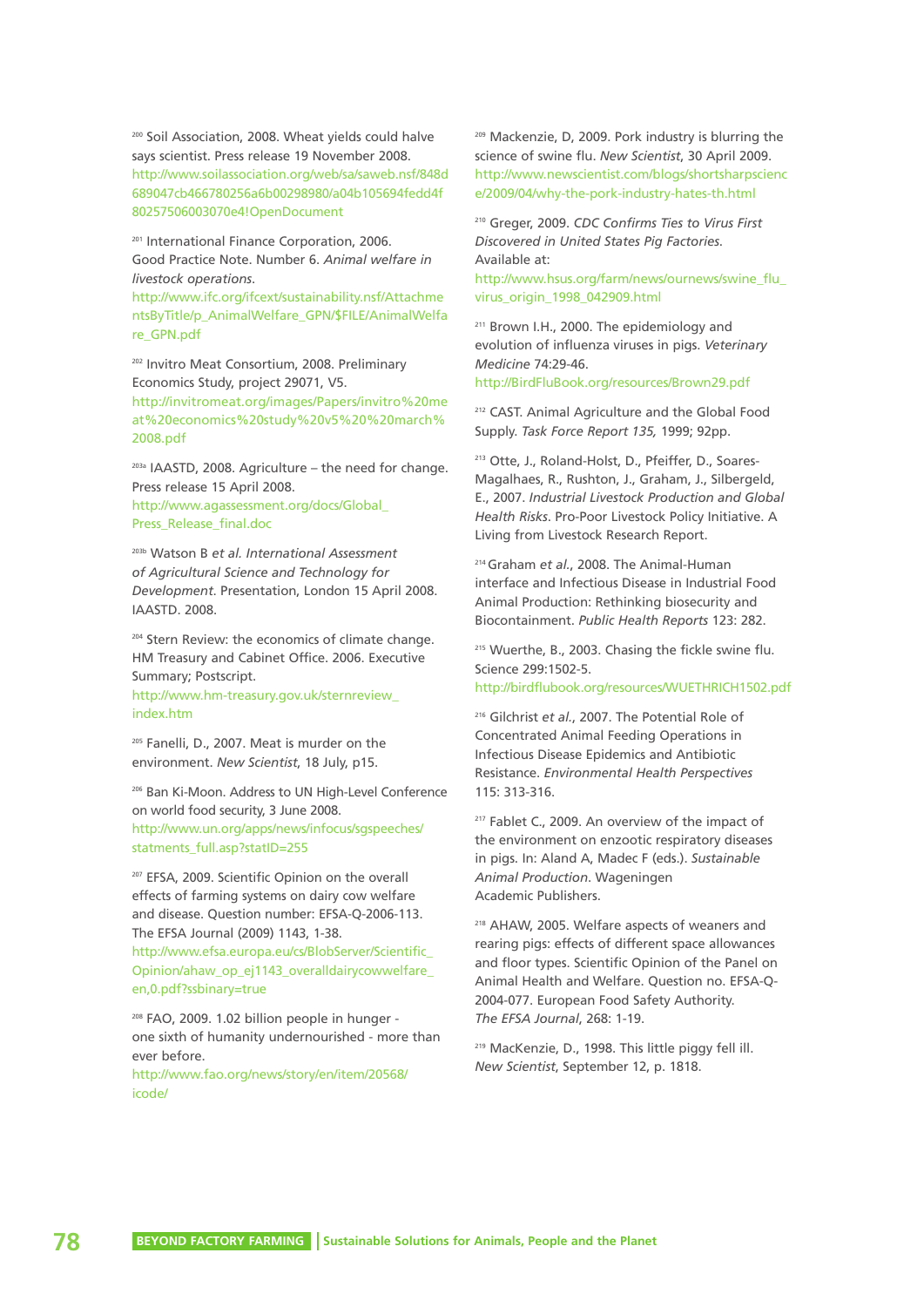<sup>220</sup> Maes, *et al.*, 2000. Herd factors associated with the seropravalances of four major respiratory pathogens in slaughter pigs from farrow-to-finish pig herds. *Veterinary Research* 31: 313-327.

<sup>221</sup> Rose, N., Madec, F., 2002. Occurrence of respiratory disease outbreaks in fattening pigs: relation with the features of a densely and a sparsely populated pig area in France. *Veterinary Research* 33: 179-190.

<sup>222</sup> Pew Commission on Industrial Farm Animal Production, 2008. *Putting meat on the table: industrial farm animal production in America*. Executive summary, p. 13. http://www.ncifap.org/\_images/PCIFAPSmry.pdf Accessed August 26, 2008.